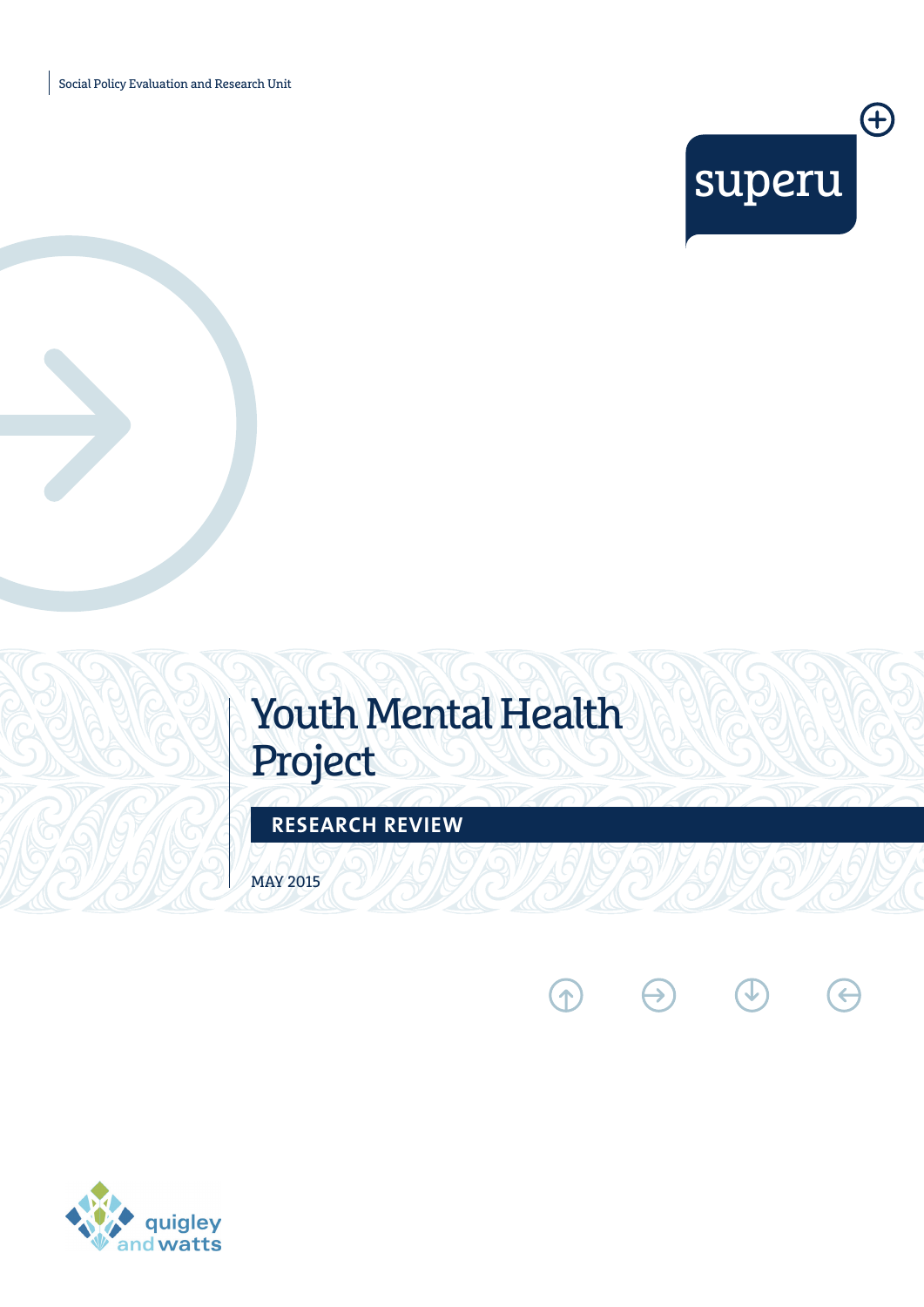÷

### Our purpose

The purpose of the Social Policy Evaluation and Research Unit (Superu) is to increase the use of evidence by people across the social sector so that they can make better decisions – about funding, policies or services – to improve the lives of New Zealanders, New Zealand communities, families and whanau.



**Superu** PO Box 2839

Wellington 6140

**Telephone:**04 917 7040 **Email:** enquiries@superu.govt.nz **Website:** superu.govt.nz

**Follow us on Twitter:** @nzfamilies **Like us on Facebook:** Social Policy Evaluation and Research Unit

ISBN 978-0-478-44064-5 (Online)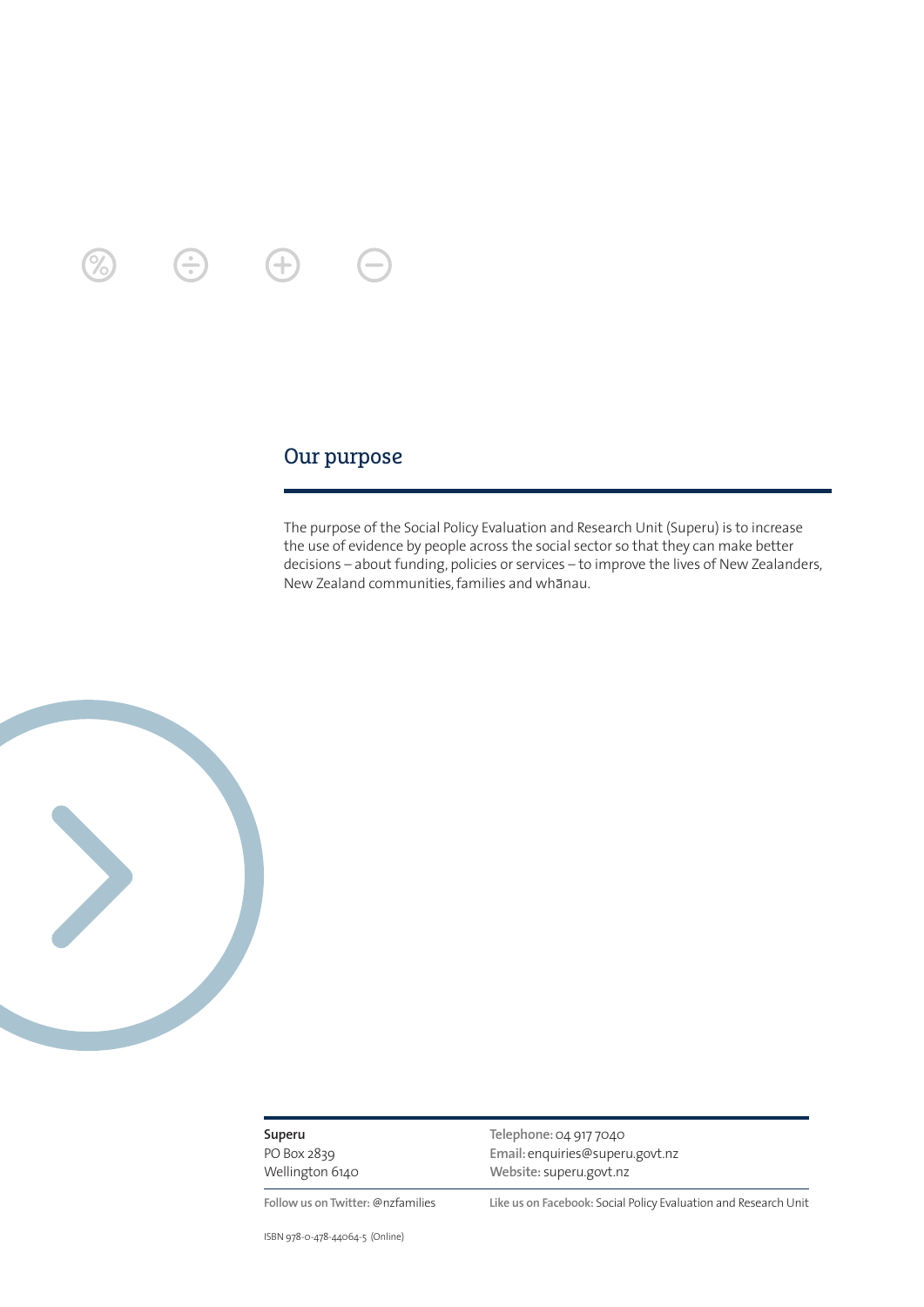## <sup>4</sup> superu

# Executive summary

 $\blacktriangle$ 

### Purpose

The aim of this research review is to provide Superu with:

- an evidence-based overview of the key factors that contribute to mental wellbeing and resilience in young people aged 12–19, with a particular focus on rangatahi Māori and Pacific youth
- an overview of current best practice in adolescent mental health promotion, prevention and early intervention at a state or national level
- an overview of national and international research on projects that seek to integrate mental health services for youth from different disciplines and sectors.

### Scope

This high-level review is intended to inform the evaluation of the Youth Mental Health Project **as a whole**, rather than to review the evidence base for each of the 26 initiatives. It is based primarily on review-level material and provides a snapshot of the current evidence base, focusing on robust and well-documented empirical findings. The scope excludes:

- literature on suicide, suicidal ideation/ attempt, self-harm, psychosis, schizophrenia and severe mental disorder
- literature with an exclusive focus on secondary/specialist mental health services/treatments; however, some broader papers that included this material were part of our review.

The findings are presented in six sections, corresponding with the research questions.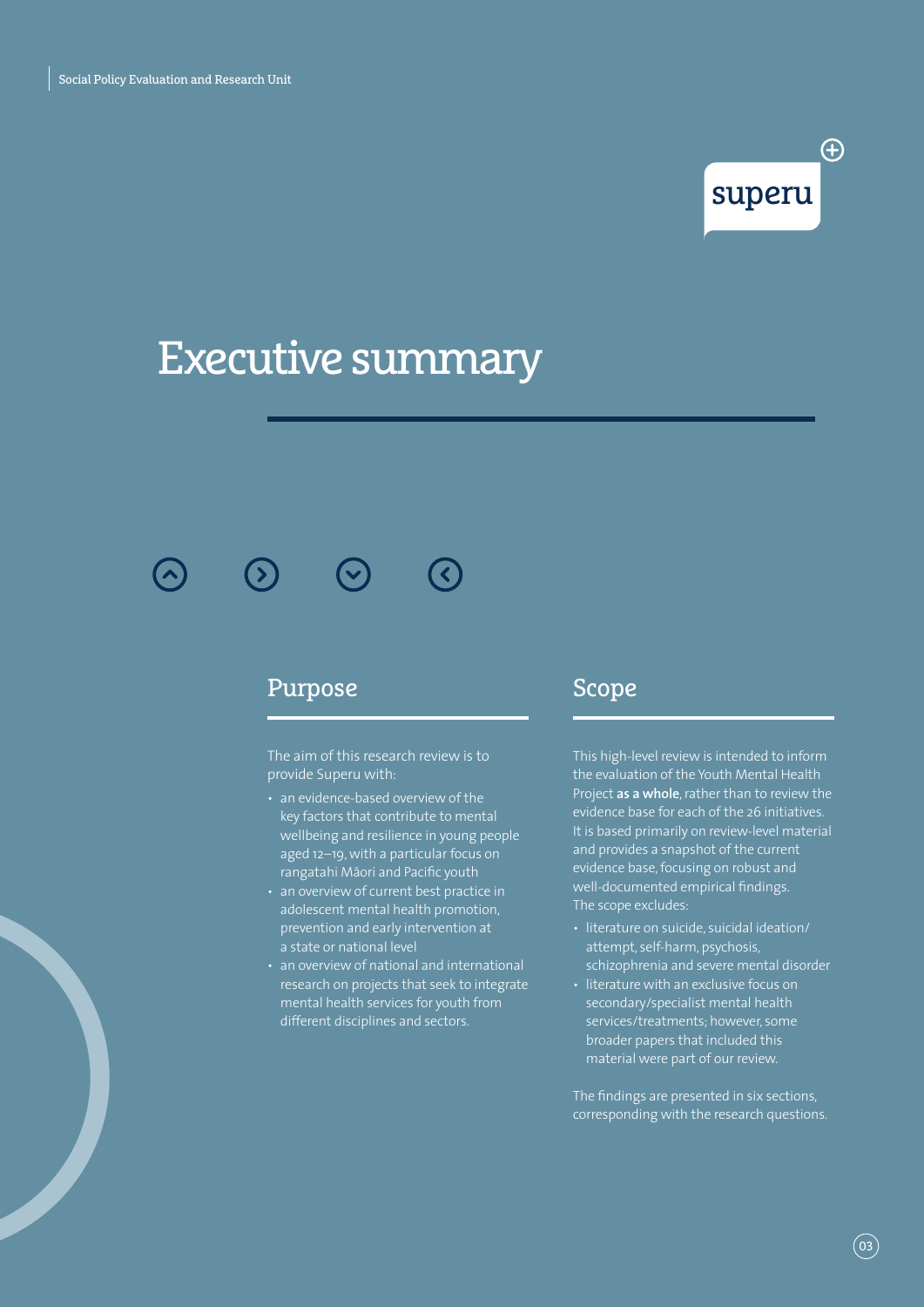

### Limitations

The timeframe and budget for the review were modest and demanded a rapid approach to identifying and summarising key findings from the literature.

The majority of the research findings are from United States school-based interventions and longitudinal studies. The applicability of these and other international findings to the New Zealand context is not well established.

It is important to note that a lack of robust empirical evidence does not necessarily mean that an intervention is ineffective, and conversely well-researched interventions are not necessarily the most effective.

### **Definitions**

**Mental wellbeing** is more than the absence of mental disorder, and has two key elements – feeling good and functioning well. **Resilience** can be defined as: 'the capacity of a dynamic system to withstand or recover from significant challenges that threaten its stability, viability or development'. As this definition suggests, the resilience of an individual cannot be viewed in isolation from key relationships and settings.

**Mental health promotion** considers the mental health needs of the population as a whole, not only people who experience (or are at risk of) mental health problems. It aims to increase the mental wellbeing of the population by strengthening individuals, families and communities, and reducing barriers to mental wellbeing such as social isolation and discrimination.

**Prevention** means interventions intentionally designed to reduce the future incidence of mental, emotional or behavioural disorders in currently normal populations, or those showing early signs or symptoms of problems. Prevention interventions may target factors at individual, family, school, community and societal levels.

**Early intervention** means identifying adolescents who are showing early signs or symptoms of mental, emotional or behavioural problems and providing them with (or linking them to) appropriate programmes, supports or treatments. Early intervention initiatives may involve staff who are not mental health specialists (eg teachers, school nurses, general practitioners [GPs]), and may include referral pathways to specialist services.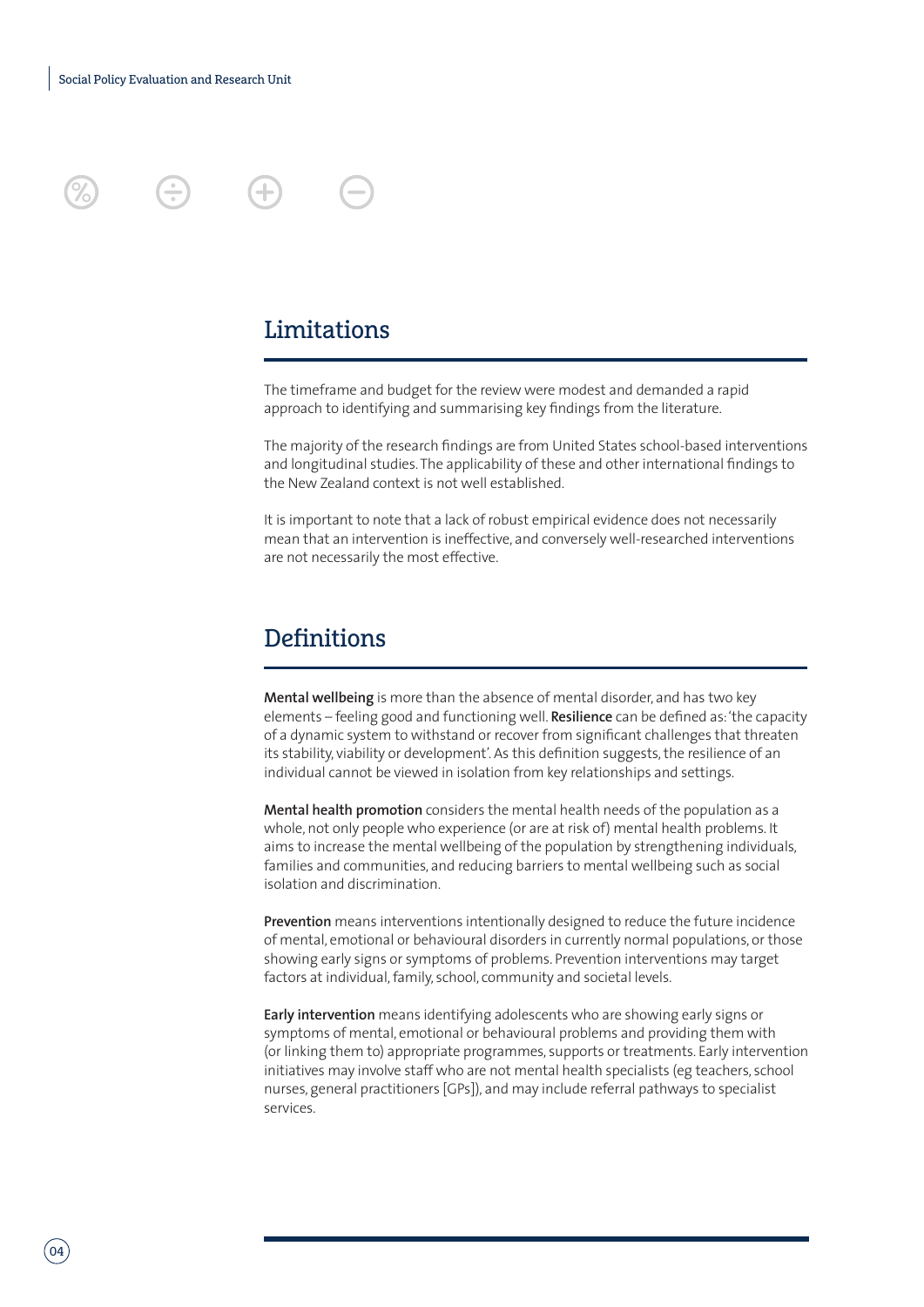## Findings

### A. What are the key risk and protective factors for mental disorder in young people aged 12–19? What are the key risk and protective factors for Māori and Pacific youth in particular?

%

**e** 

 $\bigoplus$ 

There is well-established evidence on multiple risk and protective factors for adolescent mental disorders. Key factors are outlined in the table below.

**Major risk factors and protective factors for mental disorders in young people aged 12–19 1**

**TABLE**

|                          | <b>Risk factors</b>                                                                                                                                                                                                                                                                | <b>Protective factors</b>                                                                                                                                                                                                       |
|--------------------------|------------------------------------------------------------------------------------------------------------------------------------------------------------------------------------------------------------------------------------------------------------------------------------|---------------------------------------------------------------------------------------------------------------------------------------------------------------------------------------------------------------------------------|
| Individual               | Stressors, especially associated<br>with relationships<br>Aggressive social behaviour<br>Low educational achievement<br>Low commitment to school/<br>disengagement from school<br>Times of transitions                                                                             | High-quality interpersonal<br>relationships, especially with<br>parents but also other adults,<br>teachers, peers                                                                                                               |
| Family                   | Childhood maltreatment/abuse<br>$\bullet$<br>Family history of mental illness<br>Family conflict or dysfunction<br>Controlling, harsh or neglectful<br>parenting style<br>Family poverty; social<br>disadvantage<br>Witnessing or experiencing<br>violence<br>Times of transitions | Healthy attachment between<br>$\bullet$<br>parent and child in infancy and<br>early childhood<br>Parenting characterised by<br>٠<br>warmth, firm and consistent<br>limit-setting, monitoring and<br>open communication patterns |
| School/<br>Neighbourhood | Negative peer influence;<br>bullying<br>Adverse neighbourhood<br>conditions, eg fear, distrust,<br>violence<br>Perceptions of relative<br>disadvantage<br>Discrimination and racism<br>Lack of access to services<br>$\bullet$                                                     | Connectedness to school<br>٠<br>Positive school ethos and<br>environment                                                                                                                                                        |
| Societal                 | Economic factors, eg high<br>٠<br>unemployment, inequality<br>Social and cultural norms<br>Accessibility and availability of<br>alcohol and other drugs                                                                                                                            |                                                                                                                                                                                                                                 |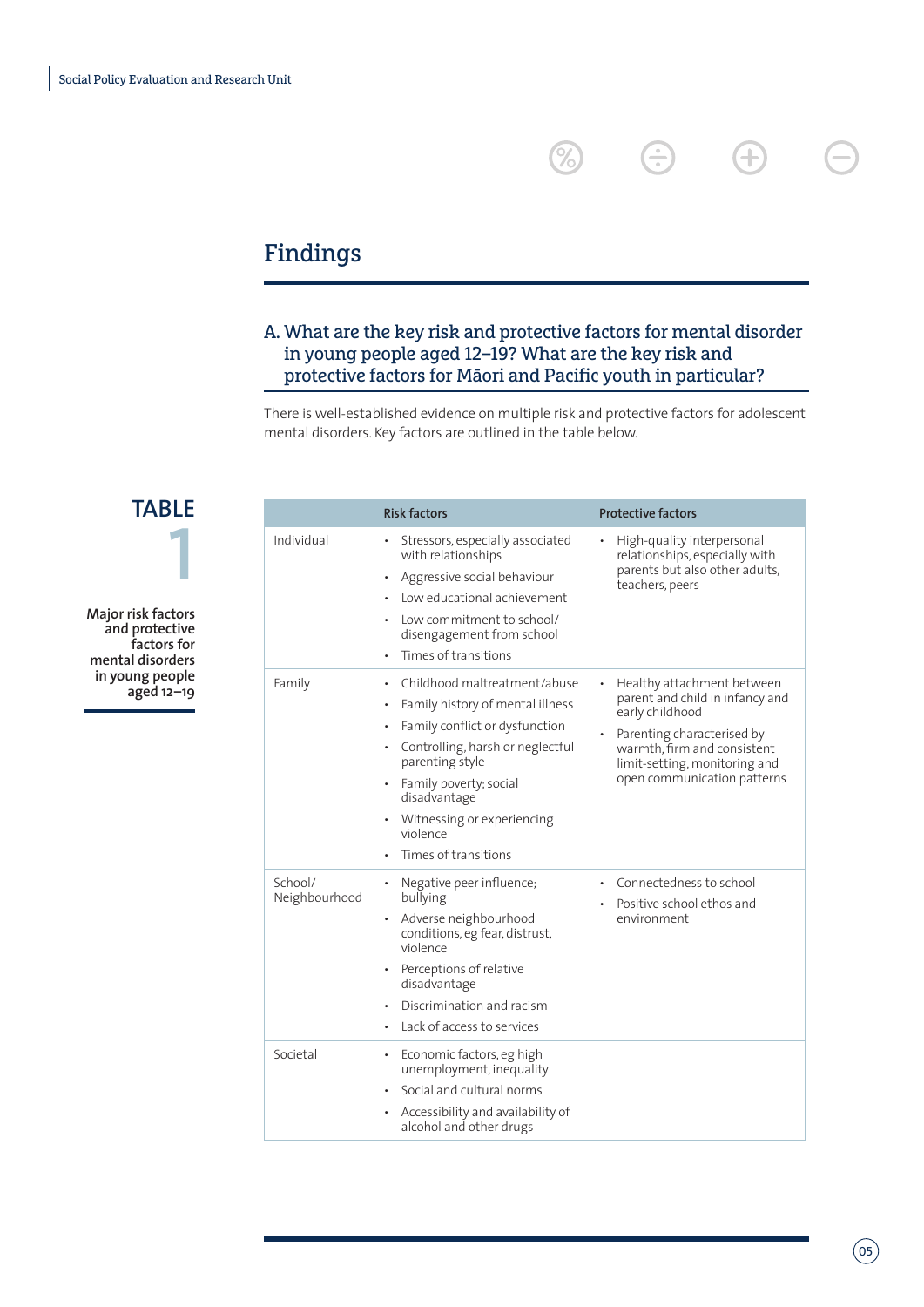Māori and Pacific youth are more likely than their peers to be exposed to many of the risk factors above, including: discrimination and racism; witnessing or experiencing violence; lack of access to services; family poverty or social disadvantage; and low educational achievement. In addition, Māori and other indigenous peoples are affected by historical and contemporary injustices and marginalisation.

Whanau or extended family support, cultural connectedness and cultural identity/pride have been identified as protective factors for Māori and Pacific youth in longitudinal, cross-sectional and qualitative research.

Exposure to several risk factors increases the likelihood of negative outcomes. Risks have a cumulative effect over the life course, and early problems tend to 'snowball' over time. Risk factors cluster in two distinct patterns: 'early accumulation' (in early life) and 'adolescent onset'. This suggests the importance of intervening both in childhood and during adolescence.

### B. What are the key competencies, assets and environmental factors that are associated with positive outcomes (particularly mental health outcomes) for young people aged 12–19, and in particular, Māori and Pacific youth?

There is growing evidence that mental wellbeing and mental disorder are not opposite ends of a single continuum, but are two distinct dimensions. While some factors affect both wellbeing and disorder, there are other drivers that influence wellbeing alone.

The most widely reported contributors to resilience in young people, based on international literature, include positive relationships with caring adults and with peers, effective caregiving and parenting, and effective teachers and schools.

Individual-level assets include an easy-going temperament, cultural knowledge and competence, and skills such as self-regulation, coping and problem-solving.

Community-level factors associated with positive outcomes include early prevention and intervention programmes, relevant support services, recreational facilities and programmes, access to adequate health services, economic opportunities for families, and religious and spiritual organisations. In addition, the normative climate and social cohesion in a neighbourhood or community affect young people's development and mental wellbeing.

There is growing interest in policy measures that may promote positive mental health, eg parenting education and strategies to build social capital within localised settings.

New knowledge about brain plasticity suggests that interventions that alter environmental factors in adolescence can produce long-term changes in brain structure and function. This highlights the potential of environmental-level changes in reducing the negative impacts of early adverse experiences.

According to emerging evidence, factors that promote positive outcomes for Māori and Pacific youth include whānau support, cultural connectedness and policies and structures that support indigenous development.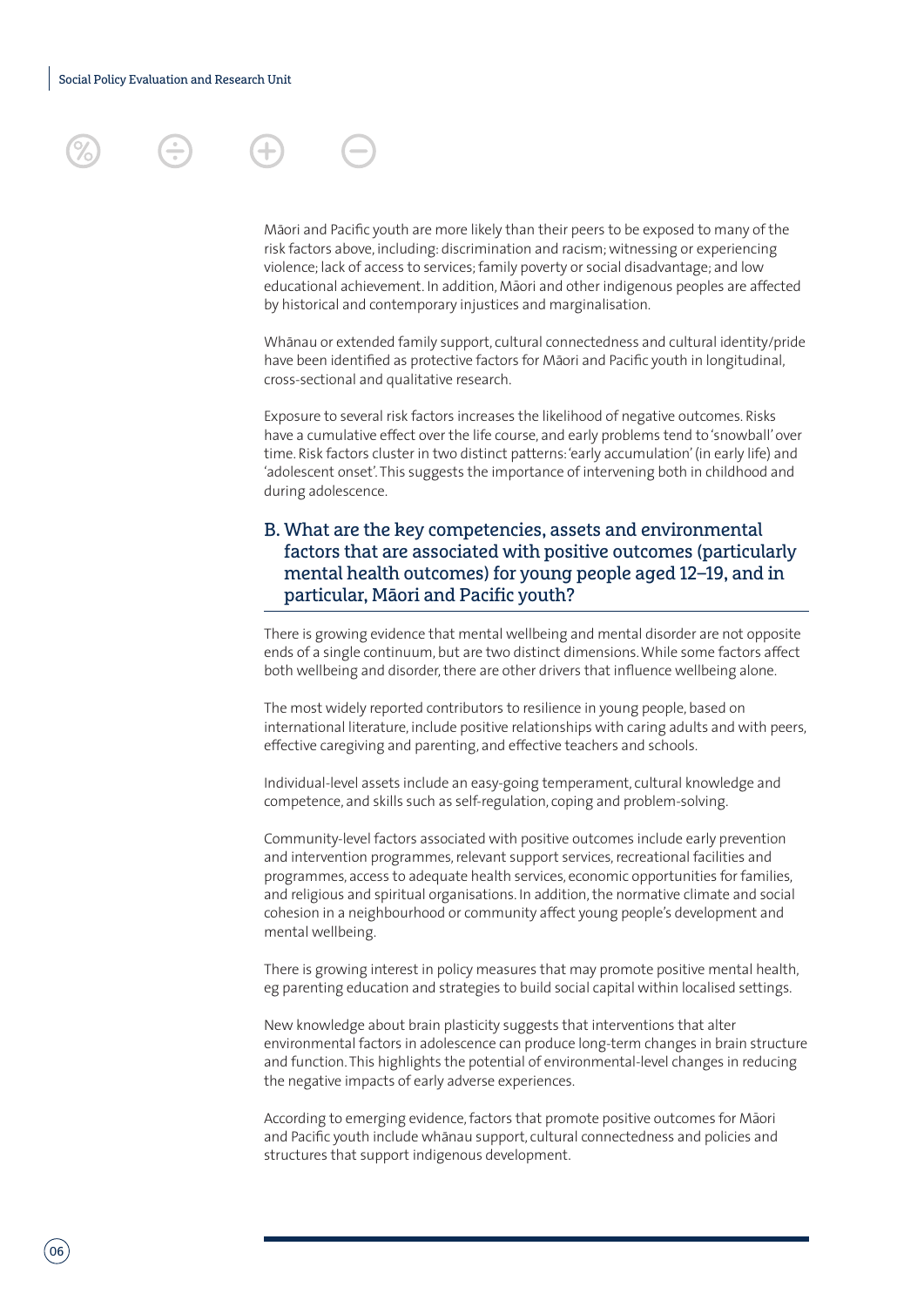

### C. What are the evidence-based principles of effective mental health promotion, mental disorder prevention and early intervention for young people aged 12–19? What works in terms of content and design?

There is strong and growing evidence that interventions delivered in home, school and community settings can improve adolescent mental health outcomes across the spectrum of promotion, prevention and early intervention.

Evidence-informed principles for the design and content of effective initiatives include:

- the use of a developmental framework
- a focus on key risk and protective factors, both individual and environmental
- a dual focus on prevention and promotion, using a strengths-based approach
- a socio-ecological model
- a cross-sectoral approach
- adequate dosage and timeframe
- informed by theory and evidence
- cultural appropriateness.

There is empirical evidence that mental health and other outcomes can be improved by interventions aimed at supporting positive family functioning, supporting nurturing school environments, and developing skills such as social problem-solving, communication and social skills in the adolescent years.

Experts also see evidence-informed policy-level interventions (eg to reduce poverty, child abuse, discrimination) as important, and there is some evidence of effectiveness for certain policy approaches.

There is some evidence that comprehensive and co-ordinated programmes that use a range of strategies in different settings (eg school, community, family) are more effective than those that use classroom-based activities alone.

In order to improve mental health outcomes in adolescence across the spectrum of promotion, prevention and early intervention, attention needs to be given to creating nurturing environments and supporting social and emotional development in infancy, childhood and pre-adolescence, as well as intervening during the adolescent years.

Effective interventions at the individual level are those that focus on the promotion of protective factors, skills and competencies in young people. At family, school, community and societal levels, interventions should aim to both reduce risk factors (eg punitive approaches to behaviour management) and enhance protective factors (eg respectful relationships, a positive school climate).

### D. What is considered 'best practice' at the state or national level for the implementation of youth mental health promotion, mental disorder prevention and early intervention?

There is no agreed 'best practice' for the implementation of youth mental health promotion, prevention and early intervention initiatives at state or national level.

There is clear evidence that implementation quality has a significant effect on programme success and outcomes for young people.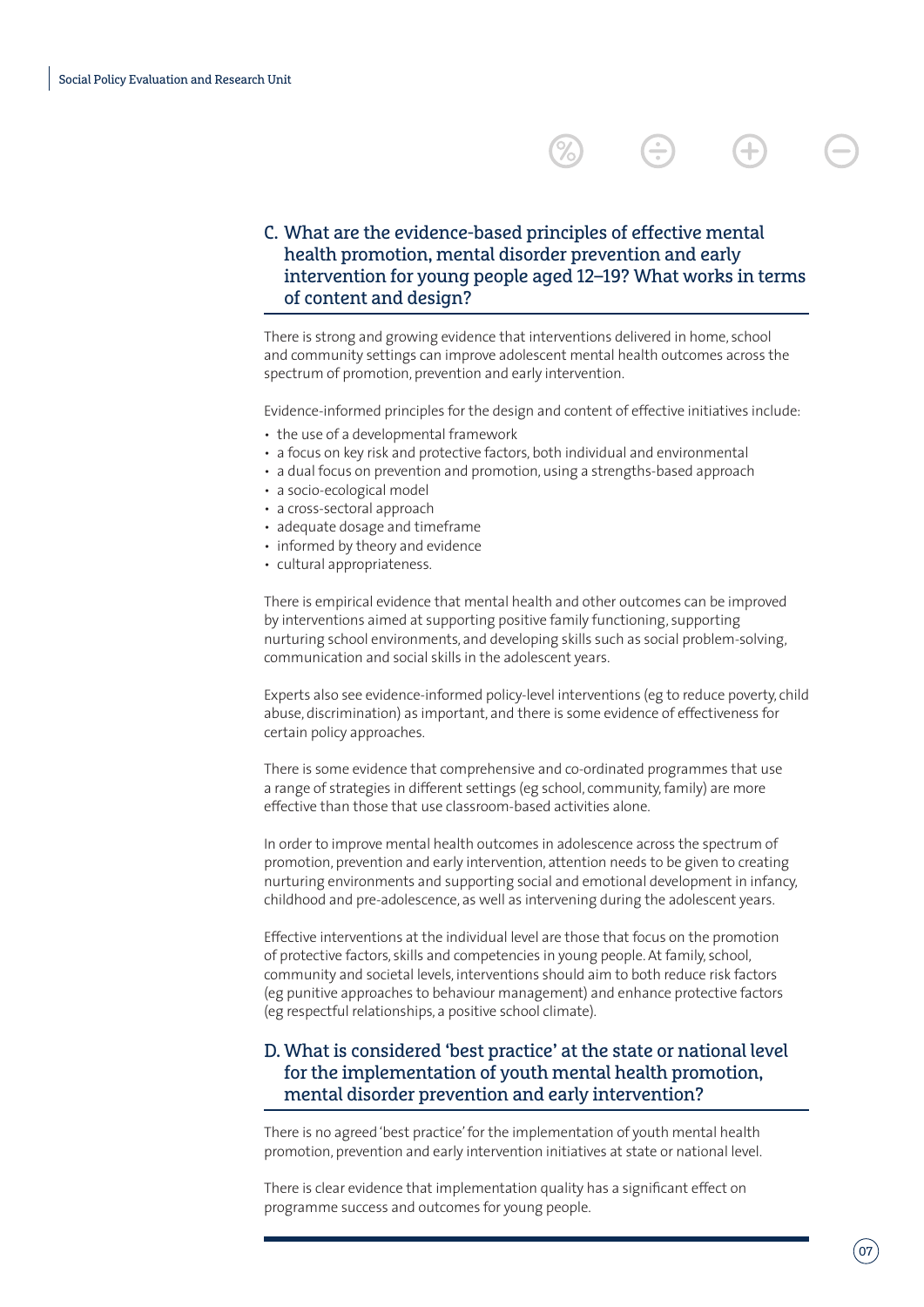At the programme level, the following key dimensions of implementation quality and success are widely agreed in the literature:

- organisational factors, eg culture, capacity and leadership
- programme selection, eg good fit with needs and preferences of community
- training and support, both initial and ongoing
- fidelity, ie delivering the programme as it was designed
- monitoring and feedback, eg fidelity assessment, supervision and outcome monitoring.

Security of funding is a key implementation challenge, and is one of many contextual factors that can help or hinder implementation.

More research is needed to identify the active ingredients of effective programmes, so that those elements are preserved when programmes are adapted or scaled up.

### E. What does the literature say about best practice in youth mental health promotion/prevention/early intervention programmes for Māori and Pacific youth?

There is a small but growing empirical evidence base to support interventions to improve Māori and Pacific youth mental health outcomes.

Emerging evidence and/or evidence-informed expert opinion supports the use of whānau-centred and relationship-focused approaches, for example:

- Whānau Ora approaches
- whole-school interventions that improve the school culture and improve how teachers work with Māori and Pacific students.

Empirical research suggests that some generic early intervention programmes can improve mental health outcomes for Māori and Pacific young people – for example group programmes aimed at increasing social and emotional skills.

Experts also recommend interventions at the societal level, especially policies to reduce poverty and discrimination. There is some evidence to support the use of policy interventions, especially reducing the availability and accessibility of alcohol, in order to reduce substance use disorders. However, more research is needed at policy and societal levels.

Evidence-informed principles for the design, content and implementation of interventions include:

- strengths-based and cross-sectoral approaches, with a focus on whanau and relationship-building
- cultural relevance and involvement from Māori and Pacific communities, including young people
- intervention at the societal level
- the provision of both ethnic-specific (eg kaupapa Māori) and culturally responsive generic programmes
- cultural competence
- a focus on reducing barriers to accessing interventions and services, and a focus on sustainability and capacity-building.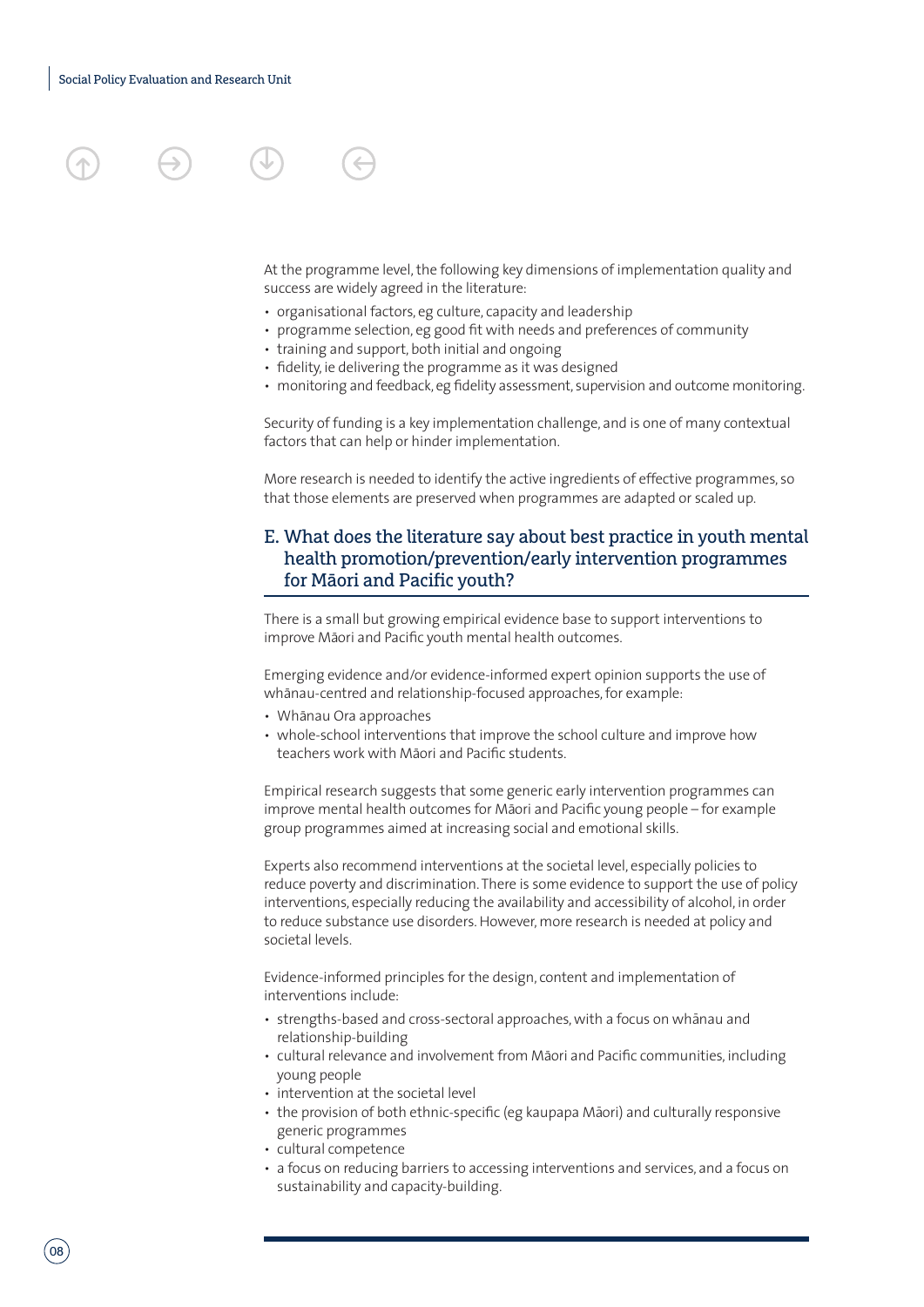### F. What evidence exists, if any, on: a) the most effective mix of or balance between intervention initiatives, and b) effective service integration across multiple settings and sectors?

Little evidence is available about the most effective mix of services, or the most appropriate balance between intervention initiatives. For example, universal, selective and integrated interventions are all necessary as part of a comprehensive approach to promotion and prevention; however, the literature has little guidance about the most appropriate balance between these intervention types. A 'stepped care'-type approach based on individual need is a promising model for achieving an appropriate balance between universal and more intensive group and individual interventions, at least at the school level.

There is universal agreement that greater integration is desirable for achieving mental health promotion, prevention and treatment outcomes. Based on evaluation studies and qualitative research, the key factors associated with effective service integration across multiple settings and sectors are:

- pre-existing (and ongoing) relationships characterised by trust and mutual respect
- a shared vision; common goals
- a strong client focus
- strong leadership support for change
- clear roles and responsibilities
- stakeholder buy-in
- staff engagement
- ongoing monitoring and evaluation
- investment in people and systems
- enabling legislation
- enabling funding and accountability arrangements
- a long-term funding commitment
- the creation of a high-level co-ordinating body.

Key themes in the literature on improving mental health services are: the need for developmentally appropriate, youth-friendly, accessible services that are designed to meet the mental health needs of young people, and the need to provide continuity of care during times of transition.

Internationally, new models of integrated care for young people are emerging. For example, 'headspace' is an enhanced primary care model in Australia demonstrating positive mental health outcomes and increased access to services. Key success factors identified in the literature are: the provision of a highly visible and youth-friendly 'shopfront' for a range of existing services; better co-ordination of services; and including physical healthcare in the model to provide a stigma-free entry point.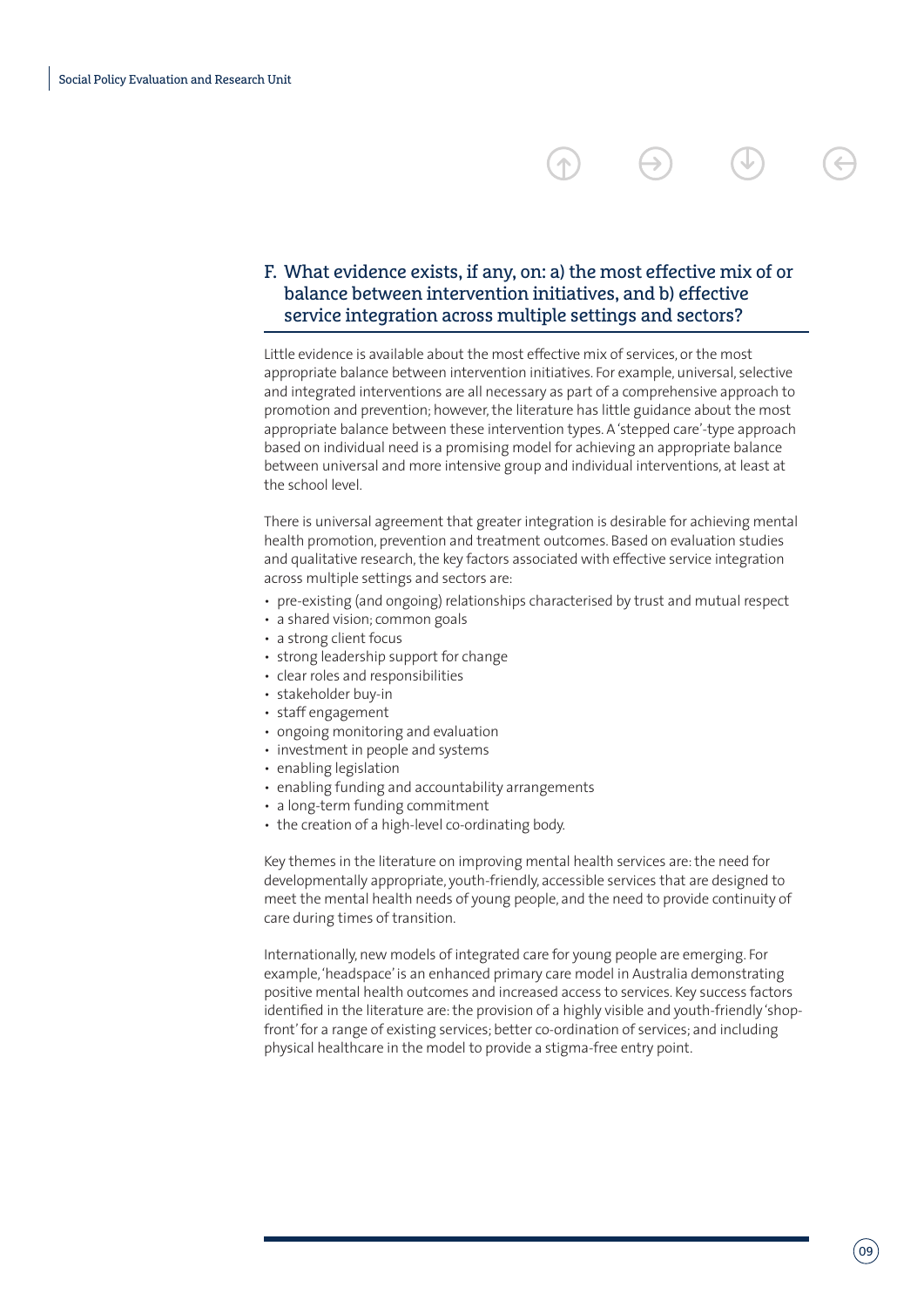Contents

| 01   | Introduction                                                          | 12 |
|------|-----------------------------------------------------------------------|----|
| 1.1. | Purpose of this research review                                       | 13 |
| 1.2. | Research questions                                                    | 13 |
| 1.3. | Scope                                                                 | 14 |
| 1.4. | Definition of key terms                                               | 14 |
| 1.5. | Limitations                                                           | 17 |
| 1.6. | International context for this research review                        | 18 |
|      |                                                                       |    |
|      | 02 Risk and protective factors                                        | 19 |
| 2.1. | Introduction                                                          | 21 |
| 2.2. | Major risk factors for adolescent mental disorders                    | 22 |
| 2.3. | Major protective factors for youth mental disorders                   | 25 |
| 2.4. | Risk factors for Māori and Pacific youth                              | 26 |
| 2.5. | Protective factors for Māori and Pacific youth                        | 28 |
| 2.6. | Accumulation and clustering of risk and protective factors            | 29 |
|      |                                                                       |    |
| 03.  | Factors associated with positive outcomes                             | 30 |
| 3.1. | Introduction                                                          | 32 |
| 3.2. | Individual competencies, assets and behaviours                        | 32 |
| 3.3. | <b>Environmental factors</b>                                          | 33 |
| 3.4. | Factors associated with positive outcomes for Māori and Pacific youth | 34 |
|      |                                                                       |    |
|      | 04 Principles for effective interventions                             | 37 |
| 4.1. | Introduction                                                          | 39 |
| 4.2. | Principles for programme design and content                           | 41 |
| 4.3. | Other considerations for content and design of interventions          | 52 |
|      |                                                                       |    |
| 05   | Implementation                                                        | 54 |
| 5.1. | Introduction                                                          | 55 |
| 5.2. | Key dimensions of implementation quality and success                  | 57 |
| 5.3. | Implementation guidelines                                             | 61 |
|      |                                                                       |    |
|      | 06 Best practice for Māori and Pacific youth populations              | 62 |
| 6.1. | Introduction                                                          | 64 |
| 6.2. | Principles for programme design and content                           | 66 |
|      |                                                                       |    |

 $\circledR \quad \circledR \quad \circledR$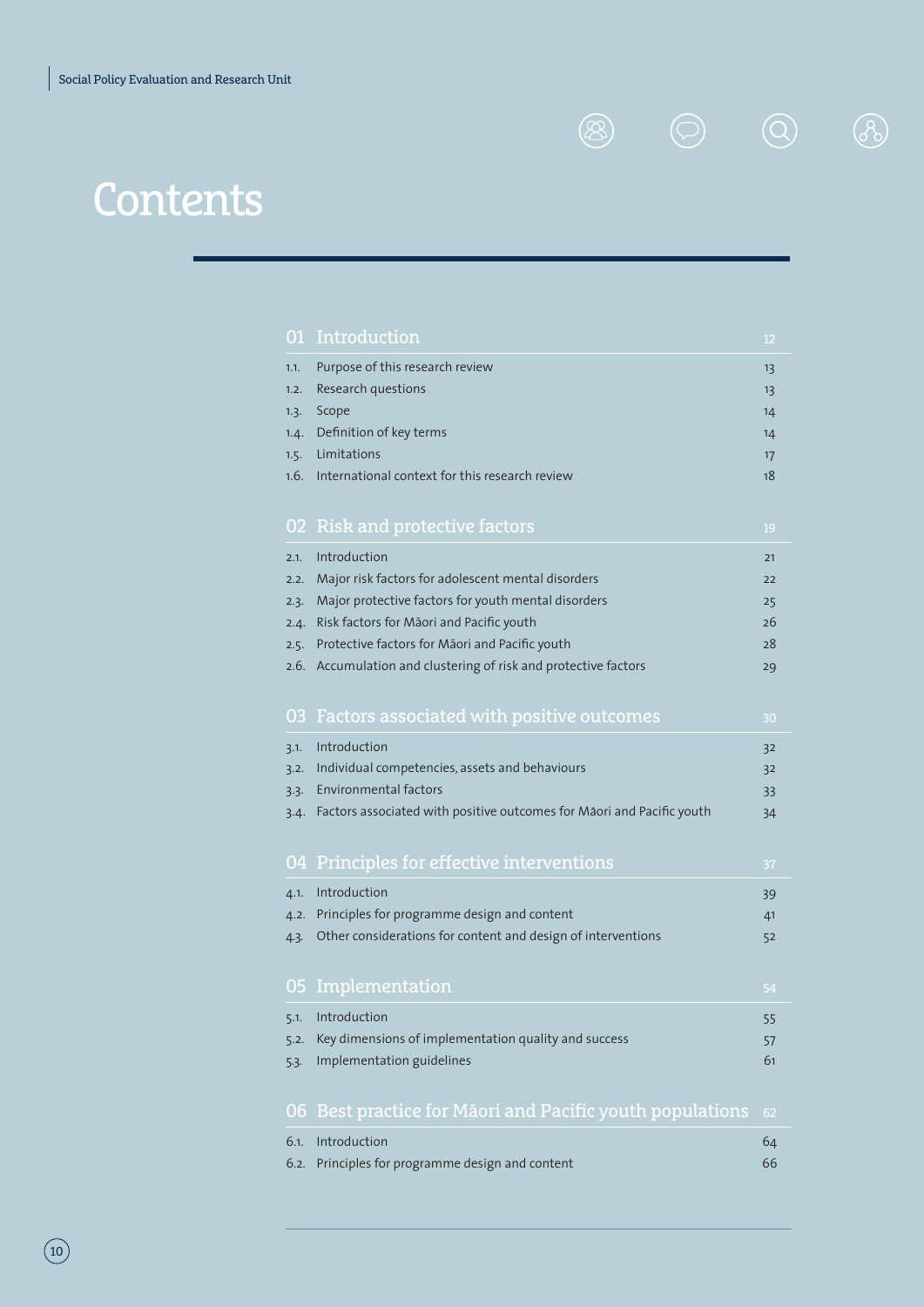

 $\boxed{1}$ 

|                         | 07 Integration                                                                                                                       | 77       |
|-------------------------|--------------------------------------------------------------------------------------------------------------------------------------|----------|
| 7.1.                    | The most effective mix of or balance between intervention initiatives<br>7.2. Effective service across multiple settings and sectors | 79<br>81 |
| <b>References</b><br>87 |                                                                                                                                      |          |
|                         |                                                                                                                                      |          |

### Appendix: Methods <sup>96</sup>

### Figures

 $\bigcirc$ 

 $(\leftarrow$ 

| Figure 1.                                                                                         | Institute of Medicine-National Research Council mental health<br>intervention framework<br>16 |    |
|---------------------------------------------------------------------------------------------------|-----------------------------------------------------------------------------------------------|----|
| Socio-ecological model illustrating influences on mental health<br>Figure 2.<br>at various levels |                                                                                               | 21 |
| <b>Tables</b>                                                                                     |                                                                                               |    |
| Table 1.                                                                                          | Major risk factors and protective factors for mental disorders in                             |    |
|                                                                                                   | young people aged 12-19                                                                       | 20 |
| Table 2.                                                                                          | Factors that help and hinder integration<br>83                                                |    |

 $\bigcirc$ 

 $\bigoplus$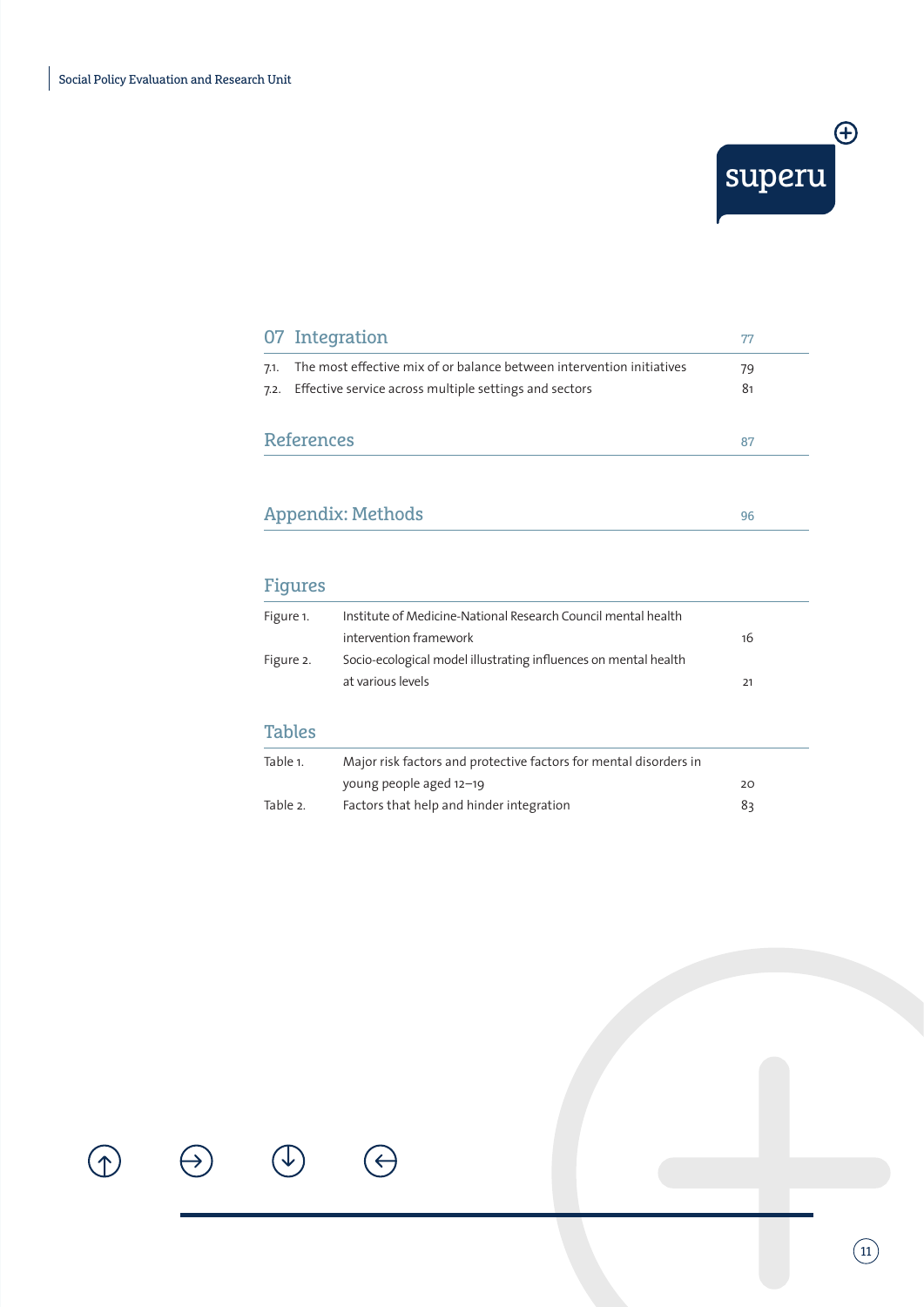## superu

<sup>(+)</sup>

01

# **Introduction**

The Social Policy Evaluation and Research Unit (Superu) is leading an evaluation of the Youth Mental Health Project (YMHP). Initiated in April 2012, the YMHP consists of a set of 26 initiatives focused on 12- to 19-year-olds. The initiatives aim to help prevent the development of mental health problems, increase resilience, and improve young people's access to services if concerns are identified. The project seeks to reach young people in the key settings of families and communities, schools, health services and online environments.



 $(\mathbf{y})$ 



**C**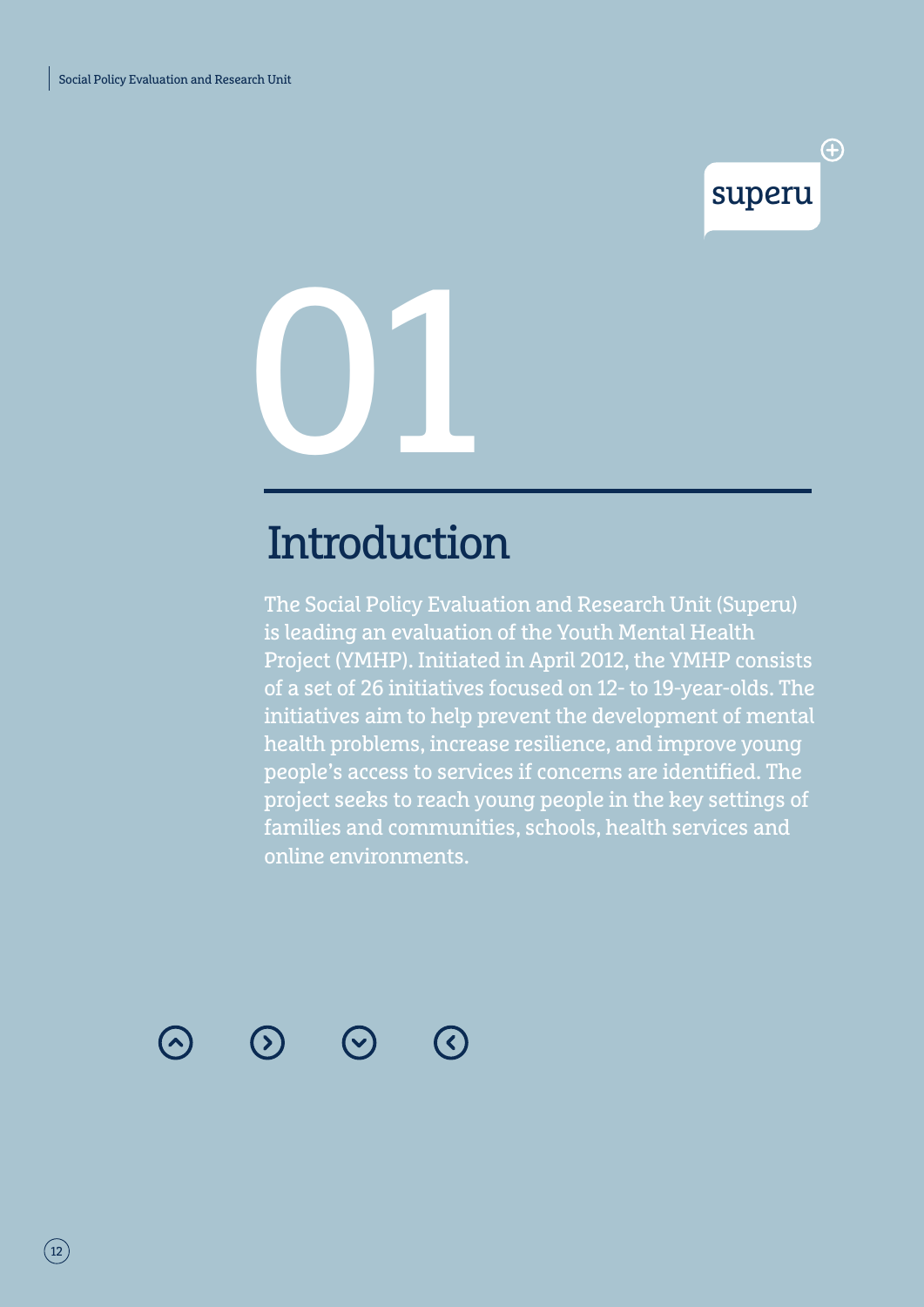Superu contracted Quigley and Watts Ltd to conduct a research review on youth mental health promotion, prevention and early intervention to inform and support the evaluation. The work will provide background information for the evaluation as a whole, and may be used in various ways to inform the evaluation.

### Purpose of this research review 1.1\_

The aim of this research review is to provide Superu with:

- an evidence-based overview of the key factors that contribute to mental wellbeing and resilience in young people aged 12–19, with a particular focus on rangatahi Māori and Pacific youth
- an overview of current best practice in adolescent mental health promotion, prevention and early intervention at a state or national level
- an overview of national and international research on projects that seek to integrate mental health services for youth from different disciplines and sectors.

This rapid, high-level review is intended to inform the evaluation of the YMHP as a whole, rather than to review the evidence base for each of the 26 initiatives. It provides a snapshot of the current evidence base, focusing on robust and well-documented empirical findings.

### Research questions 1.2\_

After this Introduction, this report is presented in six sections (numbered 02 to 07), corresponding to the research questions we were asked to address:

- A. What are the key risk and protective factors for mental disorder in young people aged 12-19? What are the key risk and protective factors for Māori and Pacific youth in particular?
- B. What are the key competencies, assets and environmental factors that are associated with positive outcomes (particularly mental health outcomes) for young people aged 12-19, and in particular, Māori and Pacific youth?
- C. What are the evidence-based principles of effective mental health promotion, mental disorder prevention and early intervention for young people aged 12–19? What works in terms of content and design?
- D. What is considered 'best practice' at the state or national level for the implementation of youth mental health promotion, mental disorder prevention and early intervention? (Focusing on the 'how')
- E. What does the literature say about best practice in youth mental health promotion/ prevention/early intervention programmes for Māori and Pacific youth? (Both the 'what' and the 'how')
- F. What evidence exists, if any, on: a) the most effective mix of or balance between intervention initiatives, and b) effective service integration across multiple settings and sectors?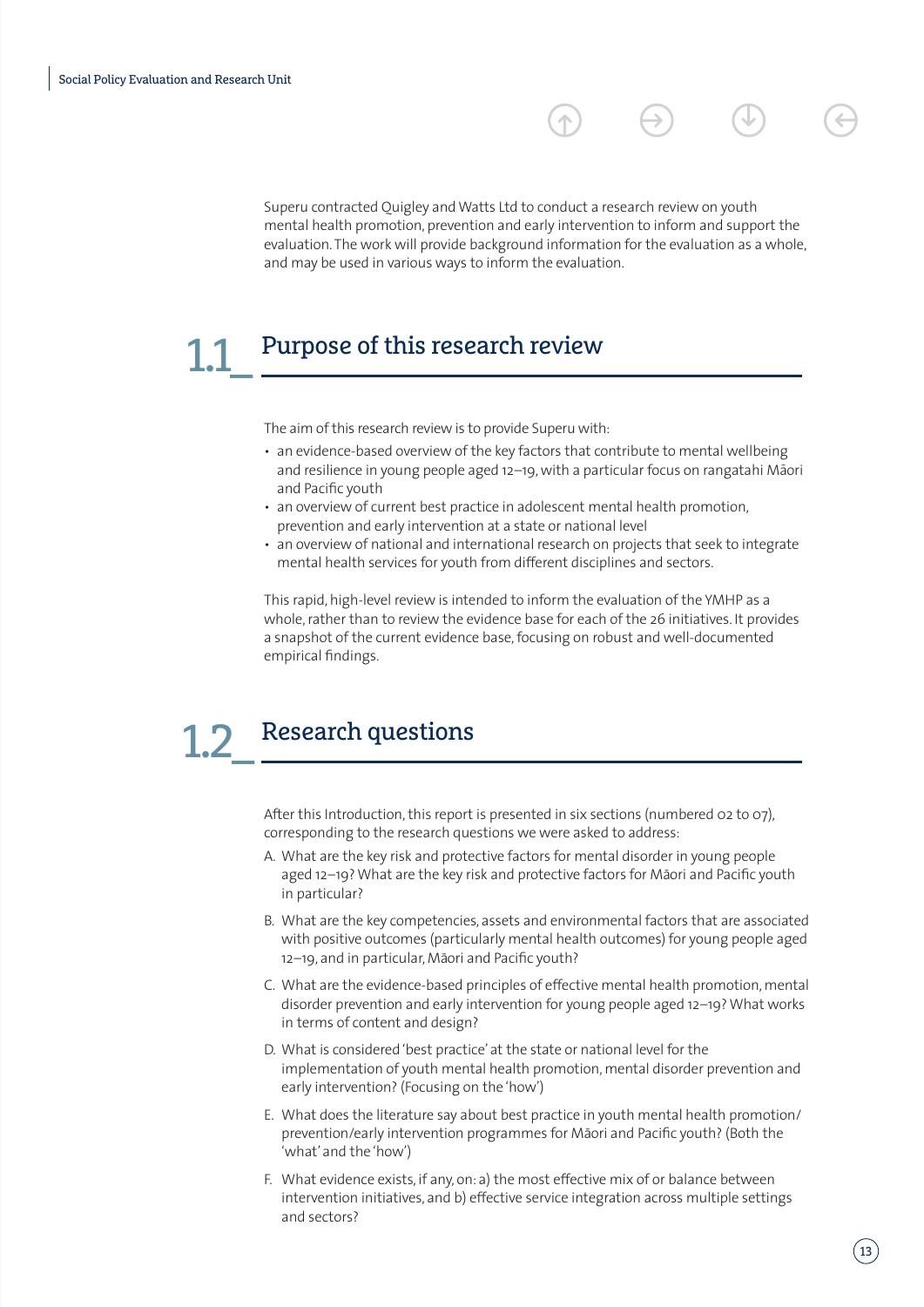### Scope 1.3\_

The scope for the review was developed in consultation with Superu and key stakeholders from the YMHP Evaluation Advisory Group.

This rapid review focuses on high-level findings relevant to mental health promotion, prevention and early intervention in young people at the population level. Key terms are defined in section 1.4. The review is based primarily on review-level literature, although single studies have been drawn on to address Māori and Pacific questions. The emphasis is on recent literature (from 2007), and robust and well-documented empirical findings.

The scope excludes:

- literature on suicide, suicidal ideation/attempt, self-harm, psychosis, schizophrenia and severe mental disorder
- literature with an exclusive focus on secondary/specialist mental health services/ treatments; however, some broader papers that included this material were part of our review
- a discussion of the prevalence of various disorders
- a focus on adolescent precursors to adult mental disorder
- an analysis of cost effectiveness or value for money
- empirical findings from developing countries and non-Western nations
- literature published prior to 2000
- theses and dissertations.

### Definition of key terms 1.4\_

The methods used to conduct the review are detailed in the appendix to this report. Key terms used in the review are defined below. These definitions frame the scope of our report. Please note that, for consistency, New Zealand spellings have been used throughout the report, including direct quotes from United States and Australian papers.

**Population health.** This report is based on a population health perspective. Population health attends to the health status and health needs of whole populations. "It is based on the premise that health and illness at personal, local, national and global levels result from a complex interplay of biological, psychological, social, environmental, economic and political factors. It is an approach that assesses needs at the population level, and develops and implements interventions to promote health and reduce ill health across whole population groups, supported by appropriate monitoring and evaluation" (Commonwealth Department of Health and Aged Care, 2000, p 9).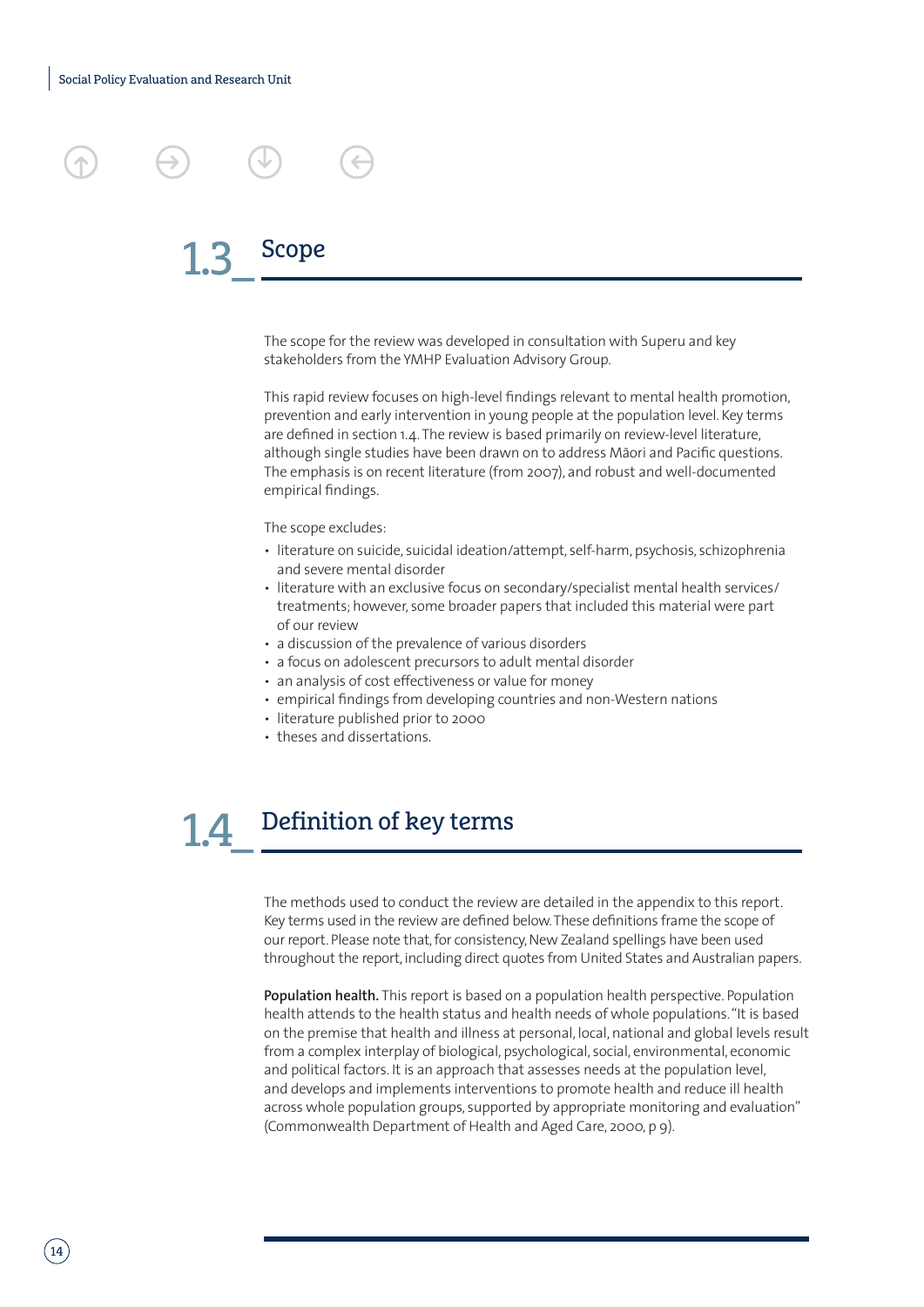**Mental disorder.** The terms 'mental, emotional and behavioural disorder' and 'mental disorder' are used interchangeably in this report and refer to diagnosable disorders such as depression, anxiety disorders and substance abuse disorders. These are the three most common types of mental disorder affecting young people in late adolescence according to the Christchurch Health and Development Study and Te Rau Hinengaro: The National Mental Health Survey (Oakley Browne, Wells & Scott 2006). Behavioural disorders such as conduct disorder and attention deficit hyperactivity disorder (ADHD) are also relatively common in childhood and early adolescence, and are predictive of poor outcomes in a number of domains. Mental disorders are classified and defined in the Diagnostic and Statistical Manual 5th Edition (DSM-V), published by the American Psychiatric Association in 2013.

Our review also uses the terms 'mental health problems', 'emotional problems' and 'behavioural problems', meaning problems in those domains that do not necessarily meet clinical thresholds for diagnosis. Research shows that the first symptoms of behavioural problems typically precede a diagnosable mental, emotional or behavioural disorder by two to four years (The Royal Australian and New Zealand College of Psychiatrists 2010). Therefore initiatives aimed at addressing behavioural problems are highly relevant to the current review.

**Mental health.** There is no universally agreed definition of 'mental health' or 'mental wellbeing'; what these terms mean is very much bound up with values, cultures and worldviews. However, it is widely agreed that mental wellbeing is more than the absence of mental disorder, and has two key elements – feeling good and functioning well (Aked, Marks, Cordon & Thompson 2008). In this report the terms 'mental health' and 'mental wellbeing' are used interchangeably. Because the term 'mental health' often has connotations of mental disorder, we have used 'mental wellbeing' when wanting to denote unambiguously the positive sense of the term.

**Resilience.** Within the field of psychology, resilience researchers have sought to understand why some people do not develop mental disorders despite exposures to significant adversity. Early research into resilience (1960s–1980s) generally focused on the characteristics of the individual (eg coping style, optimism), but contemporary definitions place more emphasis on dynamic systems and processes, and interactions between individual, family and environmental factors (Khanlou & Wray 2014; Sapienza & Masten 2011). A current definition of resilience is: "The capacity of a dynamic system to withstand or recover from significant challenges that threaten its stability, viability or development" (Sapienza & Masten 2001, p268). Resilience defined in this way can be applied to many kinds of system, from the level of cells to whole individuals, families, communities, societies, ecosystems or broad social-ecological systems. Findings from resilience research have been used to inform interventions aimed at the prevention of mental disorders and social problems. It is important to note, however, that 'resilience' and 'mental wellbeing' are distinct concepts, not synonymous. Research shows that the relationships between resilience, mental health and social outcomes are complex and non-linear (Khanlou & Wray 2014).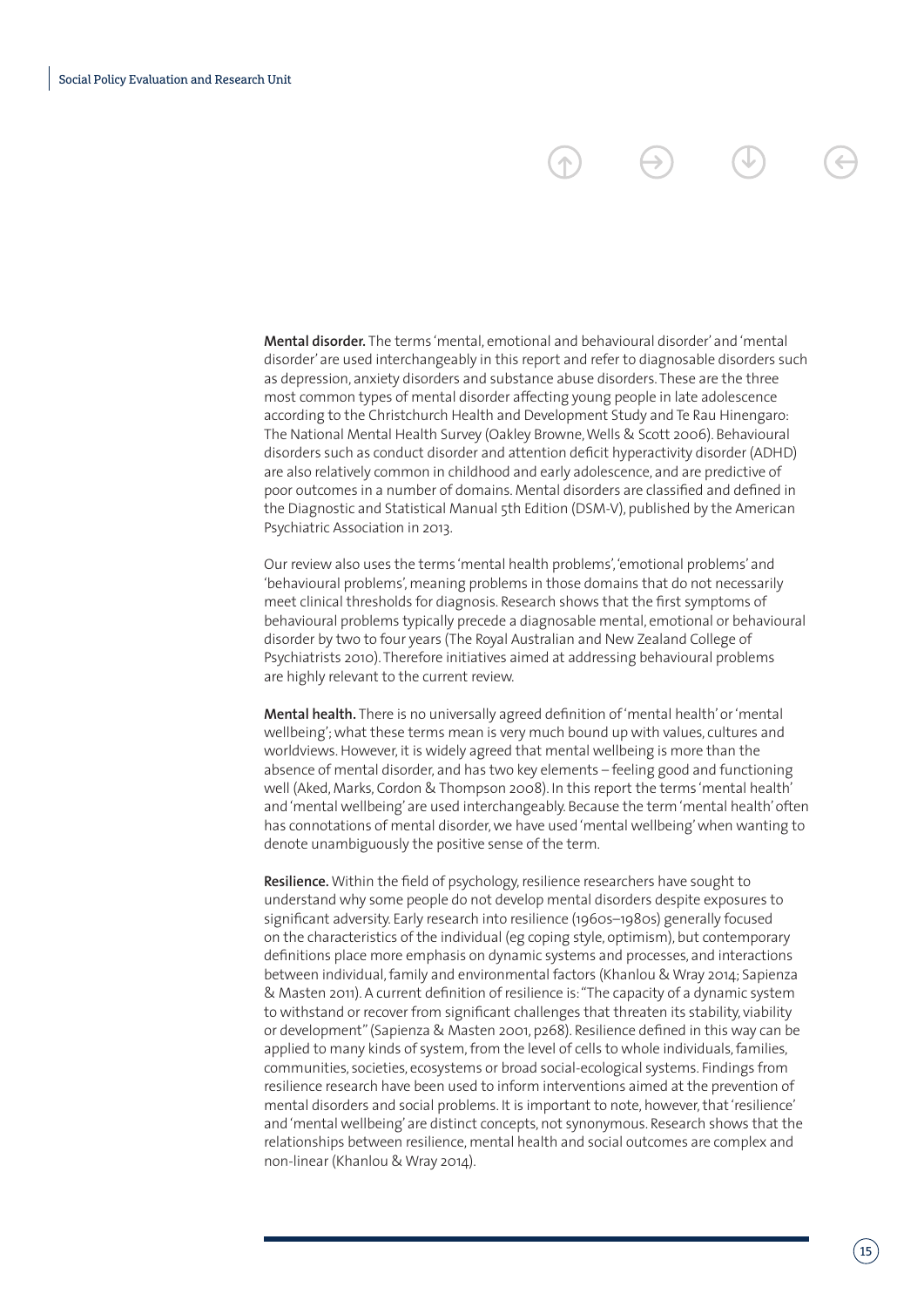**The strengths perspective** assumes that all young people, including those diagnosed with mental disorders or behaviour problems, have strengths and the ability to draw on them. Strengths refer to the specific competencies and characteristics that are key to a young person's development and wellbeing (Brownlee et al 2013), and may be understood at various levels – individual, family or community. Importantly, strengthsbased approaches have greater reach than resilience frameworks, because they are not restricted to conditions of actual or potential adversity. In contrast, they are relevant to all young people – and encourage optimal functioning irrespective of disadvantage or adversity (Brownlee et al 2013).

**Spectrum of intervention.** Figure 1 illustrates a population health framework for mental health intervention. This 'spectrum of intervention' was originally developed in the US in the 1990s, and has been adapted for use in various countries including Australia. The current review focuses on promotion, prevention (universal, selective and indicated) and early intervention, which are defined below.

### Figure 1 \_ Institute of Medicine-National Research Council mental health intervention framework



Source: Institute of Medicine & National Research Council 2009.

**Mental health promotion.** Mental health promotion considers the mental health needs of the population as a whole, not only people who experience (or are at risk of) mental health problems. It aims to increase the mental wellbeing of the population by strengthening individuals, families and communities, and reducing barriers to mental wellbeing such as social isolation, discrimination and lack of appropriate services. Actions that promote mental health encompass a range of strategies at individual, family, community and policy levels, in a variety of sectors and settings.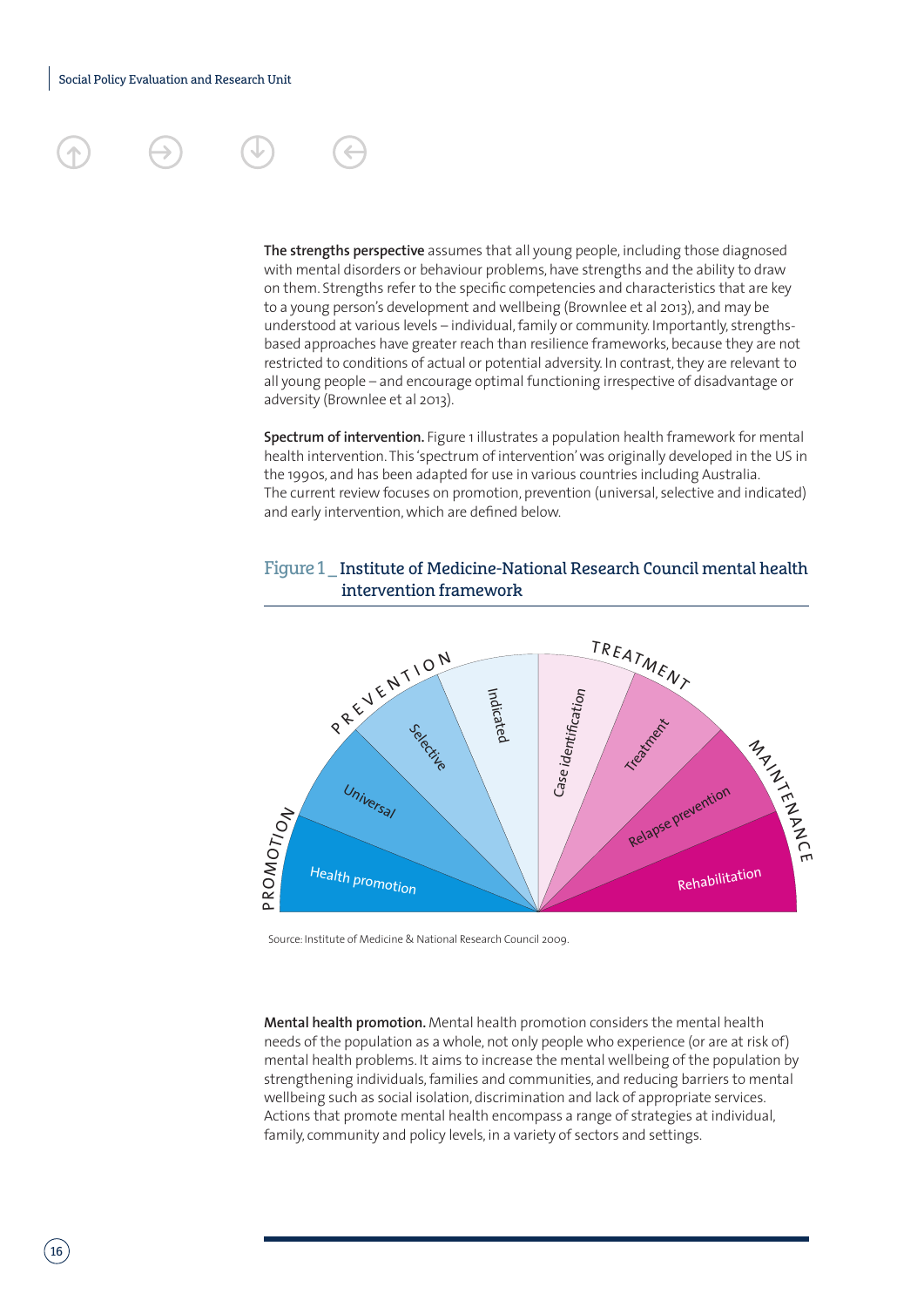**Prevention of mental disorders.** For the purposes of this report, 'prevention' means an intervention intentionally designed to reduce the future incidence of mental, emotional or behavioural disorders in currently normal populations, or those showing early signs or symptoms of problems. Prevention initiatives may be undertaken in (or across) a range of sectors and settings, and may target risk and protective factors at individual, family, school, community or whole society levels. Prevention efforts are often categorised into 'universal', 'selective' and 'indicated'.

- **Universal prevention** is provided to entire populations, or to a whole school or year group for example. This concept overlaps mental health promotion, and uses broadly the same strategies.
- **Selective prevention** focuses on groups at higher risk of developing mental problems, eg youth living in high-deprivation neighbourhoods and children of parents with mental disorders.
- **Indicated prevention** targets those with early signs or symptoms of mental, emotional or behavioural problems. This concept overlaps 'early intervention' (see below).

Findings from the wider 'prevention science' literature (eg covering drug and alcohol prevention, teen pregnancy prevention, violence prevention) are also relevant to the current review, inasmuch as there are common causes underlying many youth health and social problems, and overarching prevention principles that have been found to underlie effectiveness.

**Early intervention.** For the purposes of this review, 'early intervention' means identifying youths who are showing early signs or symptoms of mental, emotional or behavioural problems and providing them with (or linking them to) appropriate programmes, supports or treatments aimed at prevention and reducing the impacts. Early intervention encompasses 'indicated prevention', 'case identification' and 'treatment' on the diagram above. Early intervention initiatives may involve staff who are not mental health specialists (eg teachers, school nurses, general practitioners [GPs]), and may include referral pathways to specialist services.

It is important to note that in the fields of human development and prevention science, 'early intervention' generally means intervening early in the life course (prenatally, in infancy or in early childhood). This is not the meaning used in the current report.

In the mental health treatment literature, 'early intervention' generally refers to early intervention for psychosis specifically – a major field of research and practice improvement in recent decades. Note that literature pertaining to psychosis is specifically excluded from the current review.

# Limitations

The timeframe and budget for the review were modest and demanded a rapid approach to identifying and summarising key findings from the literature. The base of potentially relevant literature was vast, spanning a number of disciplines. With such a 'review of reviews' there is a risk of over-simplification or over-generalisation, since nuance and detail are inevitably lost when findings are synthesised. Despite our best efforts, it is also possible that key material has been omitted.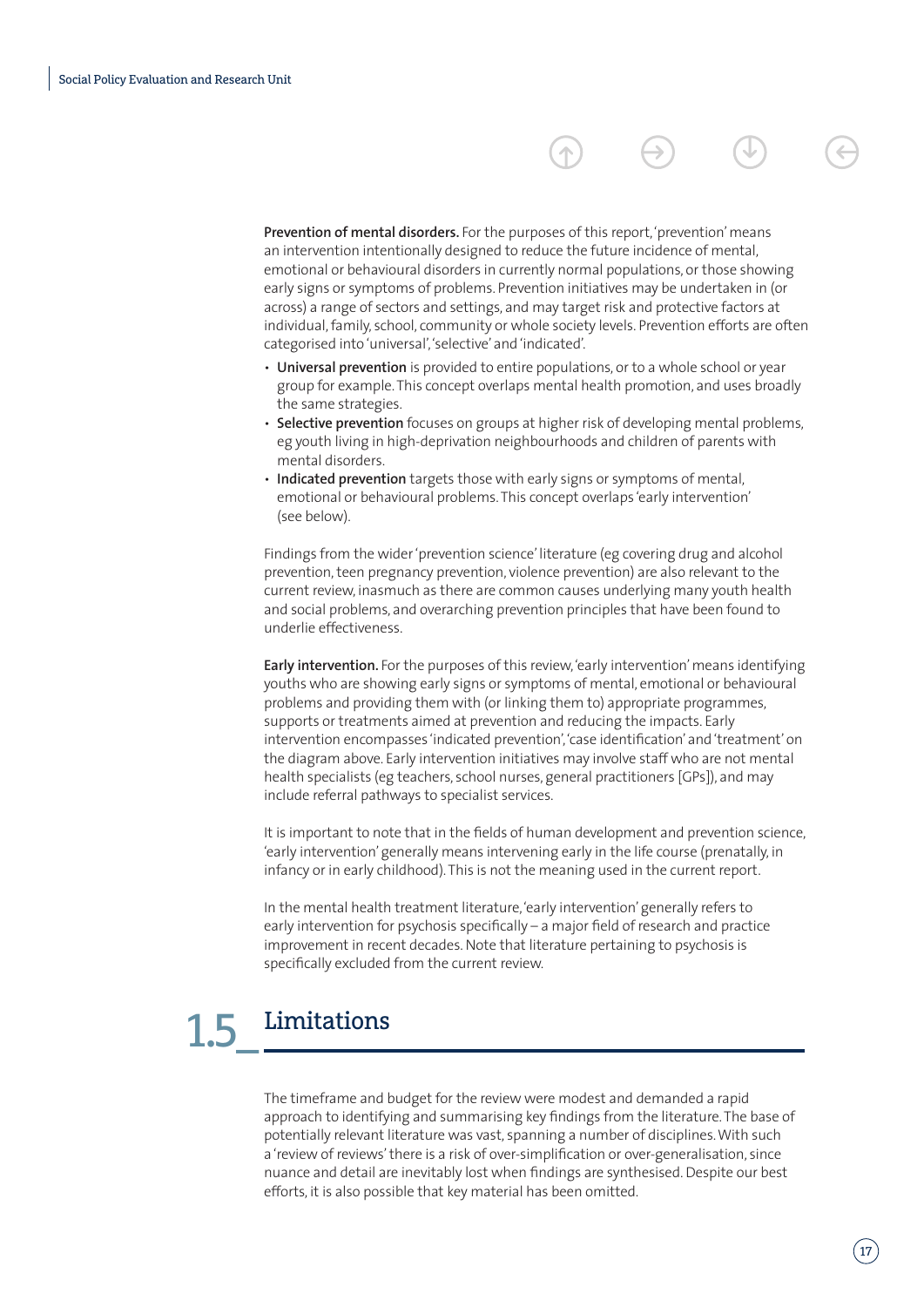Empirically based knowledge about 'what works', although increasing, remains limited. Where an outcome evaluation has been undertaken, the focus is generally on the extent to which outcomes were achieved, not on the active ingredients for success. The literature available on indigenous and ethnic minority populations is especially limited, although growing. The development of research in this area has been affected by a relative lack of research funding and capacity.

It is important to note that the evidence base (and especially the content of systematic reviews) is heavily skewed towards interventions that are amenable to testing via randomised controlled trials. Interventions that are methodologically challenging to evaluate and those not linked to mainstream academic institutions are underrepresented in the literature. Readers should be mindful that a lack of robust empirical evidence does not necessarily mean that an intervention is ineffective, and conversely well-researched interventions are not necessarily the most effective.

The majority of research findings are from US school-based interventions and longitudinal studies. The applicability of these and other international findings to the New Zealand context is not well established.

Some included reviews covered 'children and adolescents' (aged 0–19) and other wider and narrower age ranges. In those instances it was difficult to separate out findings specifically for youth aged 12–19. It is possible that some of the aggregated findings reported do not hold for the 12–19 age group specifically. It should also be noted that 'adolescence' has varying definitions in the literature, but research typically focuses on those aged 13-plus. For this reason, research on 12-year-olds may be underrepresented in our review.

More specific strengths and limitations of the literature are noted in each section of the report.

# 1.6 International context for this research review

Mental disorder is acknowledged as a pressing problem globally. Depression, for example, is the leading cause of all-age disability worldwide (World Health Organization [WHO] 2012) and depressive episodes now occur at a younger age than previously (Woods & Jose 2011).

Robust evidence shows that many adult psychological problems have their origins in childhood and adolescence (Institute of Medicine & National Research Council [IOM & NRC] 2009; The Royal Australian and New Zealand College of Psychiatrists 2010). Mental, emotional and behavioural disorders are as common among young people, affecting up to 20 percent of children and adolescents worldwide (Brown, Pearson, Braithwaite, Brown, & Biddle 2013; Kieling et al 2011; IOM & NRC 2009).

Yet the mental health needs of children and adolescents have often been neglected. There is growing recognition internationally of the importance of prioritising the health and wellbeing of adolescents and young people (Haswell, Blignault, Fitzpatrick & Pulver 2013). "Mental, emotional, and behavioural issues among young people – including both diagnosable disorders and other problem behaviours, such as early drug or alcohol use, antisocial or aggressive behaviour, and violence – have enormous personal, family, and societal costs" (IOM & NRC 2009, p 1). Governments are increasingly seeing youth mental health as a national priority.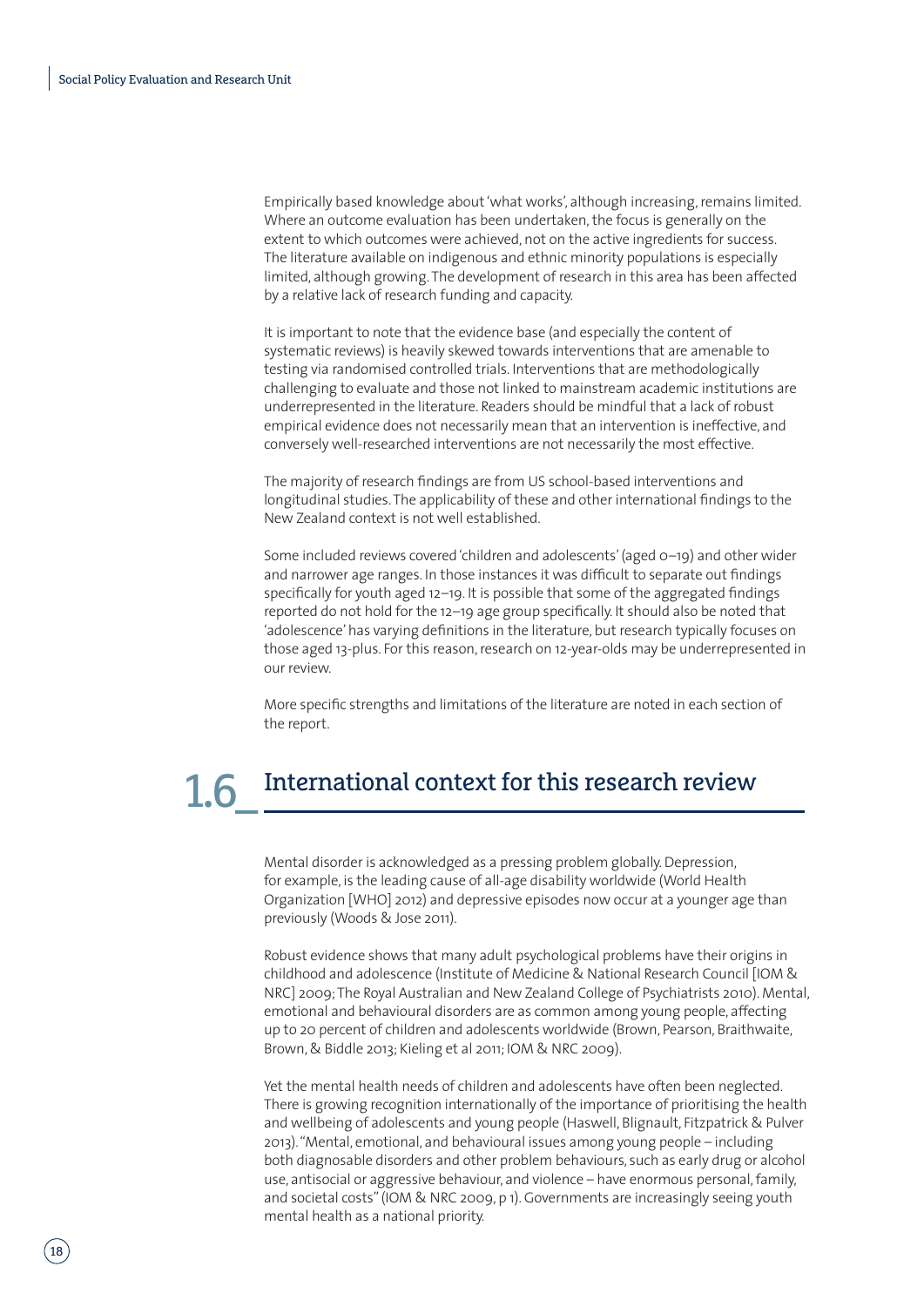



# Risk and protective factors



 $\circledcirc$ 



What are the key risk and protective factors for mental disorder in young people aged 12–19? What are the key risk and protective factors for Māori and Pacific youth in particular?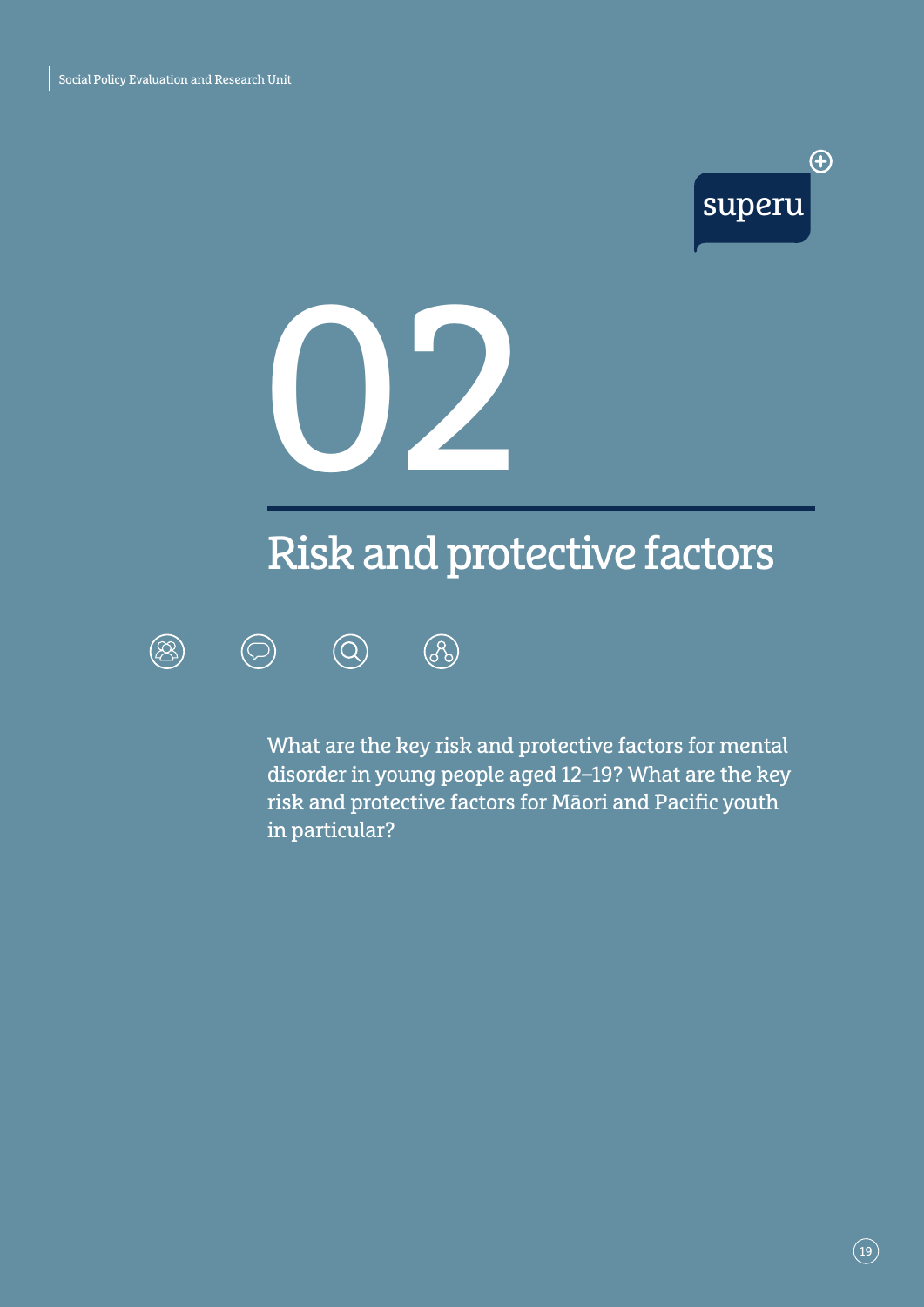#### Key findings

There is well-established evidence on multiple risk and protective factors for adolescent mental disorders. Key factors are outlined in the table below. This is not an exhaustive list, but focuses on the most important and/or modifiable factors.

**TABLE 1**

**Major risk factors and protective factors for mental disorders in young people aged 12–19** 

|                          | <b>Risk factors</b>                                                                                                                                                                                                                                                                            | <b>Protective factors</b>                                                                                                                                                                                        |
|--------------------------|------------------------------------------------------------------------------------------------------------------------------------------------------------------------------------------------------------------------------------------------------------------------------------------------|------------------------------------------------------------------------------------------------------------------------------------------------------------------------------------------------------------------|
| Individual               | Stressors, especially associated<br>with relationships<br>Aggressive social behaviour<br>٠<br>Low educational achievement<br>Low commitment to school/<br>disengagement from school<br>Times of transitions<br>$\bullet$                                                                       | High-quality interpersonal<br>relationships, especially with<br>parents but also other adults,<br>teachers, peers                                                                                                |
| Family                   | Childhood maltreatment/abuse<br>٠<br>Family history of mental illness<br>$\bullet$<br>Family conflict or dysfunction<br>Controlling, harsh or neglectful<br>٠<br>parenting style<br>Family poverty; social disadvantage<br>Witnessing or experiencing<br>٠<br>violence<br>Times of transitions | Healthy attachment between<br>parent and child in infancy<br>and early childhood<br>Parenting characterised by<br>warmth, firm and consistent<br>limit-setting, monitoring<br>and open communication<br>patterns |
| School/<br>Neighbourhood | Negative peer influence; bullying<br>٠<br>Adverse neighbourhood conditions,<br>eg fear, distrust, violence<br>Perceptions of relative<br>٠<br>disadvantage<br>Discrimination and racism<br>Lack of access to services                                                                          | Connectedness to school<br>$\bullet$<br>Positive school ethos and<br>environment                                                                                                                                 |
| Societal                 | Economic factors, eg high<br>٠<br>unemployment, inequality<br>Social and cultural norms<br>Accessibility and availability of<br>alcohol and other drugs                                                                                                                                        |                                                                                                                                                                                                                  |

Māori and Pacific youth are more likely to be exposed to many of the risk factors above, including: discrimination and racism; witnessing or experiencing violence; lack of access to services; family poverty or social disadvantage; and low educational achievement. In addition, Māori and other indigenous peoples are affected by historical and contemporary injustices and marginalisation.

Emerging evidence identifies whānau or extended family support, cultural connectedness and cultural identity/pride as protective factors for Māori and Pacific youth.

Exposure to several risk factors increases the likelihood of negative outcomes. Risks have a cumulative effect over the life course, and early problems tend to 'snowball' over time. Risk factors cluster in two distinct patterns: 'early accumulation' (in early life) and 'adolescent onset'. This suggests the importance of intervening both in childhood and during adolescence.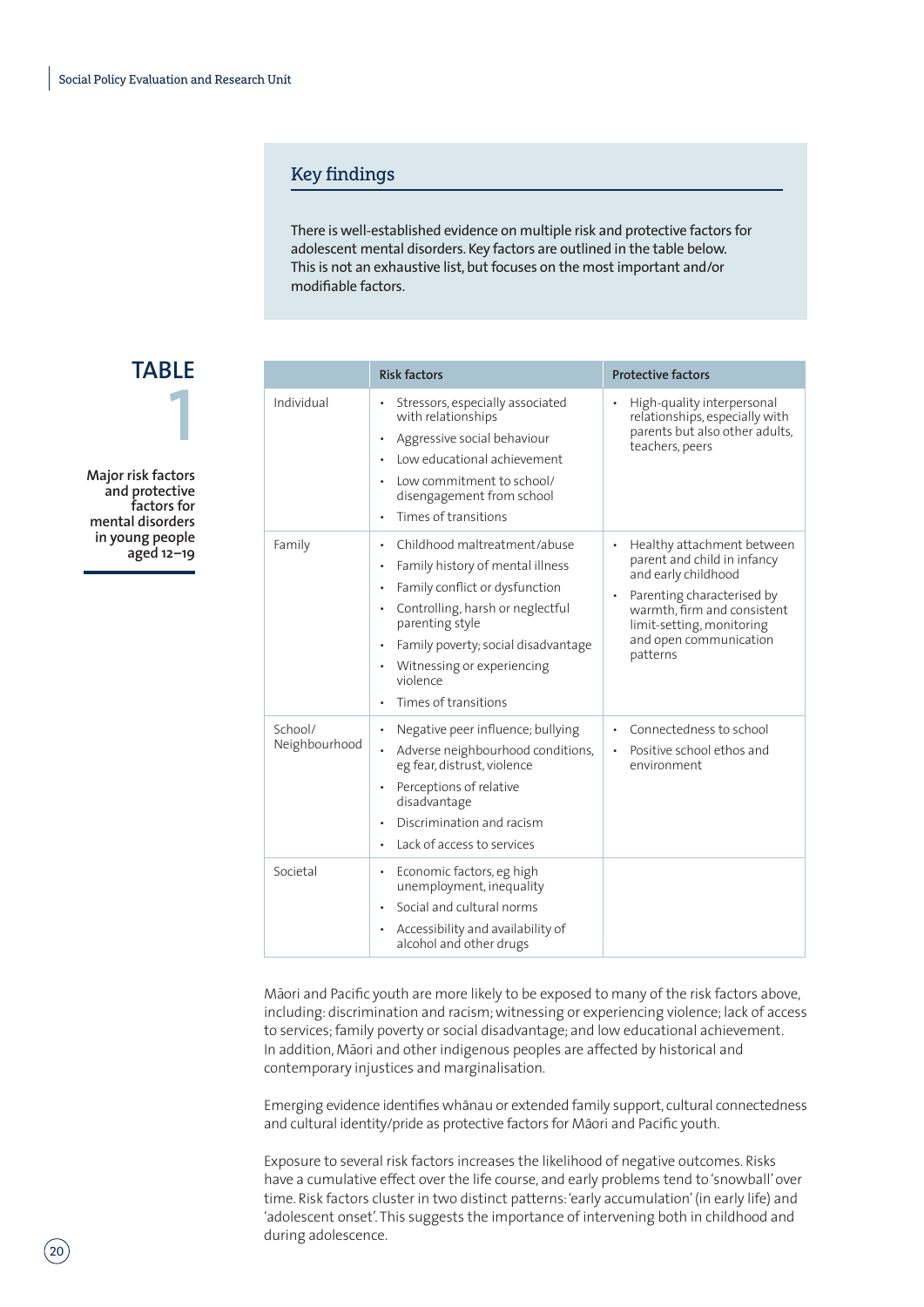# Introduction

To shed light on the best strategies for prevention and early intervention, we need to understand what influences and contributes to mental disorders in young people. **Risk factors** are variables that have been shown by research to be associated with an undesirable outcome (IOM & NRC 2009). **Protective factors** are characteristics associated with a lower likelihood of negative outcomes like mental disorder (IOM & NRC 2009).

3

(+

Mental disorder and wellbeing are influenced not only by individual attributes, but also by social circumstances and the environments in which people live (WHO Secretariat for the Development of a Comprehensive Mental Health Action Plan 2012). A wide set of influences interacts, and may threaten – or protect – an individual's mental health. Thus a socio-ecological frame of reference is appropriate for understanding the influences on youth wellbeing and the dynamic interrelations of various personal and environmental factors. This model is illustrated in the diagram below.

### Figure 2 \_ Socio-ecological model illustrating influences on mental health at various levels

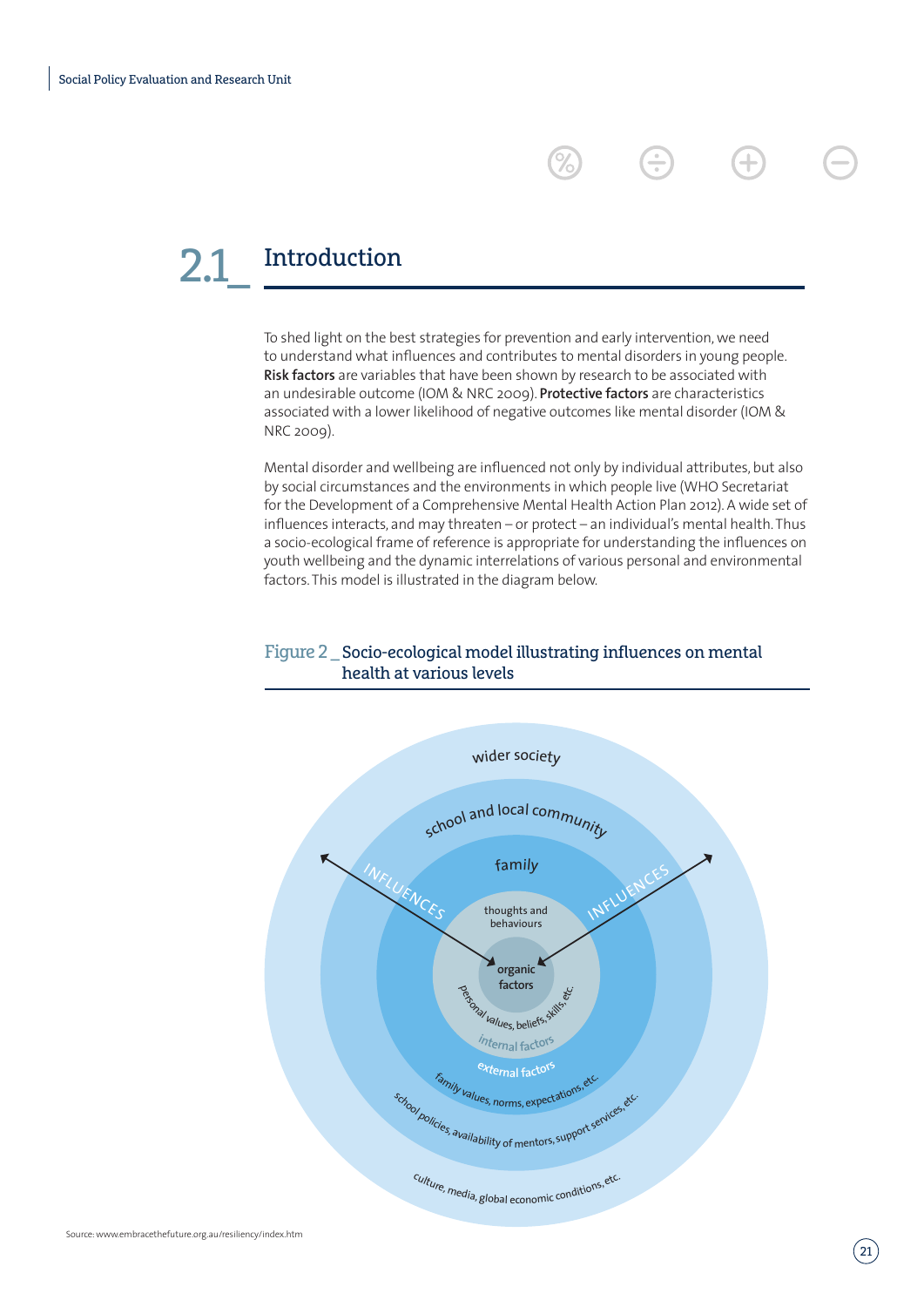### The multi-level nature of risk and protection means that high-risk groups can be pinpointed according to indicators of risk or protection at the various levels. Similarly, preventive interventions can be developed to change risk and protective factors **across** levels – individual, family, community, society (IOM & NRC 2009).

Risk and protective factors may be modifiable (eg attitudes, behaviour and policies) or non-modifiable (eg gender, ethnicity). Some risk factors (eg abuse and neglect) and protective factors (eg healthy relationships with adults) have general effects on multiple outcomes such as depression, substance abuse, adolescent pregnancy and violence. Other risk and protective factors appear to have more specific effects; for instance, parental depression in childhood is a key risk factor for developing depression in adolescence (Catalano et al 2012; IOM & NRC 2009).

Multiple risk and protective factors for adolescent mental disorder have been identified from a well-established research base (IOM & NRC 2009). Traditionally the focus has been on risk factors but there has been a recent shift in emphasis towards the identification of protective factors. Major risk and protective factors are discussed below.

# 2.2 Major risk factors for adolescent mental disorders

### 2.2.1 \_ Individual and family levels

The New Zealand and overseas literature consistently identifies **family style and stressors** as major risk factors for youth mental disorders (Edwards, McCreanor, & Moewaka Barnes 2007; Greenberg & Lippold 2013; IOM & NRC 2009). Family conflict, insufficient monitoring of youth by parents and family poverty were specific risk factors emphasised in a comprehensive US review of high-quality studies (IOM & NRC 2009).

The longitudinal Christchurch Health and Development Study highlighted childhood sexual and physical abuse and parental separation, divorce, violence and alcohol problems. Researchers noted that while young people were influenced by family structure (eg separation or remarriage) and the quality of marital relationships, negative effects could be mediated, eg through parenting style (Greenberg & Lippold 2013; Swedish National Institute of Public Health 2009).

Both experiencing and witnessing violence are risk factors (Ministry of Health [MOH] 2008; IOM & NRC 2009). Physical illnesses and injuries, eg traumatic brain injury in early life, can also affect mental health in adolescence (Elder 2013).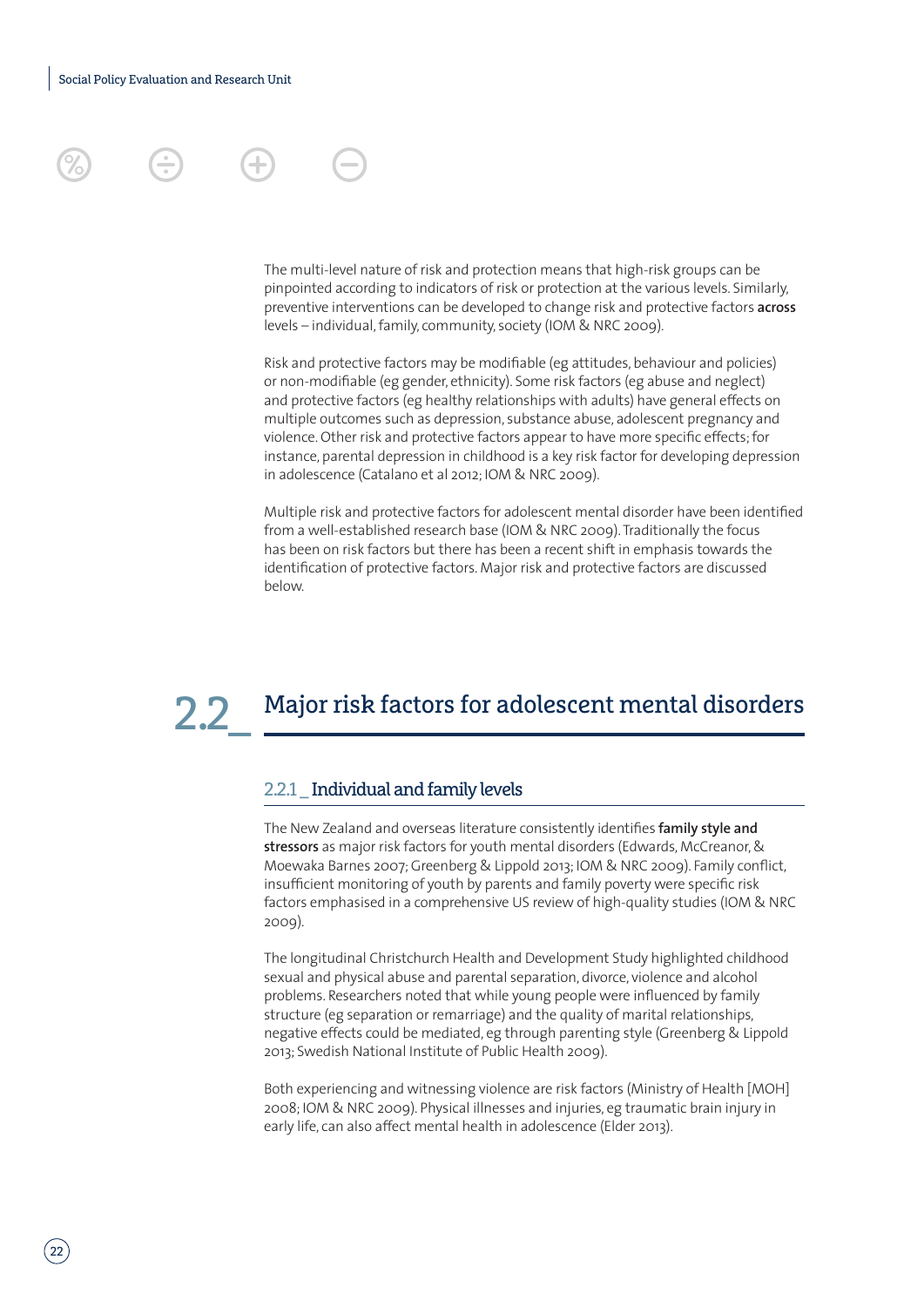**Lower socio-economic status and family poverty** are well established in the literature as risk factors for mental disorders (Fisher & Baum 2010; Marie, Fergusson & Boden 2008; IOM & NRC 2009). Social disadvantage and childhood adversity are risk factors for youth mental health disorders in a wide range of cultural settings (Marie et al 2008; WHO Secretariat 2012). However, the identification of specific pathways between family income and poverty levels (and other social conditions) and youth mental disorders requires further research, especially longitudinal studies (Curtis et al 2013; Fisher & Baum 2010).

Other major risk factors for mental disorder in adolescence include parental mental disorder, negative influence from peers and aggressive social behaviour (IOM & NRC 2009; The Royal Australian and New Zealand College of Psychiatrists 2010).

#### 2.2.2 \_Community and societal levels

School-related risk factors for behavioural and mental disorders include **low educational achievement, low commitment to school** and **bullying** (Jackson, Henderson, Frank & Haw 2012; WHO Secretariat 2012).

Contemporary research also shows higher rates of various health and social problems associated with particular social conditions such as insecure housing, limited education, recent unemployment, high-demand or low-control work, poor neighbourhood conditions, and low social support. Growing up in concentrated poverty and living in disadvantaged communities has been associated with greater rates of delinquency, school failure and dropout (Greenberg & Lippold 2013). Emerging longitudinal research also suggests that **adverse material or social neighbourhood conditions** are associated with a subsequent increased risk of common mental disorders in adolescence (Curtis et al 2013).

A recent review of quantitative research concluded that a growing body of multidisciplinary evidence suggested that neighbourhood problems (eg material poverty, poor living conditions and social stressors such as violence and peer victimisation) were risk factors for common mental disorders (eg anxiety, depression, conduct disorder) in young people aged 10–20 years (Curtis et al 2013). The same review found that **perceptions of disadvantage** and fear or distrust of the social environment were also associated with youth mental disorders.

There is sound international evidence that unemployment is a risk factor for mental disorders in the working-age population, particularly anxiety and depression. Because very unsatisfactory or insecure jobs can be as harmful as unemployment, merely having a job will not always protect physical and mental health: job quality is also important (Fisher & Baum 2010; Wilkinson & Marmot 2003).

Unemployment has effects at the collective as well as the individual level; the risks are higher in regions where unemployment is widespread (Wilkinson & Marmot 2003). At a country level, research suggests that **income inequality** (the size of the income gap between rich and poor) is associated with a wide range of negative health outcomes, including the prevalence of mental disorders (Wilkinson & Pickett 2009).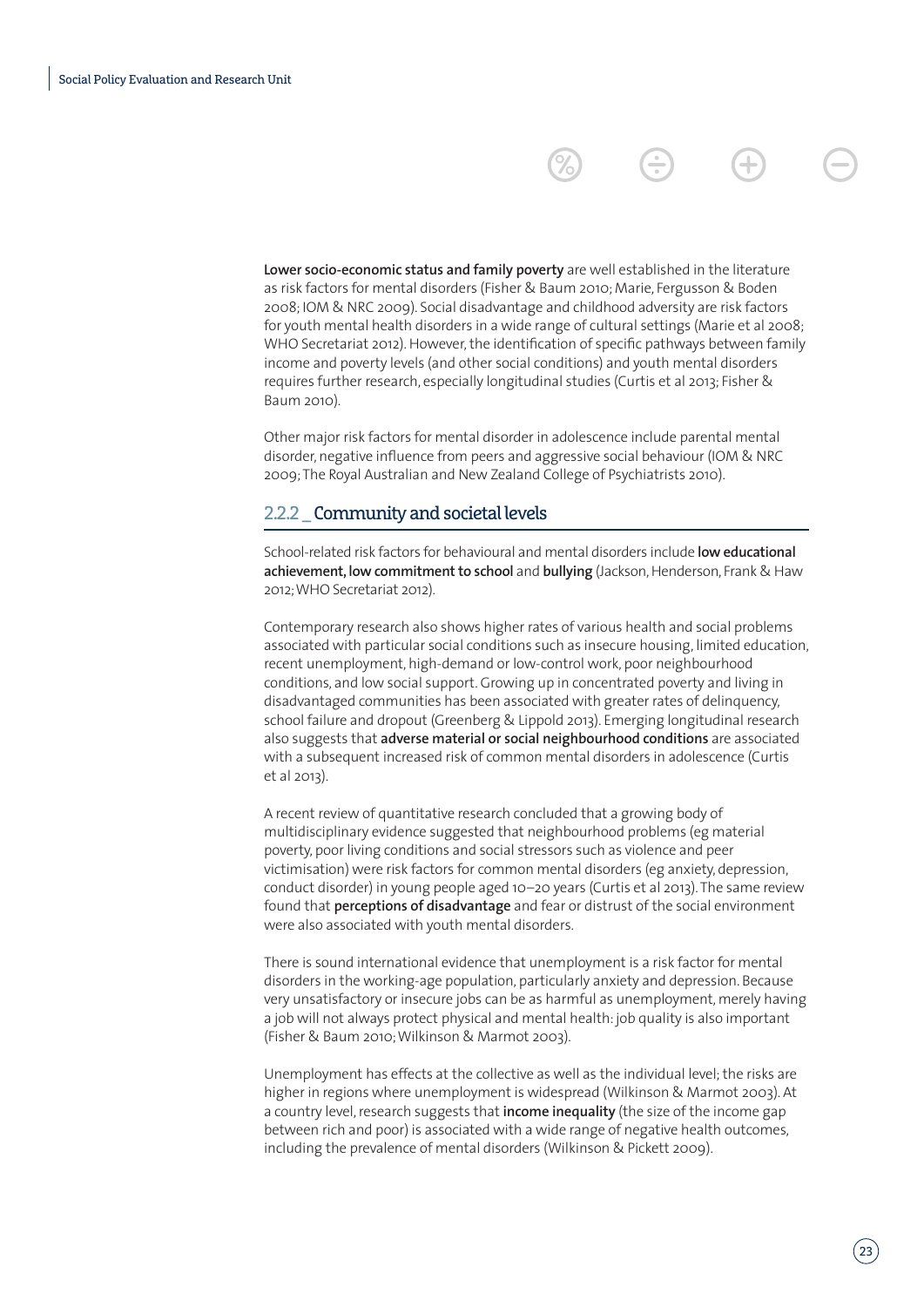

Wider societal factors that influence substance abuse and other high-risk behaviours include social and cultural norms (eg drinking culture), laws favourable towards substance use, and the availability, accessibility and marketing of substances (Griffin & Botvin 2010; Jackson et al 2012; IOM & NRC 2009).

**Social marginalisation**, where individuals or groups find themselves excluded from the mainstream of society, can pose significant risks in adolescence (Kirkwood, Bond, May, McKieth & Teh 2008). Emerging literature in New Zealand also links institutional racism with a higher risk of depression (eg Crengle, Robinson, Ameratunga, Clark & Raphael 2012).

#### 2.2.3 \_ Risks for depression

The most common risk factors for adolescent depression are a **family history of depression** and exposure to **psychosocial stress** – acute stressful events like injury and bereavement, and chronic adversity, eg child maltreatment, family conflict, peer victimisation and poverty (Thapar, Collishaw, Pine & Thapar 2012). Offspring of parents with depression tend to have rates of depression that are three or four times higher than offspring of parents without depression. Risks appear to be greater for adolescents who have multiple negative life events compared with those exposed to one event.

Ongoing, severe stresses that affect relationships are considered the most important (Thapar et al 2012). The risk of depression associated with stressful life events is much greater for girls than it is for boys. Robust evidence shows that female gender is a strong risk factor for depression; the incidence of depression among adolescent girls after puberty is twice as high as that for boys (Thapar et al 2012).

#### 2.2.4 \_ Gender differences

Gender differences in adolescent social behaviour have been well documented. For example, young adolescent females are reported to be much more likely than males to use social forms of aggression (eg ostracism) while males tend to use physical aggression, although recent trends suggest increasing physical aggression among females (Kirkwood et al 2008). Additionally, teenage girls who have negative selfconcepts (eg self-hate, self-neglect and self-blame) are more likely than boys to engage in 'internalising' behaviours, ie depression, anxiety and withdrawn behaviour, while boys tend to engage in more outwardly aggressive externalising behaviours (Kirkwood et al 2008).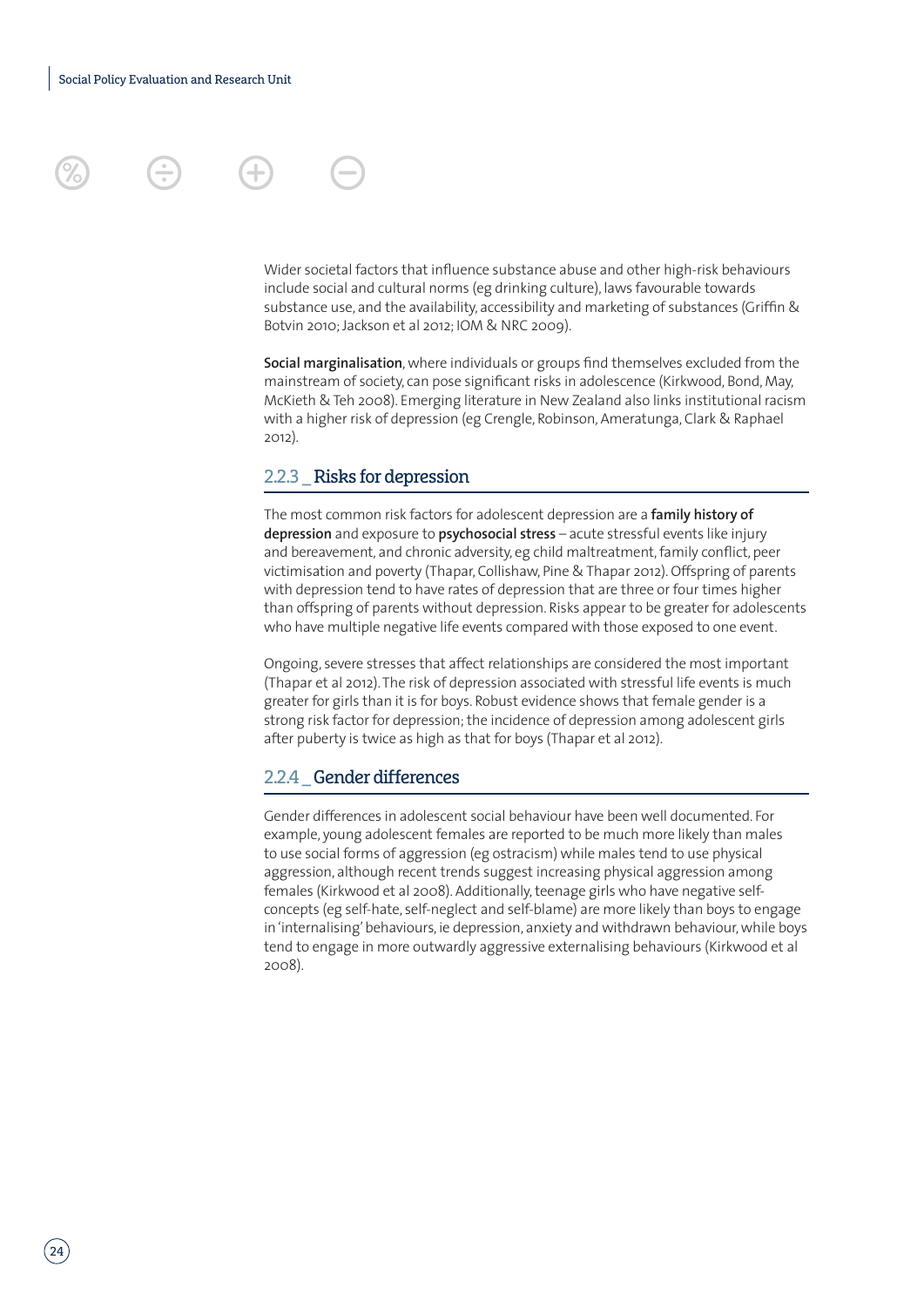Key findings from the Youth'12 survey of New Zealand secondary school students on risks to young women's mental health $1$ 

Despite facing a higher risk of depression, female secondary students report worse access to healthcare than male students. There was a decline since the previous survey in the proportion of female students reporting that they spent enough time with their parents, an indicator of family connectedness. In 2012 only 55 percent of female secondary students reported that they had enough time with at least one parent (compared with 62 percent of male students, who showed no decline) (Clark et al 2013).

# Major protective factors for youth mental disorders

The evidence base on protective factors in adolescence is less well developed than that on risk factors. Studies of protective factors for depression have tended to focus on correlates of resilience, and the underlying mechanisms remain poorly understood (Thapar et al 2012). Nonetheless, existing research highlights various key protective factors, outlined below.

The most consistent findings in contemporary literature indicate that **high-quality interpersonal relationships** have a strong protective effect against mental disorders in adolescence. Children and adolescents with a high familial risk of depression, for example, tend to have better mental health if their relationships with their parents are characterised by warmth, acceptance and low hostility (Thapar et al 2012). Positive parent-child relationships are highly protective against a range of adolescent problem behaviours and outcomes (Greenberg & Lippold 2013).

**Parenting practices** have a strong influence on children and young people. Protective parenting practices include firm and consistent limit-setting, monitoring, nurturing and open communication patterns (Greenberg & Lippold 2013). An authoritative parenting style that is high in warmth and effective discipline is also highlighted as protective (Greenberg & Lippold 2013).

Youth'12 was the third Youth2000 national survey of the health and wellbeing of secondary school students in New Zealand.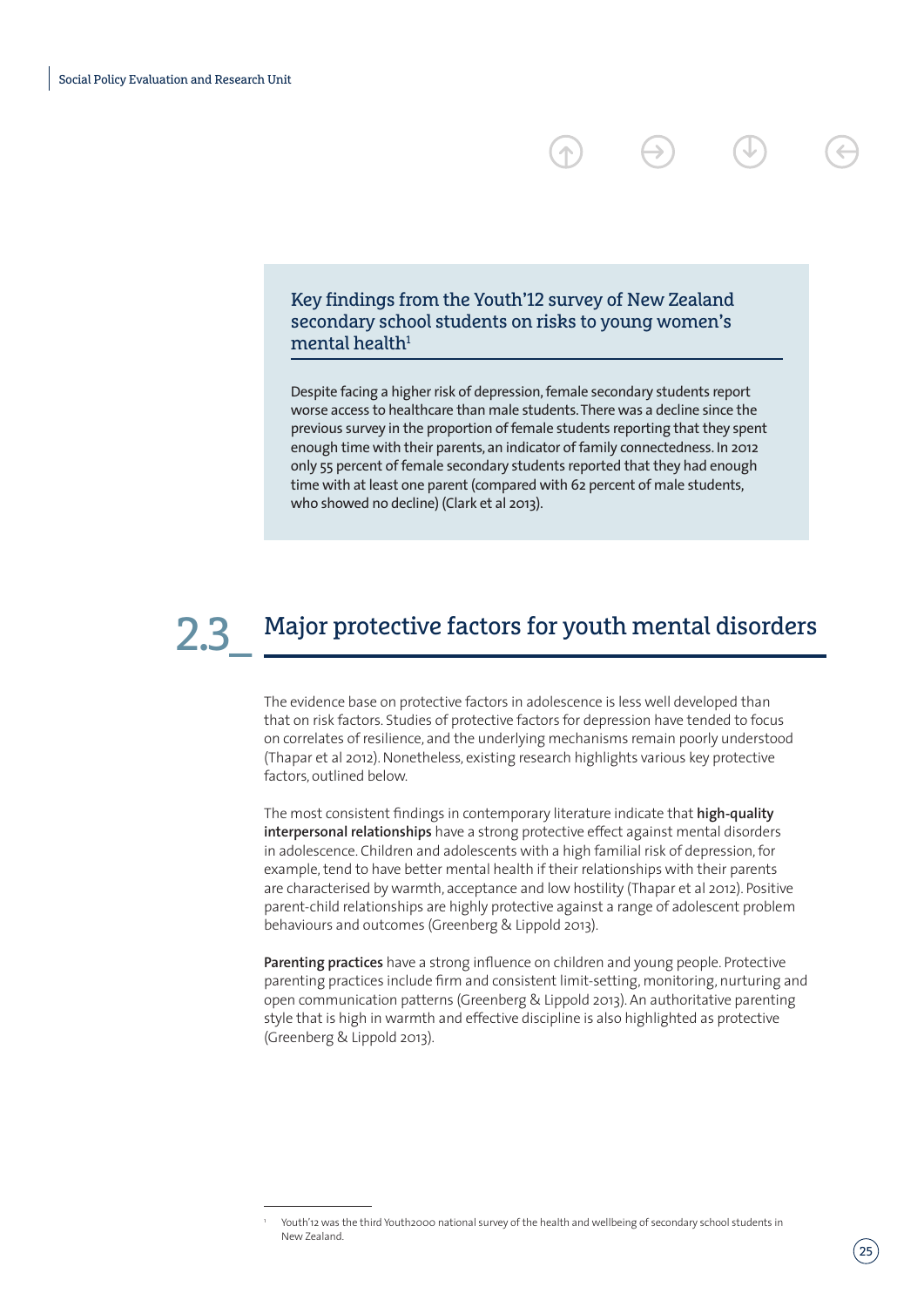#### While family relationships are fundamental, the evidence suggests that good relationships with other adults, peers and schools (and other institutions) are also protective (Greenberg & Lippold 2013; Brooks, Magnusson, Spencer & Morgan 2012; Griffin & Botvin 2010). **School and teacher connectedness** is especially critical, but evidence also supports the protective effect of engagement with church and other settings such as sports groups. A cross-sectional study of United Kingdom adolescents found that having a positive connection with a teacher was protective against various risk behaviours related to substance abuse and sexual activity – and had an especially protective effect when family connectedness was low (Brooks et al 2012).

**A supportive school culture** is also a significant protective factor. Research in 24 Scottish schools, for example, showed that variations in students' substance use across schools were explained by school-level characteristics such as the schools' focus on caring and inclusiveness (Jackson et al 2012). New Zealand researchers have also found that more positive school climates are associated with fewer health risk-taking behaviours, and fewer depressive symptoms among students (Denny et al 2011).

A sense of **community cohesion**, especially trust and support between community members, has been associated with a lower risk of multiple problem behaviours (Brooks et al 2012). Research indicates that feelings of **ethnic group solidarity and identity**, especially facilitated in geographic concentrations of particular ethnic groups, may protect against the negative effects of material disadvantage (Curtis et al 2013).

There is emerging evidence for the protective effect of **good nutrition** and **being physically active** (Aked et al 2008). A meta-analysis of nine studies suggests a small but significant protective effect of physical activity interventions in preventing and reducing depression among young people (Brown et al 2013). The authors suggest possible explanations for the protective effect, including neurobiological mechanisms that mediate changes in depressive symptoms and mood, and psychosocial mechanisms that lead to improved mastery and elevations in self-worth. However, they note further high-quality outcome studies are required to confirm the finding.

# **24** Risk factors for Māori and Pacific youth

The risk and protective factors identified above are likely to apply to Māori and Pacific youth in New Zealand. In addition, New Zealand research has identified ethnic-specific factors associated with health and social outcomes for Māori and Pacific youth. The evidence base specific to mental health is small but increasing.

#### 2.4.1 \_ Individual and family level

There are well-established, persistent disparities in the prevalence of mental disorders, with Māori and Pacific youth at increased risk compared with New Zealand European adolescents (Crengle et al 2013; Gluckman 2011; Marie et al 2008; Robertson, Boyd, Dingle & Taupo 2012; Siataga 2011). Ethnicity is therefore a key risk factor to note, although our report focuses on modifiable risk and protective factors.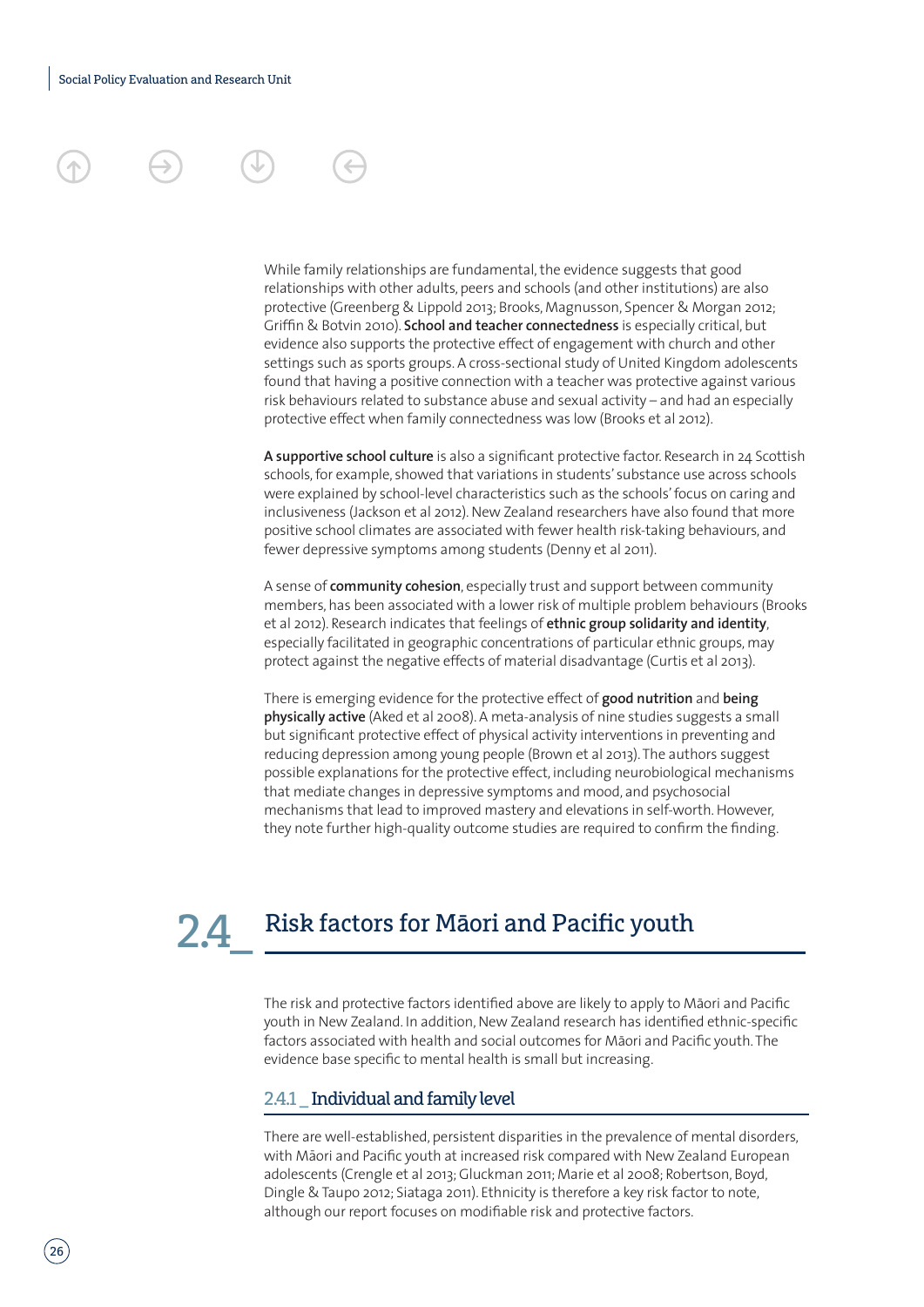The Christchurch Health and Development Study found that from the ages of 16–18 years, 54 percent of Māori individuals had experienced mental disorders (The Royal Australian and New Zealand College of Psychiatrists 2010). The national health and wellbeing survey of secondary school students shows inequalities between Māori and New Zealand European young people on several mental health indicators. Māori students are significantly more vulnerable than Pākehā youth to substance use and to suicide attempts (Crengle et al 2013; Helu, Robinson, Grant, Herd & Denny 2009). However, the latest survey found no differences between Māori, Pacific and Pākehā youth in significant depressive symptoms.

The **health and wellbeing of the wider whanau** affect the mental health and development of Māori children and adolescents. As with the overall youth population, the influence of parental experiences of mental illness on the wellbeing of young Māori can be significant, for example.

As noted, **experiencing or witnessing violence** is associated with increased rates of depression, anxiety and substance abuse for young people of all ethnicities (MOH 2008). Māori and Pacific young people tend to be at greater risk of violence than New Zealand European young people (Crengle et al 2013; Helu et al 2009).

Risks may also arise in the development of **identity**. For example, many Pacific youth face challenges in reconciling traditional values and expectations with New Zealand values and expectations. This can result in disconnection from support structures in critical periods (MOH 2008).

#### 2.4.2 \_ Community and societal level

The higher rates of mental health problems of Māori and other indigenous young people can be linked to **injustices**, both past and present, and the **socio-economic disadvantages** experienced by these groups (Edwards et al 2007; The Royal Australian and New Zealand College of Psychiatrists 2010). Māori and Pacific youth are more likely than New Zealand European youth to be raised in poverty and living in disadvantaged neighbourhoods. The Christchurch Health and Development Study provided evidence that social disadvantage and childhood adversity were associated with mental disorder in Māori young people aged 18–25 years (Marie et al 2008). However, research suggests that even when social and economic circumstances are taken into account, Māori individuals still fare worse than non-Māori. As noted, "simply 'being Māori' introduces a risk factor that cannot be entirely explained by social or economic disadvantage" (Durie, Cooper, Grennell, Snively & Tuaine 2009).

Literature on the origins of Maori over-representation in mental health problems has discussed a range of socio-historical contributors:

- historical oppression
- institutional racism
- acculturation stress arising through rapid urbanisation
- unequal access to treatment services
- lack of ethnic matching between clinician and client leading to clinical biases
- inadequate and incomplete collection of ethnicity information (Marie et al 2008).

The experience of **discrimination and racism** has been associated with depression in New Zealand research (Crengle et al 2012). Māori and Pacific students are significantly more likely than their New Zealand European peers to report experiencing ethnic discrimination from health professionals and police – and being bullied at school because of their ethnicity. Student participants who report ethnic discrimination are more likely to have experienced significant depressive symptoms, binge drinking and cigarette smoking (Crengle et al 2012).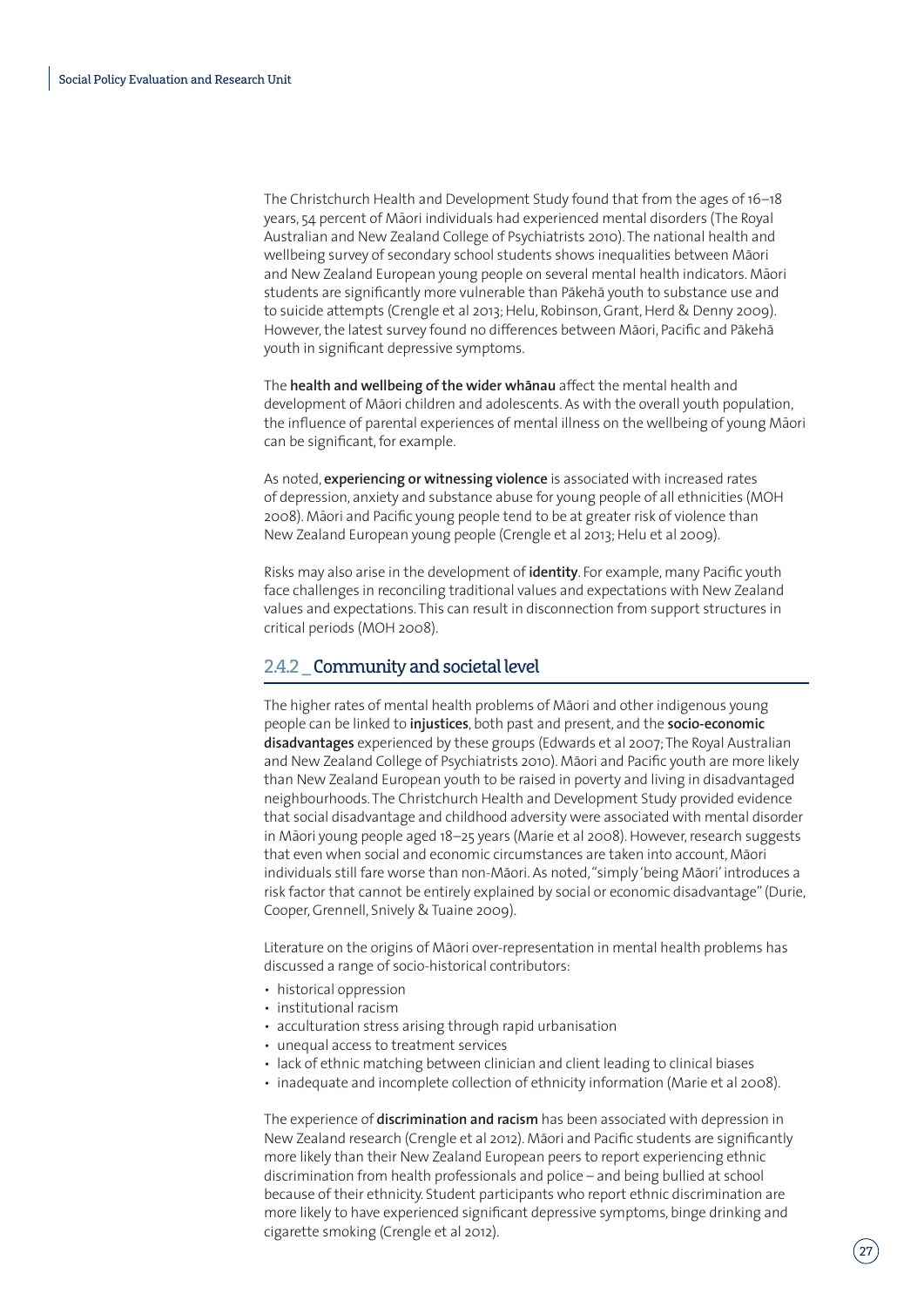#### Given the importance of school-related factors, **negative experiences of school** are a major risk factor for Māori youth. According to the national youth health and wellbeing survey, there has been no improvement in the past decade in the low proportion of Māori youth perceiving that people at their school care about them or that people expect them to do well (Crengle et al 2013).

Lack of access to services is a major risk factor for Māori and Pacific youth. Māori and Pacific youth are more likely than their peers to live in areas that lack essential health services (MOH 2008). Even where services are available, compared with their peers more Māori and Pacific youth fail to access care when needed. Reported reasons for foregoing essential healthcare include 'not wanting to make a fuss', cost, concerns about privacy and trust, fear, stigma associated with mental disorder, and feeling uncomfortable with the health provider (Helu et al 2009; MOH 2008).

# Protective factors for Māori and Pacific youth

Whanau and aiga (the extended family network) are considered fundamental to the mental wellbeing of Māori and Pacific youth (Williams & Cram 2012; Fa'alau & Jensen 2006). The national youth health survey indicates, however, that compared with New Zealand European students Māori are less likely to feel close to their parent/s or to report spending adequate time with them (Crengle et al 2013). Given that family connectedness is a key protective factor against youth mental disorders, this finding is of concern. The role of the extended family as a key asset is discussed in more detail in section 3.

Overseas and New Zealand research suggests that **cultural connectedness** is a key protective factor for Māori and Pacific youth. In overseas research, participation in cultural activities and indigenous language competence have been shown to be protective against mental disorders among Indigenous Sami youth, for example (Bals et al, cited in Crengle et al 2012).

**Cultural identity and pride** is thought to protect against adverse outcomes including mental disorders (Marie et al 2008). Drawing on the Christchurch Health and Development Study's longitudinal data, Marie and colleagues found that youth who identified solely as Māori had rates of mental disorder that were 1.3 times higher than those of non-Māori, and those of mixed Māori/other identity had rates that were 1.6 times higher (Marie et al 2008). Based on these findings, Marie and colleagues hypothesised that a secure cultural identity may be protective against mental disorders and mitigate against the negative effects of childhood adversity (Marie et al 2008).

New Zealand's youth health survey found that more than 70 percent of Māori youth survey participants said they were 'very proud' to be Māori and more than half reported it was important to them to be recognised as Māori (Crengle et al 2013).

Pacific youth also report high levels of pride in their ethnic identity. In the national youth health survey, 87 percent of the Pacific students were 'very proud' of their specified ethnicity and 81 percent reported that its values were either important or very important to them (Helu et al 2009). However, associations between cultural pride and mental health indicators were not reported.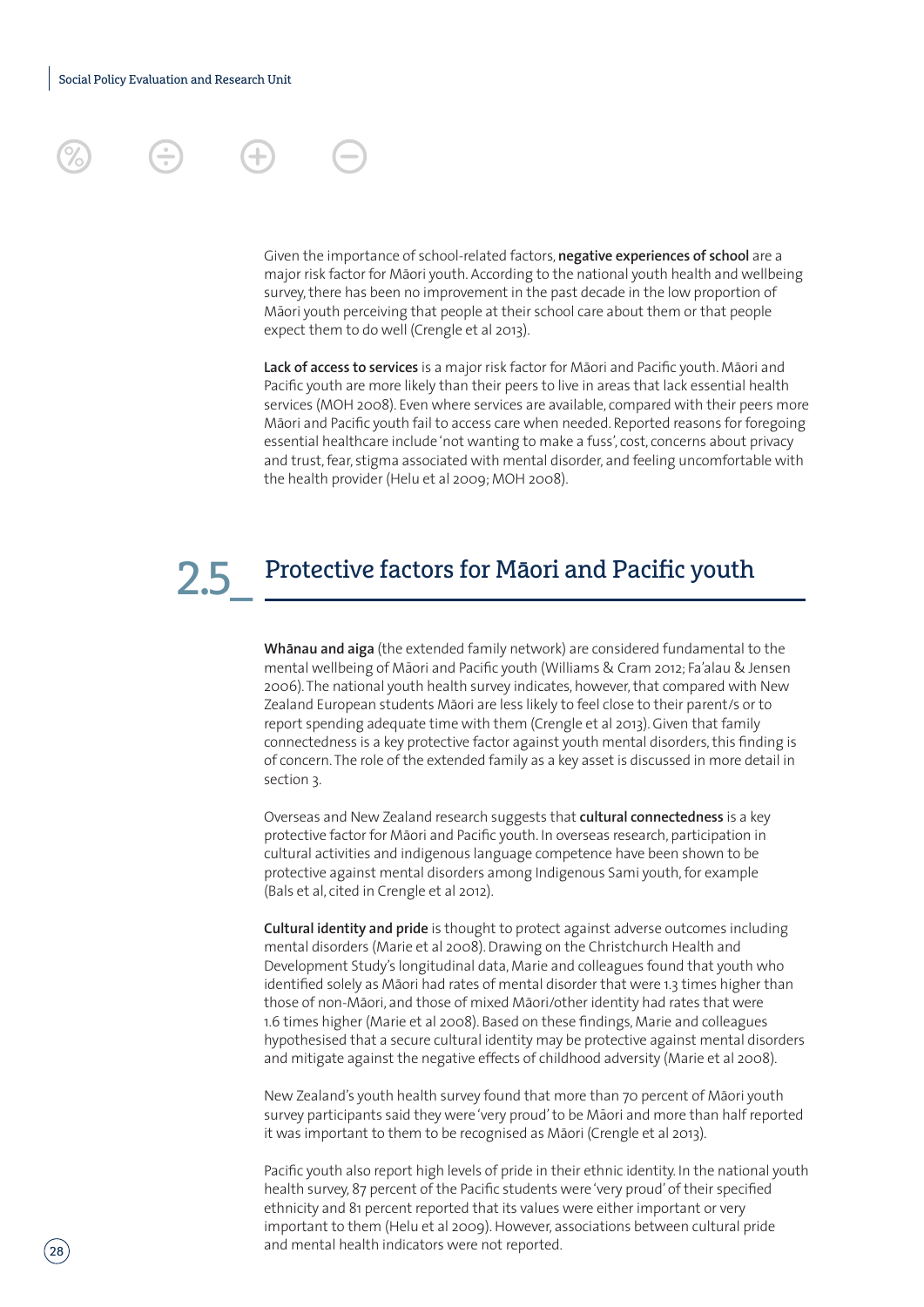There is some evidence to suggest that, compared with Māori youth, Pacific youth may feel more connected to school, according to the Youth'12 survey cited above. In contrast to Māori students, almost all Pacific students felt that people at school cared about them (Helu et al 2009).

# 2.6\_ Accumulation and clustering of risk and<br>Protective factors

The effects of risk and protective factors are correlated and cumulative. Risk factors tend to be positively correlated with each other and negatively correlated with protective factors. Exposure to several risk factors, and a lack of exposure to protective factors, increases the likelihood of negative outcomes. However, preventive interventions that successfully reduce risk and enhance protective factors can have the reverse effect, making positive development more likely (Catalano et al 2012).

The literature on risk and protective factors identifies two distinct patterns in the development of adolescent problems, which require different preventive approaches. Risk and protective factors emerge at particular periods of development, and risks 'cluster' across development to produce an 'early accumulated risk cluster' in early childhood and a more pervasive 'adolescent-onset risk cluster' in early to late adolescence (Catalano et al 2012).

In childhood, environmental and individual risk factors tend to accumulate as developmental challenges are not met and problems begin to cascade. Early family adversity, for example, such as low income, poor parenting and child maltreatment, hinders the development of nurturing relationships. This affects children's cognitive and social development and thus readiness for school and early educational achievement (Catalano et al 2012). Interventions in the early years to counteract family risk factors and avoid school problems have been shown to be successful. However, if early problems are not addressed, risks can continue to accumulate into adolescence, with low school achievements, negative influences from peers, and the development of behavioural and emotional problems (Catalano et al 2012).

The adolescent-onset risk pattern can affect all adolescents, including those without accumulated earlier risk. This evidence implies that effective adolescent health programmes should include a mix of preventive policies and programmes **before and during** adolescence (Catalano et al 2012; The Royal Australian and New Zealand College of Psychiatrists 2010).

Early adolescence may be an especially important stage for preventive intervention. Attitudes towards health-related behaviours may be particularly malleable in late childhood and early adolescence when decisions on risky behaviours, such as binge drinking and drug initiation, are being made (The Royal Australian and New Zealand College of Psychiatrists 2010).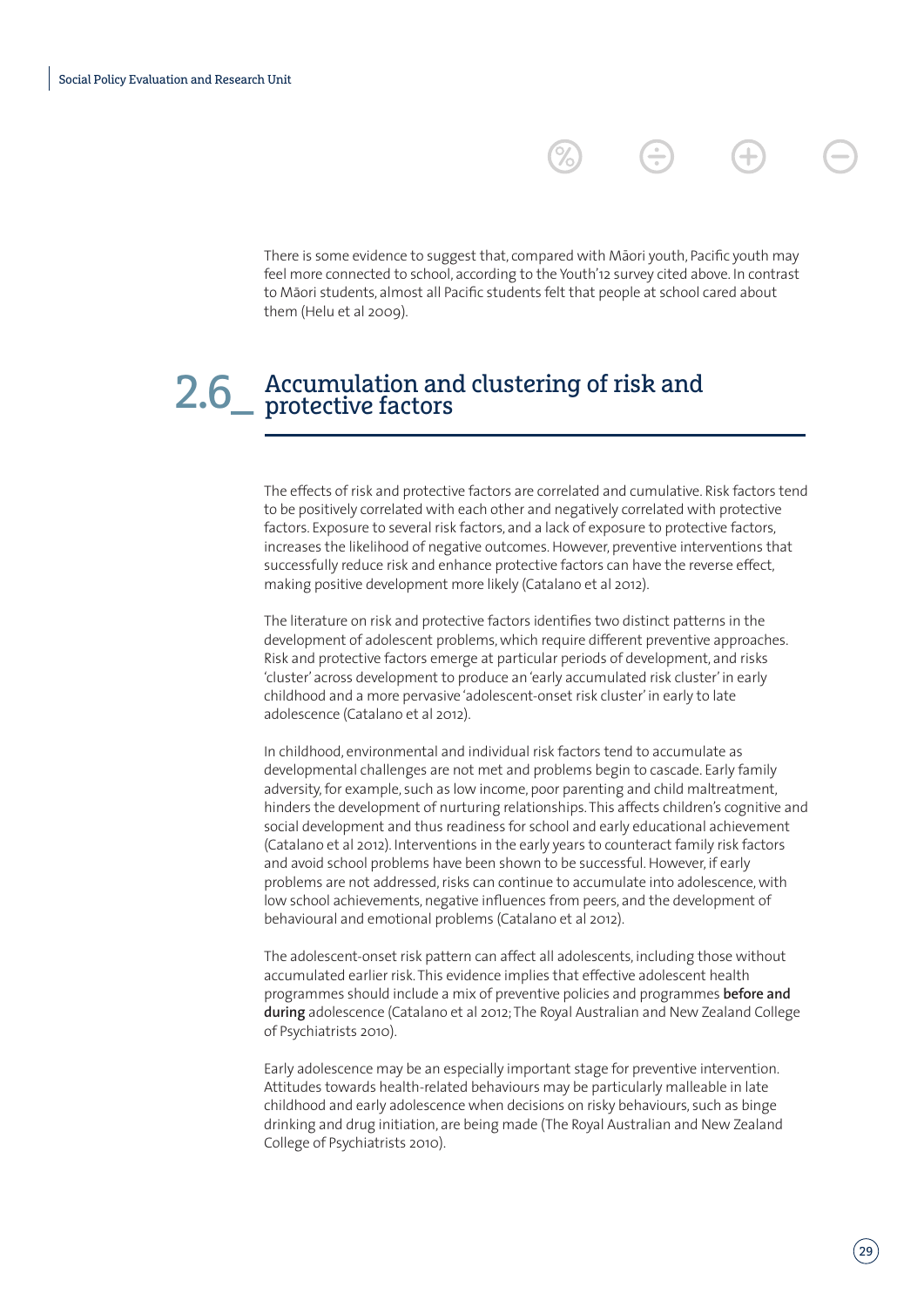Social Policy Evaluation and Research Unit





# Factors associated with positive outcomes





What are the key competencies, assets and environmental factors that are associated with positive outcomes (particularly mental health outcomes) for young people aged 12–19, and in particular, Māori and Pacific youth?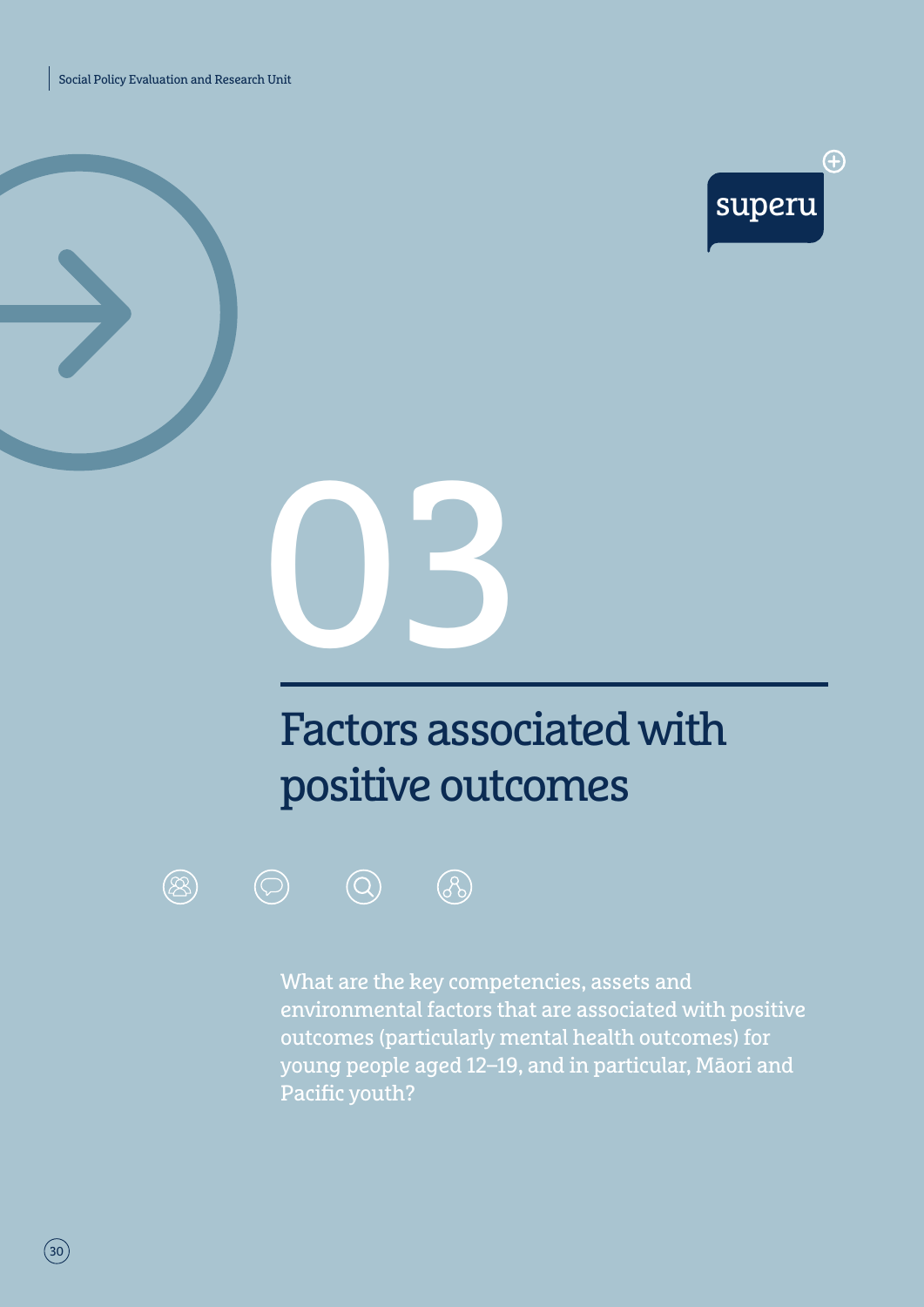#### Key findings

There is a growing emphasis on mental wellbeing, positive youth development and strengths-based approaches in research and policy on youth.

Evidence increasingly suggests that mental wellbeing and mental disorder are two distinct dimensions. While some factors affect both wellbeing and disorder, there are other drivers that influence wellbeing alone.

The most widely reported contributors to resilience in young people, based on international literature, include positive relationships with caring adults and with peers, effective caregiving and parenting, and effective teachers and schools.

Individual-level assets include an easy-going temperament, cultural knowledge and competence, and skills such as self-regulation, coping and problem-solving.

Community-level factors associated with positive outcomes include early prevention and intervention programmes, relevant support services, recreational facilities and programmes, access to adequate health services, economic opportunities for families, and religious and spiritual organisations. In addition, the normative climate and social cohesion in a neighbourhood or community affect young people's development and mental wellbeing.

There is growing interest in policy measures that may promote positive mental health, eg parenting education and strategies to build social capital within communities.

New knowledge about brain plasticity suggests that interventions that alter environmental factors in adolescence can produce long-term changes in brain structure and function, highlighting the potential of environmental-level changes in reducing the negative impacts of early adverse experiences.

Based on emerging evidence, factors that promote positive outcomes for Māori and Pacific youth include whānau/extended family support, cultural connectedness and supportive policies and structures, eg indigenous development.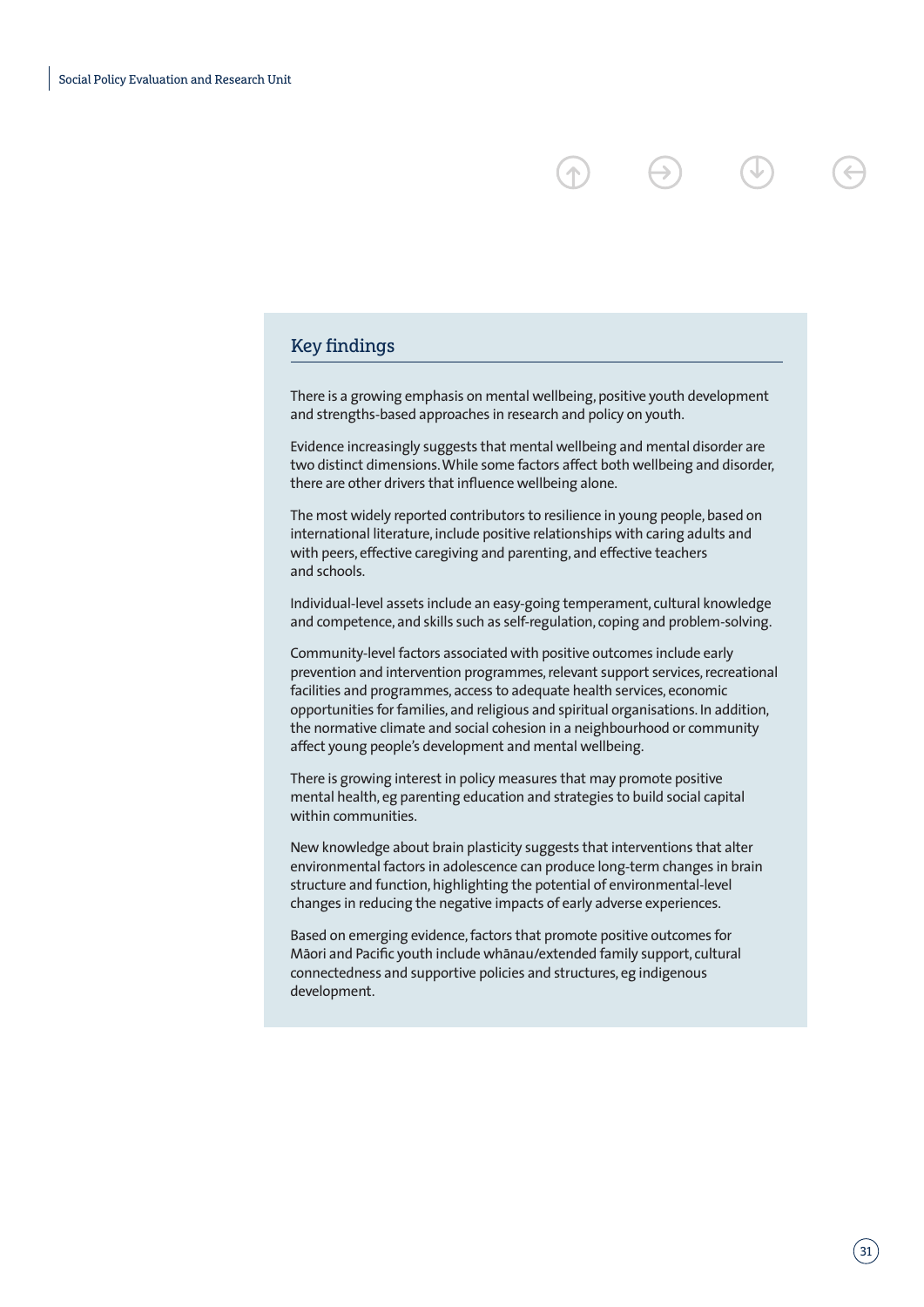

In the past 20 years research and policy on youth – internationally and in New Zealand – has shifted away from a focus on deficits towards a more positive, optimistic view of youth development. Consistent with a socio-ecological approach, positive youth development and mental wellbeing have roots in multiple settings and contexts. There is growing interest in policy measures that may promote resilience and positive mental health, such as parenting education and strategies to build social capital within communities and neighbourhoods (Fisher & Baum 2010).

There is growing evidence that mental wellbeing and mental disorder are not opposite ends of a single continuum, but two distinct dimensions (Aked et al 2008). A major UK review concluded that "while some factors affect both well-being and ill-being, there are other drivers which influence well-being alone" (Aked et al 2008, p 2).

Strengths and resilience are two related, but distinct, dimensions of positive mental health and positive youth development (Brownlee et al 2013). Resilience has a long history in the literature, across diverse populations and outcomes and drawing on numerous longitudinal studies (Sapienza & Masten 2011; Zolkoski & Bullock 2012), whereas strengths-based approaches are relatively new.

### Individual competencies, assets and behaviours 3.2\_

High-quality evidence indicates that the following individual-level competencies are associated with positive development in adolescence (IOM & NRC 2009):

- physical development (eg positive health habits and health-risk management skills)
- intellectual development (eg life, school, vocational skills; critical and rational thinking; cultural knowledge and competence)
- psychological and emotional development (eg self-esteem, self-regulation, coping, problem-solving, responsibility, motivation and achievement, ethics and values)
- social development (connectedness to peers, family and community and attachment to institutions, eg school, sport, cultural institutions, church).

A review of resilience literature in the past 40 years highlighted self-regulation and an easy-going temperament as fundamental assets for children and young people (Zolkoski & Bullock 2012). Other recent reviews also emphasised self-regulatory skills as well as good thinking skills (intelligence, judgement), perceived efficacy and control, achievement motivation, spirituality or faith and belief that life has meaning (Murphey, Barry & Vaughn 2013; Sapienza & Masten 2011). The positive youth development model highlights the 'Five Cs' of Competence, Confidence, Connection, Character and Caring (Boyd & Barwick 2011).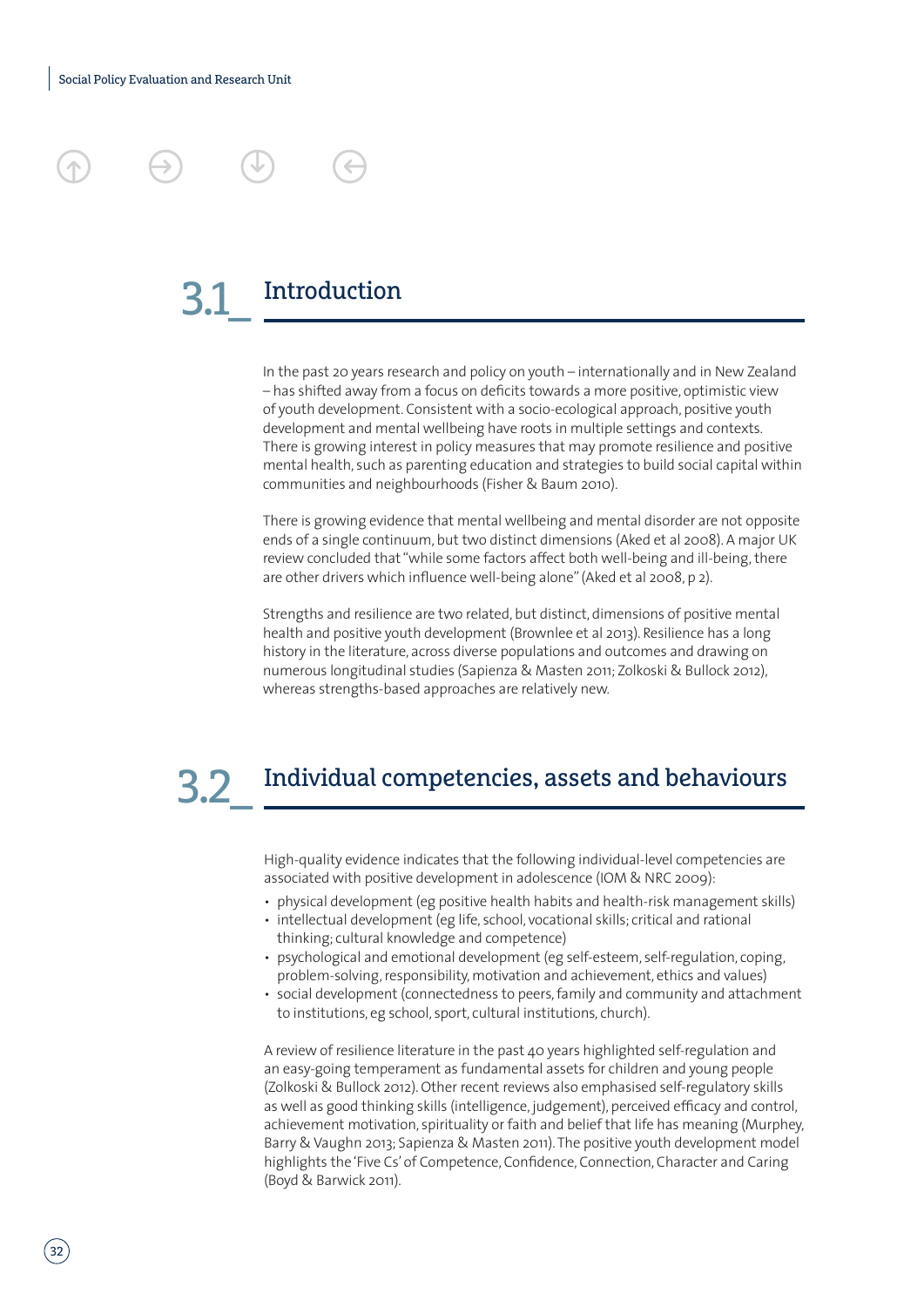Behavioural factors found to enhance mental wellbeing in people of all ages are mindfulness (the state of being attentive to and aware of what is taking place in the present) and acts of kindness, generosity and social contribution (Aked et al 2008).

These individual factors have been found to be the outcomes of functionally and developmentally appropriate interactions between young people and their social environments (Kirkwood et al 2008). Thus individual and environmental factors are intertwined, and are best understood within a systems framework.

# Environmental factors 3.3\_

#### 3.3.1 \_ Environmental factors linked with positive youth development

At the broader levels of the socio-ecological model (family, community, societal), research links the following assets and environmental factors with positive youth development:

- supportive relationships and physical and psychological safety
- appropriate structure in family and community/school settings (eg limits, rules, monitoring, consistency)
- opportunities to belong (socio-cultural identity formation, inclusion)
- positive social norms (expectations, values)
- opportunities for skill-building (IOM & NRC 2009).

Studies suggest that young people who are involved in contexts that provide positive resources from important others (eg family, schools and communities) are more likely to show evidence of positive development (Youngblade et al 2007).

The most widely reported environmental contributors to resilience in young people, based on international literature, are positive relationships with caring adults and with peers, effective caregiving and parenting, and effective teachers and schools (Sapienza & Masten 2011; Zolkoski & Bullock 2012). The Christchurch and Dunedin longitudinal studies, for example, point to the family as a core asset that influences young New Zealanders' life experiences and decisions (Edwards et al 2007).

Despite the family's key role, other significant adults are also important. Recent research, and the longstanding resilience literature, point to the importance of young people having one or more adult who provides caring support (Murphey et al 2013; Sapienza & Masten 2011). Role models outside the family can act as buffers for children and youth experiencing adversity or disadvantage. Examples of such role models include teachers, school counsellors, sports coaches, religious leaders, mental health workers and neighbours.

A seminal longitudinal study identified an 'authoritative' parenting style to be associated with optimal competence in children and adolescents (cited in Zolkoski & Bullock 2012). Features of this style of parenting are responsive (supportive, warm, loving) and demanding (firm, rational, consistent, but not controlling).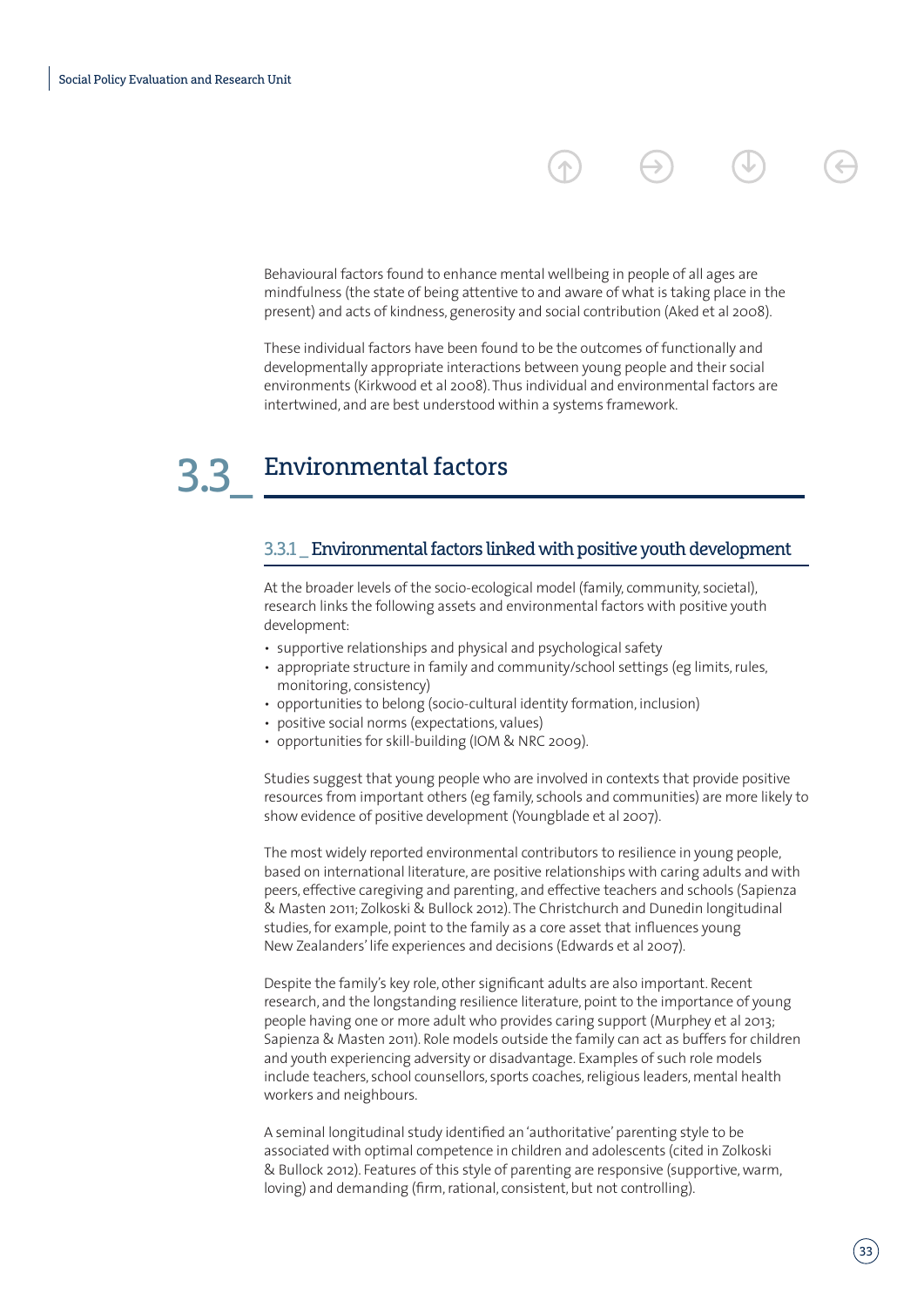Community-level factors that promote resilience and positive outcomes for youth include early prevention and intervention programmes, safety in neighbourhoods, relevant support services, recreational facilities and programmes, access to adequate health services, economic opportunities for families, and religious and spiritual organisations (Zolkoski & Bullock 2012).

In addition, the normative climate, relationship atmosphere, social cohesion and informal social control in a neighbourhood or community can affect young people's development and mental wellbeing (Swedish National Institute of Public Health 2009).

### 3.3.2 \_ Implications of research into brain plasticity

New knowledge about the maturation and plasticity of the adolescent brain provides key learning to inform the development of effective interventions (Sapienza & Masten 2011). Neural systems can adapt to support and refine positive behaviours, eg learning, social skills and self-regulation, which contribute to healthy development and positive mental health.

This implies that while the early years are crucial, it is never too late to intervene, and environmental changes in adolescence have the potential to make a significant difference. Indeed, evidence indicates that interventions that alter environmental factors can produce long-term changes in brain structure and function, highlighting the important potential of environmental-level changes in reducing the negative impacts of adverse experiences prior to adolescence (Sapienza & Masten 2011).

## Factors associated with positive outcomes for 3.4\_ Factors associated.<br>Māori and Pacific youth

Across countries, mental health research on indigenous youth has traditionally studied the negative, eg prevalence of, and risk factors for, mental disorders. In the past decade a small but growing body of research has begun to redress the imbalance, providing insights into the factors that protect and strengthen indigenous mental health and wellbeing (MacDonald, Ford, Willox & Ross 2013).

Although we lack literature on positive youth development in relation to Māori and Pacific youth specifically, the socio-ecological approach aligns with Whānau Ora and Māori models of health such as Mason Durie's Te Whare Tapa Whā. Māori youth live, work and play in diverse environments, eg whānau, community, education settings, marae, whenua (the natural environment), that have the potential to sustain, strengthen and validate Māori development and wellbeing (Moewaka Barnes 2010).

New Zealand research has explored Māori perceptions of flourishing – "a state where people experience positive emotions, positive psychological functioning and positive social functioning most of the time" (Blisset 2011). Blisset found that the ability to flourish was inextricably linked to the values, practices and communities in which individuals and collectives existed and interacted. Flourishing, for these participants, was inseparable from the health of the land and environment.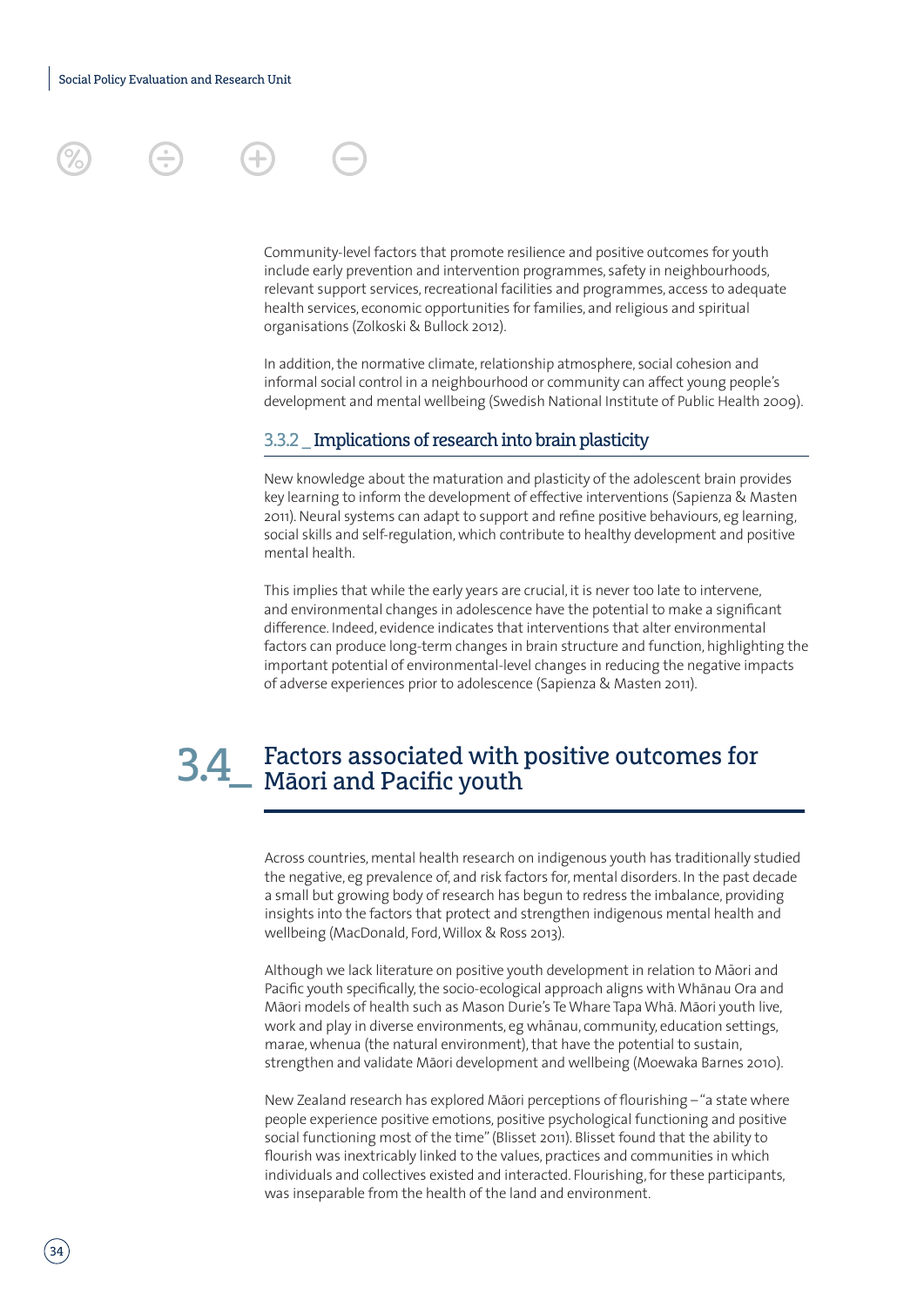#### 3.4.1 Whānau support

There is strong agreement in the Māori literature on the importance of whānau to Māori wellbeing (Edwards et al 2007; Moewaka Barnes 2010; Williams & Cram 2012). Māori-specific findings from the national youth health surveys in 2007 and 2012 reveal the whānau as a key asset and environmental factor that positively influences the wellbeing of young Māori (Crengle et al 2013; Edwards et al 2007).

Likewise, qualitative research from South Auckland shed light on young Ma-ori experiences of family life and points to whānau as a fundamental contributor to wellbeing (Edwards et al 2007). The sample was purposely selected to consist of diverse young people considered to be 'managing well' in their lives (eg attending school or work, living at home, not engaged with social or justice services). Themes of the research included:

- young people valued and expressed the desire to spend more time within the whanau environment
- $\cdot$  the nurturing but also fragility of the whanau role in the lives of young people
- a closeness with mothers but emotional remoteness from and inconsistent bonds with fathers
- the importance of tuakana/teina sibling relationships and extended kin networks (eg as safety nets and enabling a wider range of social exposures)
- criticism of parents and wider whanau networks for having low expectations and aspirations for themselves and their children
- understanding that deficiencies in parenting were linked to environmental factors such as financial stress and pressures on the family from the parent/s working long hours at perhaps an unsatisfactory job (Edwards et al 2007).

These researchers noted that although all participants expressed some dissatisfaction with their whānau (especially paternal absence – actual or emotional), the overall picture was not of dysfunction or lack of caring as often painted in the media (Edwards et al 2007). Instead, the young people emphasised support and nurture from whanau members across generations (and from cousins).

Pacific literature also points to the fundamental role of the family in supporting young Pacific people's development: "The essential social group and most important component of the Samoan social structure, for example, is the aiga" (Fa'alau & Jensen 2006, p 19).

Research with Samoan adolescents living in New Zealand found that because of the greater geographic spread of family members in New Zealand, compared with Samoa, some traditional roles are changing. For example, many Samoan youth in a qualitative research study said that interactions with their aiga were focused on special occasions rather than everyday interactions. They reported that, to a certain extent, the traditional closeness with aiga was being replaced with friends at church and school, and connections with friends' families (Fa'alau & Jensen 2006).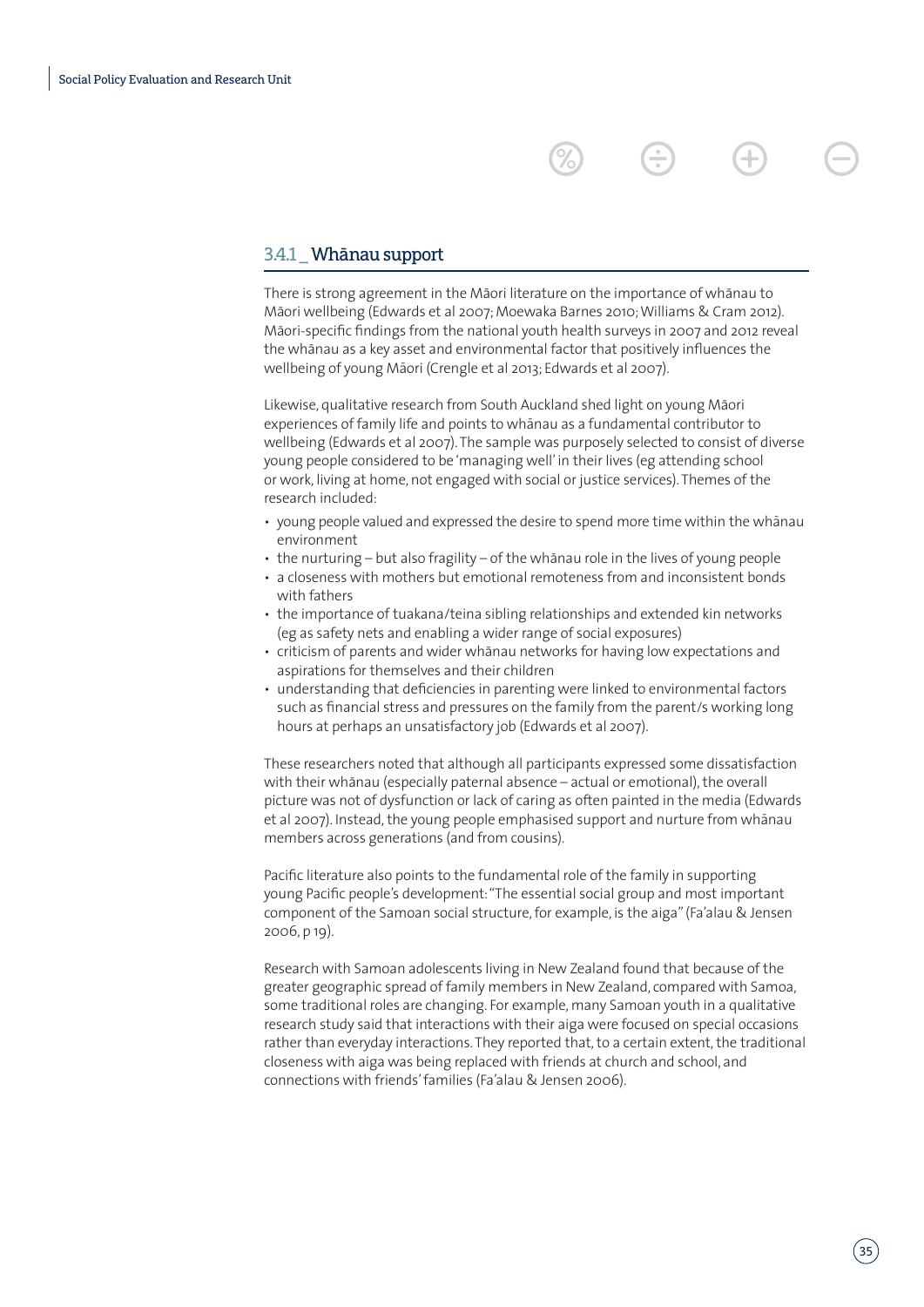

### 3.4.2 \_ Cultural values, practices and communities

Engagement with cultural values, practices and communities is important for indigenous youth development. The first systematic review of factors that promote positive mental health for indigenous circumpolar youth (living in diverse contexts including Canada, Alaska, Greenland and Norway) found a range of culturally specific protective factors (MacDonald et al 2013). These included learning and practising culture, positive cultural/ethnic identity and shared heritage, ethnic socialisation and use of native language. A central environmental contributor to indigenous youth mental wellbeing was a supportive, caring and connected community. Research demonstrates that indigenous youth, in turn, want to be useful and to contribute to their communities (MacDonald et al 2013).

Opportunities for youth to develop and foster positive, healthy relationships with adults was also key (MacDonald et al 2013). Many articles in the review stressed the importance of youth feeling connected to their culture through relationships with elders and other adults, suggesting the protective nature of informal communication, mentoring and having positive role models.

#### 3.4.3 \_ Policies and structures that support indigenous development

Policies and societal structures have a major influence on the extent to which whānau thrive or struggle (Moewaka Barnes 2010). The Whānau Ora policy is viewed as a way to address societal structures and responsibilities (Moewaka Barnes 2010).

Similarly, international indigenous literature suggests that policies play a fundamental role in facilitating positive outcomes for indigenous youth. Some Sami populations in Norway, for instance, have low levels of suicide (unlike most indigenous circumpolar groups) and disparities in youth mental health outcomes have "almost disappeared". This achievement has been attributed to societal-level measures that have occurred in Norway in the past 30 years, for example:

- a high degree of self-governance and support for the Sami culture
- positive socio-cultural development
- good living conditions and socio-economic status
- the preservation of traditional language
- overall cultural revitalisation (MacDonald et al 2013).

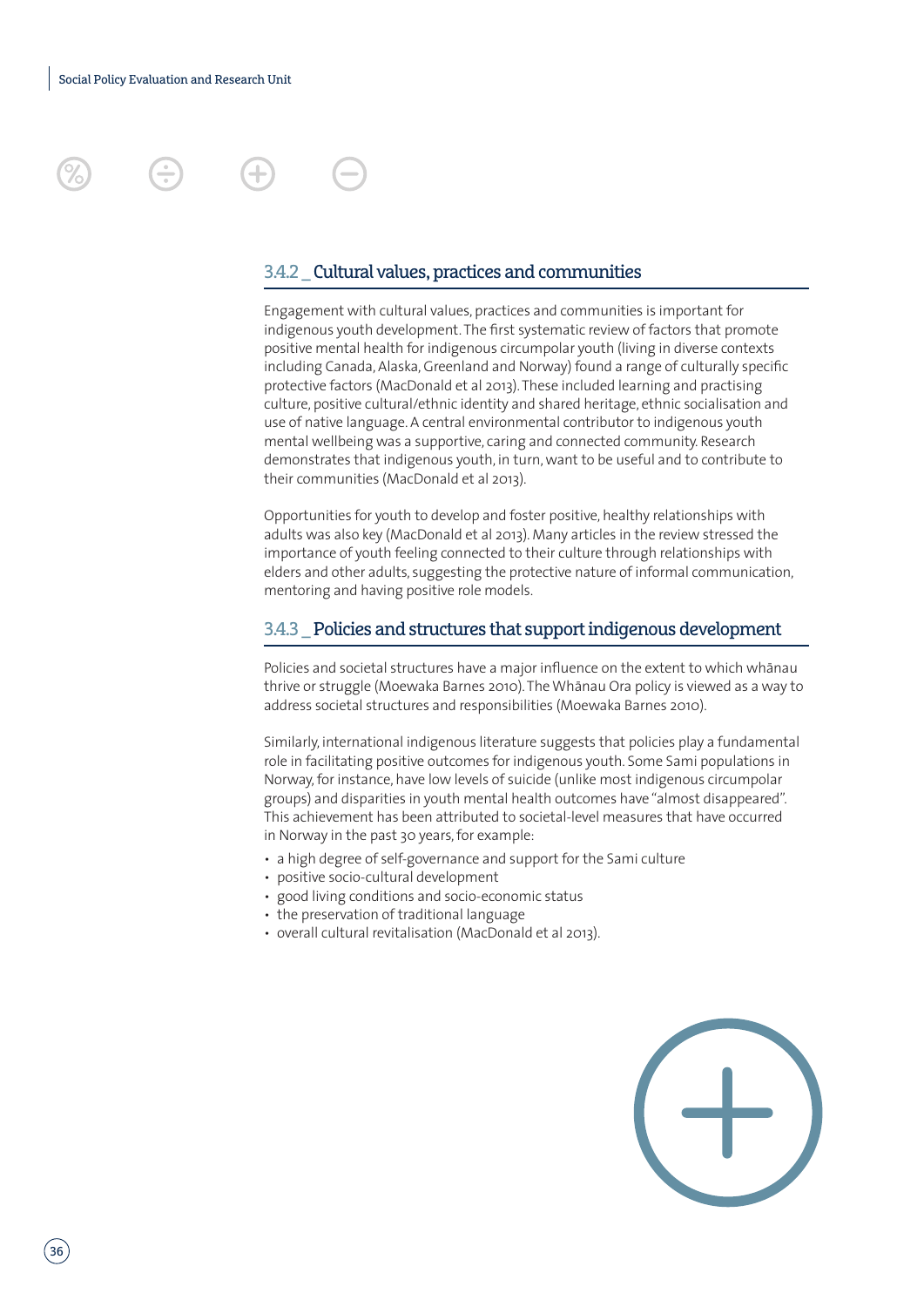





# Principles for effective interventions

What are the evidence-based principles of effective mental health promotion, mental disorder prevention and early intervention for young people aged 12–19? What works in terms of content and design?







 $\bigcirc$ 

 $\circledcirc$ 



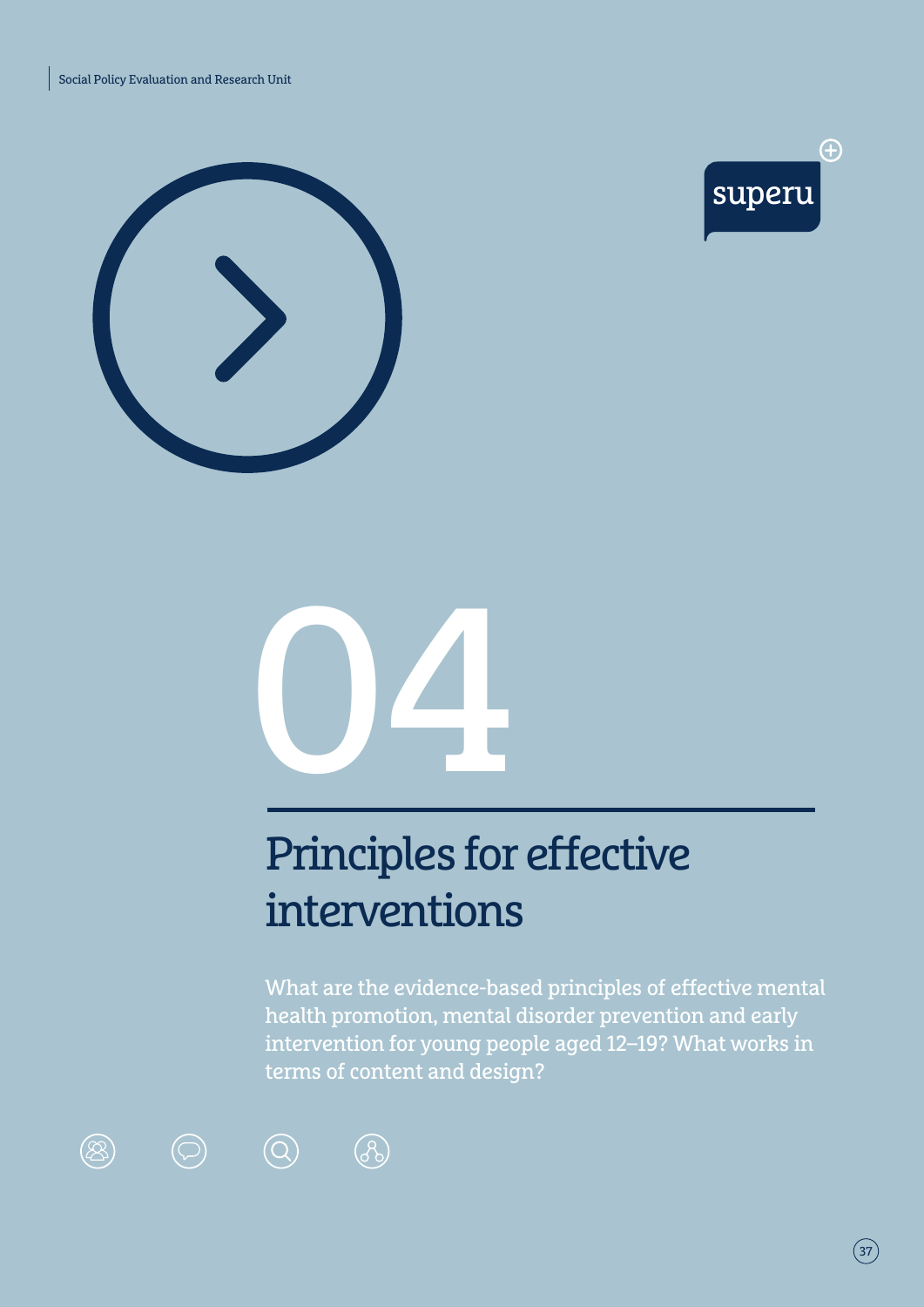



There is strong and growing evidence that interventions delivered in home, school and community settings can improve adolescent mental health outcomes across the spectrum of promotion, prevention and early intervention.

Evidence-informed principles for the design and content of effective initiatives include:

- the use of a developmental framework
- a focus on key risk and protective factors, both individual and environmental
- a dual focus on prevention and promotion, using a strengths-based approach
- a socio-ecological model
- a cross-sectoral approach
- adequate dosage and timeframe
- informed by theory and evidence
- cultural appropriateness.

There is empirical evidence that mental health and other outcomes can be improved by interventions aimed at supporting positive family functioning, supporting nurturing school environments, and developing skills such as social problem-solving, communication and social skills in the adolescent years.

Experts also see evidence-informed policy-level interventions (eg to reduce poverty, child abuse, discrimination) as important, and there is some evidence of effectiveness for certain policy approaches.

There is some evidence that comprehensive and co-ordinated programmes that use a range of strategies in different settings (eg school, community, family) are more effective than those that use classroom-based activities alone.

In order to improve mental health outcomes in adolescence across the spectrum of promotion, prevention and early intervention, attention needs to be given to creating nurturing environments and supporting social and emotional development in infancy, childhood and pre-adolescence, as well as intervening during the adolescent years.

Effective interventions at the individual level are those that focus on the promotion of protective factors, skills and competencies in young people. At family, school, community and societal levels, interventions should aim to both reduce risk factors (eg punitive approaches to behaviour management) and enhance protective factors (eg respectful relationships, a positive school climate).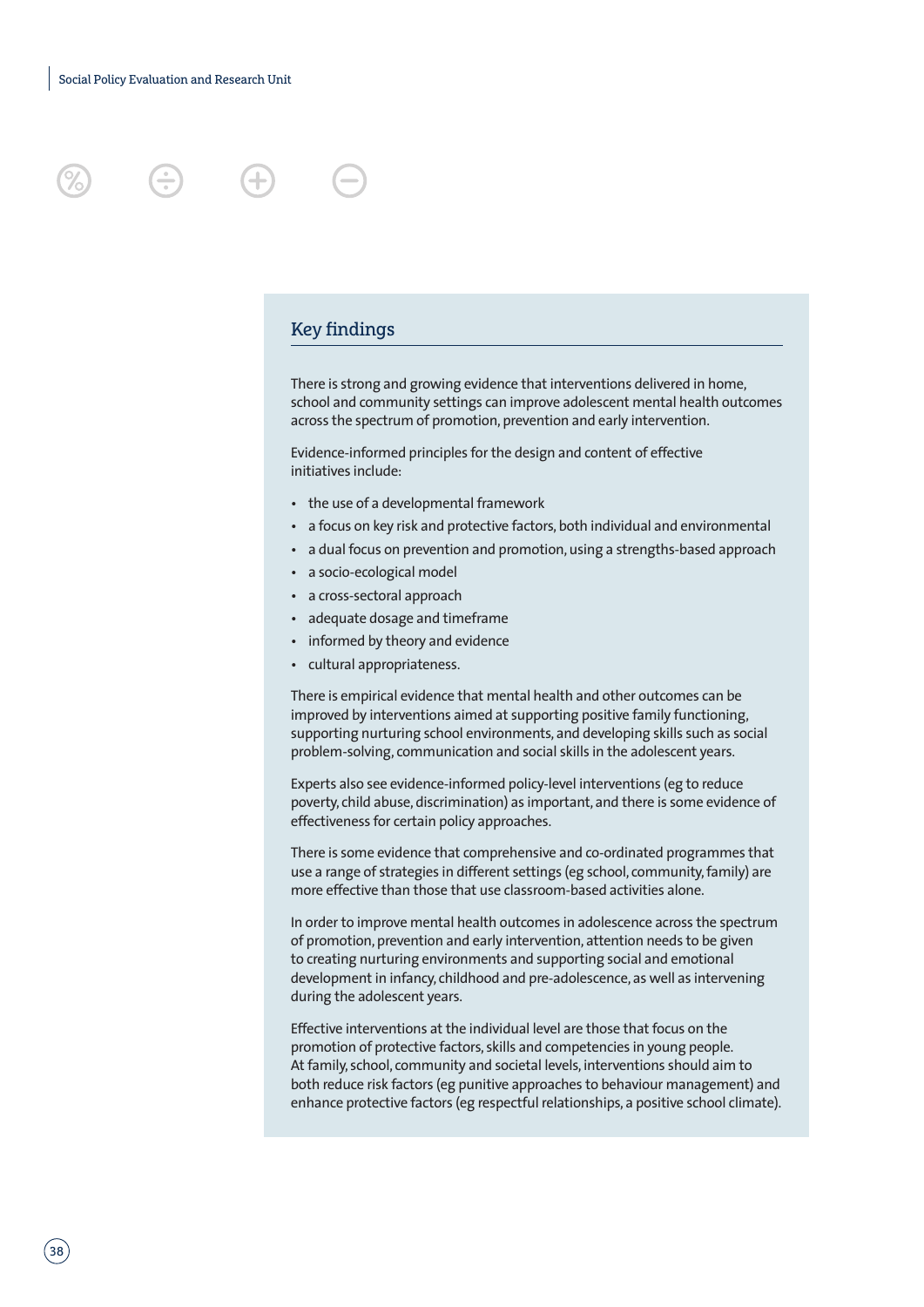### Introduction

### 4.1.1 \_ Overview of the evidence base

This section is based primarily on the findings of intervention studies aimed at improving mental wellbeing or resilience, preventing mental disorder, or reducing problem behaviours and/or symptoms of emotional distress in adolescents. Such intervention studies have been conducted for more than 50 years, and a large number of reviews, and reviews of reviews, are available.

Historically, the literature focused mainly on prevention and early intervention for youth problems such as delinquency and drug and alcohol use. Research on prevention and early intervention for youth depression also goes back several decades. As discussed in section 2, it is now known that there are common risk factors underlying mental, emotional and other health and social problems in young people, and such problems often co-occur with, or precede, full blown mental disorders (IOM & NRC 2009). Consequently there has been a recent movement towards understanding the co-occurrence of adolescent problems and the overlap in predictors across many health and social outcomes (Catalano et al 2012). There has also been growing research interest in the promotion of positive youth development and mental wellbeing, as an end in itself and as a strategy for reducing youth problems.

Although the evidence base on mental health promotion and prevention has expanded greatly in the past two decades, interventions for adolescents are still underresearched compared with interventions for younger age groups (IOM & NRC 2009). Other significant gaps are empirical research on the 'active ingredients' of successful programmes, and the comparative efficacy of different prevention strategies (Catalano et al 2012; IOM & NRC 2009; Tennant, Goens & Barlow 2007). There is also a lack of evidence about differential effects on subgroups, for example by gender, ethnicity or socio-economic status (Catalano et al 2012; Greenberg & Lippold 2013; Kavanagh et al 2009). A recent review concluded, "The field needs to understand better for whom current programmes are most effective to create the next generation of more effective and efficient programmes" (Greenberg & Lippold 2013, p 253). Another noted that more research is needed on the strategic timing and targeting of interventions (Sapienza & Masten 2011).

The majority of high-quality studies are from the US, and the applicability of these and other international findings to the New Zealand context is not well established. In fact, even applicability to 'real life' settings in the US is uncertain, since effectiveness studies (as opposed to efficacy studies conducted under research conditions) are uncommon (Catalano et al 2012).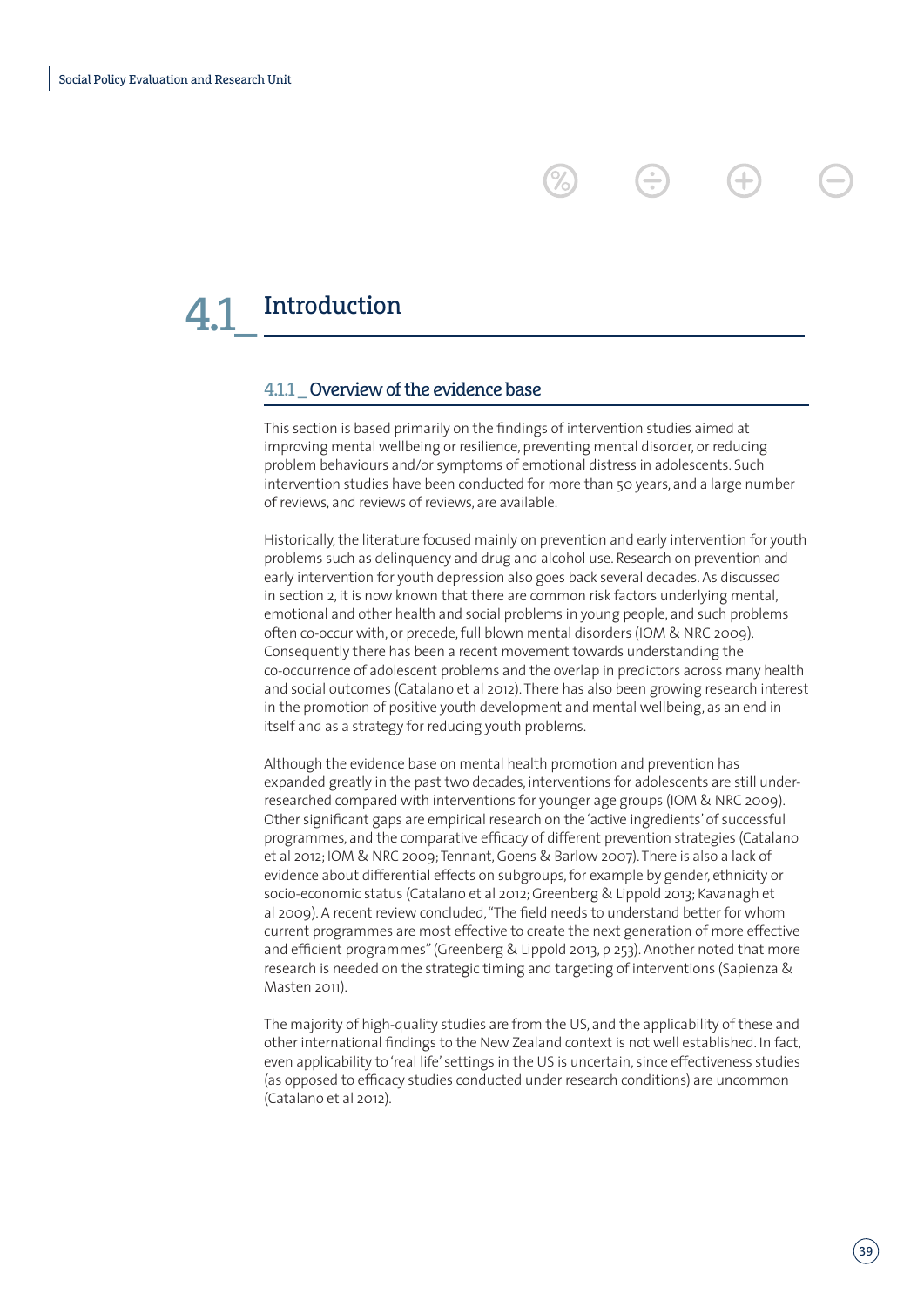

### 4.1.2 \_ Evidence for effective interventions

Despite the significant knowledge gaps discussed, there is clear evidence that interventions can make a positive difference to youth wellbeing. There is strong evidence that a range of interventions can produce the following outcomes in young people aged 12–19:

- Promote positive mental wellbeing and resilience (Brownlee et al 2013; Khanlou & Wray 2014; Sapienza & Masten 2011)
- Reduce key risk factors for mental disorders in children and young people (Tennant et al 2007)
- Reduce the prevalence of depression, anxiety disorders and substance use (Beardslee, Chien & Bell 2011; IOM & NRC 2009)
- Reduce the symptoms of depression, anxiety and substance-related disorders (Kavanagh et al 2009; Merry et al 2011).

Many interventions that produce positive mental health outcomes also benefit other domains such as school engagement, academic achievement, criminality and teen pregnancy. It is widely agreed that preventive interventions in childhood and adolescence can significantly reduce the human and economic costs of mental disorders and social problems (IOM & NRC 2009; Sapienza & Masten 2011).

Overall, the evidence is stronger and effect sizes tend to be larger for interventions targeting younger children and their families. There is clear evidence that such interventions can have long-term effects, influencing outcomes in adolescence and early adulthood (Beardslee et al 2011). However, certain interventions targeting adolescents, and the settings in which they live, have evidence of effectiveness (IOM & NRC 2009).

Although some interventions for young people aged 12–19 have demonstrated positive outcomes compared with control groups, effect sizes are generally modest and some interventions have been shown to be ineffective or even harmful (Catalano et al 2012). This finding points to the importance of using evidence-informed interventions based on sound prevention principles.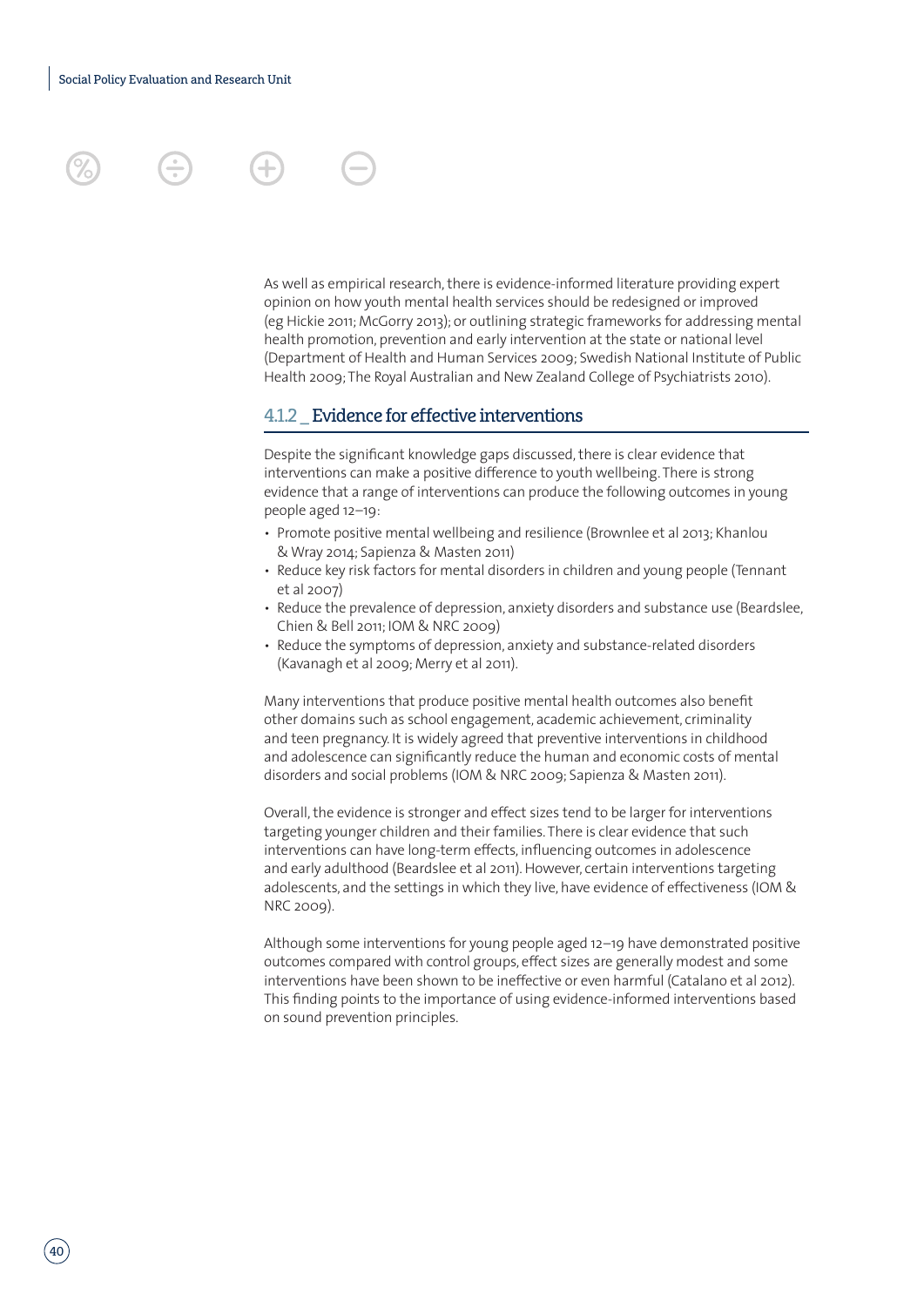### 4.1.3 \_ Overarching principles for promotion and prevention

A major US report on preventing mental, emotional and behavioural disorders (IOM & NRC 2009, p 120) identified common prevention principles that can be adopted in home, school and community environments and need not be attached to specific prevention programmes:

- reduce young people's exposure to biologically and psychologically toxic events, such as harsh discipline, abuse and neglect
- an emphasis on supportive environments or 'nurturance' and positive reinforcement for pro-social behaviour
- acceptance and encouragement in family, school and community environments are more effective and desirable than confrontation or coercion
- such techniques as praise notes, peer-to-peer tutoring and caregiver training can help facilitate the creation of nurturing environments
- adequate sleep, diet and exercise, and television viewing limits can contribute to positive physical and mental health outcomes.

Note that these principles are relevant to infants, children and young people of all ages – not only adolescents. The need to raise awareness of mental health promotion and prevention among parents, educators, health workers and society in general is a theme in the literature (IOM & NRC 2009; The Royal Australian and New Zealand College of Psychiatrists 2010)

### 4.2.2. Principles for programme design and content

The literature suggests that, in order to be effective, mental health promotion, prevention and early intervention programmes should be underpinned by the following principles. These principles are evidence-informed (ie based on systematic reviews comparing the characteristics of successful with unsuccessful programmes), but as noted above there has been little direct research on the 'active ingredients' of effective programmes, or the relative effectiveness of different approaches.

### 4.2.1 \_ Developmental framework

A common theme in the literature is the need to consider mental health promotion and prevention within a developmental framework (Beardslee et al 2011; Catalano et al 2012; IOM & NRC 2009). This means recognising that how well a child's emotional needs are met and how well their competencies are developed at one stage determines how well they will cope with the challenges of the following stage. It implies an emphasis on developmentally appropriate risk and protective factors at each stage, and a consideration of the question: "What does a child need, one, three, five years down the line?" (Beardslee et al 2011, p 248).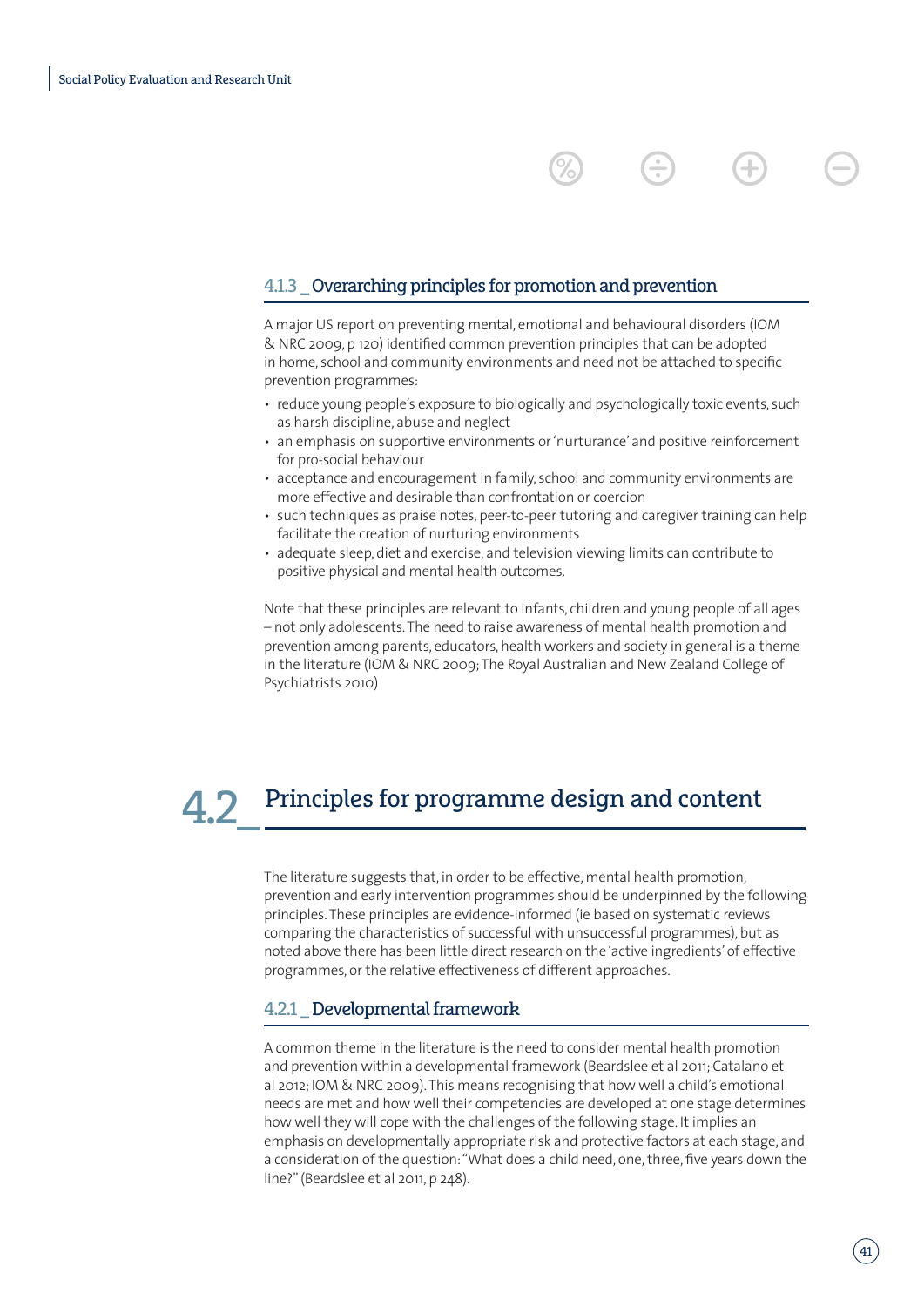

Mental health problems in adolescence often have their roots in infancy and early childhood, when protective competencies and assets such as positive relationships with caring adults, self-regulation skills and self-efficacy are established. It has long been recognised that 'developmental cascades' amplify the consequences of early hardship or behaviour problems across the life course (Sapienza & Masten 2011). For example:

Behaviour problems can spread across domains over time through interactions of a person and other social systems, such as when a child's disruptive, aggressive behaviour alters learning, peer acceptance and relationships with authority figures, and increases risk for later substance abuse or internalising symptoms [eg depression, anxiety]

(Sapienza & Masten 2011, p 268).

For this reason it is generally more cost effective (in terms of human cost as well as monetary cost) to intervene early in the life course "before the negative consequences of cascading effects occur" (Sapienza & Masten 2011, p 268). As discussed in section 3, there is now emerging evidence that positive behaviour may also spread.

This does not mean that interventions in adolescence are 'too late' and cannot be effective. Indeed, adolescence is a key developmental phase, and all young people have particular mental health needs at this time, regardless of assets or deficits in early life:

Adolescence introduces significant new biological and social factors that affect developmental competencies, particularly related to behavioural decision making. A solid foundation of developmental competencies is essential as a young person assumes adult roles and the potential to influence the next generation of young people

(IOM & NRC 2009).

Prevention science has identified two distinct patterns of risk clustering: "a so-called early accumulated risk cluster and a so-called adolescent-onset risk cluster"(Catalano et al 2012, p 1655). The latter "can affect all adolescents, even those without accumulated early risk" (Catalano et al 2012, p 1655). This suggests a dual approach to preventing adolescent problems, addressing both patterns of risk clustering.

One of the key messages from a recent review by Catalano et al (2012) on the application of prevention science in adolescent health was: "Early intervention [ie in infancy and early childhood] might be best to forestall the accumulation of risk, but investments are also needed during adolescence to offset the pattern of adolescentonset risk and to work with those whose accumulated risk now needs indicated prevention" (p 1653). Another review also suggested this dual approach, concluding "addressing underlying determinants of risk behaviour early in childhood may have a greater impact than only intervening in adolescence" (Jackson et al 2012).

In summary, the evidence suggests that in order to improve mental health outcomes in adolescence across the spectrum of promotion, prevention and early intervention, attention needs to be given to creating nurturing environments and supporting the development of age-appropriate skills in infancy, childhood and pre-adolescence, as well as during the adolescent years.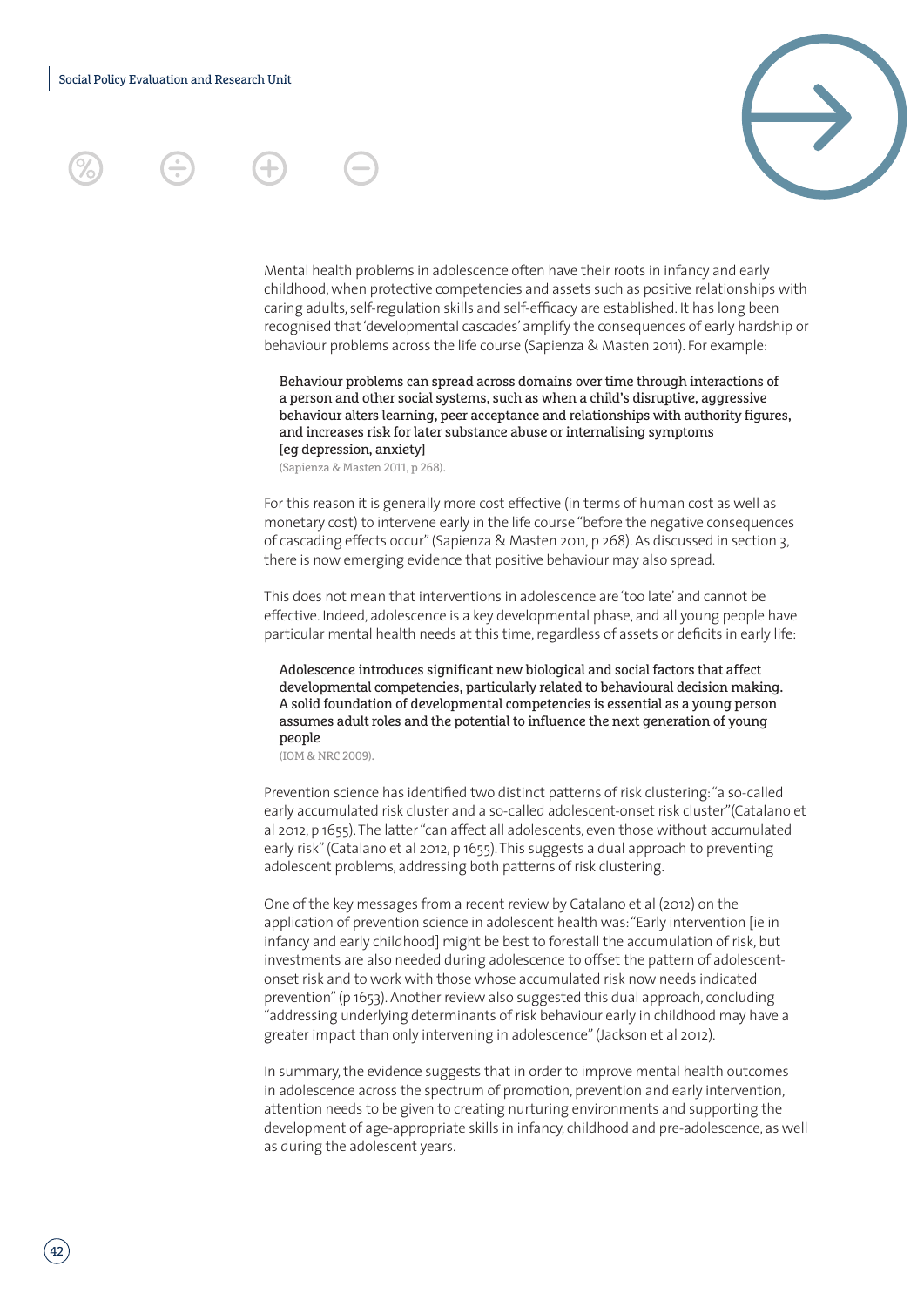### 4.2.2 \_ Focus on key risk and protective factors

The literature suggests that effective interventions at the individual level are those that focus on the promotion of protective factors, assets, skills and competencies in young people. At family, school and societal levels, interventions should aim to both reduce risk factors (eg punitive approaches to behaviour management) and enhance protective factors (eg respectful relationships, economic wellbeing). Further detail about the key risk and protective factors associated with the effectiveness of intervention is provided below.

### **Address both individual and environmental factors**

Experts agree that a focus on key risk and protective factors is essential, and that programmes should address both individual and environmental factors:

Interventions should focus on key protective factors associated with resilience such as improving parenting, teaching, and promoting executive function<sup>2</sup> in children (Khanlou & Wray 2014).

The most effective [substance abuse prevention] programmes target salient risk and protective factors at the individual, family, and/or community levels (Griffin & Botvin 2010, p 506).

The majority of intervention studies are aimed at directly improving young people's skills or behaviour. However, some of the most effective interventions for improving youth outcomes seem to be those aimed at changing **parents'** and **teachers'** skills and behaviour, and improving their interactions with young people. This is discussed in more detail later in this section, and in section 6.

#### **Common risk factor approach**

There is strong evidence that enhancing supportive environments in the pre-teen and teenage years (eg through whole-school interventions and parenting interventions) can improve a range of outcomes for young people, including improved mental health and reduced teen pregnancy, substance use and behaviour problems (Jackson et al 2012; IOM & NRC 2009).

Programmes aimed at enhancing generic skills in adolescents, in particular **social problem-solving**, have also demonstrated positive outcomes in a wide range of domains including substance use, life skills, sexual health, depression and anxiety, and violence prevention (Boustani et al 2014). One review found that a range of **behavioural** and **cognitive-behavioural interventions** was effective in reducing problems and increasing competencies in children and adolescents. The largest effect sizes were achieved by **interpersonal problem-solving** interventions (Tennant et al 2007).

A review of 177 interventions targeted at reducing behavioural and social problems in children and adolescents, including both prevention and mental health promotion interventions, found significant mean effects for programmes that **modified the school environment, helped children negotiate stressful transitions**, and **provided individually focused mental health promotion** (IOM & NRC 2009).

Executive function is an umbrella term for the management of cognitive processes, including working memory, reasoning, problem-solving, planning and impulse control. It is thought to be important for managing novel situations and decision-making.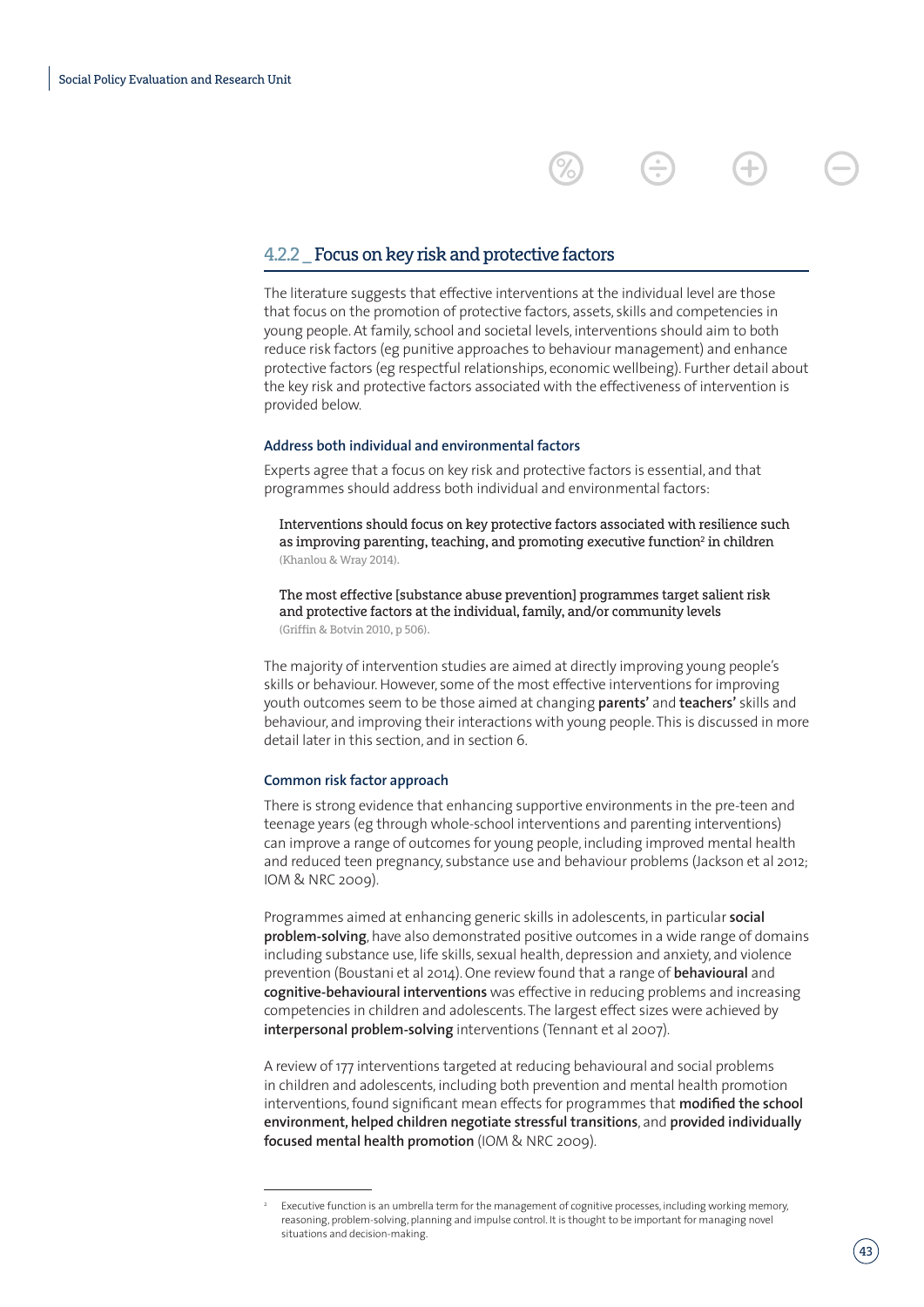

There is evidence that adolescents' physical health and mental health are inseparable, and are underpinned by many common risk and protective factors (Miller, Gilman & Martens 2008). For example, a recent US longitudinal study found that low selfcontrol was the strongest single predictor of problem behaviours and adverse physical health outcomes in adolescents (Kim, Guerra & Williams 2008). There is growing evidence that changes in 'lifestyle factors', including **sleep, diet, physical activity and fitness, sunshine and light,** and **television viewing**, can promote mental as well as physical health (Kieling et al 2011; IOM & NRC 2009). Physical fitness and exercise are widely recognised as important modulators of stress, and there is evidence of their effectiveness for preventing and treating depression (IOM & NRC 2009). For example, a recent systematic review found that physical activity interventions – particularly when combined with other strategies – significantly improved depressive symptoms in children and adolescents (Brown et al 2013). Another review found that exercise had positive short-term effects in self-esteem, for both healthy children and children with defined problems (age range not reported) (Tennant et al 2007).

### **Individual-level factors**

At the individual level, effective mental health promotion, prevention and early intervention programmes generally focus on **skill development**, a **positive sense of self** and **pro-social connectedness** (Boyko 2007; Kim et al 2008). The resilience and youth development literature also emphasises the importance of **respectful relationships** and **opportunities to contribute** and develop a sense of **personal competency** and **cultural identity** (Brownlee et al 2013; Wayne Francis Charitable Trust 2011). The promotion of **help seeking** is also seen as a key component (Power 2010; Wilson, Bushnell & Caputi 2011) of individual-level programmes in recent literature.

By far the most researched approaches to the prevention of and early intervention for mental health problems in adolescents are **cognitive behavioural therapy** (CBT) and related interventions. Interventions based on CBT have been used with considerable success in various settings (eg classroom, small group, primary care and internet-based) to promote healthy functioning, prevent depression and anxiety disorders, and treat early symptoms of mental, emotional and behavioural problems (Merry & Stasiak 2012; Merry et al 2012; Thapar et al 2012). Examples of international school-based skill-building programmes based on CBT are provided in the box below. New Zealand examples are provided overleaf.

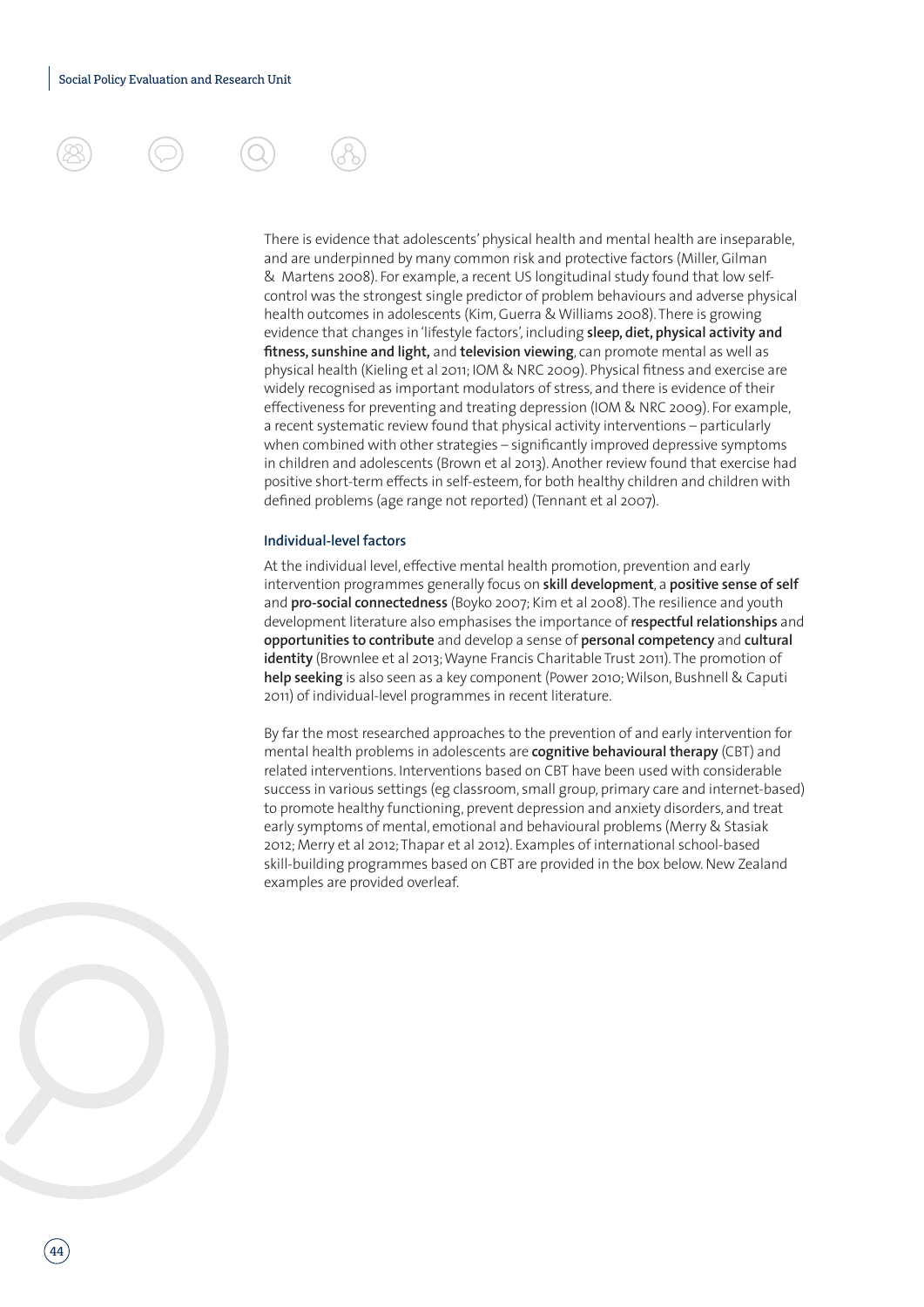

### International examples of effective adolescent skillbuilding programmes

'FRIENDS for life' is an example of a cognitive-behavioural intervention that aims to teach social and emotional learning and build strengths by developing protective factors. A high-quality controlled clinical trial found that high school students reported reduced levels of anxiety, depression, anger, post-traumatic stress and disassociation after completing the programme, with emotional resiliency sustained at six-month follow up (Brownlee et al 2013).

Another example is the Penn Resiliency Programme, which has been shown to cut the rate of moderate to severe depressive symptoms in half (Beardslee et al 2011). It uses a cognitive-behavioural and social problem-solving approach delivered through schools, with students learning techniques for assertiveness, negotiation, decision-making, social problem-solving and relaxation in 12–24 sessions. The skills taught in the programme can be applied to many contexts of life, including relationships with peers and family members and achievement in academic and other activities.

#### **Meso level** – **family, school and peers**

A common feature of most validated programmes aimed at fostering positive development and preventing the development of problems is the emphasis on supportive environments or 'nurturance' (IOM & NRC 2009, p 207). Research suggests that effective programmes are those that enhance and support strong positive relationships, particularly between young people and their families and peers (Nation et al 2003). A recent paper hypothesised that developmental relationships were the key 'active ingredient' of interventions with young people, and that "the presence or absence of developmental relationships distinguishes effective and ineffective interventions for diverse populations across developmental settings" (Li & Julian 2012). According to these authors, "Developmental relationships are characterised by reciprocal human interactions that embody an enduring emotional attachment, progressively more complex patterns of joint activity, and a balance of power that gradually shifts from the developed person in favour of the developing person" (Li & Julian 2012, p 157).

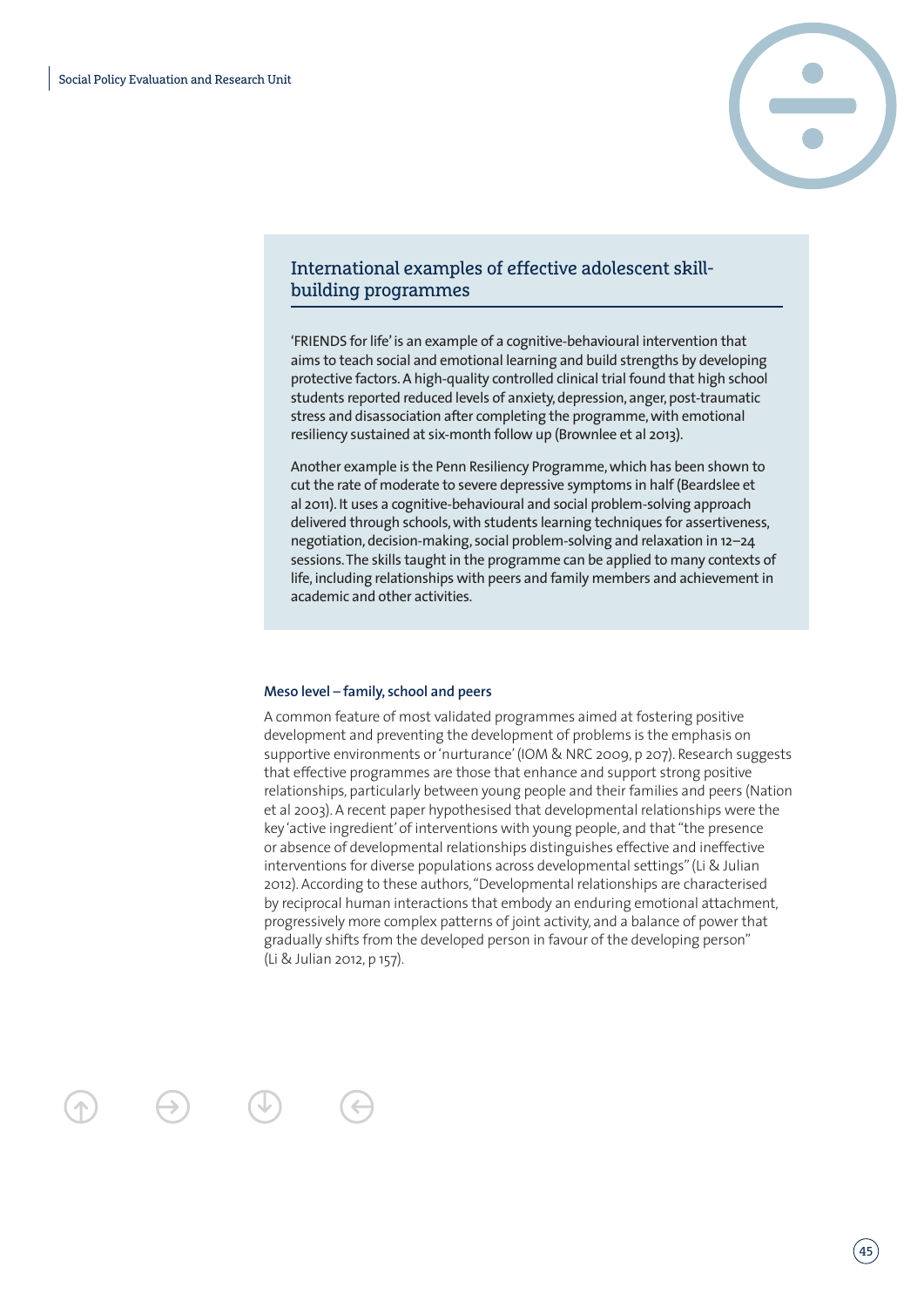### New Zealand examples of effective adolescent skillbuilding programmes

We identified three positively evaluated early intervention programmes for New Zealand young people with depressive symptoms or experiencing emotional distress: Travellers (Robertson et al 2012), Kiwi ACE (Woods & Jose 2011) and SPARX (Merry et al 2012). All emphasise skill development.

Travellers is a school-based programme generally run in Year 9 by an external provider (Skylight Trust) and aimed at enhancing protective factors for young people experiencing change loss and transition events and early stages of emotional distress. The programme is funded by the Ministry of Health under the New Zealand Suicide Prevention Strategy 2006–2016. An evaluation found moderate-level effectiveness across a wide range of short- and medium-term wellbeing-related outcomes – in general and for Maori and Pacific students (Robertson et al 2012). Students rated the programme highly and reported that it had helped them to learn a range of strategies for navigating changes and challenges, build positive relationships and seek help when needed.

Kiwi ACE is a cognitive-behavioural programme run in schools with a focus on social problem-solving, targeted at those with depressive symptoms. It is groupbased and delivered in eight 90-minute sessions. A randomised controlled trial with Māori and Pacific participants showed that Kiwi ACE significantly reduced depressive symptoms, with results sustained after one year. Students reported positive changes in managing emotions and problem-solving, reductions in high-risk behaviours and better ways of thinking and communicating (Woods & Jose 2011).

SPARX is a CBT-based interactive fantasy game developed in New Zealand to treat adolescents presenting with depressive symptoms in primary care settings (including school counselling, youth clinics and general practice). A randomised controlled trial showed that this computerised self-help programme was at least as effective as (if not more effective than) 'usual care' for reducing depressive symptoms, and equally effective for all ethnicities, genders and ages within the 12–19 range (Merry et al 2012). SPARX has been adapted for 'rainbow youth' (same-sex or both-sex attracted youth) and found to be effective for this subgroup.

#### **Family setting**

The efficacy of interventions focused on parenting skills is well established (IOM & NRC 2009; Stewart-Brown & Schrader-McMillan 2011; Tennant et al 2007). Effective programmes teach and encourage parents to: 1) use praise and rewards to reinforce desirable behaviour; 2) replace criticism and physical punishment with mild and consistent negative consequences for undesirable behaviour, such as time out and brief loss of privileges; and 3) increase positive communication and involvement with their children, such as playing with them, reading to them, and listening to them (IOM & NRC 2009).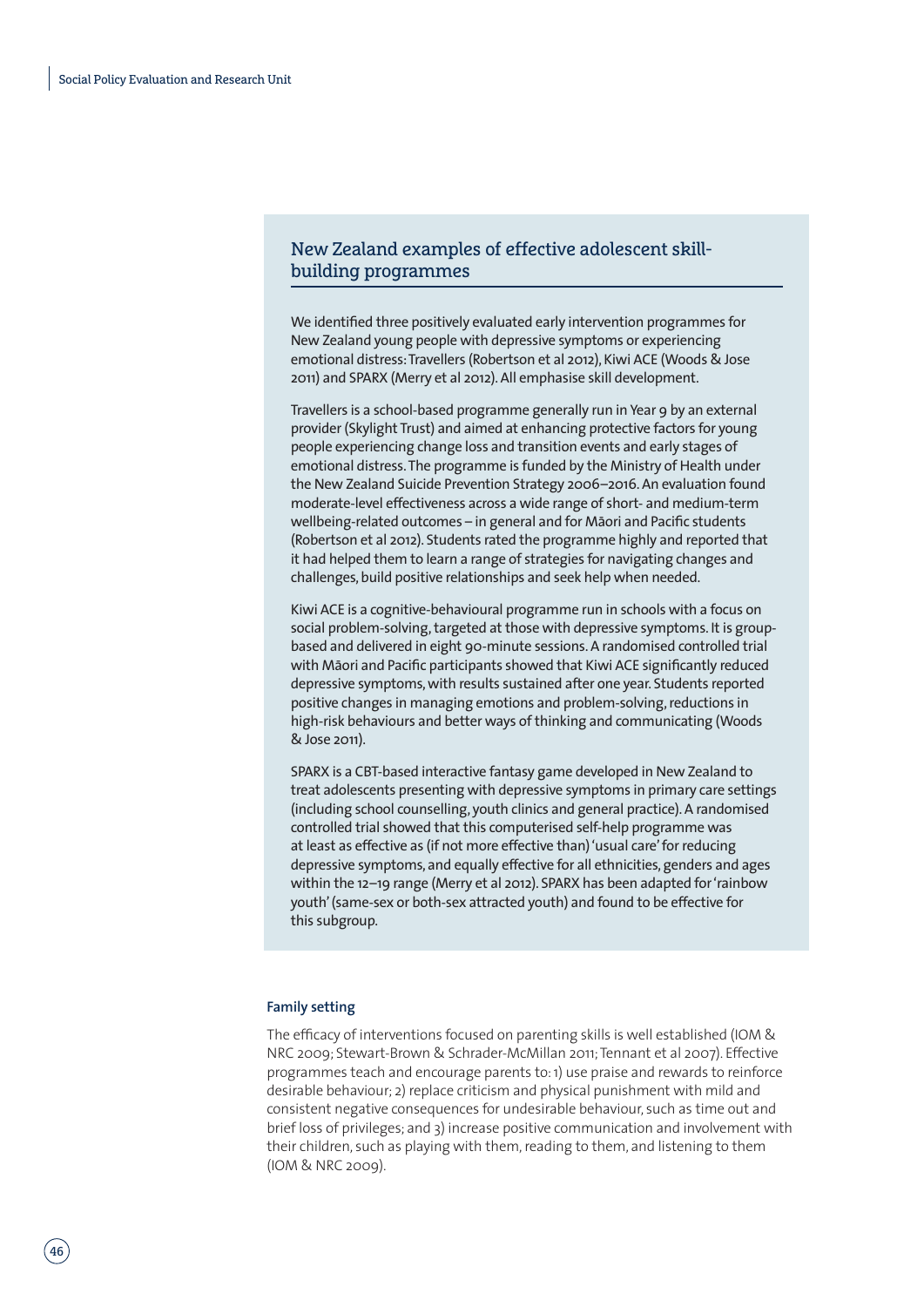While the majority of research and programming is focused on the early years, some parenting interventions for families of early adolescents (eg Strengthening Families, 10–14 years, New Beginnings, 9–12 years) have also demonstrated significant impacts on a range of mental health and related outcomes (Catalano et al 2012). Two separate meta-analyses have confirmed that parenting programmes can reduce depressive symptoms among youth and reduce the incidence of depressive disorders (Beardslee et al 2011). The Incredible Years parent training programme3 is a well-validated intervention targeted at families with young children (3–8 years) who are 'high risk' or showing early signs of problems. It is supported by more than 30 years' research and "shows great promise as a preventive intervention that strengthens parenting competence and family resilience" (Sapienza & Masten 2011, p 270). An Incredible Years 'School Aged Parent Programme' for parents of 5- to 12-year-olds based on the same principles has now been developed.

Interventions for families going through difficulties (eg divorce, parental mental disorder) have been shown to have positive impacts on family functioning and youth outcomes (IOM & NRC 2009).

#### **School setting**

Preventive interventions during the adolescent stage of development are typically delivered directly to young people through schools, and the majority of interventions discussed in the literature are school-based (IOM & NRC 2009). In the school setting, universal interventions are often designed to affect school structure and ethos, improve classroom management, improve school-family relations and improve students' relationships, self-awareness and decision-making skills. Selective and indicated interventions tend to focus on skill development (IOM & NRC 2009).

Reviews have consistently found evidence of the effectiveness of whole-school interventions, and those aimed at promoting mental wellbeing as opposed to preventing mental disorders. One concluded: "Long-term interventions that promote the positive mental health of all students and involve changes to the school climate are likely to be more successful than brief, class-based mental disorder prevention programmes" (Tennant et al 2007, p 29). This finding has been confirmed by more recent reviews (Jackson et al 2012; Jané-Llopis & Braddick 2008; O'Mara & Lind 2013). New Zealand research also confirms the relationship between school climate and the prevalence of emotional problems and risk-taking in students (Denny et al 2011). A recent New Zealand report (Boyd & Barwick 2011) reviews evidence on how to build a safe and caring climate in the school setting. There is evidence that integrated wholeschool initiatives (eg that include curriculum changes, teacher training and liaison with families) tend to be more effective than classroom-only programmes for a range of mental health, social, emotional and educational outcomes (O'Mara & Lind 2013; Weare & Nind 2011).

Robust New Zealand research shows that restorative practices developed as alternatives to punitive behaviour management in schools can have significant positive effects on student behaviour and academic outcomes, particularly for Māori and 'at-risk' students.



<sup>3</sup> The Werry Centre for Child and Adolescent Mental Health supports the implementation of the Incredible Years and Triple P parenting programmes in New Zealand, and has adapted the Incredible Years resources for Māori providers.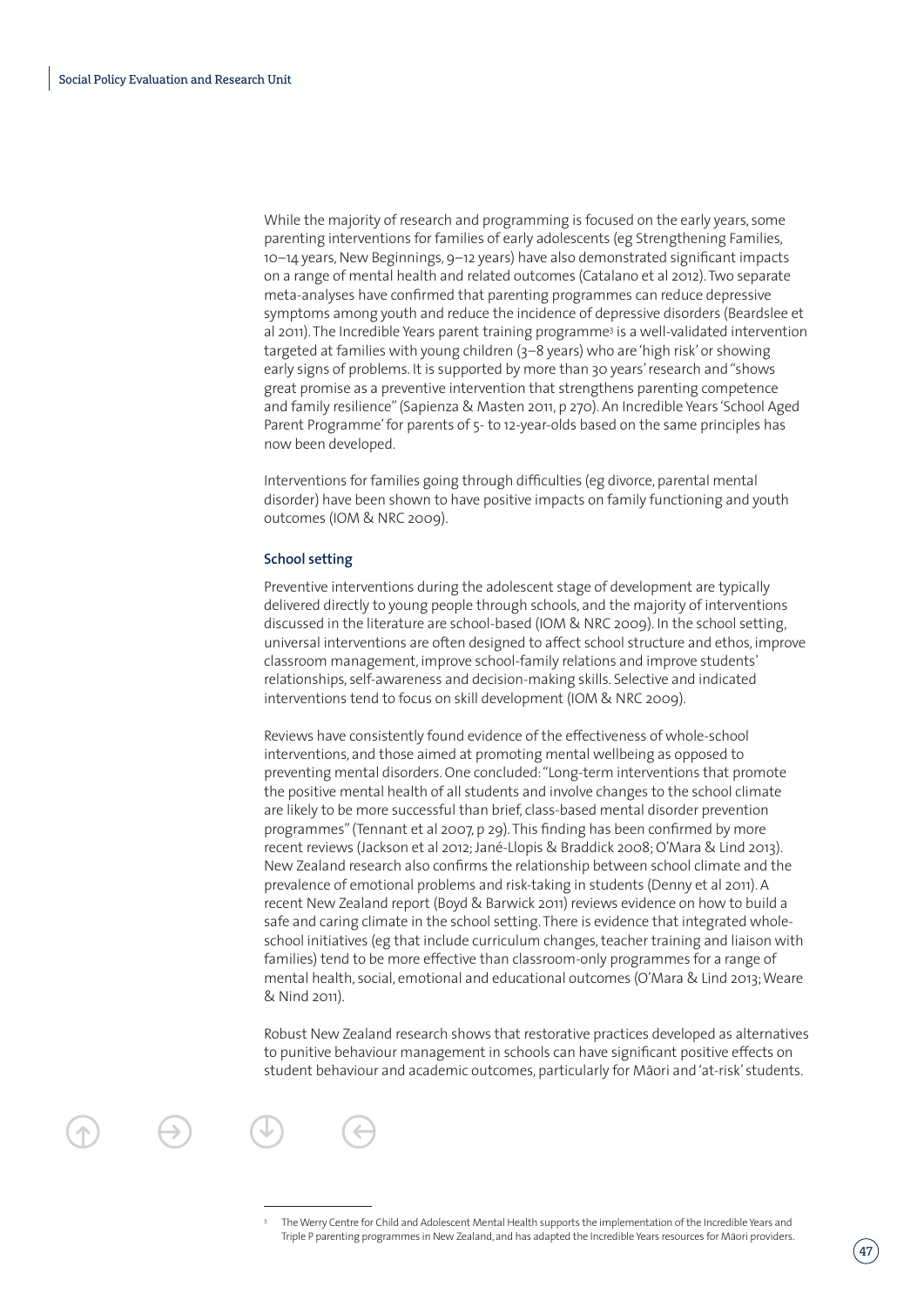### **Societal-level factors**

are likely to have long-term benefits for mental health.

There is clear evidence that certain risk factors (eg poverty, family dysfunction) underlie a range of mental, emotional and behavioural problems experienced in adolescence, and there are calls in the literature for greater use of policy measures as part of a comprehensive national mental health promotion and prevention strategy. For example, experts recommend policy measures to: support families and positive parenting; reduce exposure to structural risk factors such as poverty, violence, social isolation and discrimination; reduce structural barriers to help-seeking and improve service accessibility and responsiveness; and reduce access to drugs and alcohol (Beardslee et al 2011; Catalano et al 2012; IOM & NRC 2009; Stewart-Brown & Schrader-McMillan 2011; Tennant et al 2007). It is also argued that, "Policies shifting schools and the juvenile justice system away from the use of punishment and toward the use of positive methods of developing desirable social behaviour are also needed" (IOM & NRC 2009). Examples of policies to support families and communities could include "parental or family leave policies, access to quality child care, affordable transportation, recreational areas, and safe neighbourhoods" (IOM & NRC 2009, p 322).

Research "consistently associates the introduction of restorative practices with fewer suspensions, lower incidence of misbehaviour and disruption, and an increased sense of belonging and connectedness amongst students" (Ball 2013). Behaviour problems, school exclusion and academic failure are risk factors for mental health problems in adolescence and early adulthood, so 'whole-school' initiatives to address these issues

Reducing poverty and its impacts is seen as the highest priority for policy intervention, since the potential harms associated with poverty are so far-reaching:

The expanding body of research on stress and early programming has generated renewed concern about the risks associated with poverty, particularly for brain development and the resulting risks to health and learning… [T]he magnitude of the threat posed by poverty to current and future generations is staggering in its scope (Sapienza & Masten 2011, p 270).

Experts express concern that a focus on promoting resilience should **supplement** efforts to reduce exposure to trauma and poverty, not **replace** such efforts (Khanlou & Wray 2014).

Despite their recognised importance, empirical research on policy interventions and their impacts on adolescent mental health outcomes is somewhat limited. However, the available evidence suggests that modifications to economic risk factors can lead to reductions in emotional and behavioural problems in children (IOM & NRC 2009). There is also evidence of the importance and effectiveness of policies to reduce child abuse and neglect and improve access to high-quality early childhood education (IOM & NRC 2009). Another area where the success of policy and legislation is well documented is in reducing access to and the use of alcohol by young people (Catalano et al 2012; Jackson et al 2012).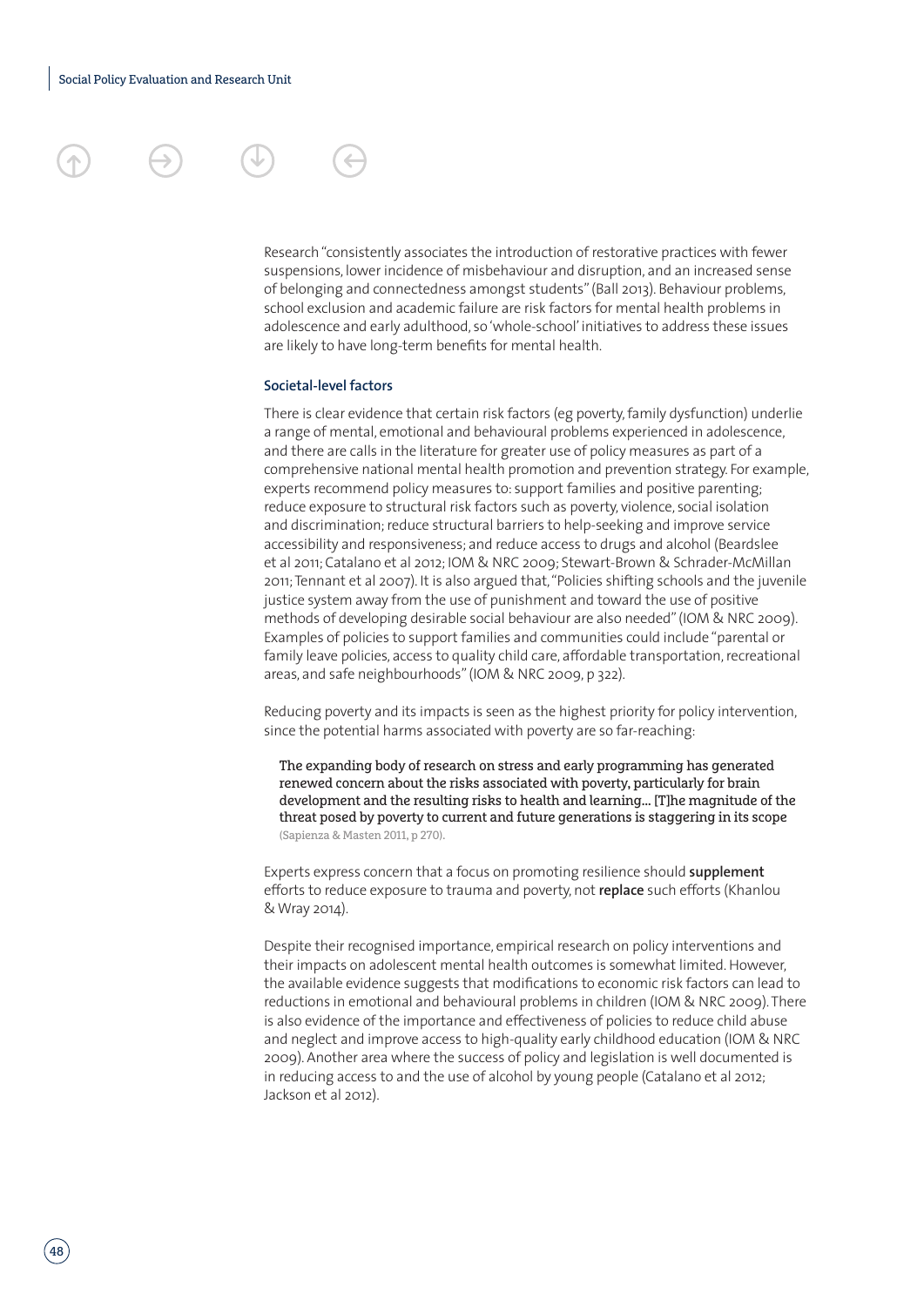### 4.2.3 \_ Dual focus on prevention and promotion, using a strengths based approach

In the past 10–20 years there has been an increasing emphasis in the literature on the promotion of mental, emotional and behavioural wellbeing. It widely recognised that mental wellbeing is more than the absence of mental disorder, and that maximising mental wellbeing has benefits for the individual and for society as a whole (Aked et al 2008). There is also clear and growing evidence that strengths-based mental health promotion initiatives can affect both promotion and prevention outcomes (Ball 2010; O'Mara & Lind 2013; Tennant et al 2007). "Furthering developmental competencies improves mental health and simultaneously serves as a protective factor against the onset of mental disorder" (Beardslee et al 2011, p 248).

For the past decade, various prevention researchers have argued for a synthesis of prevention and promotion approaches. For example, Greenberg and colleagues (2003) have maintained that "problem prevention programmes are most beneficial when they are co-ordinated with explicit attempts to enhance [young people's] competence, connections to others and contributions to their community" (quoted in IOM & NRC 2009).

### 4.2.4 \_ Socio-ecological model

Development occurs in the nested contexts of family, peer group, school, neighbourhood and the larger culture. Therefore, prevention and promotion interventions can occur in a range of settings and at various levels (Boyko 2007; Nation et al 2003; IOM & NRC 2009). It is widely agreed that interventions should be based on a socio-ecological model and address environmental factors, rather than focusing solely on individual factors. A dynamic systems approach should inform interventions, addressing the interrelationships of individuals and the settings in which they live (Khanlou & Wray 2014).

This frame of reference is compatible (in a general sense) with indigenous models of wellbeing (eg Mason Durie's Te Whare Tapa Wha and Pacific understandings of biopsycho-social-spiritual health). It can be contrasted with the 'medical model' in which mental health problems are viewed as disorders of the brain and interventions are focused solely on treating the individual.

Community-wide interventions (for example, those that incorporate components targeting families and schools as well as local policies and regulations and communitywide awareness-raising campaigns) have the potential to address a wider set of common risk factors comprehensively, but such interventions are under-researched and much remains to be known (IOM & NRC 2009). However, there is some evidence that multicomponent interventions that address multiple dimensions of influence (eg in school, family and community settings) are more effective than curriculum-only school programmes for changing adolescent behaviour and outcomes. For example, the multidomain approach has successfully reduced adolescent substance use at the community level (Jackson et al 2012).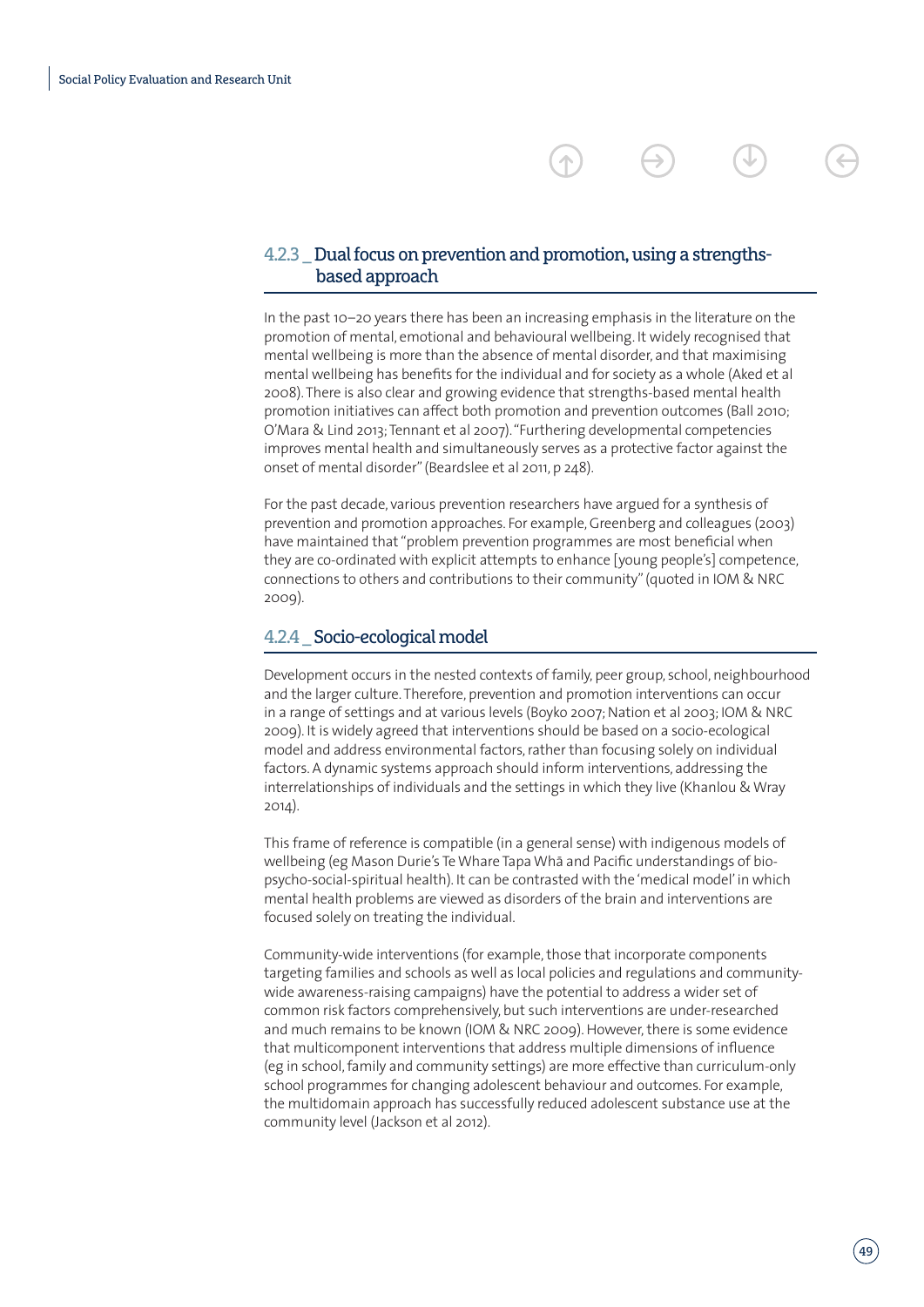

Despite the breadth of factors and settings known to influence resilience, the majority of resilience interventions still focus on influencing individual factors and are delivered in the school setting. Although 'whole-school' approaches go some way to influencing environmental factors as well as individual factors, some authors argue for an increasing focus on upstream interventions (eg to address poverty, violence, discrimination) and on settings other than school (Khanlou & Wray 2014). Notwithstanding this critique, there is wide agreement that an emphasis on the school setting is appropriate and necessary.

### 4.2.5 Cross-sectoral approach

A key theme in the literature is the idea that mental health promotion, prevention and early intervention is 'inherently interdisciplinary' and requires co-ordination across different parts of the health system and other sectors including the education, social welfare and justice sectors (Beardslee et al 2011; Kieling et al 2011; The Royal Australian and New Zealand College of Psychiatrists 2010). According to Australian and New Zealand reports, "current approaches remain ad hoc and unco-ordinated" (Owen 2010; The Royal Australian and New Zealand College of Psychiatrists 2010).

Early intervention, in particular, depends on co-ordinated, community-level systems to identify high-risk and symptomatic children and link them with appropriate support and/or treatment (The Royal Australian and New Zealand College of Psychiatrists 2010). An Australian report on models for collaborative care concludes:

Successful early intervention requires clear access pathways, an approach that is tailored to individual life stages and situations and the multiple environmental and social influences on mental health and well-being. In addition, due to the complex nature of the issues presenting in childhood, adolescence and young adulthood, and the variety of effective interventions available, a comprehensive, multidisciplinary, and collaborative approach that is integrated across all sectors of care and all levels of society is required

(National Advisory Council on Mental Health 2011, p 5).

School-based screening programmes may be counterproductive if there is insufficient service capacity to respond to the needs identified. "Models are needed that partner screening with implementation of evidence based interventions" (IOM & NRC 2009, p 9). Implementation issues and integration of services are discussed further in sections 5 and 7 respectively.

### 4.2.6 \_ Adequate dosage and timeframe

Aspects of dosage include the session length, number of sessions, spacing of sessions and duration of the total programme (Nation et al 2003). Sufficient intervention intensity and duration is important for achieving long-term positive outcomes (IOM & NRC 2009). Interventions lasting several months or years tend to have more enduring impacts that one-off or short, intensive interventions (Ball 2010). Another wellestablished principle is that young people with greater needs require interventions of greater intensity (Nation et al 2003).

A long-term commitment to developing, implementing and evaluating interventions is necessary (Boyko 2007). The Communities that Care model suggests that, at the

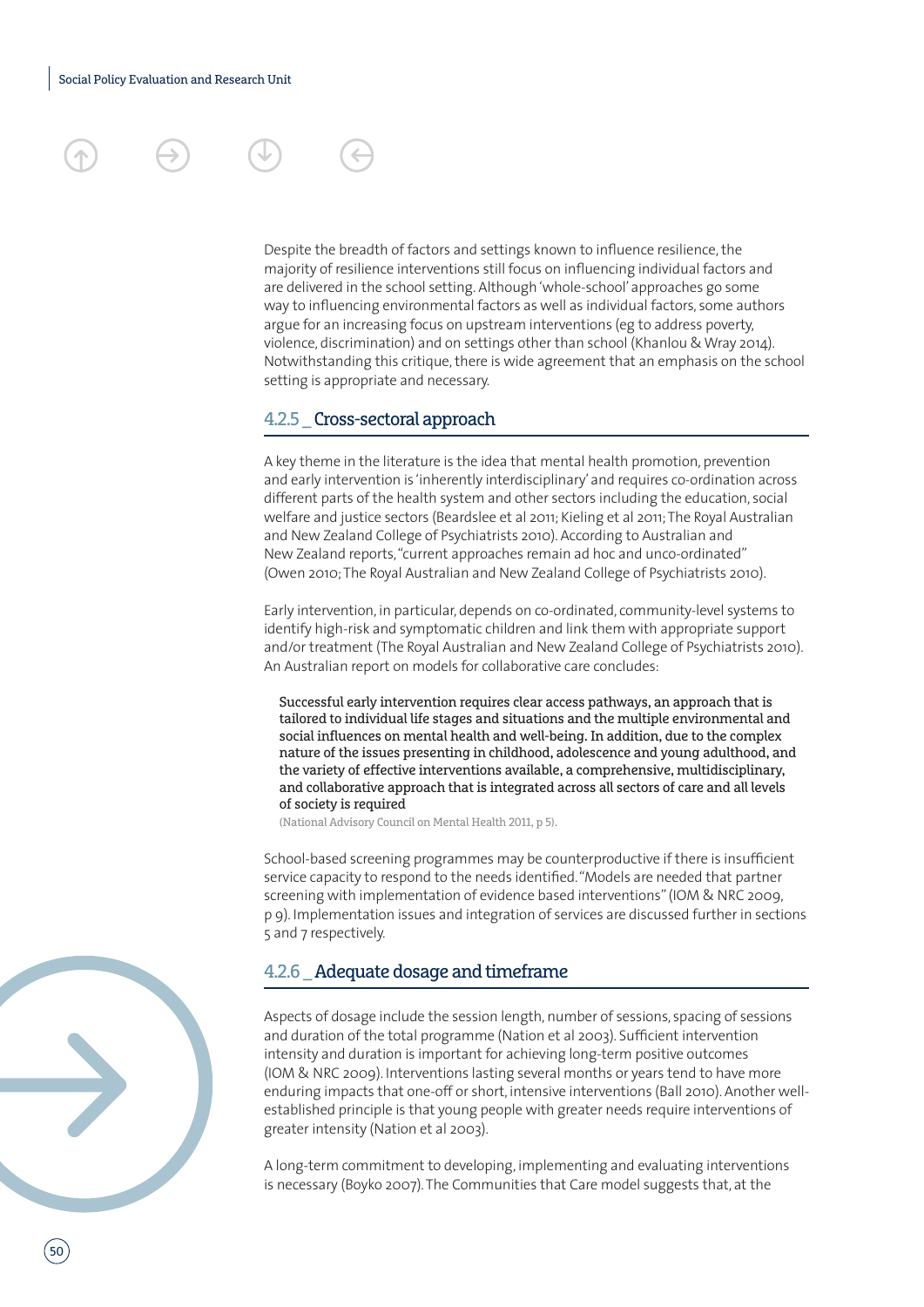community level, it takes two to five years to observe changes in risk and protective factors targeted by interventions, and five years to observe changes in youth behaviour (eg substance use, delinquency) (IOM & NRC 2009). A long-term approach is therefore required to effect lasting change.

### 4.2.7 \_ Informed by theory and evidence

At both national and programme levels, interventions should be underpinned by appropriate and up-to-date theory and evidence (IOM & NRC 2009; The Royal Australian and New Zealand College of Psychiatrists 2010). In the New Zealand context, this includes drawing on the work of Māori and Pacific theorists.<sup>4</sup> One of the key conclusions of the Gluckman (2011) report was that the "application of the international and domestic evidence base to policy formation and programme development in this area will lead to better outcomes for our young people".

The importance of increasing the adoption of proven programmes is emphasised in the literature. Some programmes with 'common-sense' appeal (eg, the Drug Abuse Resistance Education programme [DARE]) have been proven to be ineffective or even harmful (IOM & NRC 2009). Ineffective strategies are discussed at the end of this section.

In New Zealand, The Werry Centre for Child and Adolescent Mental Health has published guidance for child and adolescent mental health services on evidence-based age-appropriate treatment interventions for young people with moderate to severe mental disorders (The Werry Centre 2010). We are not aware of equivalent New Zealand guidance (for social workers and counsellors in schools, Group Special Education, GPs, practice nurses etc) on early intervention programmes for young people with mild to moderate mental health problems.

### 4.2.8 Cultural relevance

Research suggests that programmes are more likely to be effective if they are aligned with the norms, values and languages of the participants and include the target groups in programme planning and implementation (Ball 2010; Boyko 2007; Nation et al 2003). For example, different ethnic groups have different ways of conceptualising wellbeing and mental disorders. Culturally appropriate programmes make use of language and concepts that are familiar and acceptable to the target groups (The Royal Australian and New Zealand College of Psychiatrists 2010). Cultural appropriateness for Māori and Pacific programmes is discussed further in section 6.

Because of the stigma associated with mental disorders, the use of language that is meaningful and acceptable is an issue not only for programmes targeting indigenous and ethnic minority groups, but also for generic audiences. For example, a UK review found that young people equated the term 'mental health' with 'mental disorder' and did not see it as relevant to their own lives (Ball 2010). This points to the importance of pre-testing programme materials with target audiences and building youth participation into programme planning and design (Hagen et al 2012; Monshat, Vella-Brodrick, Burns & Herrman 2012).

Examples of relevant Māori theorists are Mason Durie, Angus Macfarlane, Hinemoa Elder and Graham Hingangaroa Smith. Pacific theories related to health promotion and mental health include work by Sitaleki Finau, Sione Tu'itahi and Philip Siataga.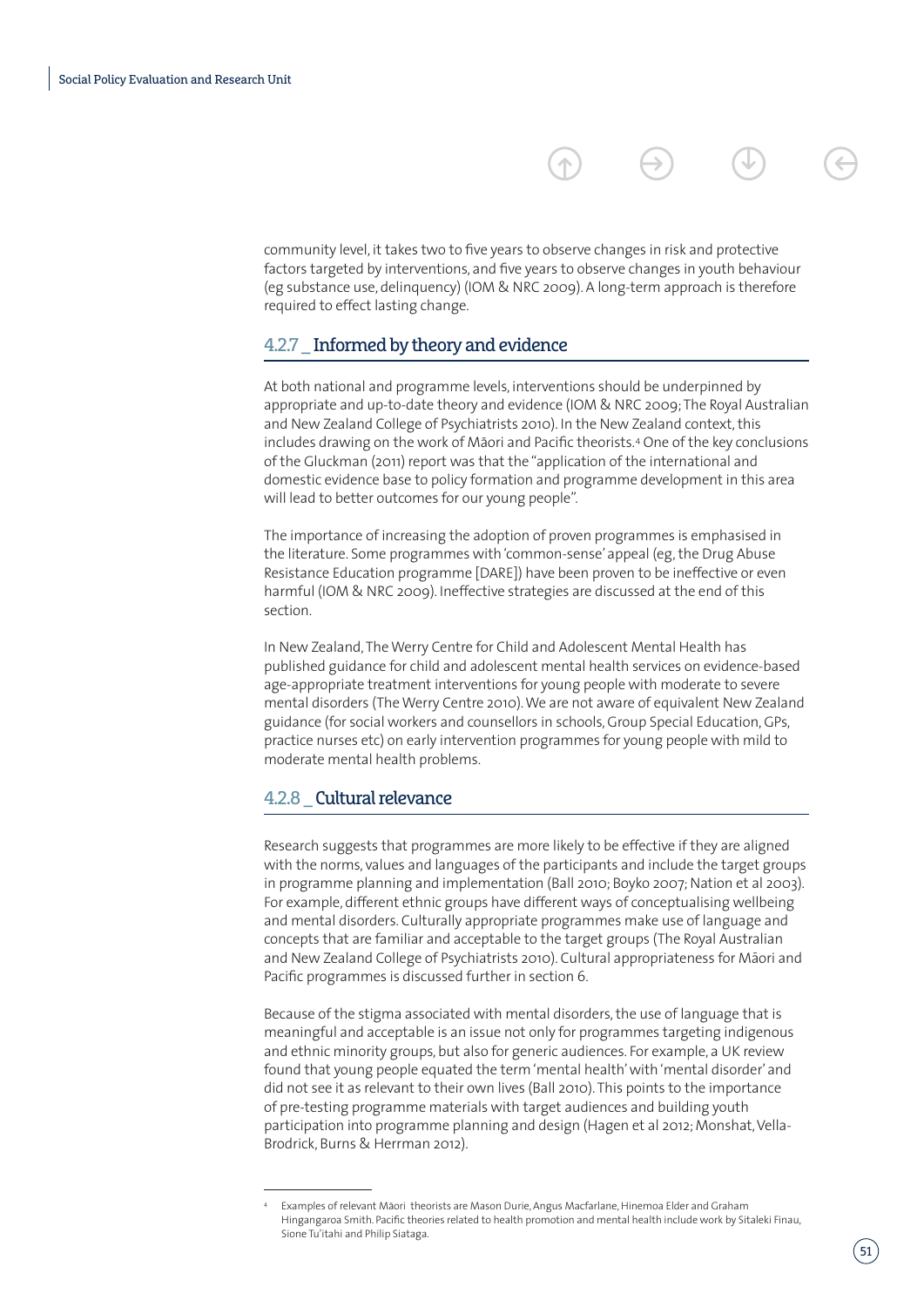## 4.3\_ Other considerations for content and design<br>design of interventions

### 4.3.1 Health equity

Reducing inequalities is a key priority of the New Zealand Health Strategy (MOH 2000), and inequity in mental wellbeing indicators and mental health outcomes for young people in New Zealand is well documented (eg Clark et al 2010; Clark et al 2013; Crengle et al 2013; Gluckman 2011). Gender differences and ethnic differences are apparent, and there are also associations between socio-economic status and mental health status.

It is well known that health promotion, particularly universal interventions, can increase inequalities. This is because socially advantaged people are often better placed to benefit. For example, universal healthy eating campaigns will have fewer impacts on poor households, since their food choices are more financially constrained.

Despite this, health equity is not a strong theme in the mental health promotion and prevention literature; however, it is emphasised by some authors (eg Boyko 2007). Only one review was identified that focused specifically on whether interventions were likely to increase or decrease inequalities (Kavanagh et al 2009). The findings were not conclusive due to the paucity of evidence, but the authors concluded, "there are suggestions that [CBT-based interventions provided in high schools] might be less effective for people who are more socio-economically disadvantaged" (Kavanagh et al 2009, p 3).

### 4.3.2 \_ Interventions for high-risk young people

There is considerable literature on mental health promotion and prevention interventions for particular groups of young people known to be at high risk of mental, emotional and behavioural disorders, eg children of parents with mental disorders (Owen 2010; Thapar et al 2012); youth who have been suspended or expelled from school (Clark et al 2010; Goldenson 2011); and foster children and other young people with high and complex needs (Greenberg & Lippold 2013; Mitchell 2011). There is also emerging literature on the mental health needs of gay, lesbian, bisexual, transgender and intersex people, and recognition that this is a high-risk group (Kalra et al 2012; Kavanagh et al 2009; Te Pou o Te Whakaaro Nui 2012). The key target groups for prevention and early intervention identified by The Royal Australian and New Zealand College of Psychiatrists are: "children with conduct disorders, anxiety disorders, depressive disorders, children who self-harm or who are at risk of suicide, children of parents with a mental disorder, and indigenous children" (2010, p 3).

Apart from a focus on Māori and Pacific youth (see section 6), our review does not look in detail at high-risk groups since our evaluation is of overarching principles for national-level youth mental health promotion and prevention. However, it is important to note that there are particularly high-risk groups within the youth population who may be underserved by generic or universal programmes, and are likely to require more intensive and/or tailored interventions.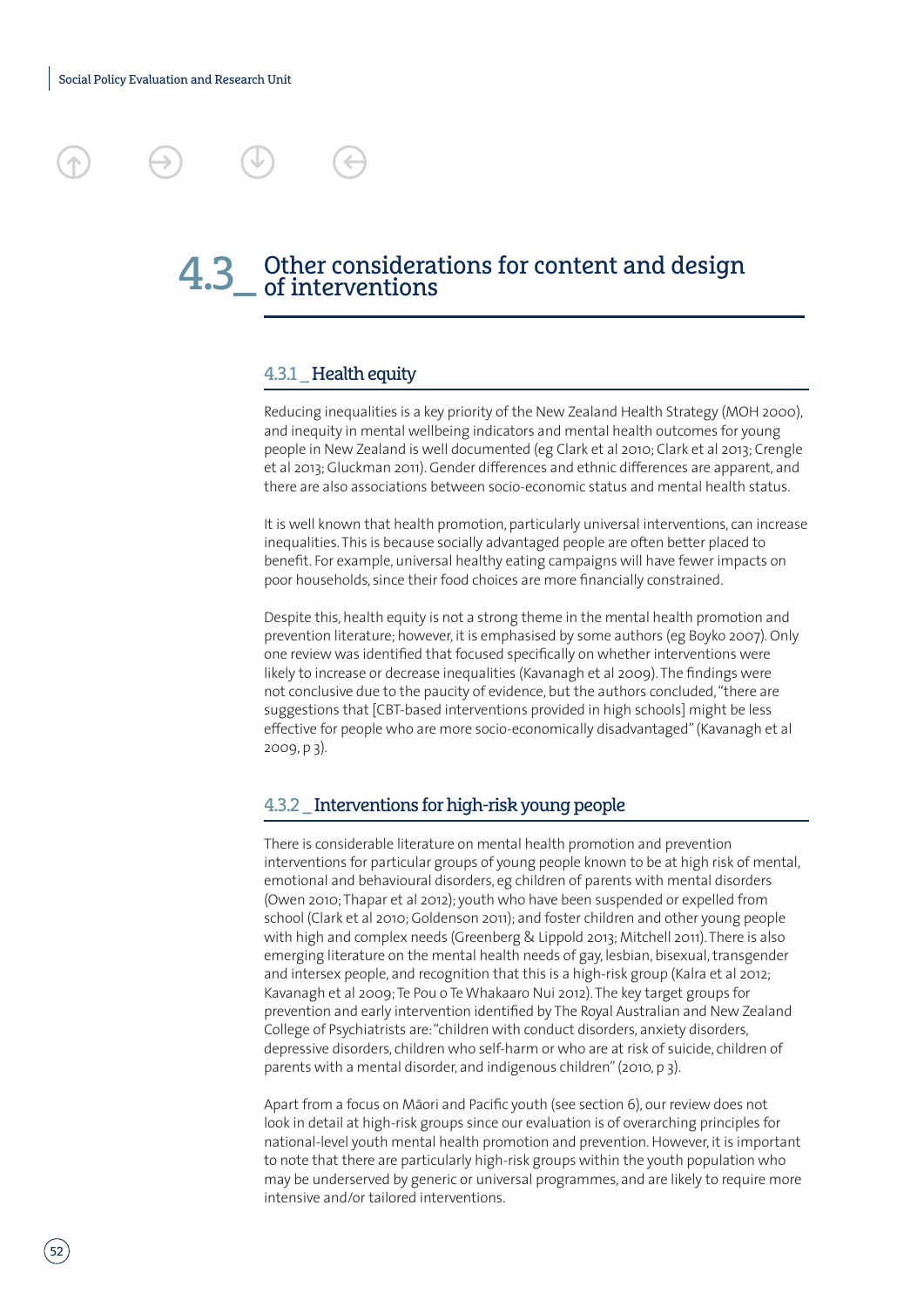

### 4.3.3 \_ Online interventions

A small but rapidly growing body of research suggests that mental health education, prevention, early intervention and treatment programmes for adolescents can be delivered effectively via electronic media (Calear & Christensen 2010; Merry et al 2012; IOM & NRC 2009).

The development and implementation of interventions delivered via the internet offer the promise of an approach that makes interventions available on a continual basis to a wide range of young people at minimal cost, while addressing several dissemination and implementation challenges, eg fidelity, scalability, sustainability, accessibility and multiple languages. Because online interventions can occur anonymously, these technologies also have the potential to be less stigmatising, thus removing a major barrier to help-seeking for young people. Despite their enormous potential, internetbased interventions should not be viewed as a panacea – they "can only influence a limited range of risk and protective factors, and will not be effective in preventing all types of mental, emotional and behavioural disorders" (IOM & NRC 2009).

Given the known importance of the therapeutic alliance between counsellor and client in face-to-face counselling, there is discussion in the literature about the extent to which internet-based therapies need to be therapist guided. Initial findings suggest that internet-based treatment can be successfully delivered in a variety of settings (eg primary care, school) with differing levels of professional support. One review concluded, "only brief, if any, professional support" is necessary for effectiveness (Calear & Christensen 2010, p S14).

### 4.3.4 \_ What doesn't work?

Programmes that only deliver information tend to be ineffective. For example, studies have shown that classroom teaching about depression (for example, about its symptoms and causes and what can be done about it in a broad sense) does not improve student outcomes such as stress, anxiety, hopelessness and depressive symptoms (Ball 2010; Merry et al 2011). A recent review concluded that curriculum-based programmes to prevent substance use and abuse have generally been unsuccessful, unless combined with other strategies, eg whole-school interventions or parenting skills (Jackson et al 2012).

Programmes aimed at preventing risky behaviour that are based on scare tactics or moralism – for example, lecturing students about the harms of smoking, alcohol and pre-marital sex – have been shown to be ineffective (Griffin & Botvin 2010; IOM & NRC 2009).

Unstructured youth activities (eg youth clubs with no particular aim or focus) are associated with poor immediate and long-term outcomes for the young people involved (Ministry of Youth Development 2009).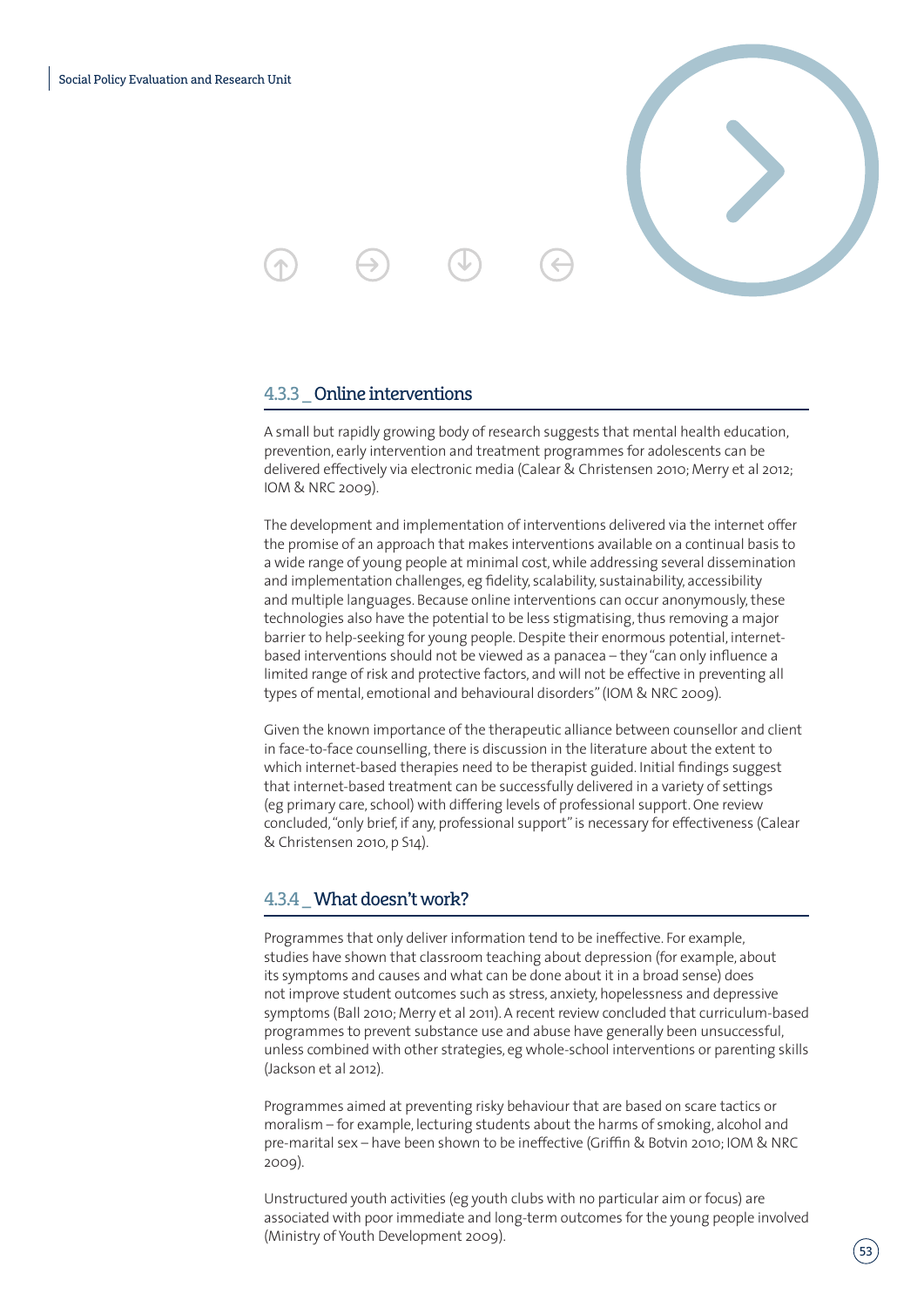

# 05

### Implementation

What is considered 'best practice' at the state or national level for the implementation of youth mental health promotion, mental disorder prevention and early intervention?





 $\bigcirc$ 

 $\circledcirc$ 



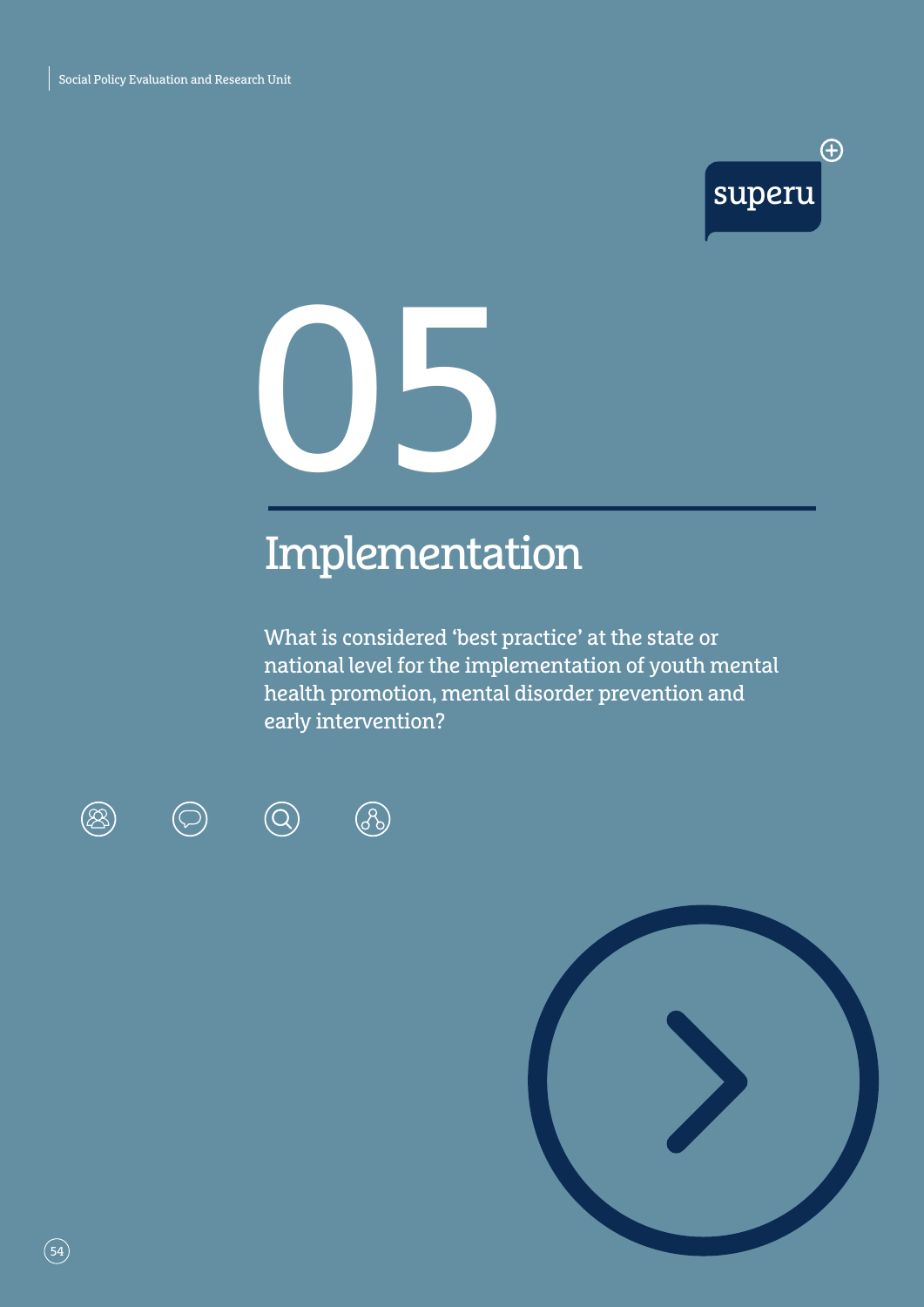### Key findings

There is no agreed 'best practice' for the implementation of youth mental health promotion, prevention and early intervention initiatives at state or national levels.

There is clear evidence that implementation quality has a significant effect on programme success and outcomes for young people.

At the programme level, the following key dimensions of implementation quality and success are widely agreed in the literature:

- organisational factors, eg culture, capacity, leadership
- programme selection, eg good fit with needs and preferences of community
- training and support, both initial and ongoing
- fidelity, ie delivering the programme as it was designed
- monitoring and feedback, eg fidelity assessment, supervision and outcome monitoring.

When programmes are 'imported' rather than developed locally, there may be trade-offs between fidelity and cultural relevance.

Security of funding is a key implementation challenge, and is one of many contextual factors that can help or hinder implementation.

More research is needed to identify the active ingredients of effective programmes, so that those elements are preserved when programmes are adapted or scaled up.

### **Introduction**

### 5.1.1 Factors associated with successful implementation

There is no agreed 'best practice' for the implementation of youth mental health promotion, prevention and early intervention initiatives at state or national levels. However, at the programme level there has been some research into the implementation factors associated with programme sustainability and success, and these are discussed in the body of this section.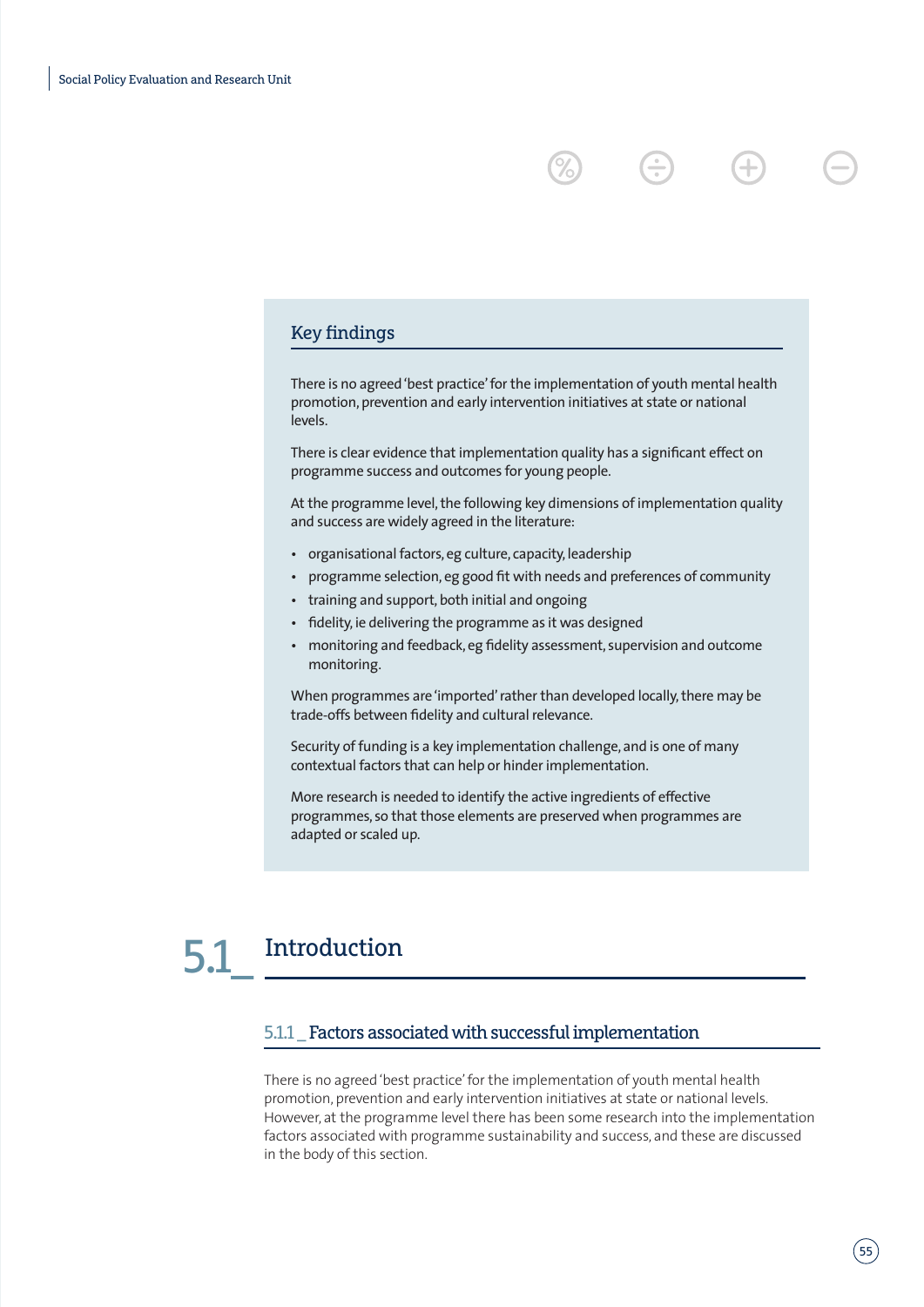### 5.1.2 \_ Knowledge gaps

The Institute of Medicine and National Research Council report (2009) considers in detail the causes of the substantial gap between what is known to be effective and what is done in practice, and how this problem should be addressed. A lack of empirical research is identified as a key issue:

One of several contributors to the relative lack of implementation is lack of empirical evidence regarding how to effectively approach implementation … Evidence is needed on how to make implementation occur in communities, the policy directives that promote or enforce the use of evidence-based programmes and data systems, and the effective adoption and sustainability of programmes in practice (IOM & NRC 2009, pp 331–332).

Implementation has only recently been identified as an area of research in its own right. Research into effective implementation has been described as "one of the frontiers of future prevention research" (IOM & NRC 2009). The report concludes:

There are major challenges of introducing and taking effective programmes to scale, particularly in poor and underserved communities, and clearly the current body of generalisable knowledge is inadequate to provide robust strategies for effective implementation across different populations, systems, and programmes (IOM & NRC 2009).

'Implementation science' and 'translational research' are rapidly expanding fields of study, and there are a number of recent reviews outlining current evidence and knowledge gaps. Lobb and Colditz (2013), for example, provide a recent overview of implementation science as it relates to population health. However, the main theme in the literature is that more research is needed (Barry 2007; Greenberg & Lippold 2013; Kratochwill et al 2012).

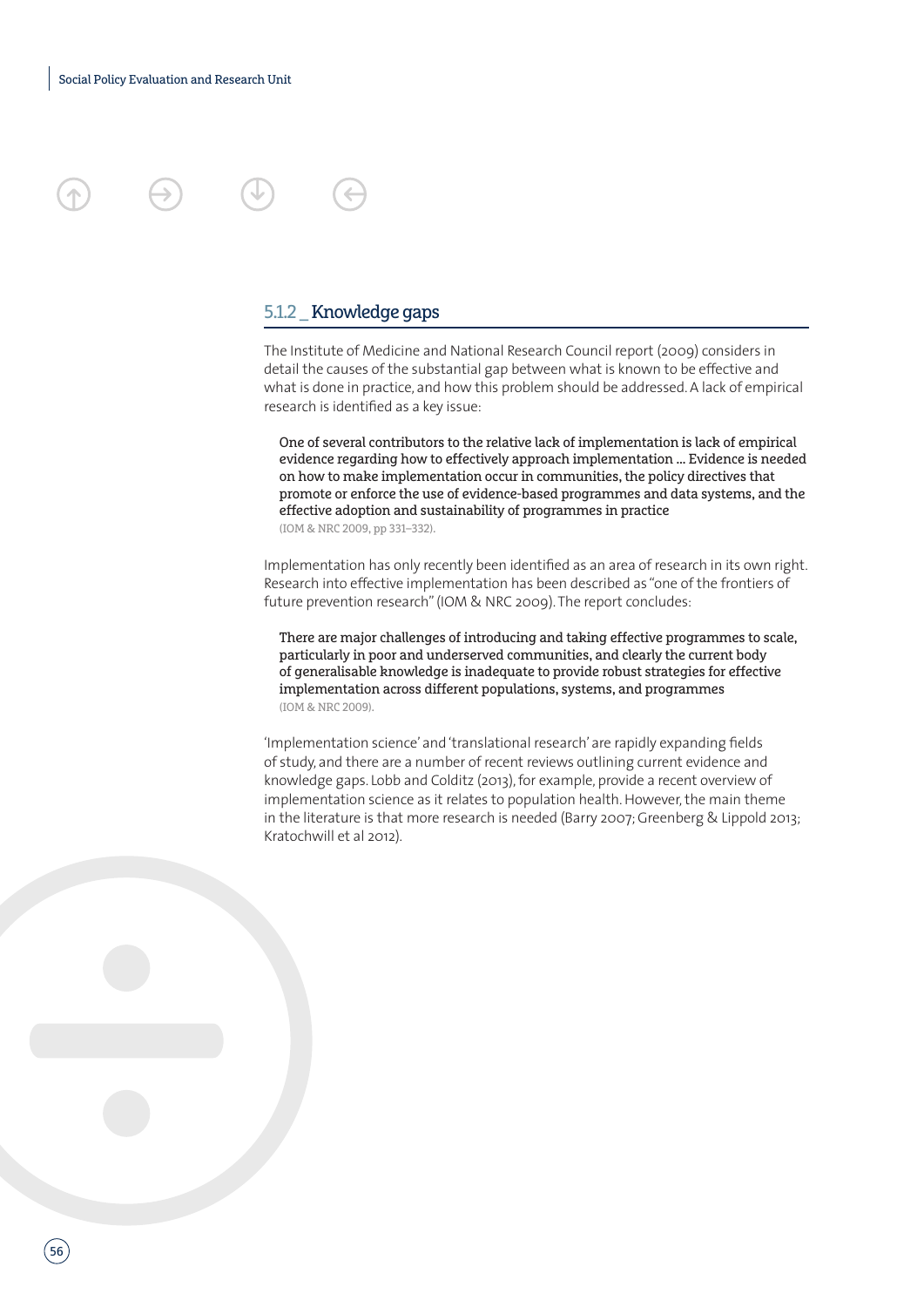### 5.2\_ Key dimensions of implementation quality<br>5.2\_ and success

There is clear evidence that implementation quality has a significant effect on programme success and outcomes for young people (Dix, Slee, Lawson & Keeves 2012; IOM & NRC 2009). For example, an Australian study on the implementation of KidsMatter – a two-year social-emotional competency programme – in 96 primary schools found a marked positive relationship between quality of implementation and children's academic performance (Dix et al 2012).

 $\rightarrow$ 

We have identified the following key dimensions of implementation quality and success that are widely agreed in the literature:

- organisational factors
- programme selection
- training and support
- fidelity
- monitoring.

These are discussed in turn.

### 5.2.1 \_ Organisational factors

There is general agreement that certain organisational factors are predictive of the successful introduction of change, and are relevant across widely different interventions; these include system readiness for change, culture and the role of leaders (IOM & NRC 2009). Organisational climate and culture reflect the norms and values of the organisation, and they have strong influences on innovation and the adoption of new programmes or partnerships (KPMG 2013; NIOM & NRC 2009; Novins, Green, Legha & Aarons 2013).

Organisational capacity (ie the availability of skilled staff, funding, time and other resources) is also a critical factor. Time for training teachers and implementing 'bulky' school-based programmes may be limited, for example, particularly in the context of schools coming under increasing pressure to improve student achievement in the '3 Rs' (Boustani et al 2014). Research shows that programmes tend to be less effective in 'real-life' settings than in programme efficacy trials. This may be due to organisational capacity: "It may be difficult to reproduce in the community the level of expertise of staff used to deliver the intervention in the original study" (IOM & NRC 2009).

Unfortunately, the communities and organisations most in need of effective prevention programmes are often least well-positioned to adopt them, due to limited capacity (Boustani et al 2014; IOM & NRC 2009).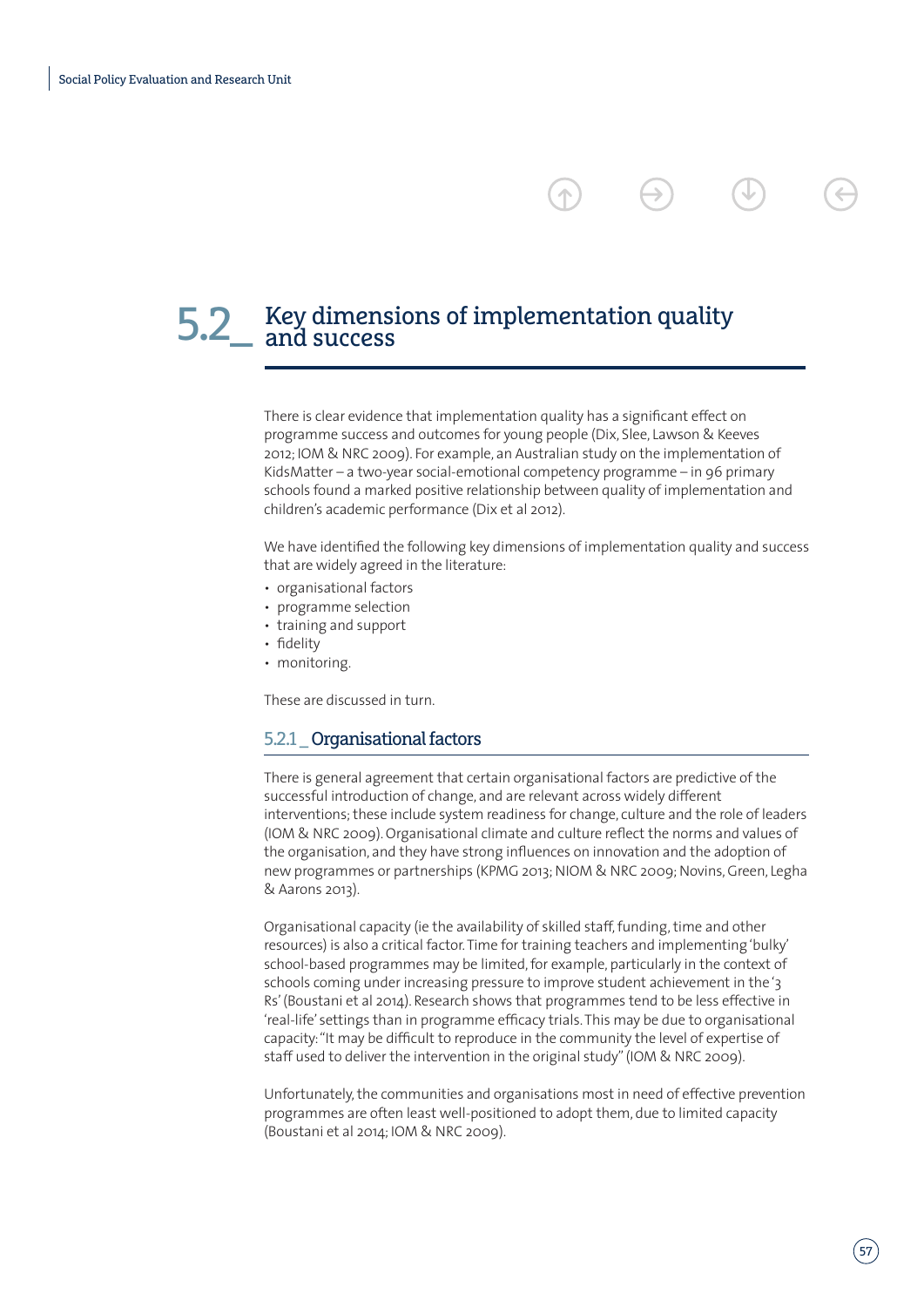### 5.2.2 \_ Programme selection

Programme selection factors include evidence of effectiveness, good fit with the needs and priorities of the community, perceived relevance, and community/ youth participation.

#### **Evidence of effectiveness**

There is wide agreement that interventions should be selected based on evidence of effectiveness (Kratochwill et al 2012; IOM & NRC 2009), and interventions known to be ineffective should not be used. Although this may seem an obvious point, the continuing implementation of ineffective programmes is widespread, and at times community preferences may conflict with scientific evidence (IOM & NRC 2009).

Ideally, cost effective programmes would be prioritised. However, although some research on the cost effectiveness of youth mental health promotion, prevention and early intervention has been conducted (Aratani, Schwarz & Skinner 2011; Zechmeister, Kilian & McDaid 2008), evidence on the relative cost effectiveness of interventions is still very limited.

#### **Good fit with community needs and priorities**

According to the literature, "selecting the right intervention for the right population requires the identification and prioritisation of community need" (Catalano et al 2012, p 1660). Models such as Communities That Care have been developed to help communities identify their needs and priorities and select appropriate evidence-based programmes (Catalano et al 2012; IOM & NRC 2009).

#### **Perceived relevance**

In order to be successful, an intervention must be perceived to be relevant by key stakeholders (Kieling et al 2011). For this reason, including young people (O'Mara & Lind 2013), families, teachers and other key stakeholders in the process of developing, selecting or adapting interventions is recommended in the literature. "Interest in an intervention is likely to be greater if it is culturally relevant and embraced by the community. Lack of relevance may contribute to interventions being implemented with limited fidelity and resultant limited outcomes" (IOM & NRC 2009, p 333).

#### **Community and youth participation**

Community participation may be particularly important in the design/selection/ adaptation of programmes for indigenous and other minority communities, to ensure cultural relevance. This is discussed further in section 6. The importance of youth participation is increasingly recognised in the literature, and input from young people has helped to guide the development of new internet-based mental health interventions in Australia (Hagen et al 2012; Monshat et al 2012).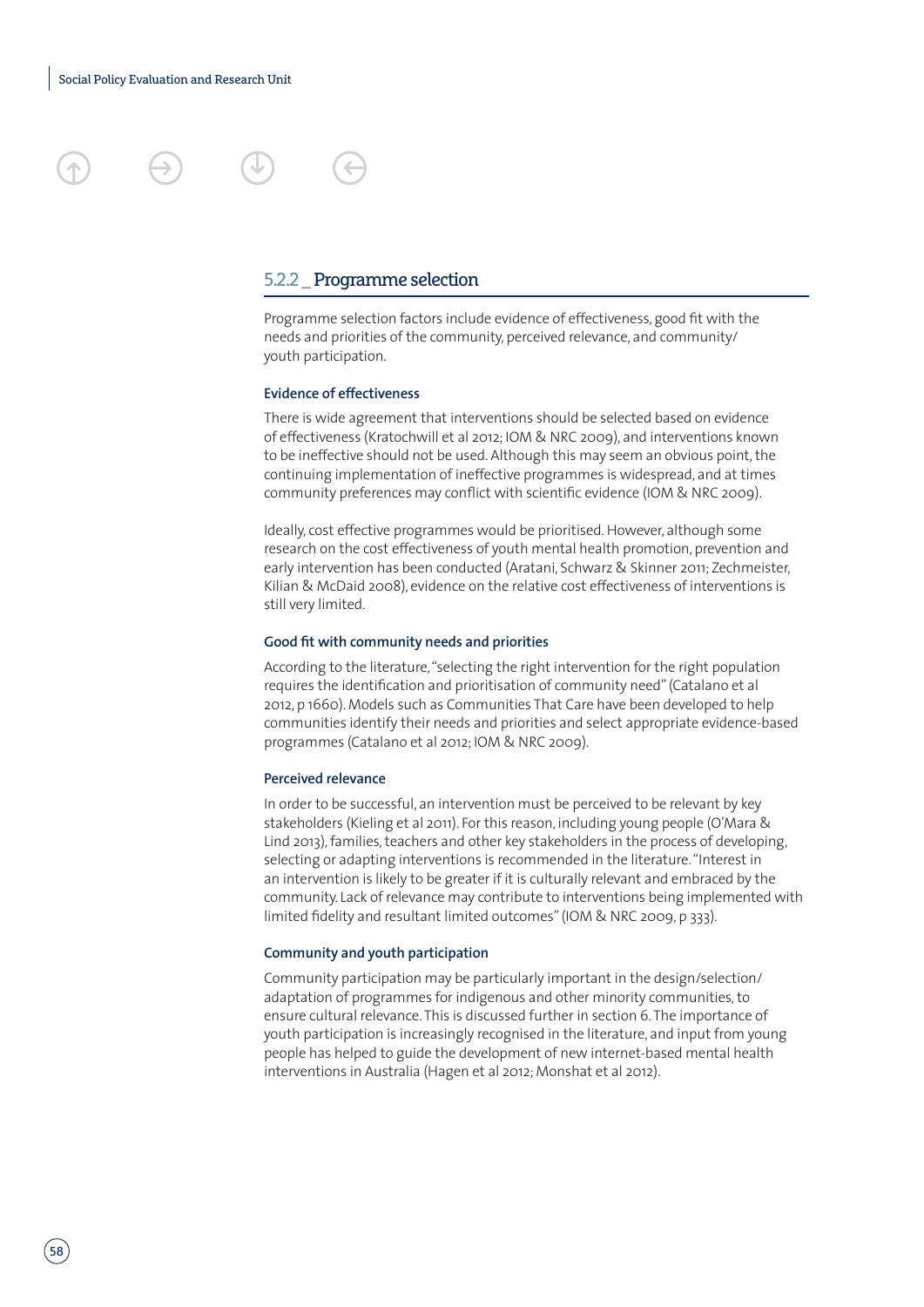### 5.2.3 \_ Training and support

Intervention sites need training and ongoing technical assistance from the programme developers or other certified trainers to ensure fidelity and sustainability (IOM & NRC 2009; Novins et al 2013). Research has found that initial training and ongoing supervision and support are necessary factors for implementation success (Novins et al 2013). Similarly, mentoring programmes involving ongoing training and structured activities, especially those involving parents, have been found to be more effective than those without those components (Tennant et al 2007).

Interestingly, training of the school principal seems to be an important factor in schoolbased programmes (Novins et al 2013). However, research has failed to identify other important training-related variables. "Studies that examined different approaches to initial training (brief versus intensive, didactic versus experiential, in person versus by videoconference) were unable to demonstrate significant differences in their impacts on implementation success" (Novins et al 2013, p 1018).

### 5.2.4 Fidelity

There is wide agreement in the literature that, when adopting an existing evidencebased programme, fidelity is crucial (Dix et al 2012; Kratochwill et al 2012; IOM & NRC 2009; Novins et al 2013). In other words, programmes need to be implemented exactly as designed in order to achieve the intended results.

'Dosage' seems to be particularly important. Research shows that when fewer, shorter or less frequent sessions are delivered, positive outcomes also tend to be watered down or non-existent (Greenberg & Lippold 2013; IOM & NRC 2009).

According to a major US report: "Priority should be given to programmes that … are supported by tools that will help to implement key elements of the programmes with fidelity" (IOM & NRC 2009, p 333). Such implementation support tools include handbooks, curricula and manuals describing the intervention and prescribing actions to be taken; certification of trainers or an electronic training system; high-quality, datadriven technical assistance; implementation fidelity measures; and monitoring.

### 5.2.5\_ Monitoring

External monitoring and support is one of the strongest predictors of implementation success, according to empirical research. "Ongoing fidelity assessment, supervision, and support increases the likelihood that expected intervention effects will be realised, and has important ancillary benefits including reduced staff burnout and improved staff retention" (Novins et al 2013).

Programme evaluation and monitoring of outcomes are also important, particularly if an evidence-based programme has been adapted for a new location or population.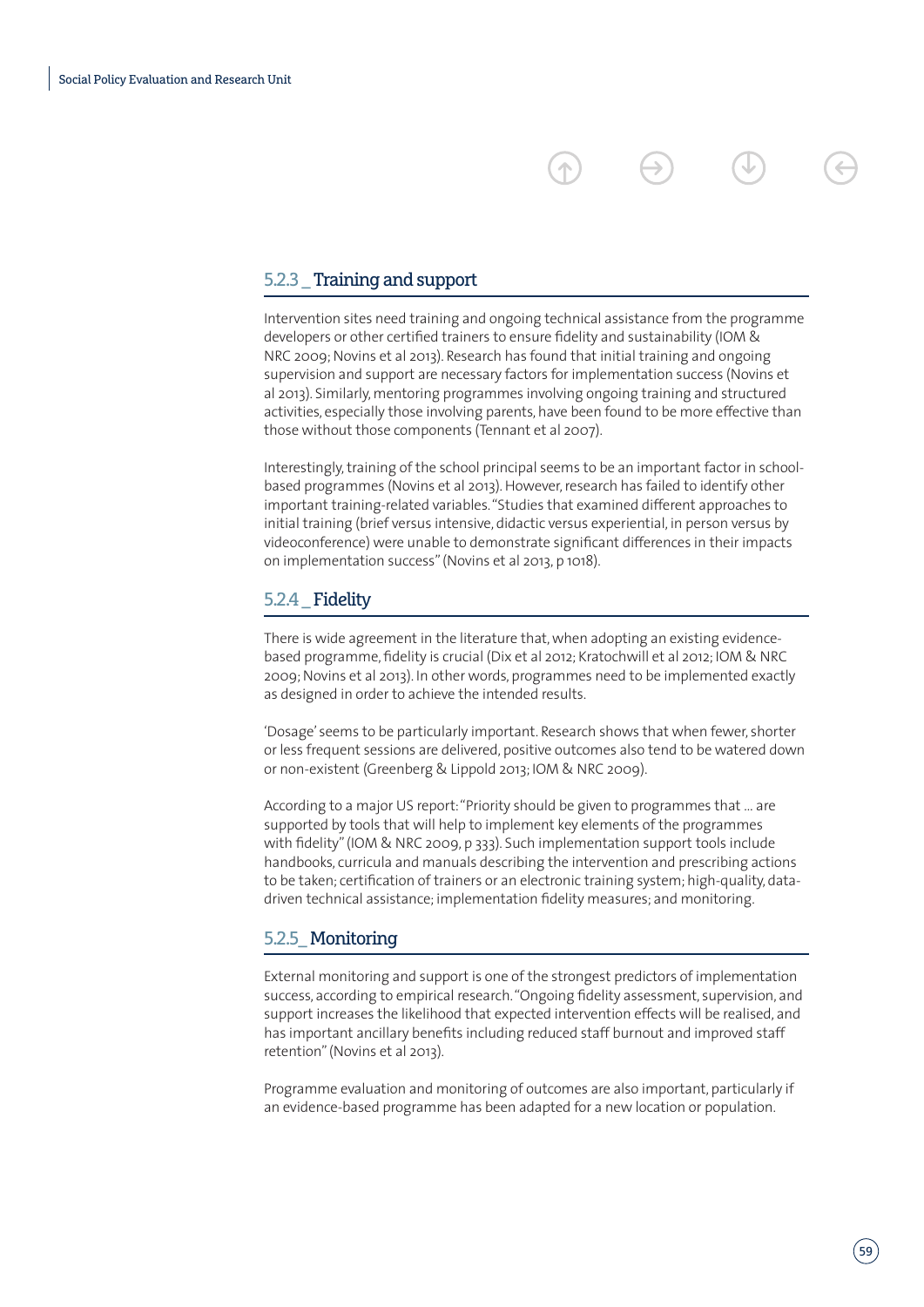

### 5.2.6\_ Other implementation challenges and contextual issues

Successful implementation is challenging because it is complex; it necessitates co-ordinated change at system, organisation, programme and practice levels and requires investments in people, relationships and time, as well as co-ordination around such critical issues as staffing and funding.

Considerable research has been done to identify contextual barriers and facilitators for successful implementation, which are numerous. The availability and security of funding is a key theme in the literature (Boustani et al 2014; Owen 2010), along with other wider contextual factors such as legislation, policy, client/community advocacy and inter-organisational networks and relationships (Aarons, Hurlburt & Horwitz 2011).

Particularly for programmes outside the school setting, engaging target groups and achieving good recruitment and retention rates are major challenges identified in the literature (IOM & NRC 2009). For example, family-based prevention programmes often do not reach families in greatest need (Griffin & Botvin 2010).

### 5.2.7\_ Tension between fidelity and local adaptation

A major implementation issue is the tension between delivering an evidence-based programme as developed and adapting a programme to meet the specific needs of the community (Catalano et al 2012; IOM & NRC 2009). On the one hand there is evidence that programme fidelity is a crucial factor – "participant outcomes are stronger and sometimes only achieved when interventions are replicated as closely as possible to their original protocol" (Catalano et al 2012, p 1660). On the other hand, research shows that programmes are more likely to be effective if the content, language, examples and methods of delivery are culturally appropriate and relevant to the target populations (Ball 2010; Catalano et al 2012). As discussed above, community buy-in and perceived relevance are key factors that influence implementation success and sustainability, and therefore the adaptation of a programme to meet local needs and preferences may be advisable to increase programme effectiveness and sustainability (IOM & NRC 2009).

There is wide agreement that health promotion and prevention programmes should be culturally relevant, and this is supported by empirical evidence. Section 6 provides a further discussion of cultural relevance. A few studies have shown that making adaptations to different cultural groups while maintaining core elements of programmes implemented with fidelity can produce strong results across different cultural groups (IOM & NRC 2009), although results have been mixed (Okamoto, Kulis, Marsiglia, Steiker & Dustman 2014). However, as previously noted, empirical findings on the 'active ingredients' of successful programmes are an identified gap in the literature. This knowledge gap about core elements may have contributed to the mixed success of cultural adaptations (Okamoto et al 2014).

In summary, there is a lack of scientific consensus on the necessary balance between programme adaptation and programme fidelity when programmes are replicated in new settings or with new populations. The main conclusion to be drawn is: "More research is needed to identify the active ingredients of effective programmes, so that those elements are preserved when programmes are adapted or scaled up" (IOM & NRC 2009).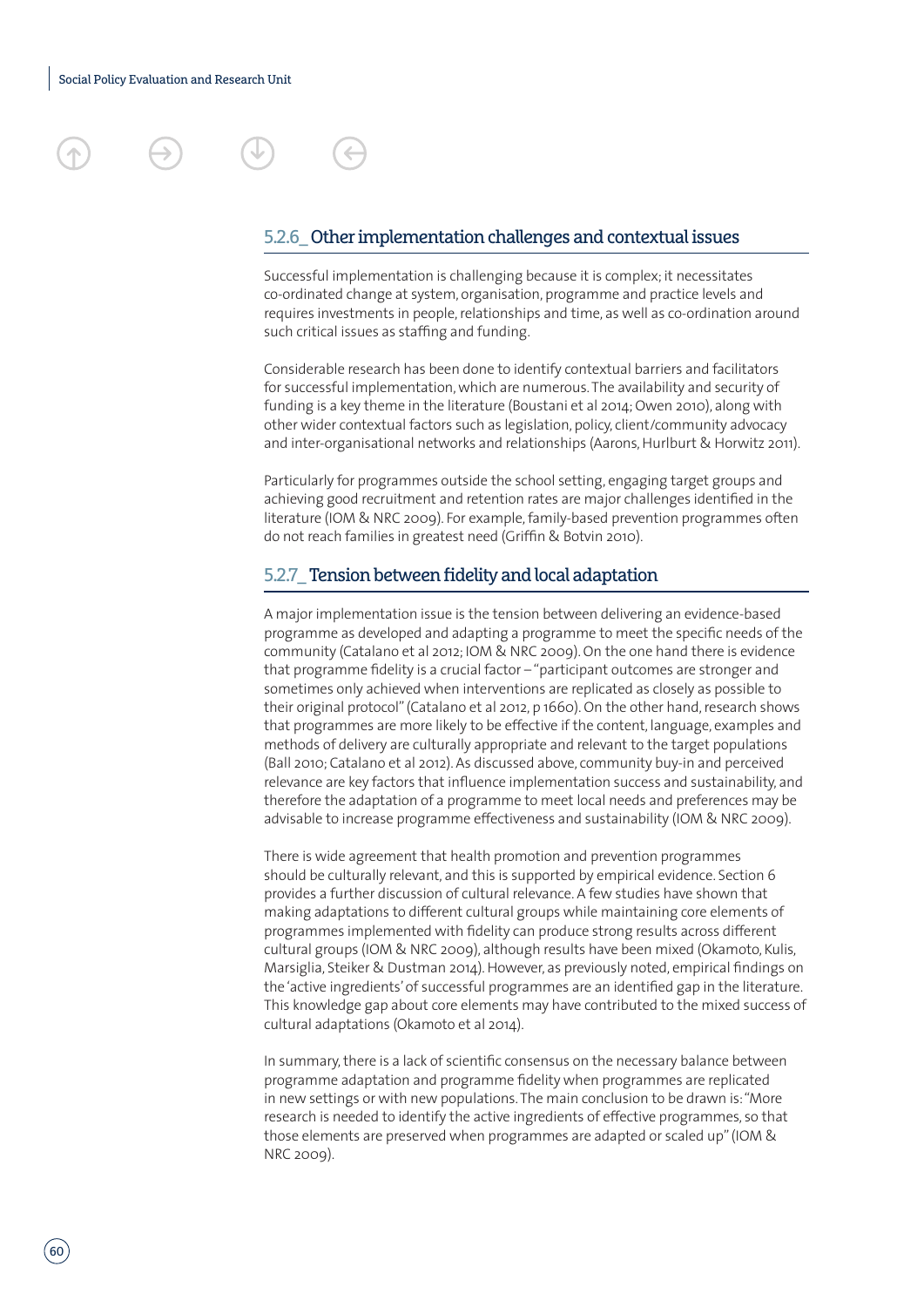### Implementation guidelines 5.3\_

A recent paper Kieling et al (2011) is one of few that provides a set of recommendations to guide the design, adaptation and implementation of interventions. These include:

- establish the extent of the problem and the perceived need for intervention in the community
- promote ownership of the intervention by the community, eg by the inclusion of key stakeholders in the design or selection of interventions
- promote buy-in to the intervention by all relevant stakeholders before implementation
- assess feasibility and acceptability for staff within the setting before implementation (eg are sufficient resources and time available?)
- ensure the intervention is acceptable, perceived as relevant and fits with prevailing attitudes, beliefs and practices
- pilot and evaluate the intervention, and make necessary modifications before wider implementation
- integrate programmes into existing services and settings, using existing staff
- provide staff with training, and ongoing monitoring and support.

Although these recommendations are designed for low- and middle-income countries, they are likely to be applicable worldwide, since they strongly echo the findings in literature from the developed world discussed above.

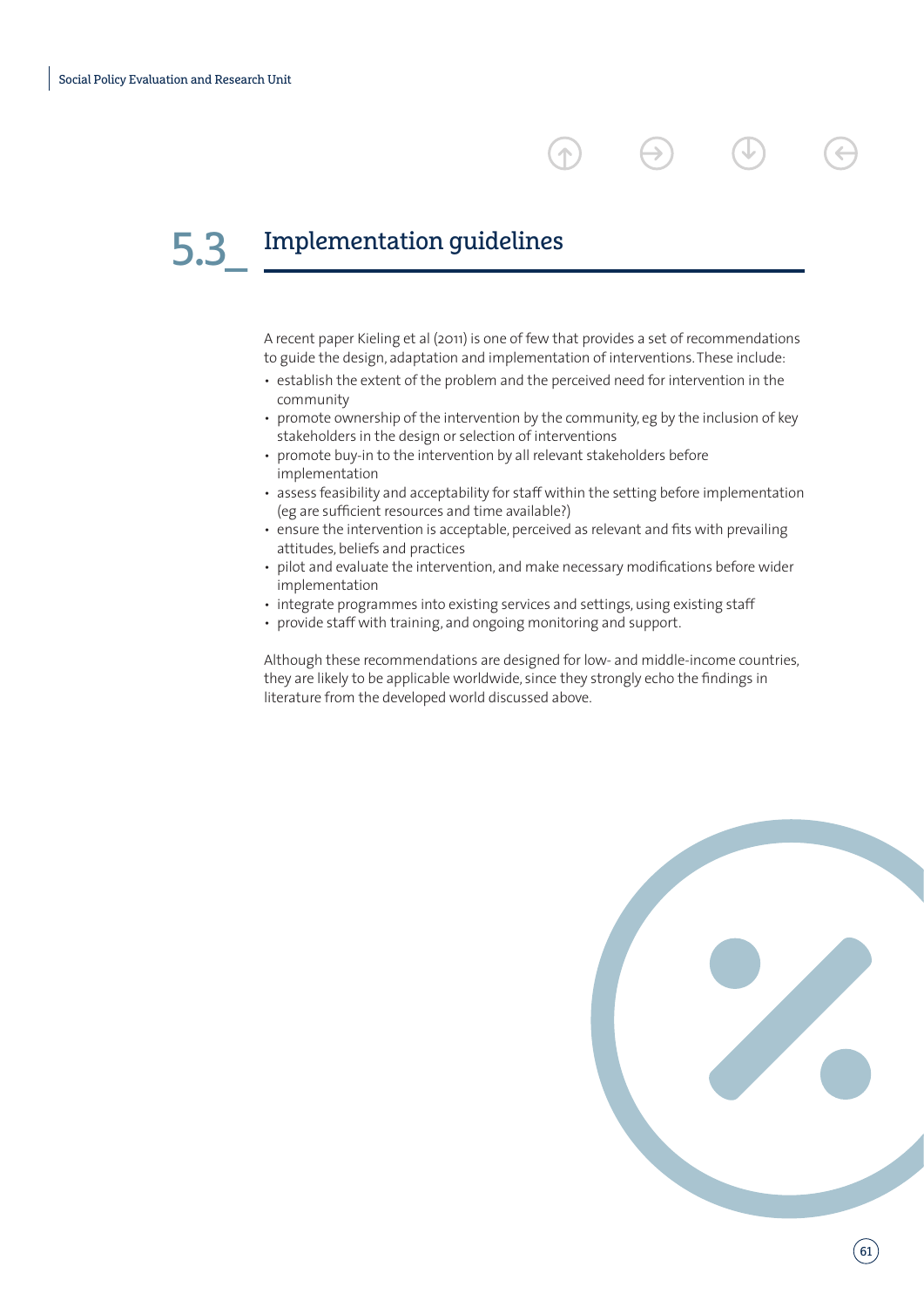Social Policy Evaluation and Research Unit







# Best practice for Māori and Pacific youth populations





What does the literature say about best practice in youth mental health promotion/prevention/ early intervention programmes for Māori and Pacific youth?

 $\boxed{62}$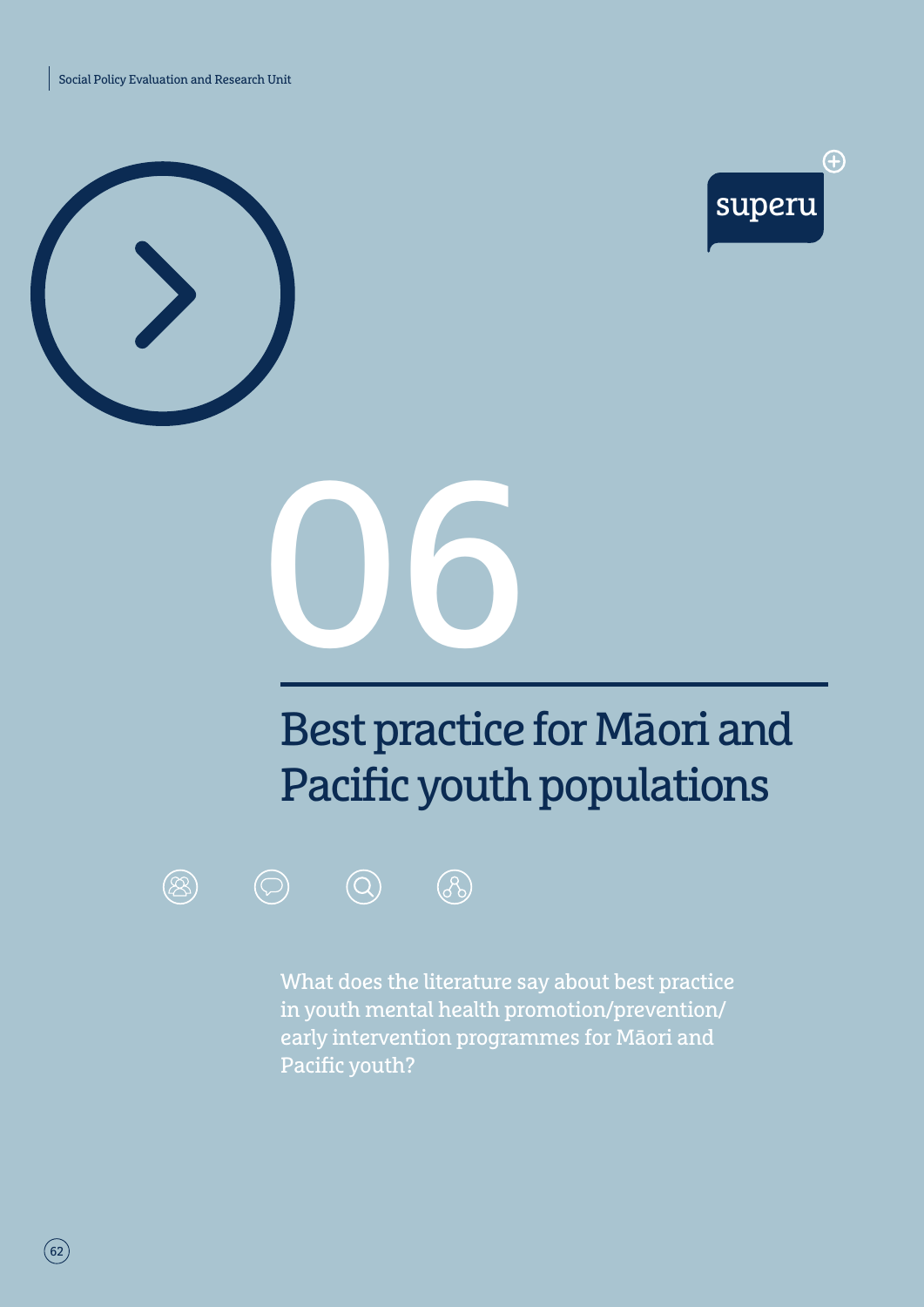### Key findings

There is a small but growing empirical evidence base to support interventions to improve Māori and Pacific youth mental health outcomes.

 $\rightarrow$ 

Emerging evidence and/or evidence-informed expert opinion support the use of whanau-centred and relationship-focused approaches, for example:

- Whānau Ora approaches
- whole-school interventions that improve the school culture and improve how teachers work with Māori and Pacific students.

Empirical research suggests that some generic early intervention programmes can improve mental health outcomes for Maori and Pacific young people, for example group programmes aimed at increasing social and emotional skills.

Experts also recommend interventions at the societal level, especially policies to reduce poverty and discrimination. There is some evidence to support the use of policy interventions, especially reducing the availability and accessibility of alcohol to reduce substance use and associated harms. However, more research is needed on policy and societal-level interventions to reduce youth mental disorders.

Evidence-informed principles for the design, content and implementation of interventions include:

- strengths-based and cross-sectoral approaches, with a focus on whanau and relationship-building
- cultural relevance and involvement from Māori and Pacific communities, including young people
- intervention at the societal level
- the provision of both ethnic-specific (eg kaupapa Māori) and culturally responsive generic programmes
- cultural competence
- a focus on reducing barriers to accessing interventions and services, and a focus on sustainability and capacity-building.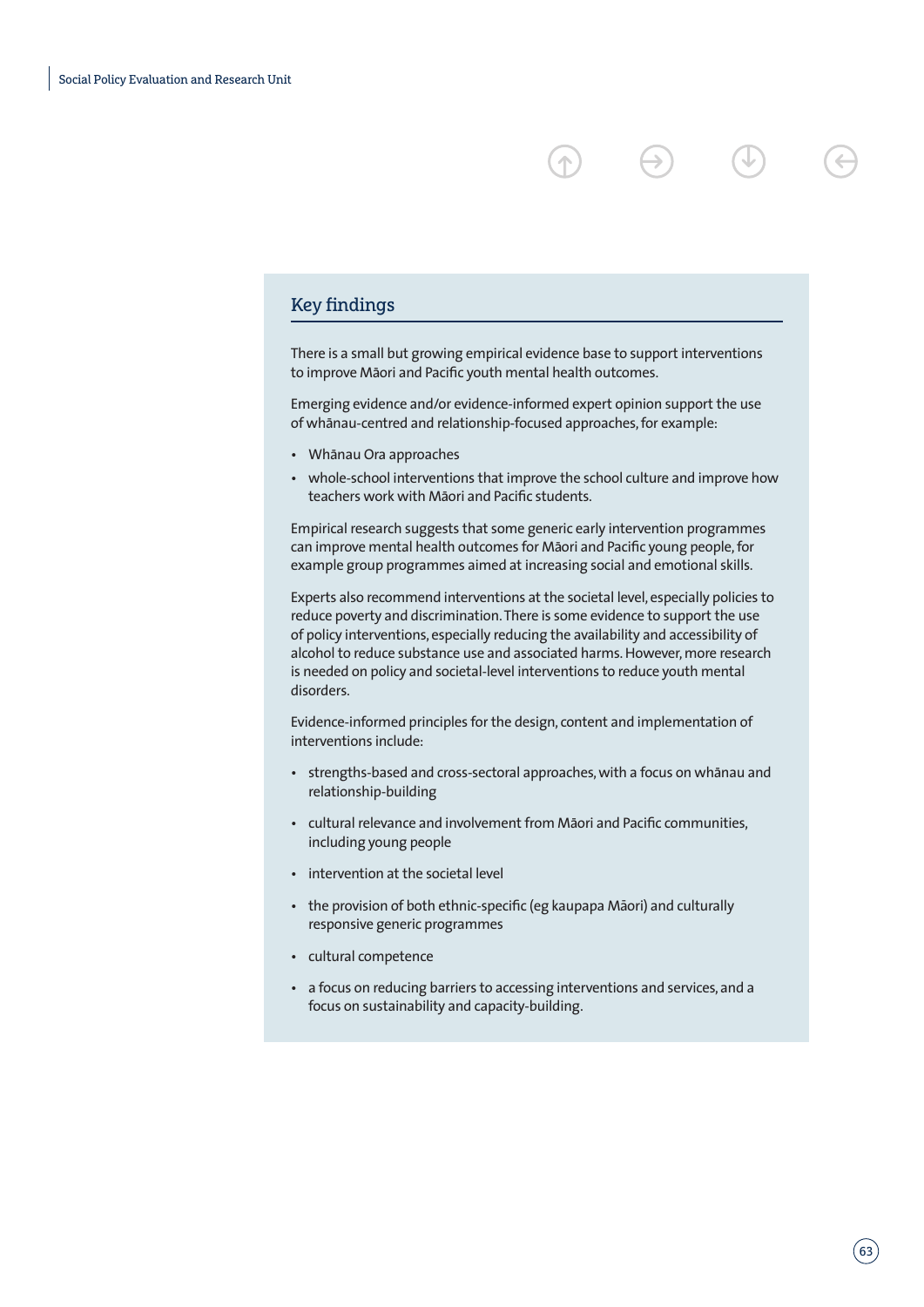

This section focuses on 'best practice' mental health promotion, prevention and early intervention for indigenous youth – with an emphasis on New Zealand material. The generic principles identified in section 4 apply across ethnic groups, including Māori and Pacific. In addition, a set of particular evidence-informed principles to maximise the success of prevention and early intervention for Māori and Pacific youth can be identified.

The Māori and Pacific populations are both more youthful than the Pākehā (New Zealand European) population, and comprise a large and growing proportion of young people aged 12–19 in New Zealand.

Some of the reviewed research focused on Māori and Pacific youth collectively, and is reported as such. However, findings specific to Māori and Pacific youth are identified separately where possible. Māori and Pacific populations share some common experiences, but the diversity within and between these populations is important to note, and is discussed further below.

### 6.1.1\_ Diversity within Māori and Pacific youth populations

Both the Māori and Pacific youth populations are diverse and complex population groups, reflecting differences as well as commonalities. Mason Durie has coined the term 'diverse Māori realities' to reflect this situation for Māori (Boulton & Tamehana 2013). A growing body of evidence suggests that the Māori population varies in its identification and level of involvement with Māori culture, for example (Marie et al 2008).

The term 'Pacific' refers to around 20 distinct ethnic groups including Cook Islands, Niue, Tokelau, Samoa, Tonga and Fiji. The importance of recognising the heterogeneity of Pacific peoples in New Zealand is a key theme in the literature. Research shows, for example, that parenting practices vary between ethnic groups and between New Zealand-born and Island-born parents (Siataga 2011).

There is growing ethnic diversity within both Māori and Pacific youth populations, with increasing numbers of young people identifying with more than one ethnicity. According to the national youth health survey, two-thirds of Pacific secondary school students identify with more than one ethnic group (Helu et al 2009).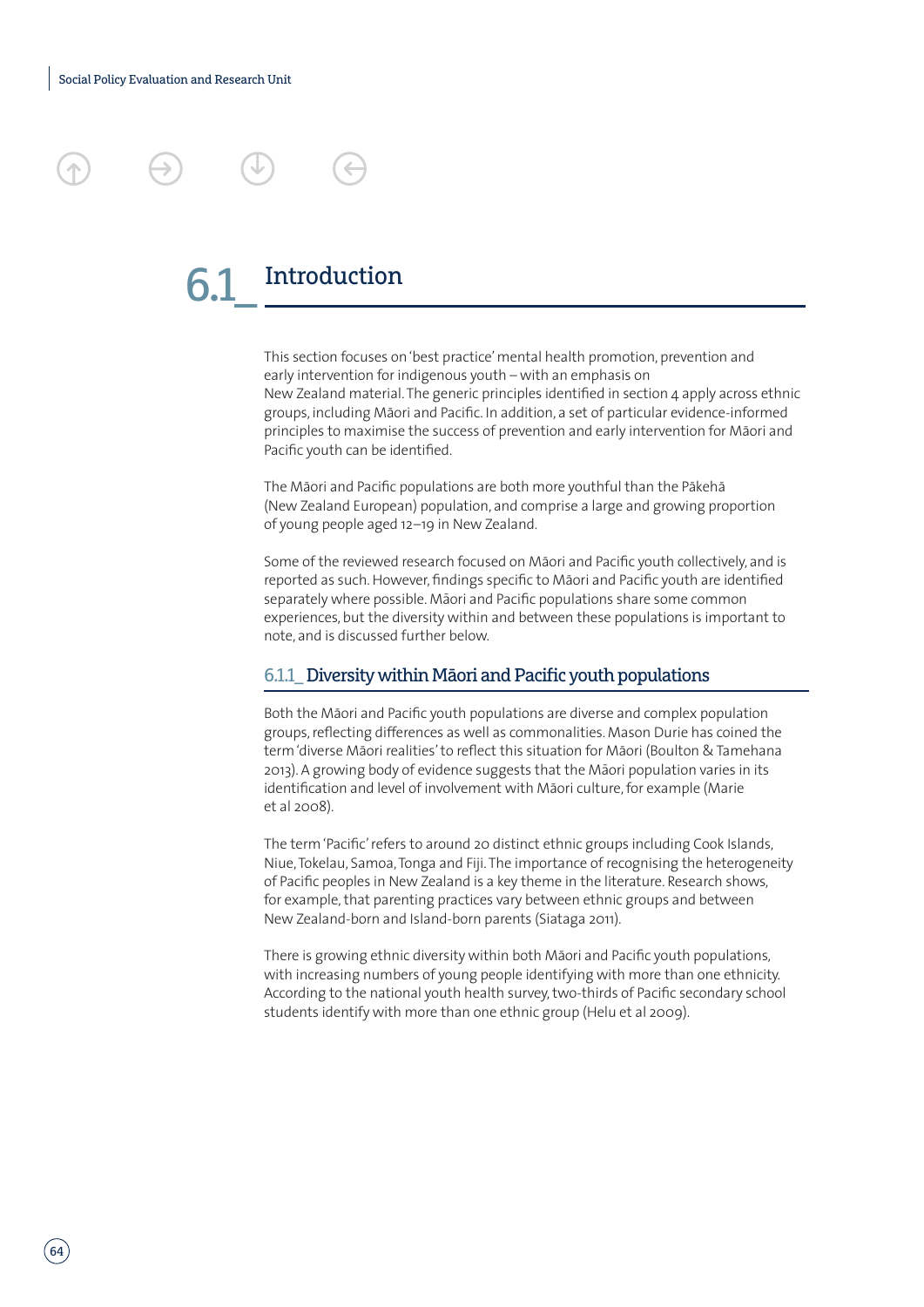### 6.1.2\_ Overview of evidence base

The evidence base on indigenous and ethnic minority youth populations for our topic is in its early stages (Cunningham 2011; MacDonald et al 2013; Siataga 2011; Storck, Beal, Bacon & Olsen 2009; The Royal Australian and New Zealand College of Psychiatrists 2010). Recent comprehensive reviews of international literature on indigenous mental health promotion and social and emotional wellbeing<sup>5</sup> found only a small number of intervention studies (Clelland, Gould & Parker 2007; Haswell et al 2013). The authors reported that the research had increased in the past decade, yet many critical gaps in knowledge remained.

Particular knowledge gaps include:

- research into the specific protective factors that improve mental health-related outcomes for Māori and Pacific youth, including resilience and positive youth development (Haswell et al 2013; MacDonald et al 2013; Siataga 2011)
- an evaluation of the efficacy of cultural competency approaches and culturally appropriate evaluations of programmes and services for Māori and Pacific children and youth (Cunningham 2011; Siataga 2011)
- more research into the social and community dimensions of social and emotional wellbeing and socio-ecological interventions to address these dimensions (Haswell et al 2013; Siataga 2011).

Our review identified less literature on Pacific youth mental health than on Māori youth mental health. There appears to be an extremely limited amount of literature specifically on prevention and promotion for Pacific youth mental health, but there is some research, discussed below, on the effectiveness of generic early intervention programmes for Pacific young people. The wider Pacific literature on health and mental health was appraised for this review.

Although there are knowledge gaps as noted, New Zealand and overseas literature contains empirical and other evidence that supports particular interventions with indigenous youth, and demonstrates they can be effective. High-quality research in this area is emerging. For example, a rigorous community prevention trial is currently underway in Oklahoma: a partnership between the University of Florida and the Cherokee Nation, the second largest Native American tribe in the US (Komro et al 2014). The trial was designed in close collaboration with Cherokee leaders, drawing on the available evidence to enhance likely success.

Reviews of the available indigenous literature highlight that many 'outstanding' programmes exist (Haswell et al 2013) and useful information can be found in descriptive, cross-sectional and ethnographic publications (Storck et al 2009). A wealth of experience-based practice perspectives is available across diverse countries that can inform mental health interventions with both Māori and Pacific youth (Storck et al 2009). As previously noted, the limited availability of robust evaluation does not necessarily mean that interventions are ineffective.

In Australian indigenous literature, the term 'social and emotional wellbeing' is preferred to 'mental health'.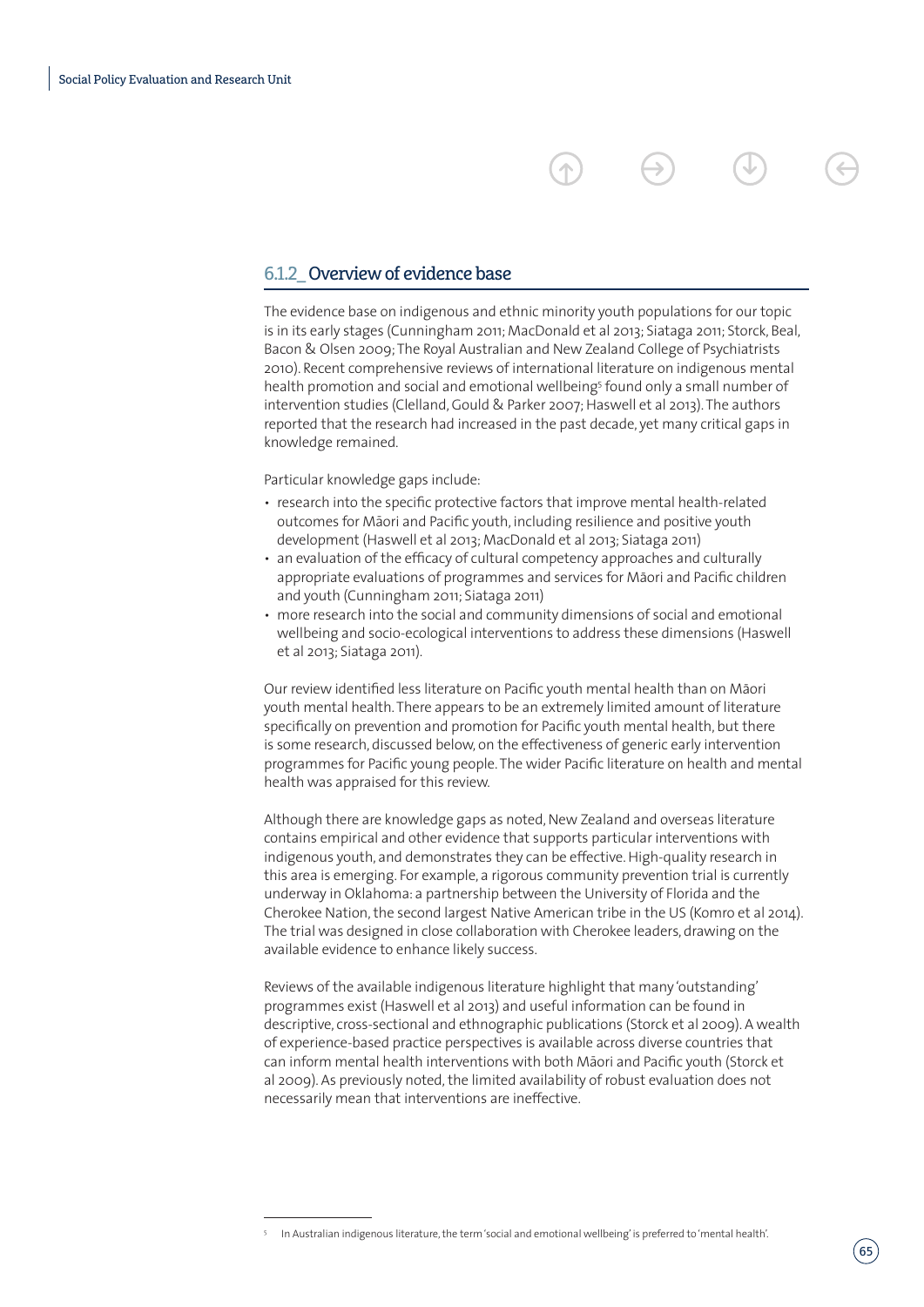### Principles for programme design and content

The following principles are drawn largely from evidence-informed literature (eg expert opinion and theoretical and practice-based literature) as there is sparse empirical research on the active ingredients of successful interventions with Māori and Pacific youth. However, empirical findings are noted where available.

### 6.2.1\_ Strengths-based approach

New Zealand and overseas evidence supports strengths-based interventions for indigenous and ethnic minority adolescents, including in school settings (Ball 2013; Haswell et al 2013; Williams & Cram 2012). This is consistent with the general shift towards positive youth development over deficit approaches, as discussed in section 3. For example, Haswell et al (2013) identified the following features of successful programmes in promoting the social and emotional wellbeing of indigenous youth:

- a positive, non-judgemental approach
- building trust
- generating positive feelings through enjoyable interactions.

International evidence supports the use of skills training interventions targeted to indigenous youth experiencing a variety of mental health, conduct and substance abuse problems (Haswell et al 2013; Storck et al 2009). The focus is on building youth engagement and skills in general as opposed to targeting single problem behaviours (Haswell et al 2013). Particular strategies in Canada, for example, include peer mentoring with support from a community elder, and a credit-based academic course in social and emotional skills. Early evidence suggests that these initiatives increase youth engagement; however, empirical findings on other outcomes are not yet available (Haswell et al 2013).

In New Zealand, whole-school initiatives aimed at building strengths and improving relationships (eg Te Kotahitanga and Kia Whakakotahi) are associated with significant positive effects on student behaviour and academic outcomes (Ball 2013; Williams & Cram 2012). This is especially the case for Māori, Pacific and 'at-risk' students. In contrast to traditional punishment-based strategies to manage behaviour, restorative practices are a good example of a strengths-based approach.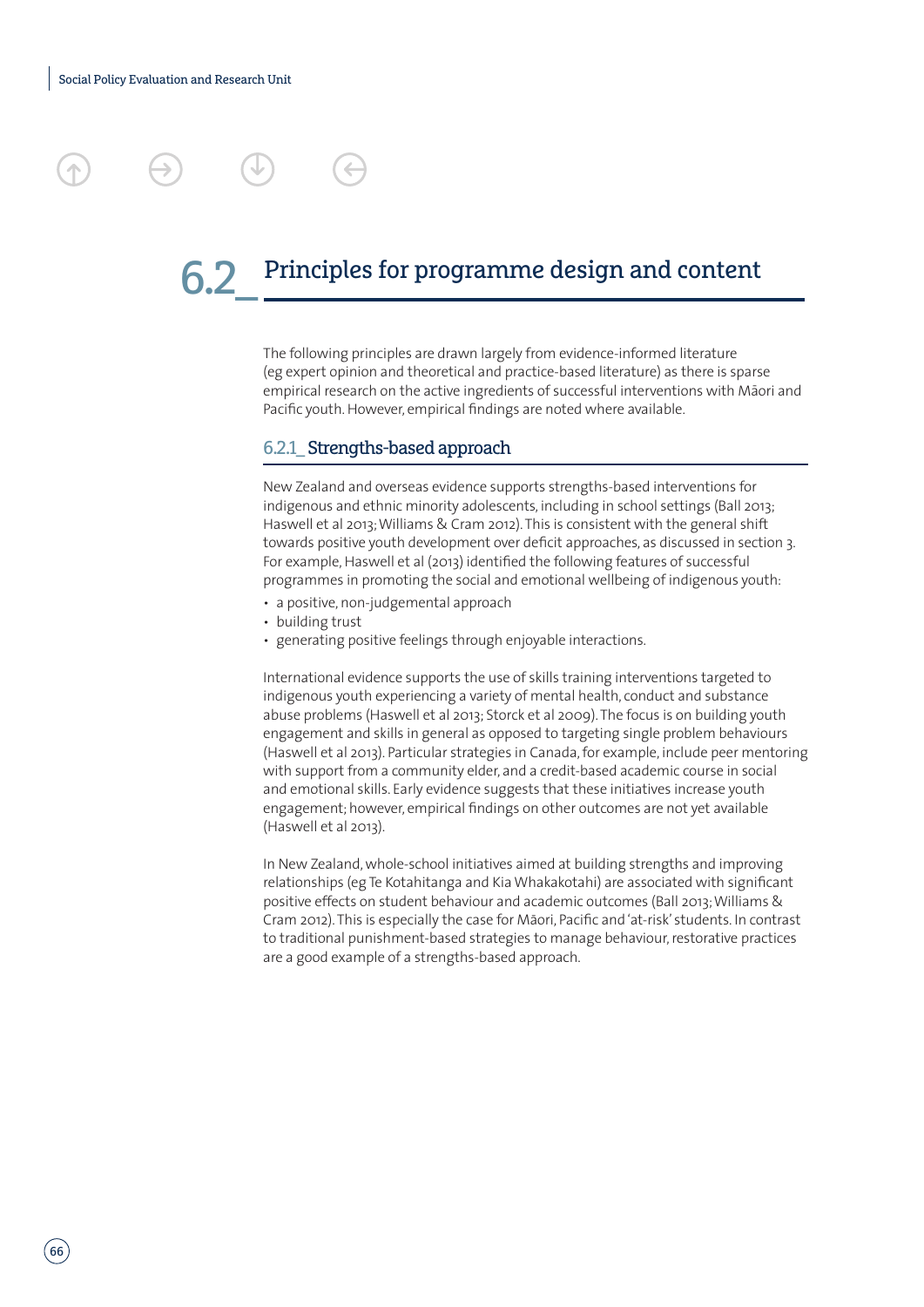### Examples of effective whole-school programmes tailored to Māori and/or Pacific youth

As noted in section 4, 'whole-school' interventions aimed at improving the school ethos and environment can have a significant effect on student behaviour and emotional wellbeing. Programmes with demonstrated positive outcomes for Māori and/or Pacific youth include:

**Kia Whakakotahi, Taita College:** This programme aimed to reduce conduct problems among Māori students in a secondary school setting by targeting whanau to engage them more actively with school activities. Using 'restorative reintegration', a strengths-based approach drawn from the justice sector, the programme aimed to provide a more inclusive environment for 'hard-toreach' whānau.

In a three-year period the initiative reported several positive outcomes for Māori and Pacific students, including increased enrolments, a 30 percent reduction in the number of Māori students stood down and a reduction in expulsions of Māori students to zero (Williams & Cram 2012). Also, there was a major shift in whānau participation in the three years, eg the number of Māori parents attending school meetings increased from 8 to 103 (Te Puni Kōkiri 2010).

**Te Kotahitanga:** This comprehensive initiative sought to improve the educational achievements of Māori in mainstream secondary schools. Using kaupapa Māori research and appropriate cultural metaphors, Bishop and others (2007) developed a "culturally responsive pedagogy of relations" and professional development programme. The focus was on changing teachers' practices by developing relationships of respect and caring for Māori students, making classroom interactions more interactive, and an explicit rejection of deficit theories for Māori underachievement (Bishop et al 2007, cited in Ball 2013).

Positive outcomes included improved educational achievement for Māori students, especially for those who had previously ranked poorly in achievement tests (Ball 2013; Williams & Cram 2012). Quantitative findings, for example, showed that maths and literacy achievements in Māori students of teachers in the Te Kotahitanga programme were significantly higher than in Māori students nationally (Gluckman 2011, cited in Ball 2013). These quantitative findings were based on a robust research design and were supported by qualitative findings.

Related to this work, Macfarlane and colleagues developed an evidencebased model for making schools culturally safe for Maori students. The model encompassed the kaupapa Māori approach, a "culture of care", a recognition of the importance of relationships in the classroom, and the concept of restorative practices, which included the elements of safety, accountability and competency (Williams & Cram 2012).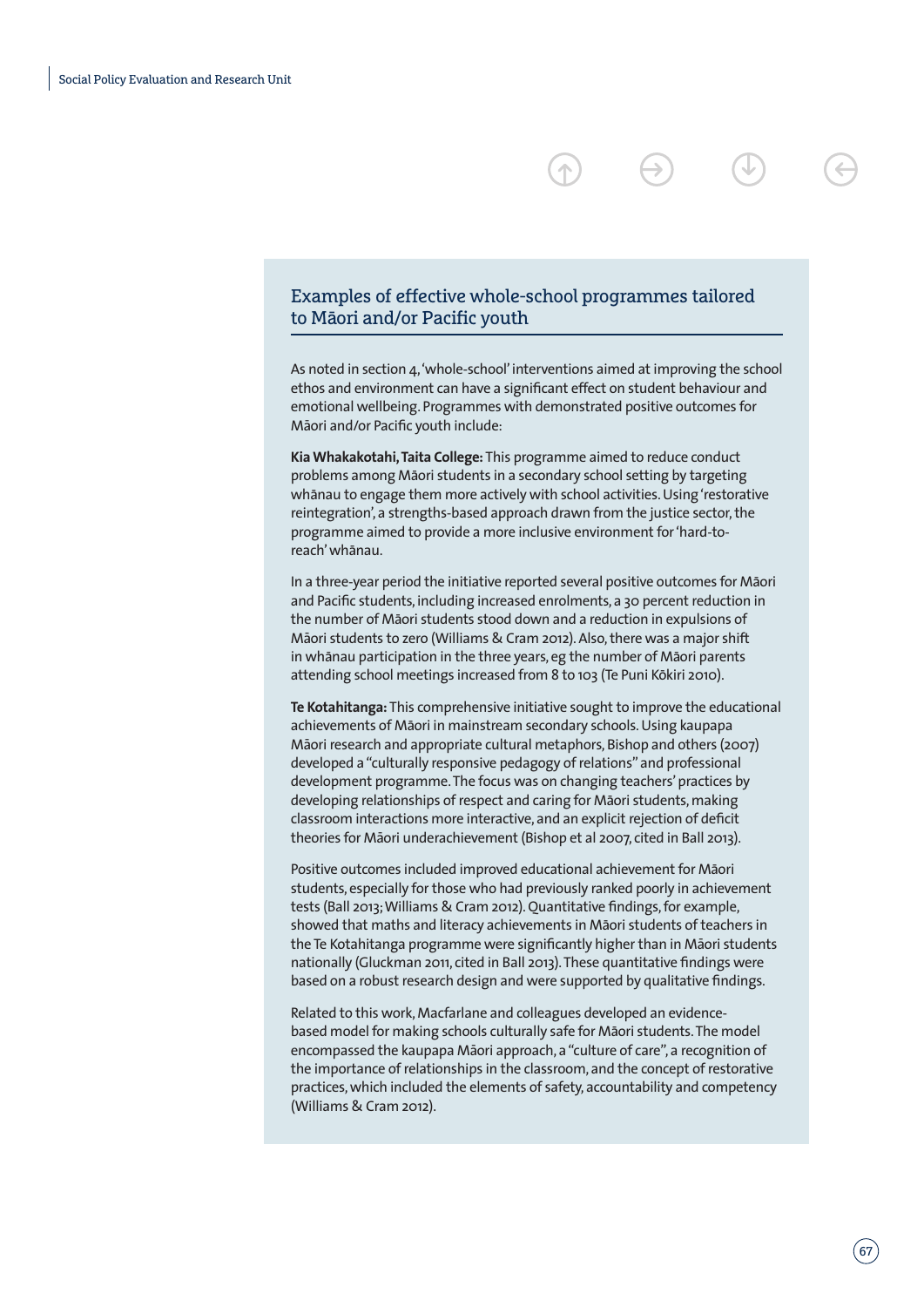### 6.2.2\_ Importance of expectations

youth. However, empirical findings are noted where available.

Our review indicates the importance of having high expectations for Māori youth, for example, backed by a strong commitment to supporting adolescents to achieve their goals and to deal with challenges (Hollis, Deane, Moore & Harré 2011; Williams & Cram 2012). Both the Te Kotahitanga project and Project K (a positive youth development and mentoring programme) have an explicit focus on ensuring that significant adults increase their expectations of Māori (and Pacific) youth, encouraging young people to have high expectations of themselves, and providing intensive support to address setbacks (Hollis et al 2011).

The following principles are drawn largely from evidence-informed literature (eg expert opinion and theoretical and practice-based literature) as there is sparse empirical research on the active ingredients of successful interventions with Māori and Pacific

Unfortunately, research suggests that some teachers may hold relatively low expectations for Māori (and Pacific) educational achievement. The latest national youth health survey, for example, found that Māori students were less likely than non-Māori to report having teachers with high academic expectations of them (Crengle et al 2013). These findings are relevant because they relate to the risk and protective factors discussed in section 2, such as school engagement, relationships with teachers and academic achievement.

### 6.2.3\_ Focus on whānau and relationship-building

New Zealand and international empirical literature strongly supports the central role of whānau/families and relationship-building in improving Māori (and other indigenous) youth mental health outcomes (Dobbs & Eruera 2014; Haswell et al 2013; Williams & Cram 2012; Woods & Jose 2011). This is also the case for Pacific youth (Minister of Health and Minister of Pacific Island Affairs 2010; Siataga 2011; Woods & Jose 2011).

It is important to distinguish the concept of whanau from non-Maori understandings of the nuclear family and from the Western tendency to focus on individuals rather than collectives. Whānau refers to familial ties extending over at least three generations (Durie et al 2009). Whānau members share common descent and kinship as well as collective interests, reciprocal ties and aspirations (Durie et al 2009).

Whanau structures and supports are critical in promoting youth mental health and development. Yet, as noted, access to whānau is not universally enjoyed by all Māori (or Pacific) youth, and there is diversity in whanau types and capacities (Cunningham 2011).

The Māori concept of 'whānaungatanga'<sup>6</sup> is fundamental to successful interventions with Māori, and relationship-building is also important for Pacific youth (Williams & Cram 2012; Woods & Jose 2011). Focusing greater attention on relationships requires an emphasis on group learning and participatory techniques.

<sup>6</sup> Building and maintaining relationships, being supportive and reinforcing the processes of learning and development (Williams & Cram 2012).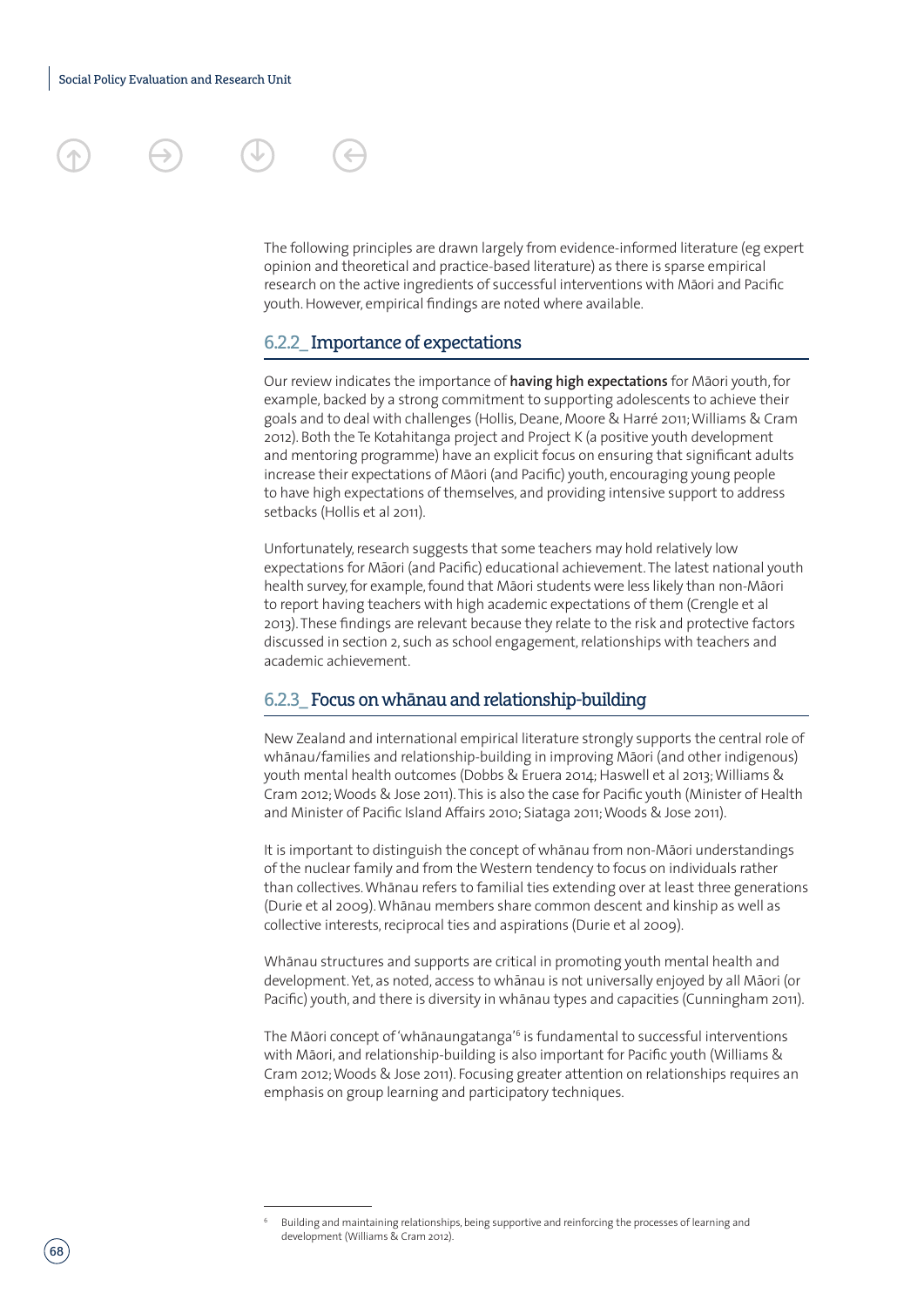### 6.2.4\_ Cross-sectoral approach

New Zealand researchers highlight the **Whānau Ora** policy as a major development that is likely to substantially improve outcomes for Māori across the board, including Māori youth (Boulton & Tamehana 2013; Durie et al 2009; The Royal Australian and New Zealand College of Psychiatrists 2010; Williams & Cram 2012). Individual-based, single-sector approaches have often failed to improve outcomes for Māori (Durie et al 2009).

Whānau Ora assumes that changes in the wellbeing of an individual can be facilitated by focusing on the whanau (or family collective) and vice versa. The social context is seen as fundamental to working effectively with people (Boulton & Tamehana 2013).

Developing over past decades, Whānau Ora is now a mandated, funded public policy approach to integrated health and social service delivery, enabling providers to work across traditional sector boundaries (Boulton & Tamehana 2013). Whānau Ora is simultaneously:

- a long-term health goal
- a philosophy
- a distinct model of cross-sector practice
- an outcome (Boulton & Tamehana 2013).

Although various Whānau Ora projects have been evaluated, eg the Whānau Ora Wellbeing Service of Te Whakaruruhau by the University of Waikato (Robertson et al 2013), we did not identify any findings specifically on the impacts of a Whānau Ora approach on Māori or Pacific youth mental health promotion or prevention.

Monitoring of Whānau Ora's overall results, however, indicates a high level of whānau engagement and satisfaction (Te Puni Kōkiri 2013). A large survey of participating whanau found that the most common improvements for whanau included whānau motivation to improve their wellbeing and knowledge of how to access services, education and training (Te Puni Kōkiri 2013).

### 6.2.5\_ Cultural relevance

Promotion, prevention and early intervention strategies need to recognise the cultural distinctiveness of Māori youth and whānau (Dobbs & Eruera 2014; Durie et al 2009; The Royal Australian and New Zealand College of Psychiatrists 2010; Williams & Cram 2012). Although levels of cultural connectedness vary, cultural distinctiveness remains a key component of contemporary Māori experience (Durie et al 2009).

Indeed, Statistics New Zealand's survey on Māori wellbeing, Te Kupenga, showed that in 2013, 70 percent of Māori (aged 15 and over) said it was important for them to be involved in Māori culture (Macpherson 2014). Only 10 percent said it was not important. There was no significant difference by age group, although older Māori (aged 55 and over) were more likely than younger Māori to say it was 'very important'.

Te Kupenga indicates that Māori interact with their culture in various ways. This includes through traditional means like knowing and connecting with iwi, hapu and marae, but also more contemporary connectedness with culture through attending language classes, being involved in kapa haka and watching Māori television (Macpherson 2014).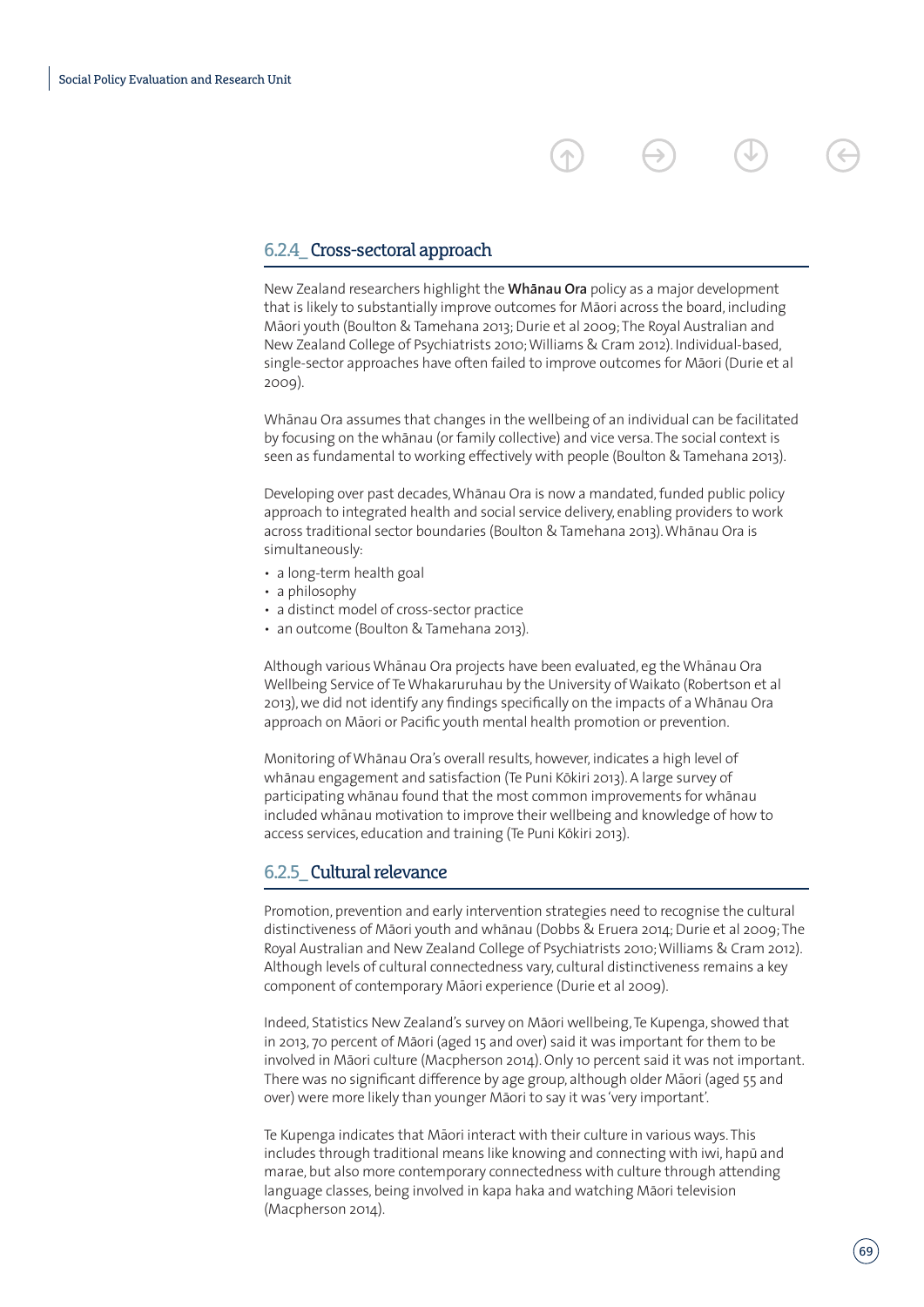

Overseas indigenous literature recommends that youth mental health promotion and prevention encompass cultural beliefs and practices – and acknowledge indigenous history and self-determination (Goodkind, LaNoue, Lee, Freeland & Freund 2012; Haswell et al 2013; Storck et al 2009). As noted in section 2, trans-generational community traumas such as disconnection and racism have greatly influenced the severity of mental health challenges for indigenous youth (Marie et al 2008; Storck et al 2009).

### Example of indigenous intervention addressing the effects of historical trauma

The Our Life intervention aimed to promote the mental health of American Indian youth and their families by targeting the root causes of violence, trauma and substance abuse (Goodkind et al 2012). The six-month intervention included a recognition and healing of historical trauma and reconnecting to traditional culture. Young people who completed the programme demonstrated significant increases in cultural identity, self-esteem, positive coping strategies and quality of life (Goodkind et al 2012).

Recently US researchers developed a conceptual model for the development of culturally focused prevention interventions (Okamoto et al 2014). It emphasises cultural grounding, situating prevention in cultural and regional contexts, and describing the community's role in developing programmes and achieving outcomes. With regard to the adaptation of existing programmes, these researchers distinguished between 'deepstructure' adaptations (requiring more comprehensive community involvement) and 'surface-structure' adaptations, and discussed the strengths and limitations of each.

### **Acceptability of interventions**

Prevention and intervention strategies need to contain concepts that are familiar to Māori communities (The Royal Australian and New Zealand College of Psychiatrists 2010). A study of the appeal of the SPARX internet-based intervention, for example, found that both Māori youth and whānau especially liked the Māori elements within the programme (Shepherd 2011).

Research with Māori youth and whānau suggests that Māori prefer intervention programmes that are consistent with the Te Whare Tapa Wha model,7 and emphasise the importance of culture and spirituality (McClintock, Tauroa, Mellsop & Frampton 2013). Pacific youth, too, are likely to relate to programmes that emphasise holistic, "bio-psycho-social-spiritual" worldviews (Siataga 2011).

Te Whare Tapa Whā, developed by Mason Durie and widely used in the New Zealand health sector, sets out four dimensions of health and wellbeing as four pillars holding up a traditional whare or house: Te Taha Tinana (the physical dimension), Te Taha Hinengaro (the emotional and mental dimension), Te Taha Whānau (the community dimension) and Te Taha Wairua (the spiritual dimension).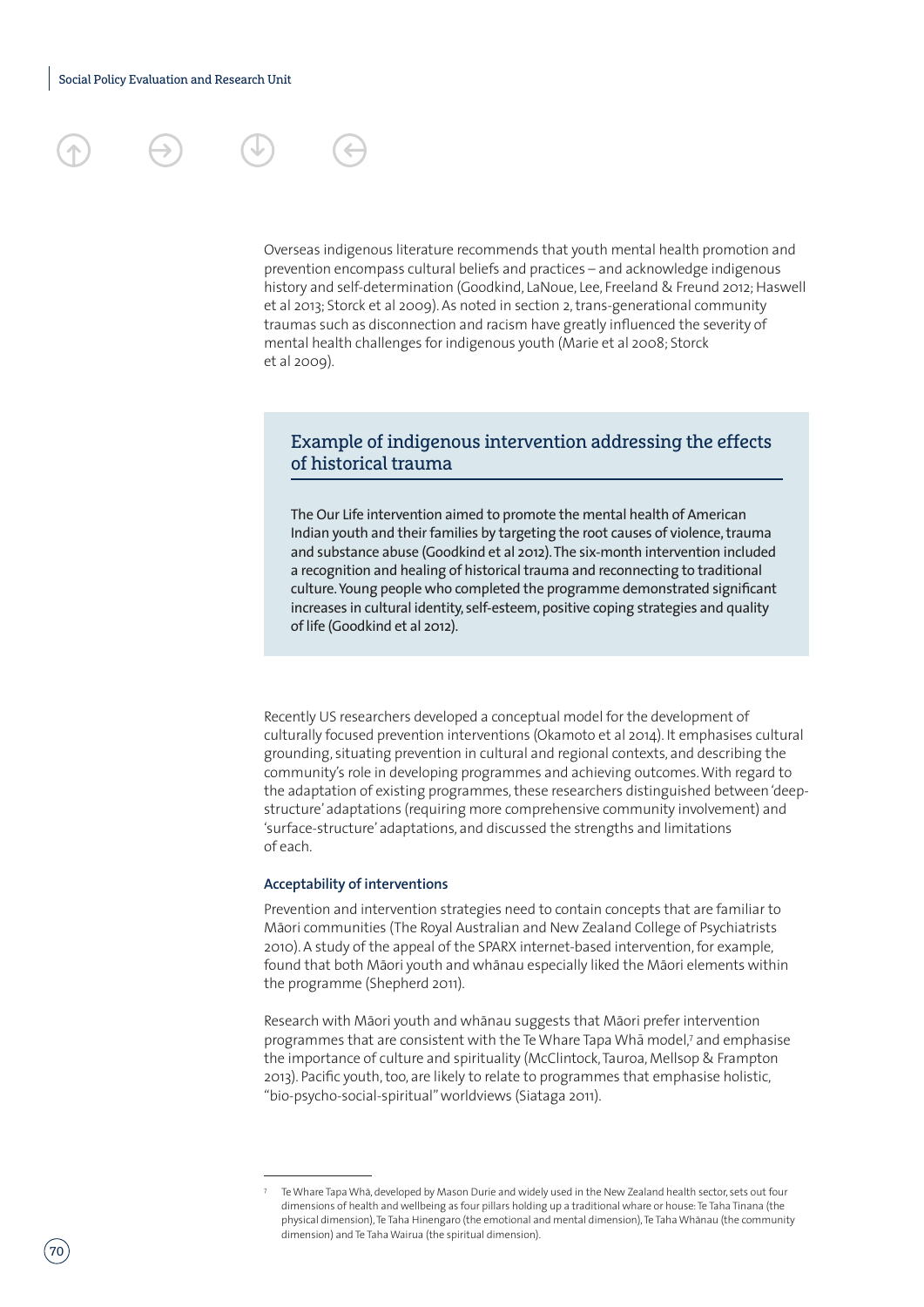### **Online interventions**

Although there is limited literature available, the indigenous circumpolar literature review noted that new technology and social media may be useful mediums for improving indigenous youth outcomes (MacDonald et al 2013). Many indigenous communities are rapidly adopting social media. A successful programme was cited in the review, which used multimedia narratives to encourage sobriety among Alaska Native youth (Allen et al 2006, cited in MacDonald et al 2013).

### 6.2.6 Leadership and involvement from Māori and Pacific communities, including youth

Indigenous programme development should be led and informed by indigenous communities and, where adaptation is appropriate, it should be sensitive to the culture of indigenous communities (The Royal Australian and New Zealand College of Psychiatrists 2010; Williams & Cram 2012).

Indigenous literature from the US suggests that partnerships between academics and indigenous communities are a principle for effective programme design (Goodkind et al 2012; Komro et al 2014). An intervention designed in partnership with the Cherokee Nation, for example, followed several key evidence-based principles:

- following best practice in practitioner-scientist partnerships, eg identifying common goals, developing community leadership and integrating the interventions and their evaluations into the established local institutional structures of the Cherokee Nation and involved communities
- intervention at both individual and community levels
- five key principles for community organising: 1) empowerment and leadership development of local citizens; 2) reliance on relationship-building; 3) mobilisation and action of local citizens; 4) community determination of strategies and community ownership; and 5) intentional use of evidence-based strategies for sustainable community change (Komro et al 2014).

Involving indigenous and ethnic-minority young people, in particular, is crucial. An international systematic review of protective factors for indigenous youth wellbeing highlighted the potential for indigenous youth to be leaders within their communities (MacDonald et al 2013). The review argued that youth-centred mental health resources and programmes needed to involve young people in a meaningful way. Likewise, New Zealand authors advocate for the involvement of diverse Māori and Pacific youth views and aspirations in designing programmes here (Gluckman 2011; Moewaka Barnes 2010; Siataga 2011).

'Distributed leadership' may also be important, where capable leaders and mentors facilitate a process of collective action, encompassing youth mentors. The review of what works for Māori across outcomes found that effective leadership was distributed through different levels – including young people – to help build "cultures of care" (Williams & Cram 2012), similar to the whole-school approach discussed in section 4.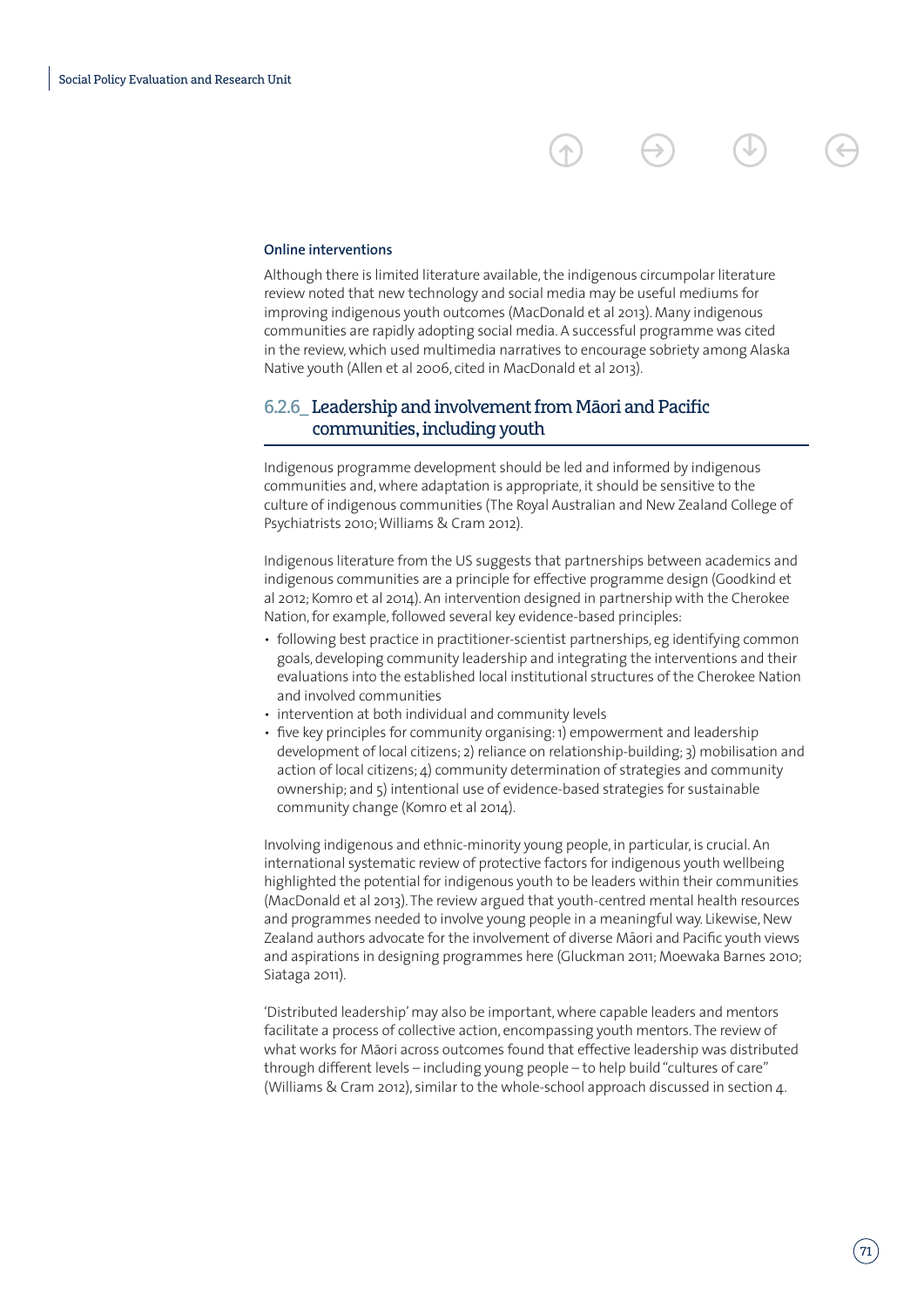

### 6.2.7\_ Intervention at the societal level

A key success factor for indigenous interventions, according to international indigenous literature, is addressing 'upstream' determinants of social and emotional wellbeing (Haswell et al 2013). In other words, tackling the sources and root causes as well as the symptoms of mental disorders is important.

Mental health prevention and interventions for both Māori and Pacific youth need to acknowledge, and be informed by, structural determinants of wellbeing, eg the impacts of historical and contemporary discrimination, and greater risks of poverty and violence (Moewaka Barnes 2010). The complexity of youth mental health calls for multilevel, theory-based interventions that focus on structural factors such as poverty and discrimination (Moewaka Barnes 2010).

There is some evidence to support the use of policy interventions to influence substance use and substance-related harm. In particular, there is strong evidence from several systematic reviews to support policies to reduce the availability and accessibility of alcohol, eg through price increases (Catalano et al 2012). Such policies are associated with reductions in alcohol consumption and alcohol-related harm; however, there is a need for further research into the specific effects of such policies on substance use disorders.

Intervention research has not yet assessed the particular impacts of poverty-reduction programmes on mental disorders among young people (IOM & NRC 2009), although socio-economic disadvantage and childhood adversity are known risk factors (see section 2). Nonetheless, a 'natural experiment' reported by Costello and colleagues provides evidence of the positive impacts of increasing family income in reducing indigenous youth mental disorders (IOM & NRC 2009). It is a key example of a structural-level intervention.

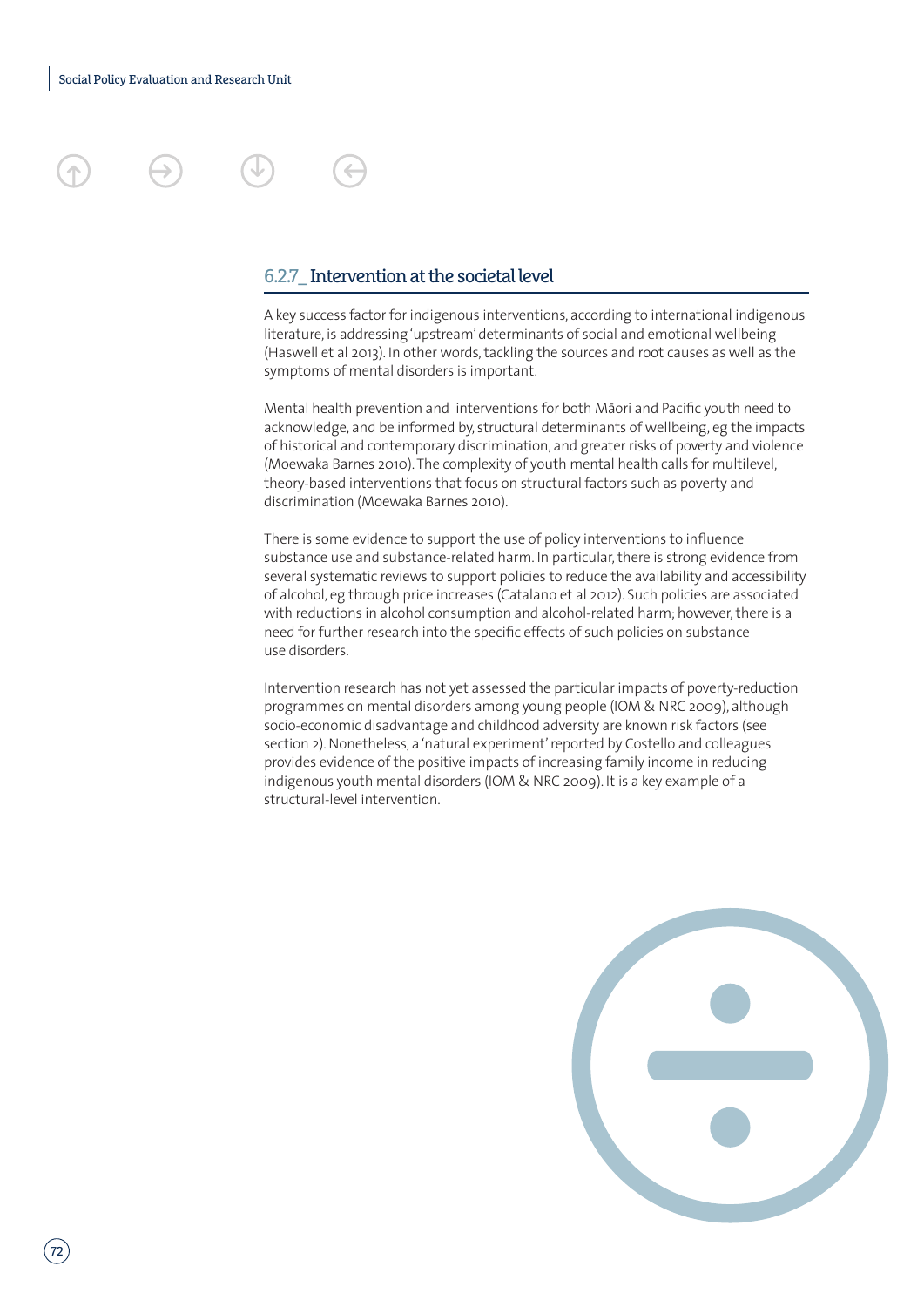### Potential for societal-level interventions in improving indigenous youth mental health

**Poverty reduction:** Costello and colleagues followed a population of American Indian youth and families over 10 years when, because of new tribal enterprises including casinos, tribal income and employment dramatically improved. During this time period, a clinically significant decrease in mental disorder symptoms was noted for youth in families who had moved out of poverty (IOM & NRC 2009). The Institute of Medicine and National Research Council (2009) stated that although the study was not an intervention study, it did have some features of this design, which strengthened the findings.

**Alcohol reduction:** A US study, with the Cherokee Nation, is currently being implemented but the findings are not yet available. Several structural-level interventions are underway, including to: 1) reduce the number of alcohol outlets that sell to young people; 2) reduce the availability of alcohol to youth from non-commercial sources, such as parents, siblings and older peers and via kegs, and/or at parties; 3) reduce community tolerance of underage drinking and the adult provision of alcohol to youth; and 4) ultimately reduce youth alcohol consumption and alcohol-related problems (Komro et al 2014).

Colonisation and racism are pathways that produce a range of disparities for indigenous people in New Zealand and overseas (Crengle et al 2012; Moewaka Barnes 2010). Researchers note that the impacts of colonisation, discrimination and racism may 'spill over' into stress, trauma, frustration and the development of mental disorders. No empirical research was found in this review that specifically studied the potential effectiveness of antidiscrimination interventions in improving mental health outcomes for Māori and Pacific youth; however, as discussed in section 2, the national youth health survey in New Zealand shows that ethnic discrimination is a risk factor for depressive symptoms (Crengle et al 2012).

#### 6.2.8\_ Literature supports both ethnic-specific and generic programmes

Overall, the literature supports both ethnic-specific and culturally-responsive generic programmes (Boulton & Tamehana 2013; Dobbs & Eruera 2014). Boulton and Tamehana (2013), for instance, state that although the development of kaupapa Māori services is vital, this does not lessen the need for mainstream services that are responsive to Māori. Some Māori prefer a mainstream service environment, or live in areas where kaupapa Māori services are not available. Examples of generic programmes that have been found to improve Māori and/or Pacific youth mental health are provided in the text box below.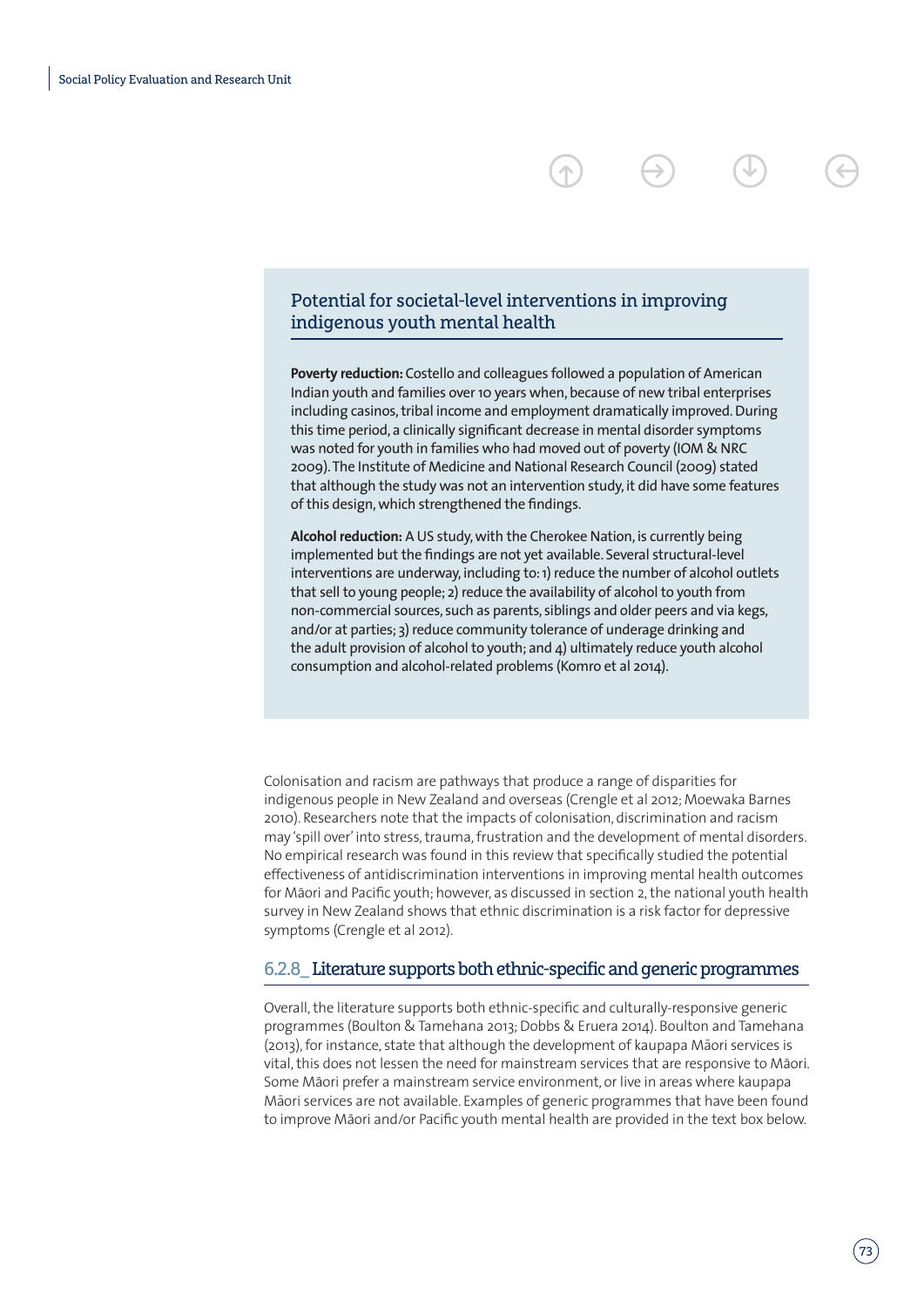

### Examples of generic programmes effective for Māori and/or Pacific youth

**Kiwi ACE:** The school-based Kiwi ACE early intervention programme has been associated with a significant reduction in depressive symptoms for Māori and Pacific youth, in both randomised controlled trials and qualitative research (Woods & Jose 2011). The effects on depression, measured by the Children's Depression Inventory, occurred straight after the programme and was sustained after one year.

**Travellers:** An evaluation of another secondary school-based early intervention programme, Travellers, found moderate-level effectiveness across a wide range of short- and medium-term wellbeing-related outcomes for Māori and Pacific students (Robertson et al 2012).

The programme appeared to be particularly beneficial for Pacific students and those from low-decile schools. Pacific students achieved better outcomes than other students in terms of several outcomes, including improved connectedness to school, improved help-seeking skills and increased access to appropriate support (Robertson et al 2012).

**SPARX:** Empirical research suggests that the SPARX computerised self-help intervention can significantly reduce depression and anxiety among Māori young people and youth attending alternative education programmes, where Māori and Pacific youth are overrepresented (Shepherd 2011). Positive findings from a randomised controlled trial have been supported by qualitative research.

**Project K:** A qualitative evaluation of this mentoring-based youth development programme found substantial positive outcomes from the programme for Māori youth, eg improved behaviour and focus at school. Reported success factors included high expectations of youth participants, coupled with intensive support (Hollis et al 2011).

#### **Potential for generic programmes to reduce stigma**

Participants in the Project K evaluation, above, said the programme did not particularly attend to them 'as Māori', which they generally viewed positively. The preference for a 'non-ethnic-specific' approach, as indicated by most young people in this study, appeared to be related to the potential for stigma and negative stereotypes of young Māori (Hollis et al 2011).

Similarly, some studies suggest that Pacific youth prefer to be viewed as New Zealand youth rather than being singled out (MOH 2008), suggesting the importance of recognising diversity and engaging Pacific youth in development and implementation.

The provision of generic programmes can reduce stigmatisation of Māori and Pacific youth as they are not singled out (Komro et al 2014).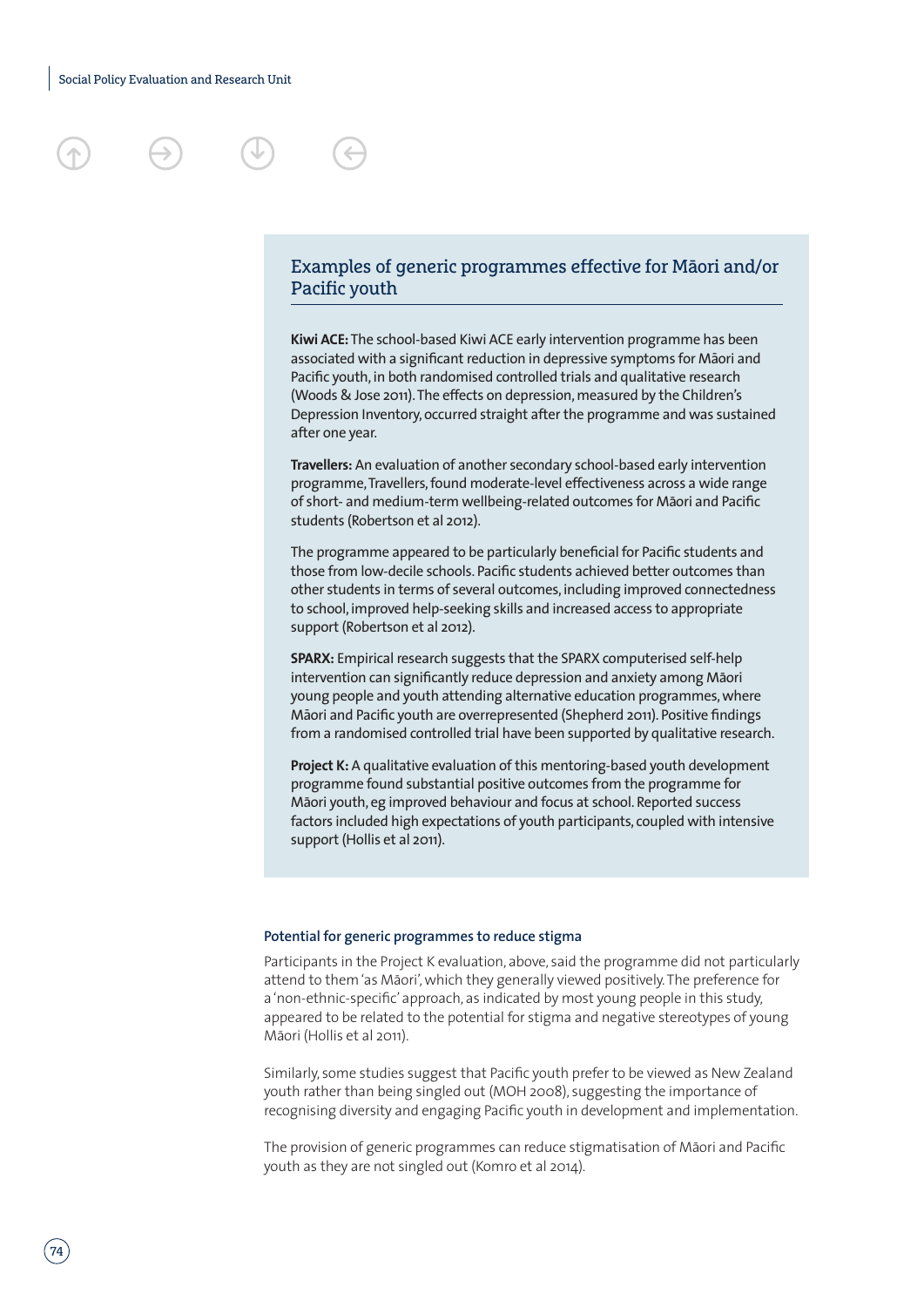### 6.2.9\_ Cultural competence

Given the increasingly multi-ethnic nature of New Zealand society, it is vital that cultural differences in concepts of mental health and wellbeing are understood and acknowledged in developing mental health promotion activities (The Royal Australian and New Zealand College of Psychiatrists 2010). Both Māori and the various Pacific cultures (eg Samoan, Tongan, Cook Island Māori, Tokelauan) share a collectivist, holistic perspective on health and wellbeing. An individual's wellbeing is not considered in isolation from the wellbeing of the extended family (whanau or aiga in Samoan) and the wider community.

New Zealand surveys suggest that Māori and Pacific youth have higher rates of some risk factors and symptoms of mental health problems. However, it is noted in the literature that prevalence data should be treated with caution because the measures used have not been 'normed' on Māori or Pacific youth and there may be cultural differences that affect the prevalence information (Woods & Jose 2011).

The following features of cultural competence are identified in the literature. These features are emphasised in relation to Māori youth but also have relevance for Pacific youth in New Zealand.

- Working within a holistic understanding of social and emotional wellbeing, incorporating all aspects of wellbeing – physical, cultural, social, emotional and spiritual (The Royal Australian and New Zealand College of Psychiatrists 2010).
- Using skilled Māori staff as well as improving how non-Māori teachers (and clinicians) interact with Māori students and whānau (McClintock et al 2013; Williams & Cram 2012).
- Intensive training and professional development of key adults who work with young people, eg teachers, counsellors, coaches and clinicians, to work better with Māori youth (Komro et al 2014; McClintock et al 2013; Williams & Cram 2012).

A key New Zealand example that focuses on developing the cultural competence of teachers is the Te Kotahitanga education initiative (Bishop et al 2007, cited in Ball 2013, Williams & Cram 2012) referred to earlier. The initiative has a strong focus on improving how teachers work with Māori students, encompassing observation and feedback sessions on teachers' practice and performance, as well as changing the wider school climate to be more culturally competent.

The Group Triple P positive parenting programme and the Incredible Years programme (see section 4) have successfully adapted generic interventions in a culturally sensitive manner in New Zealand (The Royal Australian and New Zealand College of Psychiatrists 2010). Some Māori clinicians expressed initial reservations about the 'cultural fit' of the Incredible Years programme when it was introduced (Cargo 2008, cited in The Royal Australian and New Zealand College of Psychiatrists 2010); however, work to better adapt the programme is underway.

In Australia, the Resourceful Adolescent Programme has been adapted for indigenous youth. The adapted programme has yet to be formally evaluated, but the core programme is well supported by evidence (Haswell et al 2013).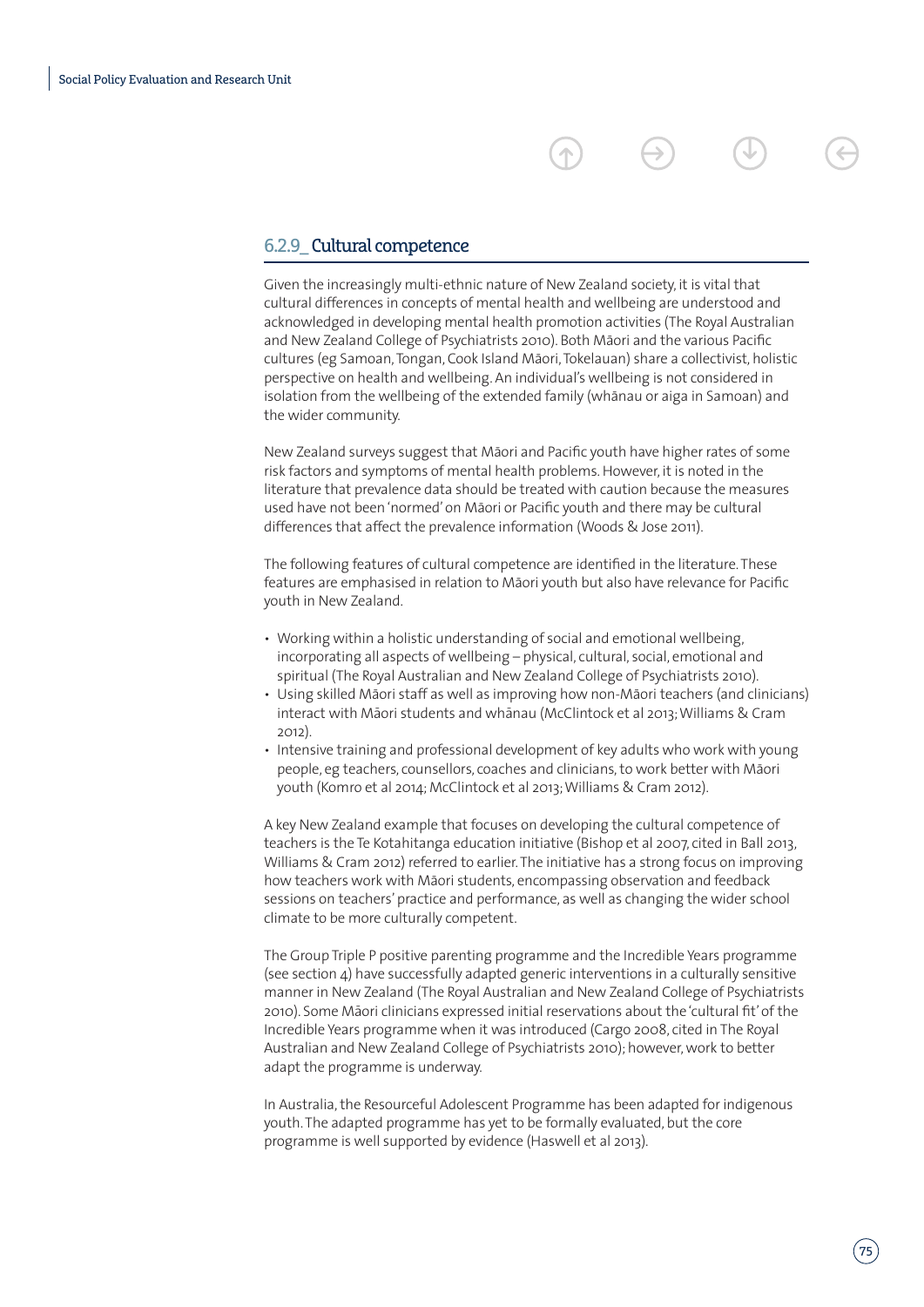### 6.2.10\_ Focus on reducing barriers to accessing interventions and services

New Zealand research suggests that despite having a worse mental health status than the general youth population, both Māori and Pacific youth are less likely to access services of any kind. When they do seek help, they are more likely to approach family or culturally acceptable sources of support and assistance (Crengle et al 2013; Helu et al 2009; The Royal Australian and New Zealand College of Psychiatrists 2010). To increase the rates of access, services must be acceptable to, and perceived to be appropriate for, both Māori and Pacific youth. In addition, structural obstacles to securing care and support must be addressed, such as reducing cost and transport barriers.

In the US, work to reduce barriers to mental healthcare has included the 'systems of care' approach implemented by the Substance Abuse and Mental Health Services Administration for youth with serious mental health conditions and their families. The systems of care approach has been applied in more than 20 American Indian/ Alaska Native communities and achieved positive outcomes at the child and family, practice and system levels (Miller, Blau, Christopher & Jordan 2012). It includes the following principles: comprehensive, individualised services; family-driven and youthguided care; cultural and linguistic competence; and a well-trained and competent workforce. Although the focus of our review is on prevention and early intervention for mild to moderate rather than serious disorders, these principles may be applicable more broadly.

#### 6.2.11\_ Focus on sustainability and capacity-building

Finally, a key point highlighted throughout the literature is the need for indigenous and ethnic minority initiatives to be sustained and sustainable, and for capacity-building to be adequately supported (Haswell et al 2013; Williams & Cram 2012). Continuous learning and informing programmes with evaluation is also vital. Māori researchers, for example, highlight the need to ensure that measurement and evaluation tools are valid for use with Māori and to inform practice with research findings (Williams & Cram 2012).

An Australian review of indigenous youth social and emotional wellbeing (Haswell et al 2013) highlighted these common elements of sustainable programmes:

- embed indigenous ways of being and doing at all levels of the programme. Sustainable programmes often originated from the community in the first place
- allow enough time and space to work with the community, to experience trial and error and to learn from experiences
- embed accountability, monitoring and evaluation processes as part of everyday continuous improvement, including evaluations of community-level as well as individual-level change
- recognise the challenges of recruiting and training the workforce for indigenous youth social and emotional wellbeing – and providing essential support for this.
- enable youth mental health programmes to continue to work at upstream levels promotion, prevention and early intervention
- fund programmes to enable growth to meet the greater needs of indigenous youth.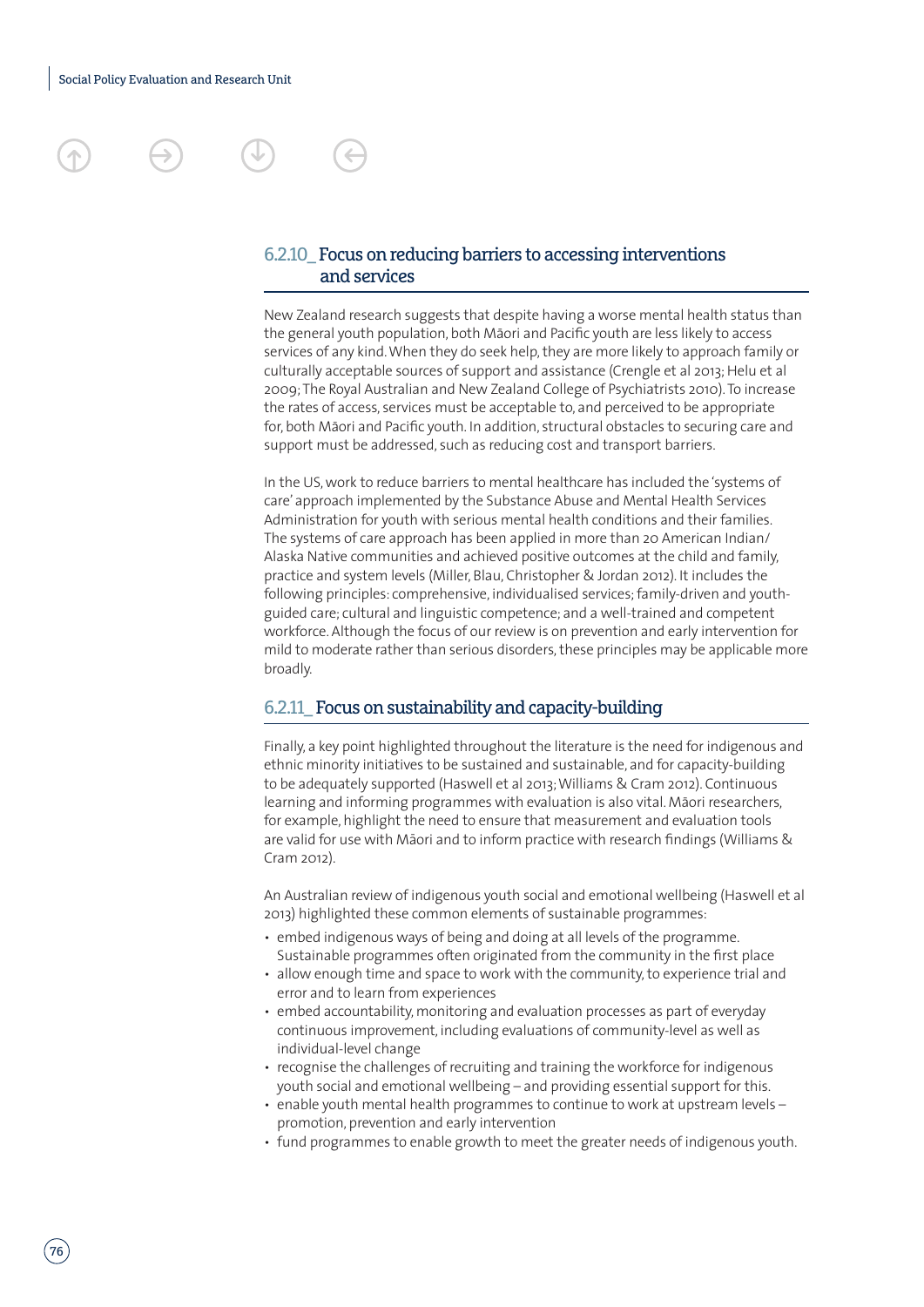$\circledR$ 

 $\bigodot$ 



 $\left(\overline{77}\right)$ 



# Integration

8

 $\bigcirc$ 

What evidence exists, if any, on: a) the most effective mix of or balance between intervention initiatives, and b) effective service integration across multiple settings and sectors?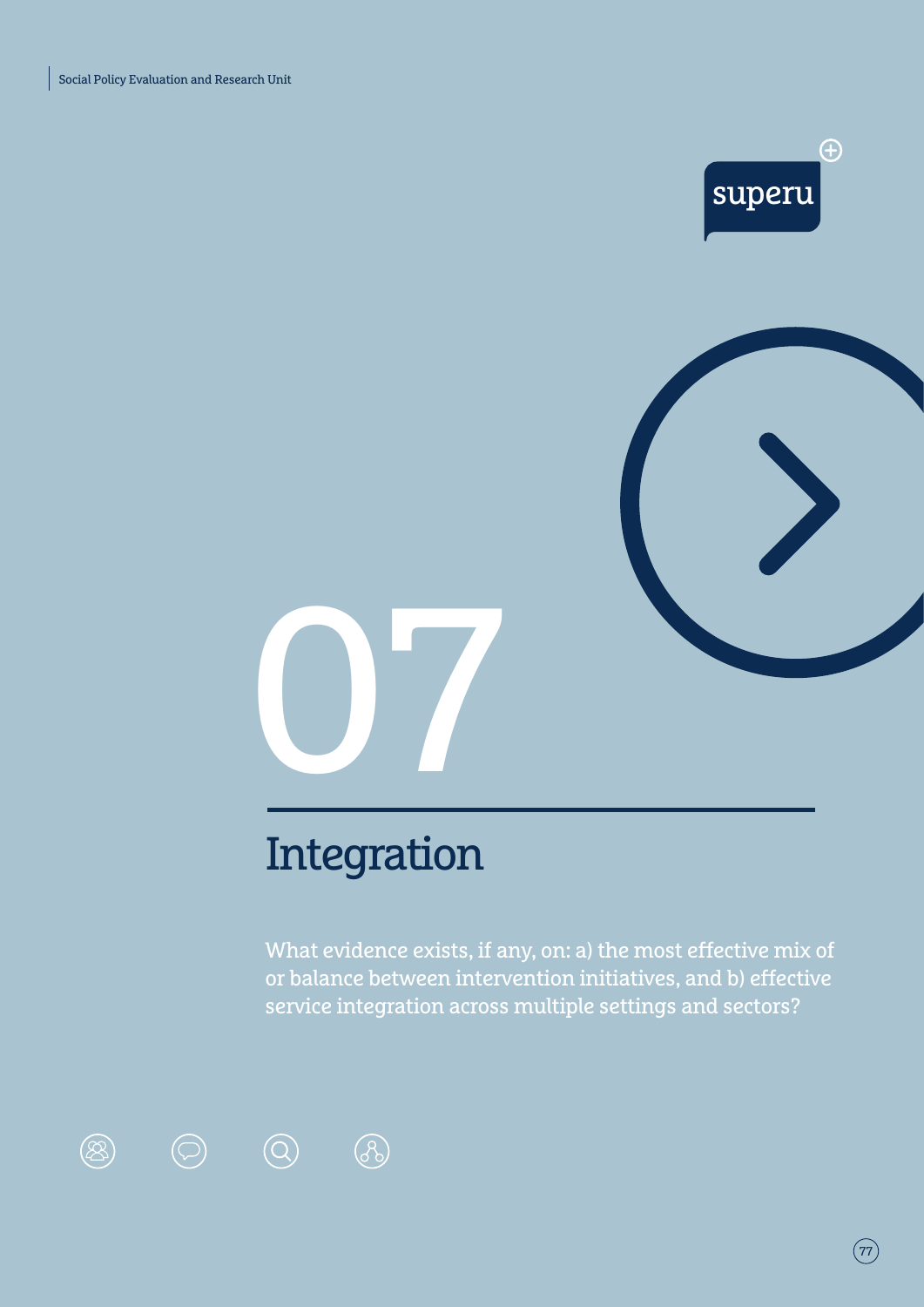





#### Key findings

Little evidence is available about the most effective mix of services, or the most appropriate balance between intervention initiatives.

Universal, selective and indicated interventions are all necessary as part of a comprehensive approach to promotion and prevention; however, the literature has little guidance about the most appropriate balance between these intervention types.

A 'stepped care' type approach based on individual need is a promising model for achieving an appropriate balance between universal and more intensive group and individual interventions, at least at the school level.

There is universal agreement that greater integration is desirable for achieving mental health promotion, prevention and treatment outcomes. Based on evaluation studies and qualitative research, the key factors associated with effective service integration across multiple settings and sectors are:

- pre-existing (and ongoing) relationships characterised by trust and mutual respect
- a shared vision; common goals
- a strong client focus
- strong leadership support for change
- clear roles and responsibilities
- stakeholder buy-in
- staff engagement
- ongoing monitoring and evaluation
- investment in people and systems
- enabling legislation
- enabling funding and accountability arrangements
- a long-term funding commitment
- the creation of a high-level co-ordinating body.

Key themes in the literature on mental health service improvement are: the need for developmentally appropriate, youth-friendly, accessible services that are designed to meet the mental health needs of young people, and provide continuity of care during times of transition.

Internationally, new models of integrated care for young people are emerging. For example, 'headspace' is an enhanced primary care model in Australia demonstrating positive mental health outcomes and increased access to services. Key success factors identified in the literature are: the provision of a highly visible and youth-friendly 'shop-front' for a range of existing services; better co-ordination of services; and including physical healthcare in the model to provide a stigma-free entry point.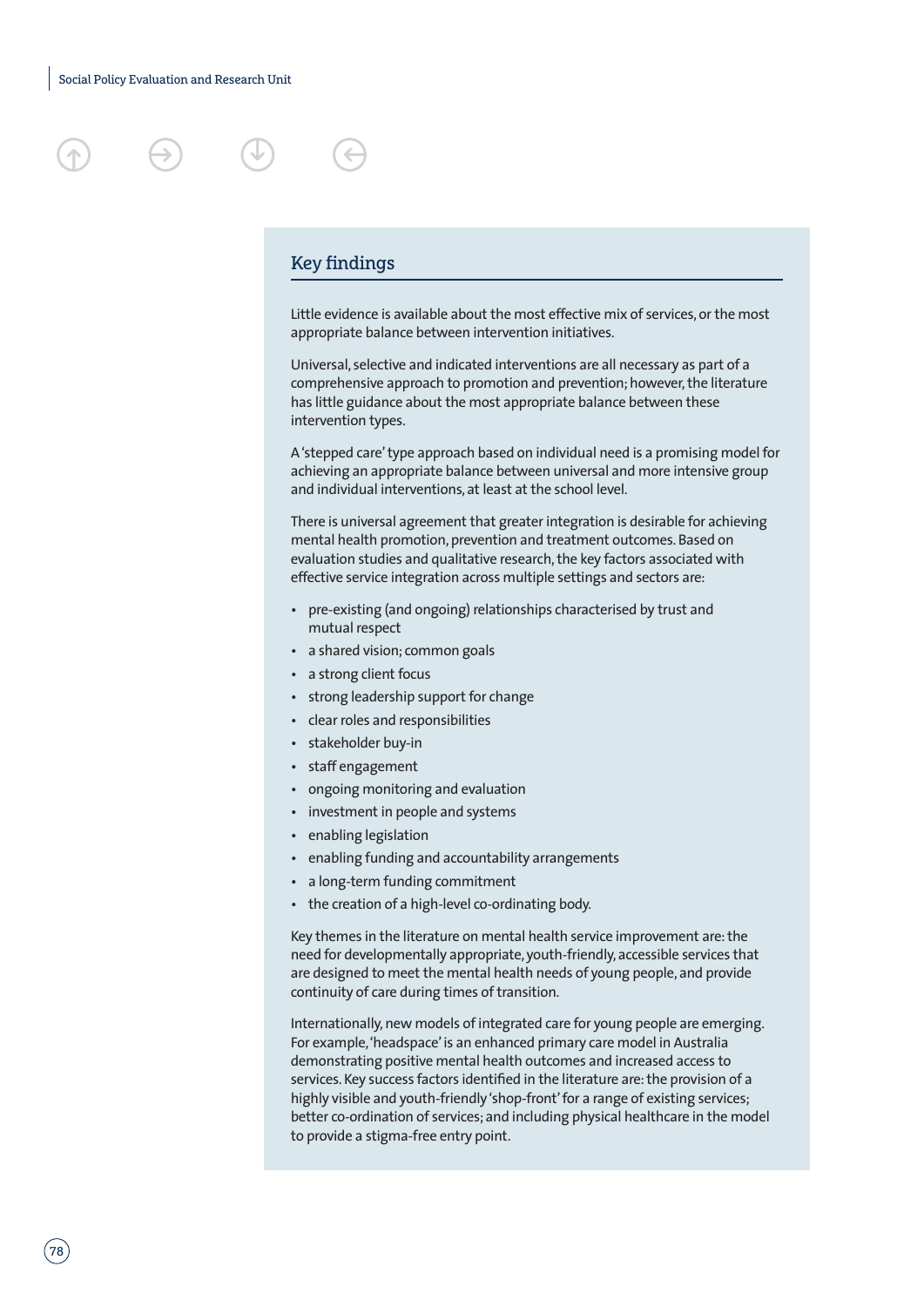# The most effective mix of or balance between 7.1\_ intervention initiatives

Although the evidence base has developed greatly in recent years, there are still important questions to be answered about how best to improve the mental wellbeing and resilience of young people. Little evidence is available, for example, on the most effective mix of services and the most appropriate balance between intervention initiatives.

#### 7.1.1\_ Relative importance of complementary interventions

As previously discussed, there is wide agreement that adolescent mental health promotion and prevention require interventions both prior to and during adolescence. There is also wide agreement that interventions should target generic competencies and skills (eg executive function, social problem-solving), should improve the supportiveness of school and home environments, and should address structural/ environmental risk factors such as poverty. However, the relative importance of these complementary strategies is still unclear. Intervention research has not yet addressed this question; we did not find any empirical research aimed at testing the effectiveness of different constellations of interventions.

Nor is research on risk and protective factors yet advanced enough to shed light on the relative importance of different interventions. One review concluded, "Current limitations in our knowledge about the strength of the association between risk and protective factors and medium to long-term mental health outcomes means it is difficult to quantify which of the different preventive interventions will have the greatest effect" (Tennant et al 2007, p 31).

#### 7.1.2\_ Universal versus targeted approaches

There is debate in the literature on the merits of universal intervention approaches versus interventions targeted at 'high-risk' groups and symptomatic individuals. The general consensus is that universal, selective and indicated interventions are all necessary as part of a comprehensive approach (Catalano et al 2012; Muñoz-Solomando & Williams 2007; IOM & NRC 2009); however, the literature has little guidance on the most appropriate balance between these intervention types.

Universal interventions include classroom-based skill-building programmes offered to whole year groups and whole-of-school approaches such as restorative justice practices, along with policy, regulatory and mass media strategies that affect whole populations. Universal approaches can potentially influence the large number of young people at low to moderate risk, as well as the small number at high risk (C. A. Jackson et al 2012). Given the high prevalence of mental disorders in adolescence,<sup>8</sup> influencing those at low to moderate risk is of public health importance. Furthermore, Eckersley and colleagues (2006) state that, "the pace of social change has outstripped the usefulness of the idea of a 'mainstream' of young people who are 'OK' and an identifiable minority who are 'at risk' and require targeting. At some time, most individuals will face difficulties, for example, a period of depression or unemployment" (quoted in Ministry of Social Development 2011).

<sup>8</sup> For example, up to a quarter of young people will have experienced a depressive disorder by age 19 (Merry et al 2012).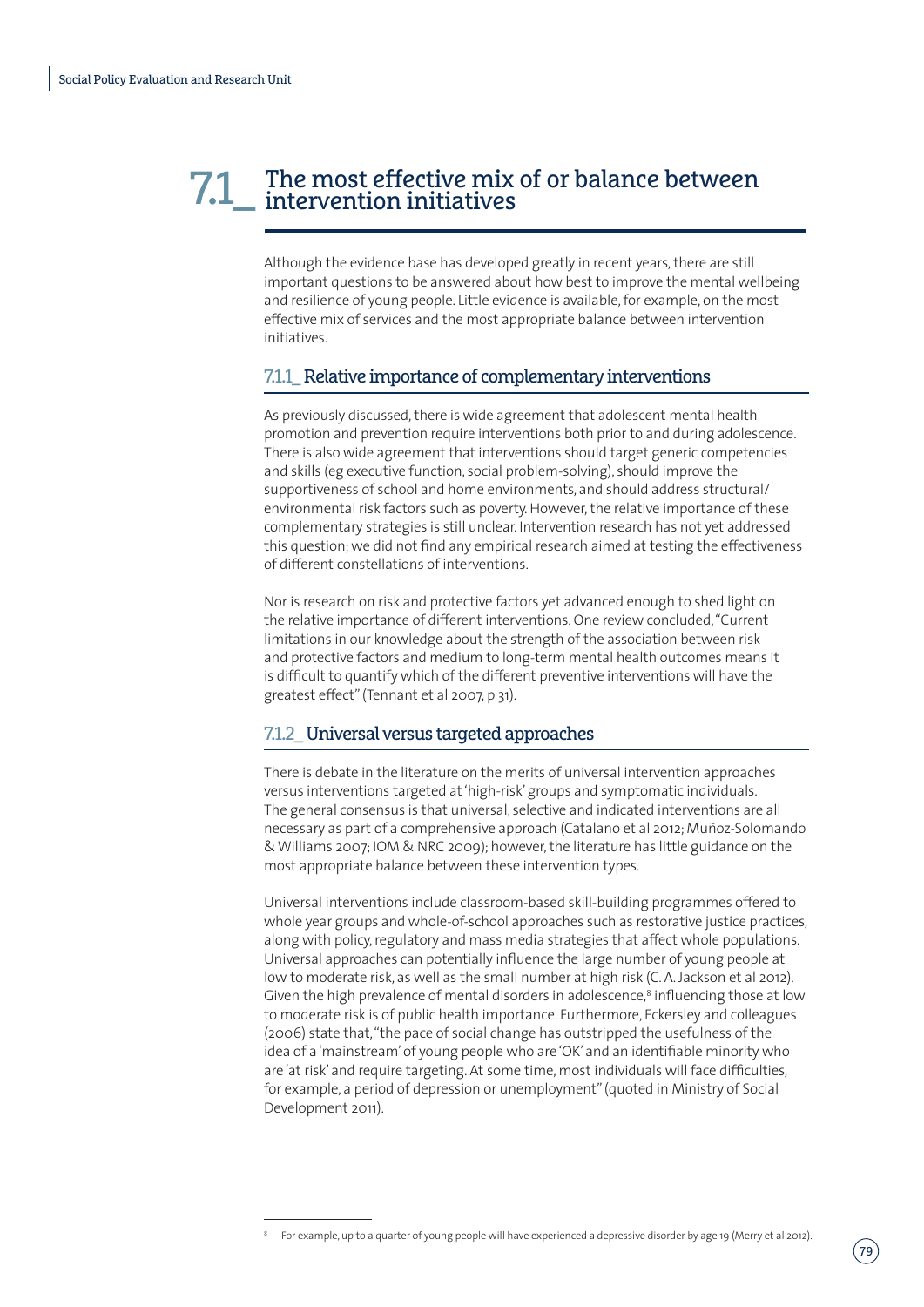Some authors argue that universal interventions are preferable in the school setting for practical reasons (eg the difficulty of screening) and/or because targeted approaches may stigmatise students (Kavanagh et al 2009; Merry et al 2011; Tennant et al 2007). For example, a report commissioned by the English Department of Health recommends: "Providers of preventive mental health services to young people should consider providing universal, rather than indicated, interventions. Providers implementing indicated interventions may wish to monitor any potential adverse effects due to stigma associated with mental health problems" (Kavanagh et al 2009).

However, there is evidence that universal approaches are less effective for adolescents than they are for younger children (Tennant et al 2007, p 29), and some reviews have concluded that interventions for adolescents should emphasise targeted prevention and early intervention for common disorders (IOM & NRC 2009). Certain interventions (eg CBT-based programmes) have been trialled as universal interventions (eg as part of the curriculum), as a selective intervention for young people at high risk (eg children of parents with mental disorders), and as an indicated intervention for those showing symptoms of depression and other disorders. The evidence tends to favour a targeted or indicated approach in terms of effectiveness and efficiency (Tennant et al 2007; Thapar et al 2012; Woods & Jose 2011). Effect sizes tend to be greater for indicated programmes, reflecting the fact that there is more room for improvement in those already showing symptoms (IOM & NRC 2009).

#### 7.1.3\_ Tiered or stepped approaches

A recent review providing guidance on mental health promotion stated: "In actuality, the whole population is in need of mental health promotion, and not just the ones who are either suffering from mental disorder, or those who are at risk for developing mental disorder. However, on the lines of the concept of triage, one needs to prioritise the mental health promotion activities to be delivered, keeping in mind the limited mental health resources that we have" (Kalra et al 2012).

One solution is a tiered approach based on the principles of 'stepped care', ie providing the least intrusive intervention that meets the mental health needs of the individual. Interventions are 'stepped up' to a higher intensity only if the less intensive approach is ineffective. An example of a tiered approach in the school setting is Positive Behavioural Interventions and Supports (PBIS), described here by Bradshaw et al (2012):

PBIS is a non-curricular, universal prevention strategy that aims to alter the school environment by creating improved systems and procedures to promote positive change in staff and, consequently, student behaviours. The model draws upon behavioural, social learning, and organisational behaviour principles that have been traditionally used with individual students and extends and applies them to the entire student body consistently across all school contexts. This whole-school strategy aims to prevent disruptive behaviour and enhance the school's organisational climate by creating and sustaining primary (universal or school-wide), secondary (selective), and tertiary (indicated) systems of support. The three-tiered prevention model follows a public health approach, whereby two levels of selective/targeted group and indicated/ individual programmes are implemented to complement the universal school-wide components (for a review, see Carr et al 2002; Horner et al 2005; Leaf and Keys 2005; Sugai and Horner 2002, 2006). The universal school-wide PBIS model has been widely disseminated throughout the US and has been implemented in over 16,000 schools across 44 states.

In this model, the balance between universal and more intensive group and individual interventions is based on student need, echoing the concept of 'triage' raised by Kalra et al (2012).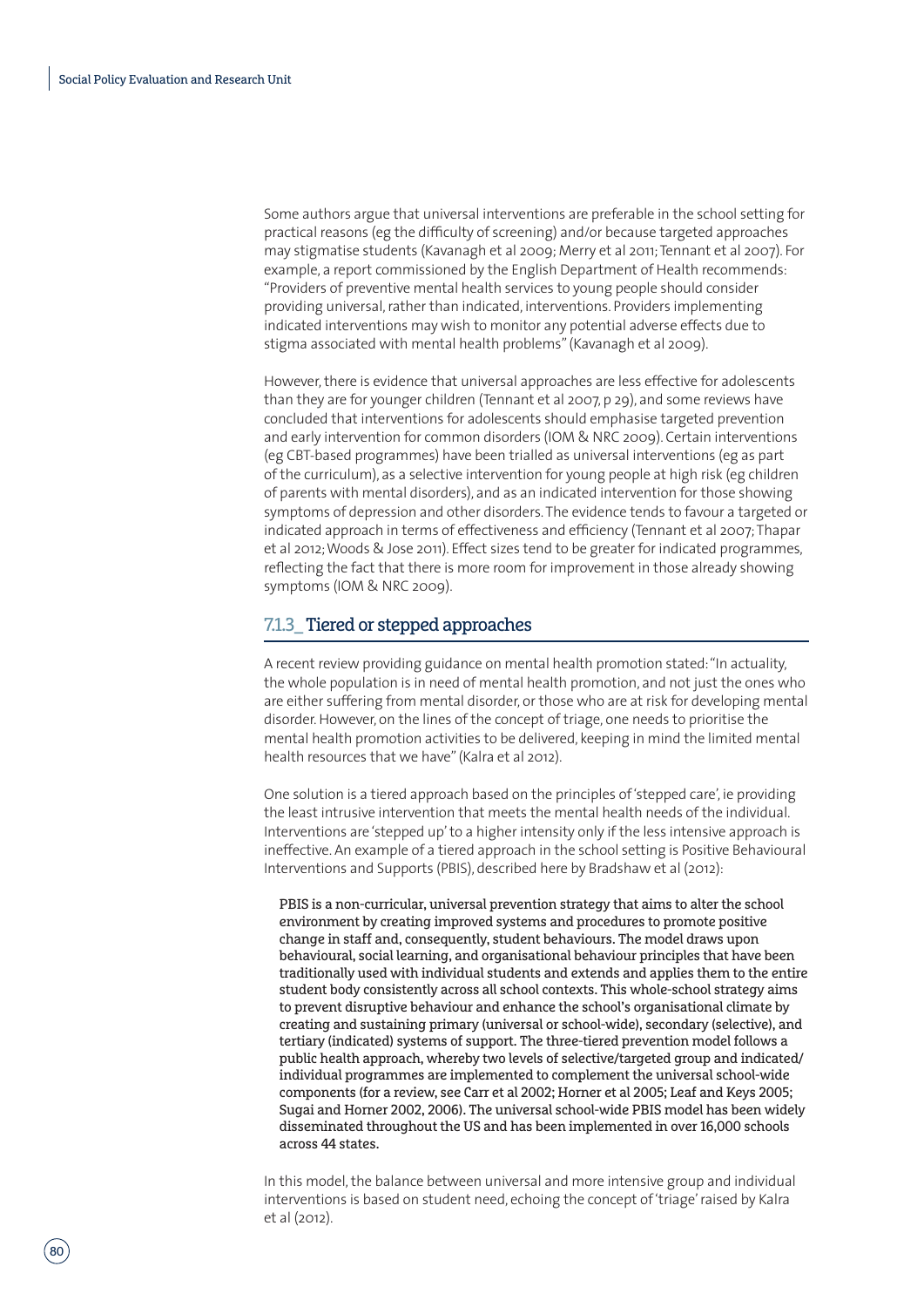# 7.2\_ Effective service integration across multiple settings and sectors

There is universal agreement that greater integration is desirable for achieving mental health promotion, prevention and treatment outcomes (Chenven 2010; Muñoz-Solomando & Williams 2007; IOM & NRC 2009). For example, a major US report states:

Collaboration and partnerships with health and other systems such as general practice, specialist child, youth and family mental health, schools, childcare services, community services, child protection, juvenile justice and legal services, and adult services is critical. Such collaboration would ensure the recognition, even before birth, of those who would benefit from early intervention to minimise the impact of risk factors for the onset of mental health disorders on their development. Integrated mental health and psychosocial services for prevention and early intervention would allow systematic and co-ordinated follow-up throughout the lifespan with intervention appropriately geared to the life stage, thereby potentially altering the developmental trajectory of mental health disorders

(National Advisory Council on Mental Health 2011, p 5).

There is also general agreement that service integration is very difficult to achieve and sustain (Callaly, von Treuer, van Hamond & Windle 2011; KPMG 2013). A recent international report on integration in human and social services concluded:

Integrated services delivery does not happen overnight. It requires significant planning and investment in both people and systems. While integration often generates considerable enthusiasm in its early developmental stages, implementation almost always poses tremendous challenges (KPMG 2013, p 19).

#### 7.2.1\_ Types of integration

It can be helpful to conceptualise integration on a continuum, from informationsharing and informal co-operation at one end to fully integrated budgets, staffing and service delivery at the other (Callaly et al 2011; KPMG 2013).

We identified three types of service integration that are advocated for in the literature on adolescent mental health promotion, prevention and early intervention:

#### **Collaboration at ministerial level for joint mental health promotion, prevention and early intervention initiatives**

It is argued that addressing the underlying causes of youth problems requires high-level collaboration, and is likely to achieve positive outcomes in multiple domains including education, health, justice and social welfare. "Because the determinants of mental wellbeing are many and varied, and because possible interventions include high level policy interventions, cross-sector integration at ministerial level is vital for effective mental health promotion at the national level, according to WHO guidance" (Kalra et al 2012).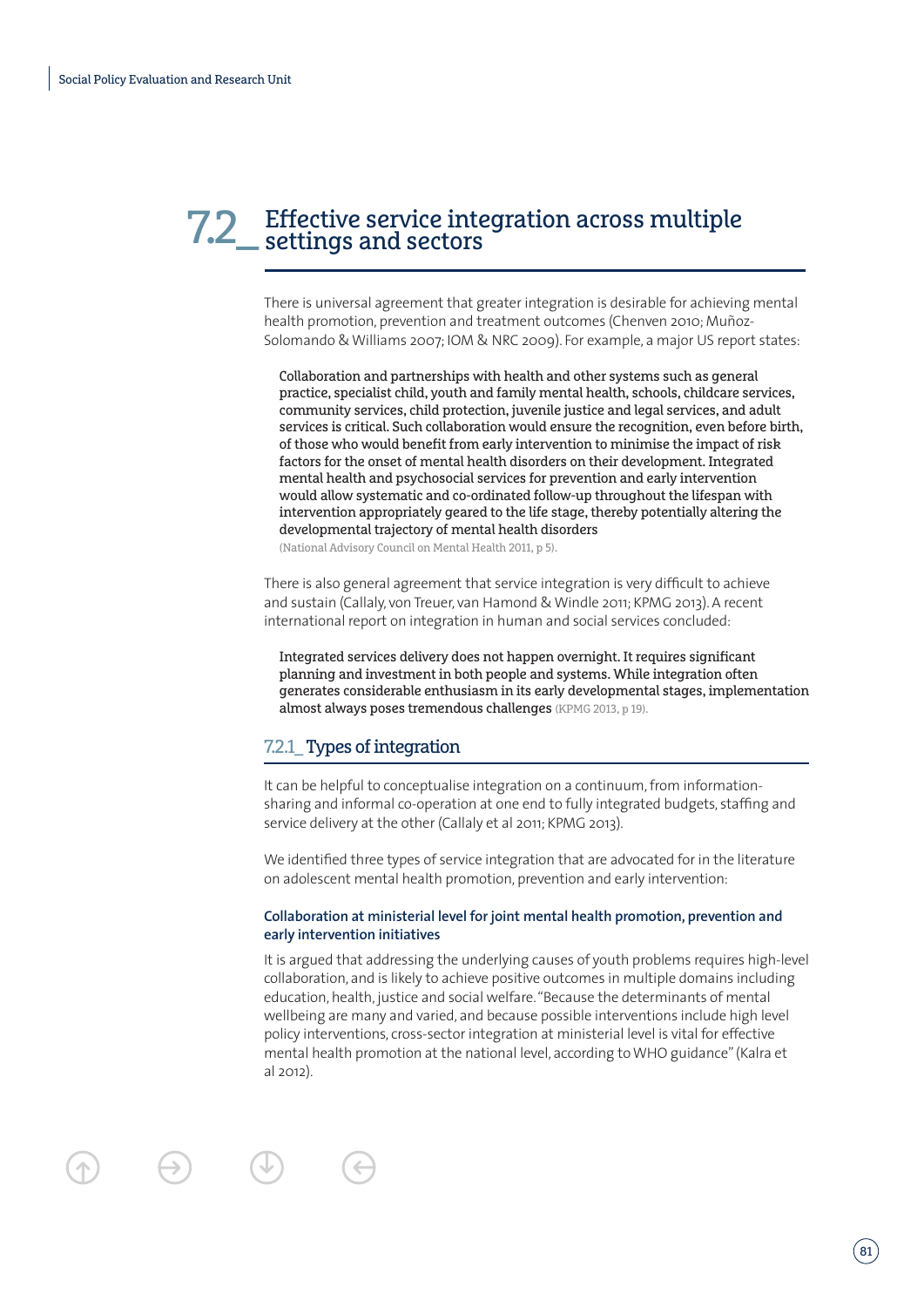

#### **Greater integration of mental health promotion, prevention and early intervention into existing services**

A theme in the literature is the need to integrate mental health promotion into existing services, as opposed to setting up new organisations and structures for delivery. "Preventive interventions have been successfully integrated into schools, healthcare settings, and community services; this integration into existing services is likely to be important for the scale-up and sustainability of interventions" (Kieling et al 2011, p 1518).

Within the mental health literature there has been a recent increase in emphasis on mental health promotion and mental disorder prevention, and calls for a 'paradigm shift' towards a more preventive model of mental health care (Muñoz-Solomando & Williams 2007). At the same time there has been greater recognition in the education sector that 'social and emotional learning' is important in itself and can support academic achievement across subject areas (Greenberg et al 2003). Workforce development for teachers and school support staff (eg guidance counsellors) is seen as an important strategy for supporting the mental wellbeing of all students, and identifying those in need of specialist support (Wei, Kutcher & Szumilas 2011).

#### **Integration of specialist treatment services**

Although it is mainly relevant to services for young people with severe (as opposed to mild or moderate) mental health problems, a key theme in the literature is the need to integrate a range of treatment and support services, to ensure continuity of care and 'seamless' support.

Meeting young people's needs that stem from the coexistence of mental disorders and health, education, family, and social problems requires comprehensive and wellcoordinated groups of services that work together effectively … Children, young people and families do not usually experience their lives or problems as being partitioned in the ways in which services are often organised and delivered (Muñoz-Solomando & Williams 2007).

In the New Zealand context, Whānau Ora is aimed at achieving this kind of service integration, with the enhancement of extended family wellbeing the central aim. Whānau Ora is discussed in detail in section 6.

There is considerable international literature focused on the redesign or improvement of youth mental health and social services, with greater integration of services a key theme (Birchwood & Singh 2013; Chenven 2010; Hickie 2011; Illback & Bates 2011; McGorry, Bates & Birchwood 2013; Miller et al 2012; Muir, Powell & McDermott 2012; National Advisory Council on Mental Health 2011).

#### 7.2.2\_ Available literature and knowledge gaps

While there is a great deal of descriptive and prescriptive literature on service integration, empirical evidence is lacking about the relative effectiveness of various integration models for youth mental healthcare. In an introduction to a supplement on mental health service design for young people, two key authors in the field stated: "Neither the status quo nor these alternative models have clear evidence of efficacy" (Birchwood & Singh 2013).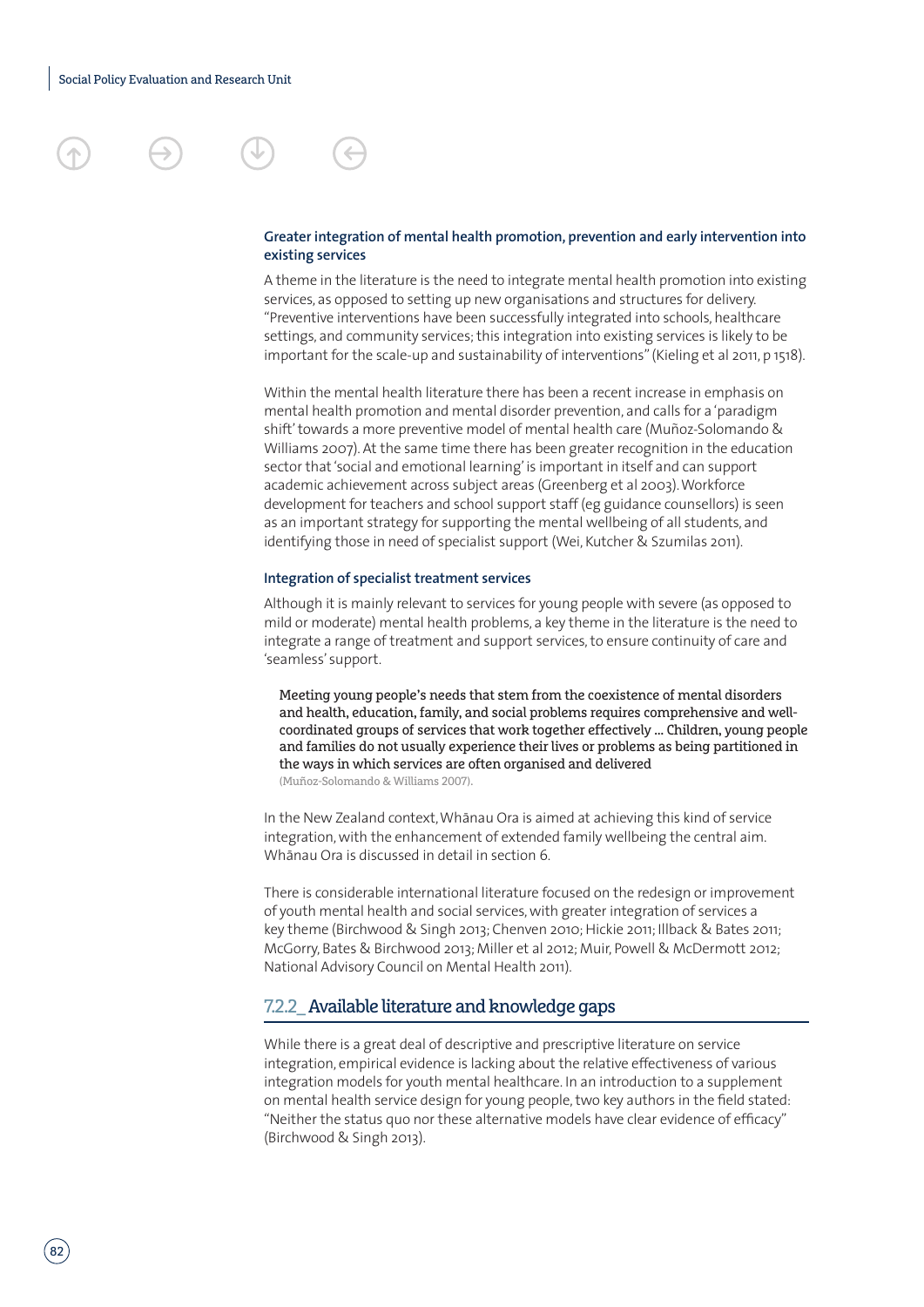Research gaps identified by a major US report on promotion and prevention include empirical research on intervention approaches that combine interventions at multiple developmental phases, and approaches that integrate individual-, family-, schooland community-level interventions (IOM & NRC 2009).

Knowledge gaps about integration are not specific to youth mental health; across all human and social services there is a lack of empirical evidence on many key issues. For example, key informants interviewed for the recent KPMG report pointed to a number of important gaps in the existing evidence base, including information concerning:

- the cost effectiveness of service integration
- the appropriate mixing and sequencing of interventions for different target populations
- how to scale up successful pilots
- the fidelity of implementation
- programme areas where integration may not be appropriate (KPMG 2013, p 29).

#### 7.2.3 What helps and hinders integration?

A number of studies and reviews have identified factors associated with successful integration initiatives and partnerships, and barriers that can thwart the integration or partnership process (Bradshaw et al 2012; Callaly et al 2011; Hunter & Perkins 2012; KPMG 2013; IOM & NRC 2009). The key factors that are widely agreed are summarised in Table 2 below.

A UK review of public health partnerships found that less formal and more organic, operational partnerships were more effective than more formal, strategic-level ones that were driven by targets (Hunter & Perkins 2012).

**TABLE 2**

**Factors that help and hinder integration**

| <b>Factors that help</b>                                                                       | <b>Factors that hinder</b>                                                         |
|------------------------------------------------------------------------------------------------|------------------------------------------------------------------------------------|
| Pre-existing (and ongoing) relationships<br>characterised by trust and mutual respect          | Different worldviews and priorities;<br>competing agendas                          |
| Shared vision; common goals                                                                    | Lack of common language, vision                                                    |
| Strong client focus                                                                            | Underestimation of time and resources<br>needed to build and maintain partnerships |
| Strong leadership support for change                                                           | Difficulty of changing organisational culture                                      |
| Clear roles and responsibilities                                                               | Incompatible IT systems                                                            |
| Stakeholder buy-in; staff engagement                                                           | Concerns over client confidentiality with<br>shared IT                             |
| Ongoing monitoring and evaluation                                                              | Competing models of service delivery                                               |
| Investment in people and systems                                                               | Perception that one partner is pushing its<br>own agenda or processes onto another |
| National policy context, including enabling<br>legislation and long-term funding<br>commitment | Stigma of association with mental health<br>and mental health services             |
| Creation of a high-level co-ordinating body                                                    | Structural barriers, eg legislation, funding<br>arrangements, accountability       |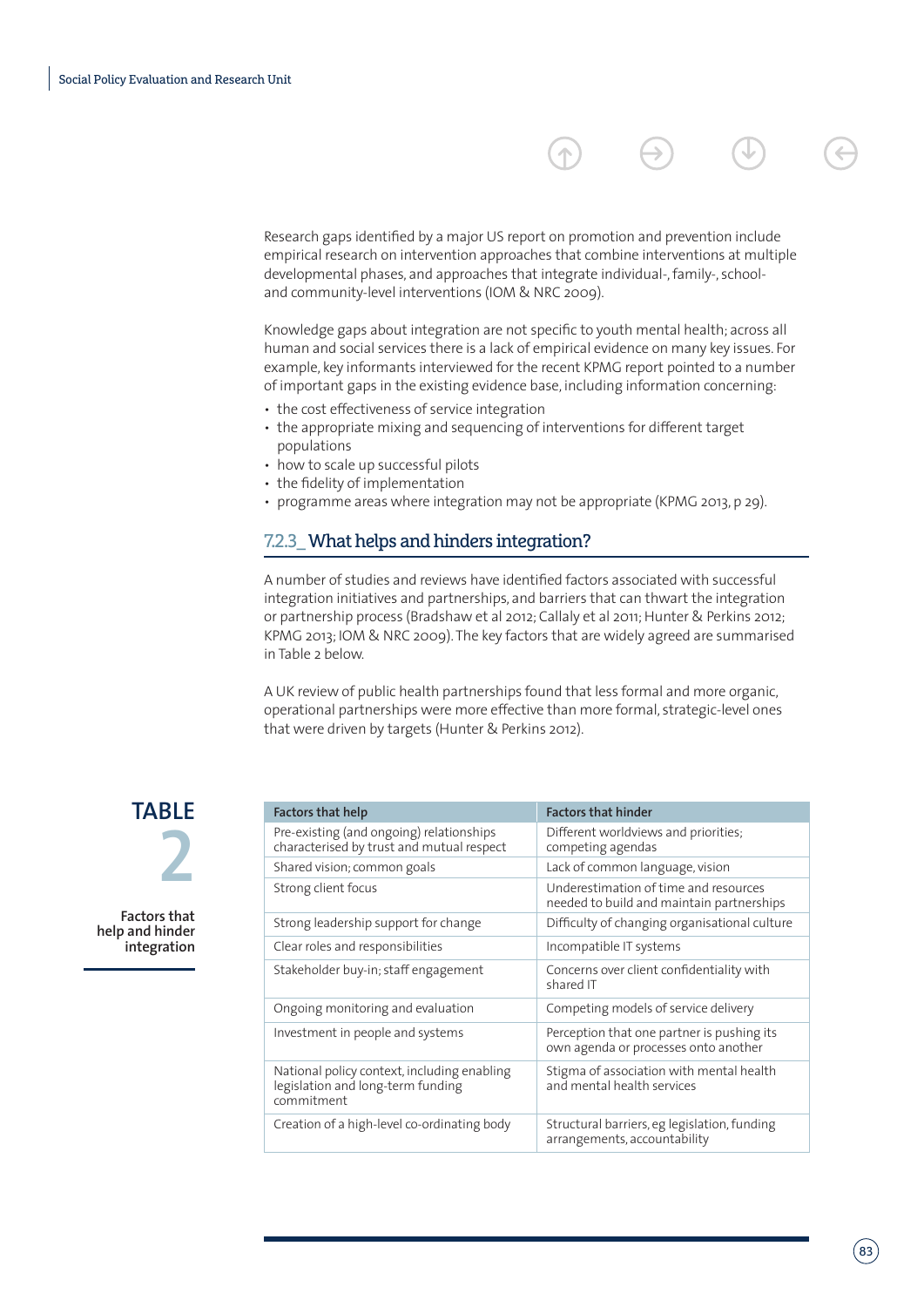These generic findings are echoed in research about the integration of mental health prevention and early intervention services into school settings (Powers, Edwards, Blackman & Wegmann 2013; Stephan, Hurwitz, Paternite & Weist 2010). Based on stakeholder discussion groups in four states, Stephan and colleagues (2010) defined 10 critical factors for advancing school mental health (SMH) at the state level in the US:

- 1. State leaders across child-serving public sectors must establish cohesive and compelling visions and shared agendas for SMH that can inspire localities to act.
- 2. State public agencies need centralised organisational infrastructures and accountability mechanisms to ensure the visions' implementation across sectors.
- 3. State policymakers and leaders need to create feasible and sustainable funding models that maximise the use of revenue and provide categorical grants for comprehensive SMH services, including prevention and early intervention.
- 4. State and district education leaders must understand the connection between effective SMH programmes and students' academic enrichment and success in school.
- 5. Young people and families from diverse backgrounds must be engaged in all aspects of SMH policy and programme development.
- 6. School staff and SMH providers must recognise the needs of students from diverse cultural backgrounds and reduced disparities in access to effective programmes and services.
- 7. Pre-professional and in-service training should prepare educators and SMH professionals on child and adolescent development, child and adolescent mental health, and best practices related to SMH strategies.
- 8. State-level and community stakeholders should support practitioners in using and monitoring SMH strategies that reflect evidence-based best practice.
- 9. State-level and community stakeholders should co-ordinate the myriad of resources dedicated to students' academic success, mental health and wellbeing to ensure full integration and equitable distribution across schools.
- 10. State-level and community stakeholders should collect data that document the impacts of SMH programmes on academic indicators and integrate these indicators into evaluation efforts at the school, district and state levels (Stephan et al 2010).

For each of these 10 factors, the authors provide examples of possible actions and strategies, putting this forward as a framework for action and evaluation. "The framework promotes moving beyond the fragmented and redundant efforts of local jurisdictions, towards achieving a state-wide, comprehensive SMH agenda reflecting a vision and priorities shared between wide-ranging stakeholders. The framework can be used as a template in planning or quality assessment and improvement efforts; state agencies can assess the current or baseline status of each factor and then monitor progress in advancing a shared vision and priorities" (Stephan et al 2010).

Powers and colleagues concluded that strong relationships were the most important key to successful integration, particularly between agency leaders: "when it's all said and done, in the final analysis, it's about relationships" (Powers et al 2013).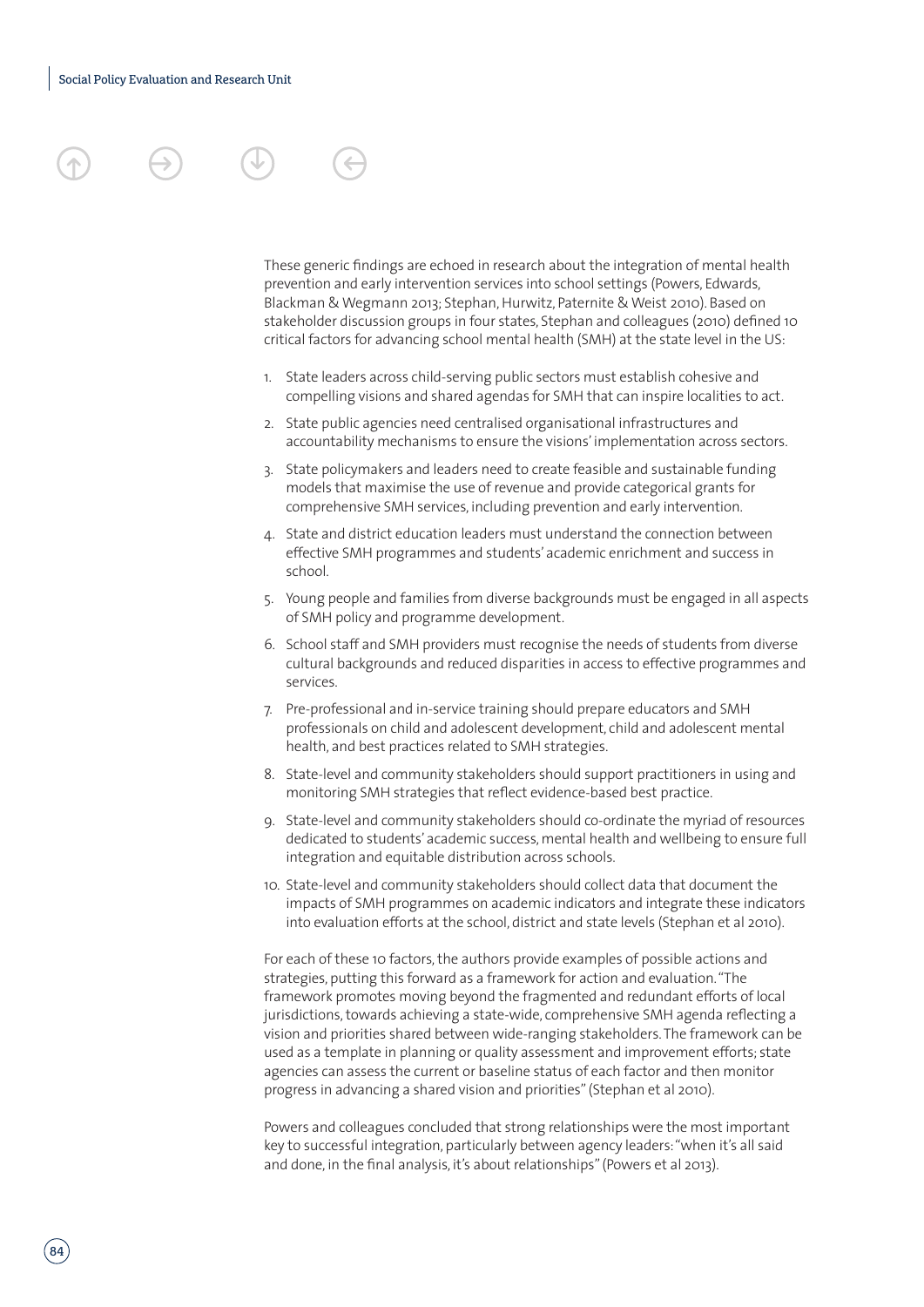#### 7.2.4\_ Models for integrated care

As noted above, there is a great deal of literature on existing and potential models for better integrated mental healthcare for adolescents. Key themes are the need for developmentally appropriate, youth-friendly, accessible services that are designed to meet the mental health needs of young people, and provide continuity of care during times of transition (Hickie 2011; McGorry et al 2013). McGorry and colleagues state, "We hope that service reform for young people continues to be informed by evidence, user preference and an increasing focus on preventive strategies" (McGorry et al 2013, p S34). Two early intervention models are described below.

#### **Australia: headspace**

Australia provides a leading example of mental health service redesign and integration with the 'headspace' initiative, which is discussed extensively in the literature (Callaly et al 2011; McGorry et al 2013; Muir et al 2012). Headspace is an enhanced primary care model for youth mental healthcare, established by the Australian Federal Government in 2006, to support early intervention for young people aged 12–25 years with mental health problems. A key aspect has been the establishment of "youth-friendly, highly accessible centres that target young people's core health needs by providing a multidisciplinary enhanced primary care structure or 'one-stop shop', with close links to locally available specialist services and schools and many other communitybased organisations" (McGorry et al 2013, p S31). Each headspace service provides four integrated service streams integrated within a clinical governance framework: 1) mental health; 2) drugs and alcohol services; 3) primary care; and 4) vocational assistance (Callaly et al 2011). Callaly and colleagues describe in detail the success factors and challenges of establishing collaborative service partnerships under the headspace model in Geelong, Victoria. Despite the challenges of forming and maintaining headspace consortia, evaluations suggest that headspace is improving the mental and physical health of its clients, and improving access to mental health services, particularly for young men. Key success factors identified in the literature are: the provision of a highly visible and youth-friendly 'shop-front' for a range of existing services; better co-ordination of services; and including physical healthcare in the model to provide a stigma-free entry point and address co-morbidities (McGorry et al 2013).

#### **Canada: School-based pathway to care**

Wei and colleagues present an integrated model for youth services that places schools (rather than health services) at the centre:

The school is an ideal place to address mental health needs of youth. Most young people in Canada attend school, with the average teen spending over thirty hours per week in the classroom. Not only does the school offer a relatively focused and potentially cost-effective opportunity to reach youth, it is also a convenient place where mental health can be linked with other curricula, and programmes that address physical health, nutrition, and sexual health (Wei et al 2011, p 216).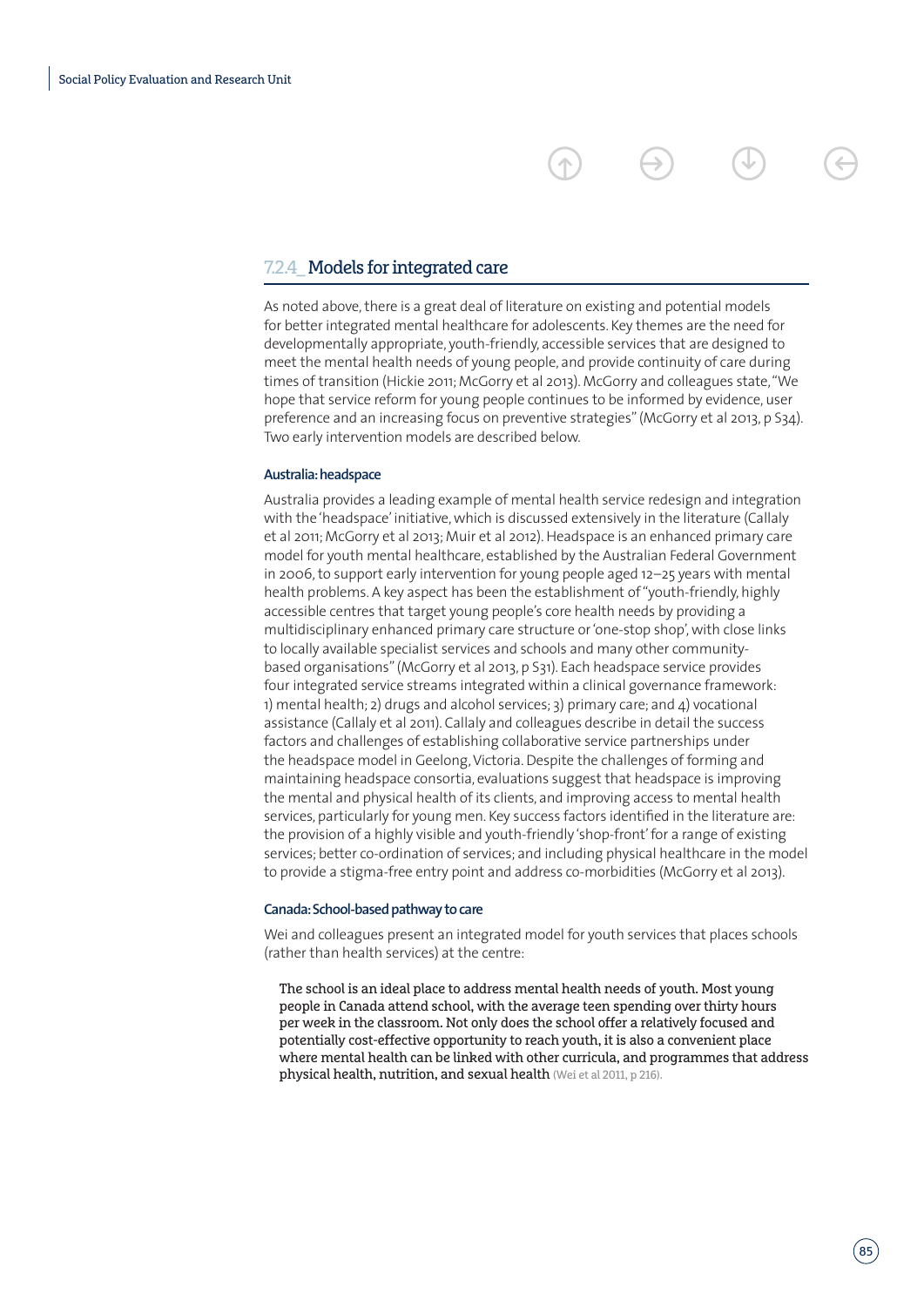The Canadian model is intended to cover the promotion, prevention and early intervention spectrum and includes the following components: mental health literacy programmes for students and educators; parental/family outreach; training in the early identification, triage and referral of students with mental disorders for student support staff; programmes to enhance mental health competencies for primary care and specialty mental health service providers; and processes for co-ordination and collaboration between schools and their communities (eg, parents, health providers and policymakers).

The goals of the model are: 1) to promote mental health and reduce stigma by enhancing the mental health literacy of students, educators and parents; 2) to promote appropriate and timely access to mental healthcare through early identification, triage and evidence-supported, site-based mental health interventions; 3) to enhance formal linkages between schools and healthcare providers; 4) to provide a framework in which students receiving mental healthcare can be seamlessly supported in their educational needs within usual school settings; and 5) to involve parents and the wider community in addressing the mental health needs of youth.

According to the authors, this model is founded on the application of best-available scientific evidence; is rooted in the WHO Health Promoting Schools concept; and is consistent with the realities of Canadian education and healthcare systems. We did not find any evidence that this model has yet been implemented in Canada, or empirical findings on effectiveness.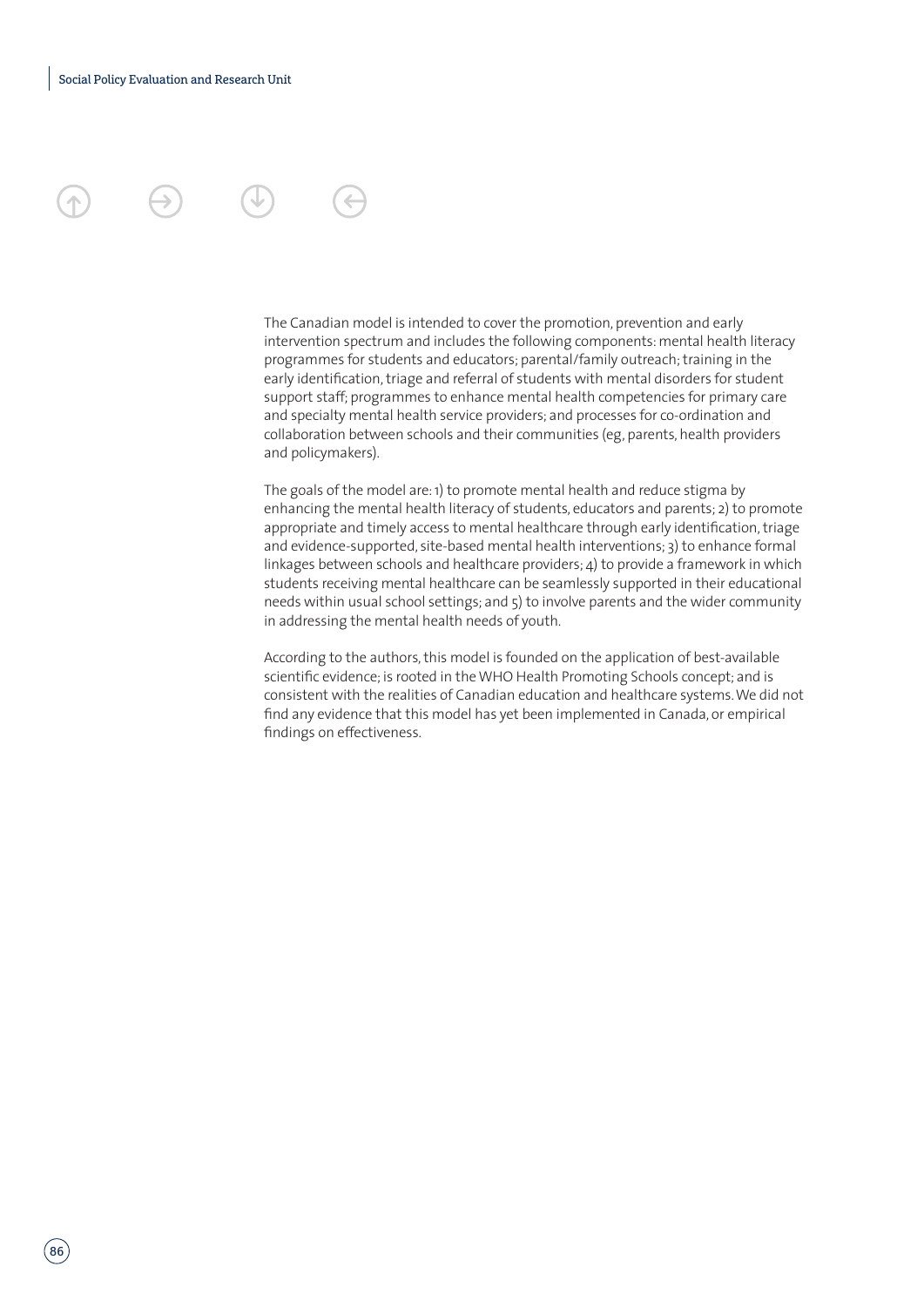# References

 $\odot$   $\odot$   $\odot$  $\odot$ 

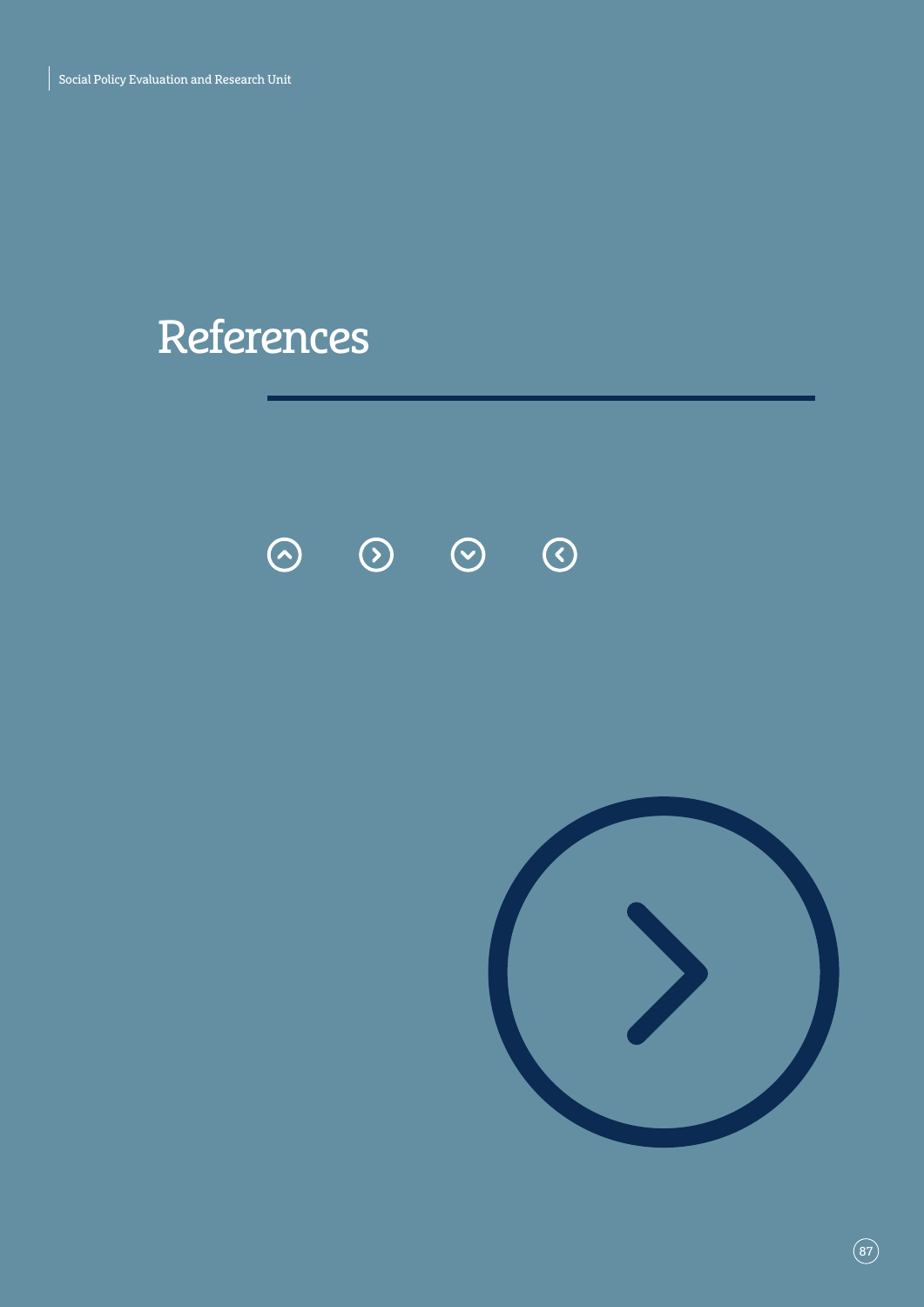Aarons, G.A., Hurlburt, M., & Horwitz, S.M. (2011). 'Advancing a conceptual model of evidence-based practice implementation in public service sectors'. *Administration and Policy in Mental Health*, 38(1), 4–23. doi:10.1007/s10488-010-0327-7.

Aked, J., Marks, N., Cordon, C., & Thompson, S. (2008). *Five Ways to Wellbeing*. London.

- Aratani, Y., Schwarz, S.W., & Skinner, C. (2011). 'The economic impact of adolescent health promotion policies and programs'. *Adolescent Medicine: State of the Art Reviews*, 22, 367–ix. Retrieved from http://ovidsp.ovid.com/ovidweb.cgi?T=JS&PAGE=reference&D=medl&NEWS=N& AN=22423456.
- Ball, J. (2010). *Review of Evidence about the Effectiveness of Mental Health Promotion Programmes Targeting Youth / Rangatahi*, (March), 1–46.
- Ball, J. (2013). *Effectiveness of Relationship Education Programmes in Schools for Years 7–13*.
- Barry, M.M. (2007). 'Researching the implementation of community mental health promotion programs'. *Health Promotion Journal of Australia*, 18, 240.
- Beardslee, W.R., Chien, P.L., & Bell, C.C. (2011). 'Prevention of mental disorders, substance abuse, and problem behaviors: A developmental perspective'. *Psychiatric Services (Washington, DC),* 62, 247–254. doi:10.1176/appi.ps.62.3.247.
- Birchwood, M., & Singh, S.P. (2013). 'Mental health services for young people: Matching the service to the need'. *The British Journal of Psychiatry*. Supplement, 54(s54), s1–2. doi:10.1192/bjp. bp.112.119149.

Blisset, W. (2011). *Hei Puawaitanga Mo Tatou Katoa: Flourishing for all in Aotearoa*. New Zealand.

- Boulton, A., & Tamehana, J. (2013). 'Whanau-centred health and social delivery in New Zealand: The challenges to, and opportunities for, innovation'. *MAI Journal*, 2(1), 18–32.
- Boustani, M.M., Frazier, S.L., Becker, K.D., Bechor, M., Dinizulu, S.M., Hedemann, E.R., ...Pasalich, D.S. (2014). 'Common elements of adolescent prevention programs: Minimizing burden while maximizing reach'. *Administration and Policy in Mental Health*. doi:10.1007/s10488-014-0541-9.
- Boyd, S., & Barwick, H. (2011). *Wellbeing at School: Building a safe and caring school climate that deters bullying*.
- Boyko, J.L.H. (2007). 'Best practice guidelines for mental health promotion programs: Children and youth'. Retrieved 13 March 2014, from https://knowledgex.camh.net/policy health/ mhpromotion/mhp\_childyouth/Pages/default.aspx.
- Bradshaw, C.P., Pas, E.T., Bloom, J., Barrett, S., Hershfeldt, P., Alexander, A., … Leaf, P.J. (2012). 'A statewide partnership to promote safe and supportive schools: The PBIS Maryland Initiative'. *Administration and Policy in Mental Health*, 39(4), 225–237. Retrieved from www.ncbi.nlm.nih. gov/pubmed/22246614.
- Brooks, F.M., Magnusson, J., Spencer, N., & Morgan, A. (2012). 'Adolescent multiple risk behaviour: An asset approach to the role of family, school and community'. *Journal of Public Health (Oxford, England)*, 34 Suppl 1, i48–56. doi:10.1093/pubmed/fds001.
- Brown, H.E., Pearson, N., Braithwaite, R.E., Brown, W.J., & Biddle, S.J.H. (2013). 'Physical activity interventions and depression in children and adolescents : A systematic review and metaanalysis'. *Sports Medicine* (Auckland, New Zealand), 43(3), 195–206. doi:10.1007/s40279-012- 0015-8.
- Brownlee, K., Rawana, J., Franks, J., Harper, J., Bajwa, J., O'Brien, E., & Clarkson, A. (2013). 'A systematic review of strengths and resilience outcome literature relevant to children and adolescents'. *Child and Adolescent Social Work Journal*, 30(5), 435–459. doi:10.1007/s10560-013-0301-9.
- Calear, A.L., & Christensen, H. (2010). 'Review of internet-based prevention and treatment programs for anxiety and depression in children and adolescents'. *Medical Journal of Australia*, 192(11), S12–S14.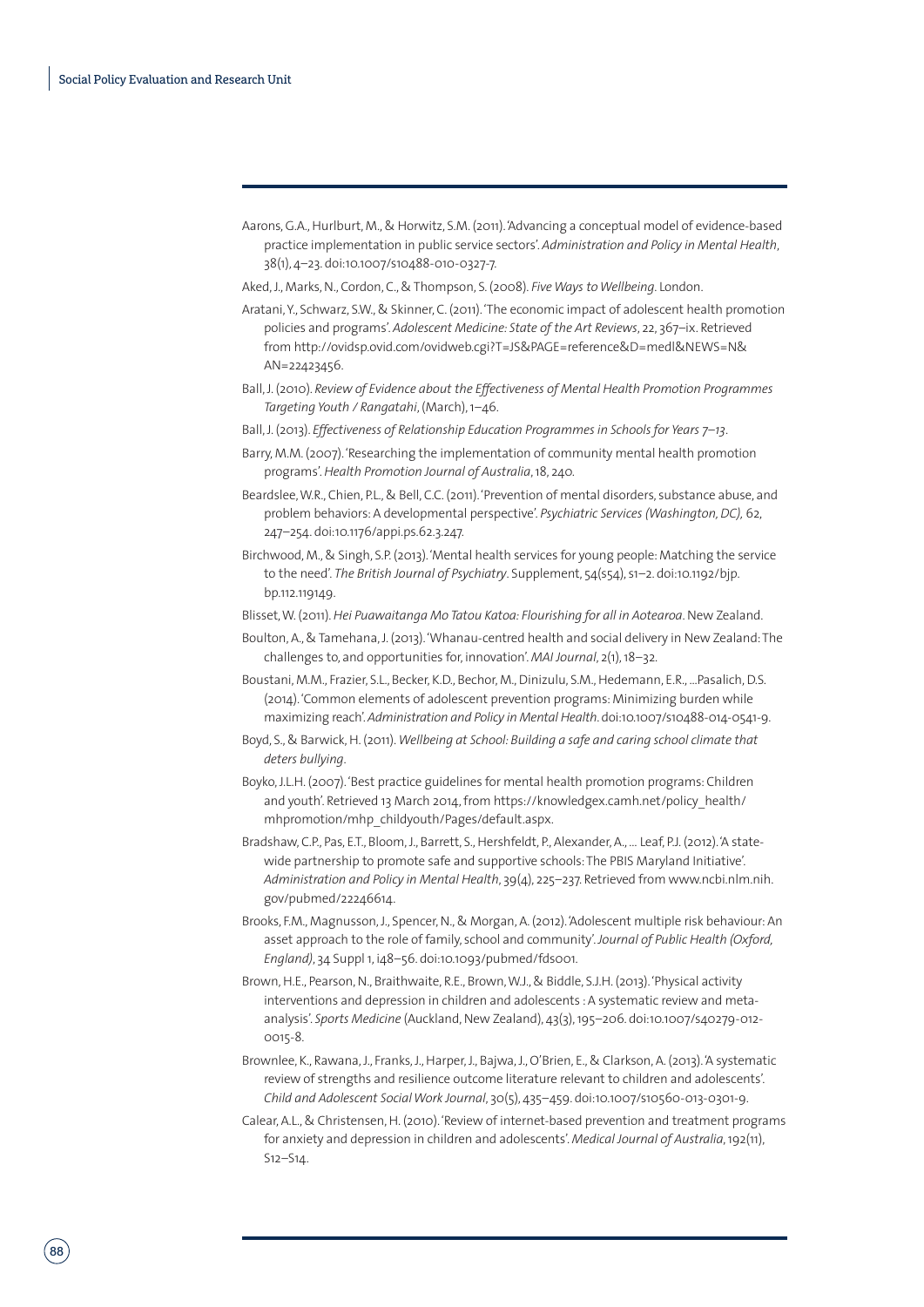- Callaly, T., von Treuer, K., van Hamond, T., & Windle, K. (2011). 'Forming and sustaining partnerships to provide integrated services for young people: An overview based on the headspace Geelong experience'. *Early Intervention in Psychiatry*, 5 Suppl 1(June 2010), 28–33. doi:10.1111/j.1751- 7893.2010.00237.x.
- Catalano, R.F., Fagan, A.A., Gavin, L.E., Greenberg, M.T., Irwin, C.E., Ross, D.A., & Shek, D.T.L. (2012). 'Worldwide application of prevention science in adolescent health'. *The Lancet*, 379(9826), 1653–64. doi:10.1016/S0140-6736(12)60531-5.
- Chenven, M. (2010). 'Community systems of care for children's mental health'. *Child and Adolescent Psychiatric Clinics of North America*, 19(1), 163–74; table of contents. doi:10.1016/j. chc.2009.08.006.
- Clark, T., Smith, J., Raphael, D., Jackson, C., Denny, S., Fleming, T., … Crengle, S. (2010). 'Kicked out of school and suffering: The health needs of alternative education youth in New Zealand'. RMIT Publishing. Retrieved from https://researchspace.auckland.ac.nz/handle/2292/13561.
- Clark, T.C., Fleming, T., Bullen, P., Denny, S., Crengle, S., Dyson, B., Fortune, S., Lucassen, M., Peiris-John, R., Robinson, E., Rossen F., Sheridan, J., Teevale, T., Utter, J. (2013). *Youth'12 Overview: The health and wellbeing of New Zealand secondary school students in 2012*. Retrieved 31 March 2014, from www.fmhs.auckland.ac.nz/faculty/ahrg/\_docs/2012-overview.pdf.
- Clelland, N., Gould, T., & Parker, E. (2007). 'Searching for evidence: What works in Indigenous mental health promotion? ' *Health Promotion Journal of Australia : Official Journal of Australian Association of Health Promotion Professionals*, 18, 208–216.
- Commonwealth Department of Health and Aged Care. (2000). *National Action Plan for Promotion, Prevention and Early Intervention for Mental Health*. Mental Health and Special Programs Branch, Commonwealth Department of Health and Aged Care, Canberra.
- Crengle, S., Clark, T., Robinson, E., Bullen, P., Dyson, B., Denny, S., … The Adolescent Health Research Group. (2013). The Health and Wellbeing of Māori New Zealand Secondary School Students in *2012. Te Ara Whakapiki Taitamariki: Youth'12*. Retrieved from www.fmhs.auckland.ac.nz/faculty/ ahrg/\_docs/2012-overview.pdf.
- Crengle, S., Robinson, E., Ameratunga, S., Clark, T., & Raphael, D. (2012). 'Ethnic discrimination prevalence and associations with health outcomes: Data from a nationally representative cross-sectional survey of secondary school students in New Zealand'. *BMC Public Health*, 12(1), 45. Retrieved from www.biomedcentral.com/1471-2458/12/45.
- Cunningham, C. (2011). 'Adolescent development for Māori'. In *Improving the Transition; Reducing Social and Psychological Morbidity During Adolescence*.
- Curtis, S., Pain, R., Fuller, S., Khatib, Y., Rothon, C., Stansfeld, S. A., & Daya, S. (2013). 'Neighbourhood risk factors for common mental disorders among young people aged 10–20 years: A structured review of quantitative research'. *Health & Place*, 20, 81–90. doi:10.1016/j. healthplace.2012.10.010.
- Denny, S.J., Robinson, E.M., Utter, J., Fleming, T.M., Grant, S., Milfont, T.L., ... Clark, T. (2011). 'Do schools influence student risk-taking behaviors and emotional health symptoms? '. *The Journal of Adolescent Health: Official Publication of the Society for Adolescent Medicine*, 48(3), 259–267. Retrieved from https://researchspace.auckland.ac.nz/handle/2292/10050.
- Department of Health and Human Services. (2009). *Building the Foundations for Mental Health and Wellbeing: Framework* (p 23).
- Dix, K.L., Slee, P.T., Lawson, M.J., & Keeves, J.P. (2012). 'Implementation quality of whole-school mental health promotion and students' academic performance'. *Child and Adolescent Mental Health*, 17, 45–51. doi:10.1111/j.1475-3588.2011.00608.x.
- Dobbs, T., & Eruera, M. (2014). *Kaupapa Māori Wellbeing Framework: The basis for whānau violence prevention and intervention*.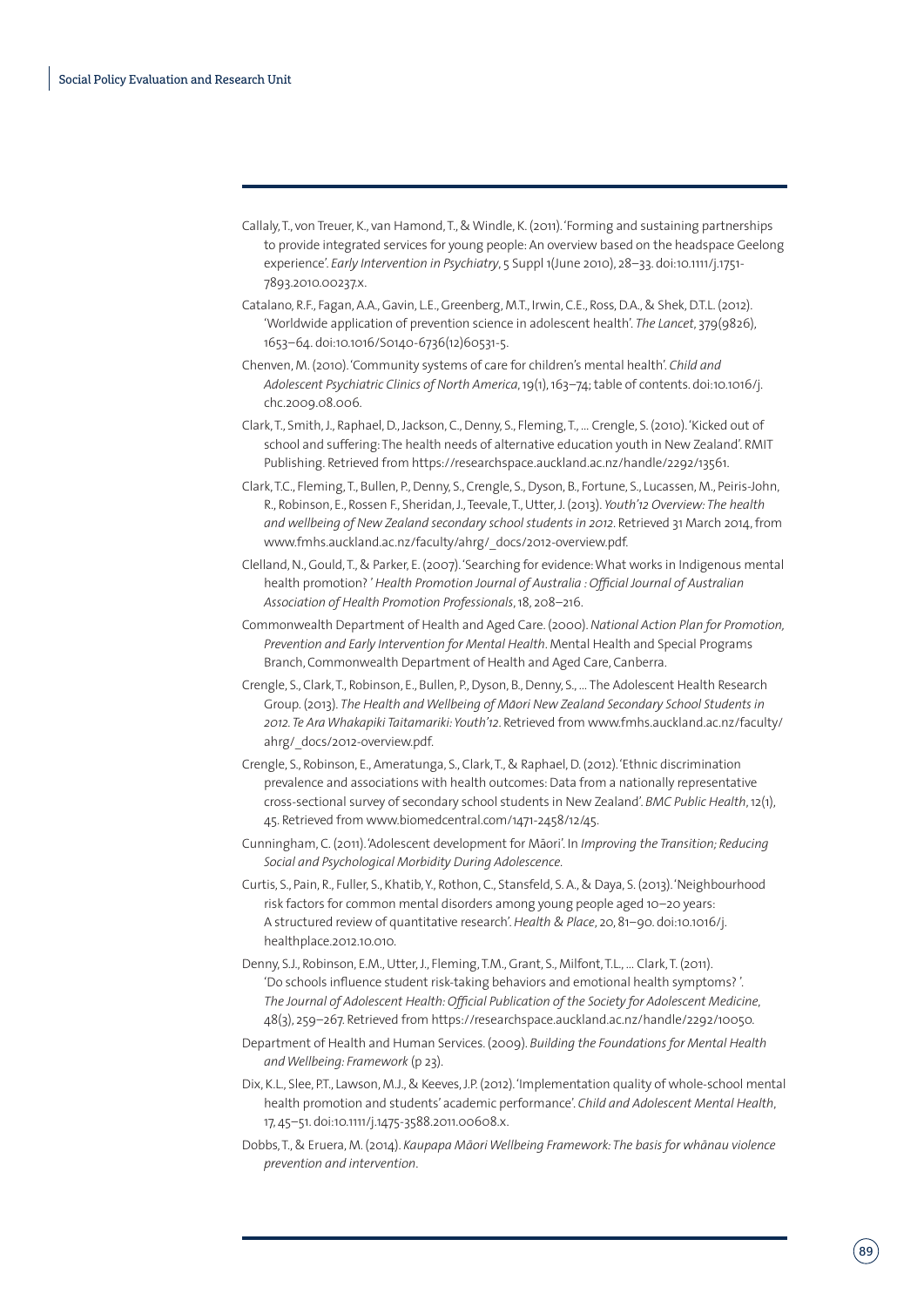- Durie, M., Cooper, R., Grennell, D., Snively, S., & Tuaine, N. (2009). Whānau Ora: Report of the Taskforce *on Wha-nau-Centred Initiatives*. Retrieved from www.tpk.govt.nz/\_documents/whanau-orataskforce-report.pdf.
- Edwards, S., McCreanor, T., & Moewaka Barnes, H. (2007). Māori Family Culture: A context of youth *development in Counties/Manukau*. Retrieved from http://muir.massey.ac.nz/bitstream/ handle/10179/1815/Edwards\_2007.pdf?sequence=3.
- Elder, H. (2013). 'Indigenous theory building for Māori children and adolescents with traumatic brain injury and their extended family'. *Brain Impairment*, 14(03), 406–414. doi:10.1017/ BrImp.2013.28.
- Fa'alau, F., & Jensen, V. (2006). 'Samoan youth and family relationships in Aotearoa New Zealand. pdf'. *Pacific Public Health*, 13(2).
- Fisher, M., & Baum, F. (2010). 'The social determinants of mental health: Implications for research and health promotion'. *The Australian and New Zealand Journal of Psychiatry*, 44, 1057–1063. doi:10.3109/00048674.2010.509311.
- Gluckman, P. (2011). *Improving the Transition: Reducing social and psychological morbidity during adolescence.*
- Goldenson, J. (2011). 'When there is no blueprint: The provision of mental health services in alternative school programs for suspended and expelled youth'. *Child & Youth Services*, 32(2), 108–123. doi:10.1080/0145935X.2011.581958.
- Goodkind, J., LaNoue, M., Lee, C., Freeland, L., & Freund, R. (2012). 'Feasibility, acceptability, and initial findings from a community-based cultural mental health intervention for American Indian youth and their families'. *Journal of Community Psychology*, 40(4), 381–405. Retrieved from http://eric.ed.gov/?id=EJ989995.
- Greenberg, M.T., & Lippold, M.A. (2013). 'Promoting healthy outcomes among youth with multiple risks: Innovative approaches'. *Annual Review of Public Health*, 34, 253–270. doi:10.1146/annurevpublhealth-031811-124619.
- Greenberg, M.T., Weissberg, R.P., O'Brien, M.U., Zins, J.E., Fredericks, L., Resnik, H., & Elias, M.J. (2003). 'Enhancing school-based prevention and youth development through coordinated social, emotional, and academic learning'. *American Psychologist*, 58(6-7), 466–474. doi:10.1037/0003- 066X.58.6-7.466.
- Griffin, K.W., & Botvin, G.J. (2010). 'Evidence-based interventions for preventing substance use disorders in adolescents'. *Child and Adolescent Psychiatric Clinics of North America*, 19(3), 505–526. doi:10.1016/j.chc.2010.03.005.
- Hagen, P., Collin, P., Metcalf, A., Nicholas, M., Rahilly, K., & Swainston, N. (2012). *Participatory Design of Evidence-Based Online Youth Mental Health Promotion, Intervention and Treatment.*
- Haswell, M., Blignault, I., Fitzpatrick, S., & Pulver, L. (2013). *The Social and Emotional Wellbeing of Indigenous Youth: Reviewing and extending the evidence and examining its implications for policy and practice.*
- Helu, S.L., Robinson, E., Grant, S., Herd, R., & Denny, S. (2009). *Youth '07 The Health and Wellbeing of Secondary School Students in New Zealand: Results for Pacific young people*. Retrieved from https://cdn.auckland.ac.nz/assets/fmhs/faculty/ahrg/docs/2007-pacific-report-tables.pdf.
- Hickie, I.B. (2011). 'Youth mental health: We know where we are and we can now say where we need to go next'. *Early Intervention in Psychiatry*, 5 Suppl 1(June 2010), 63–69. doi:10.1111/j.1751- 7893.2010.00243.x.
- Hollis, H., Deane, K., Moore, J., & Harré, N. (2011). 'Young Māori perceptions of a youth development programme'. *Kotuitui: New Zealand Journal of Social Sciences Online*, 6(1-2), 50–61.
- Hunter, D., & Perkins, N. (2012). 'Partnership working in public health: The implications for governance of a systems approach'. *Journal of Health Services Research & Policy*, 17 Suppl 2, 45–52. Retrieved from www.ncbi.nlm.nih.gov/pubmed/22572716.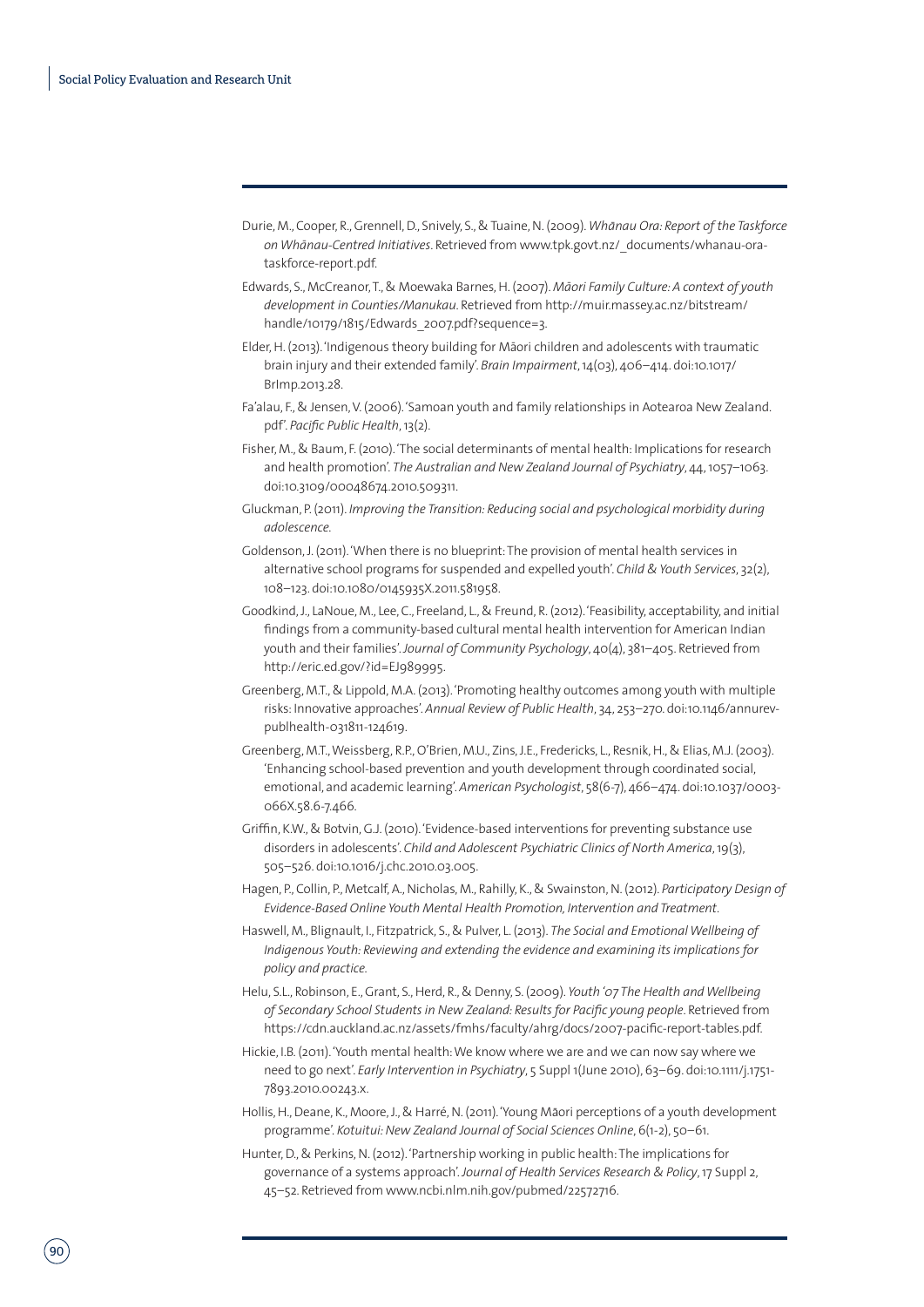- Illback, R.J., & Bates, T. (2011). 'Transforming youth mental health services and supports in Ireland'. *Early Intervention in Psychiatry*, 5 Suppl 1, 22–27. doi:10.1111/j.1751-7893.2010.00236.x.
- Institute of Medicine and National Research Council. (2009). *Preventing Mental, Emotional, and Behavioral Disorders Among Young People: Progress and possibilities*. Washington, DC: The National Academies Press, 2009. Retrieved from http://www.nap.edu/download.php?record\_  $id = 12480$
- Jackson, C., Geddes, R., Haw, S., & Frank, J. (2012). 'Interventions to prevent substance use and risky sexual behaviour in young people: A systematic review'. *Addiction (Abingdon, England),* 107(4), 733–747. doi:10.1111/j.1360-0443.2011.03751.x
- Jackson, C.A., Henderson, M., Frank, J.W., & Haw, S.J. (2012). 'An overview of prevention of multiple risk behaviour in adolescence and young adulthood'. *Journal of Public Health (Oxford, England),* 34 Suppl 1, i31–40. doi:10.1093/pubmed/fdr113.
- Jané-Llopis, E., & Braddick, F. (Eds.). (2008). *Mental Health in Youth and Education. Consensus paper*. Retrieved from http://ec.europa.eu/health/archive/ph\_determinants/life\_style/mental/docs/ consensus\_youth\_en.pdf.
- Kalra, G., Christodoulou, G., Jenkins, R., Tsipas, V., Christodoulou, N., Lecic-Tosevski, D., … Bhugra, D. (2012). 'Mental health promotion: Guidance and strategies'. *European Psychiatry*, 27, 81–86. doi:10.1016/j.eurpsy.2011.10.001.
- Kavanagh, J., Oliver, S., Caird, J., Tucker, H., Greaves, A., Harden, A., … Thomas, J. (2009). *Inequalities and the Mental Health of Young People: A systematic review of secondary school-based cognitive behavioural interventions* (1703).
- Khanlou, N., & Wray, R. (2014). 'A whole community approach toward child and youth resilience promotion: A review of resilience literature'. *International Journal of Mental Health and Addiction*, 12, 64–79. Retrieved from www.pubmedcentral.nih.gov/articlerender.fcgi?artid=3913 859&tool=pmcentrez&rendertype=abstract.
- Kieling, C., Baker-Henningham, H., Belfer, M., Conti, G., Ertem, I., Omigbodun, O., … Rahman, A. (2011). 'Child and adolescent mental health worldwide: Evidence for action'. *The Lancet*, 378, 1515–1525. doi:10.1016/S0140-6736(11)60827-1.
- Kim, T.E., Guerra, N.G., & Williams, K.R. (2008). 'Preventing youth problem behaviors and enhancing physical health by promoting core competencies'. *Journal of Adolescent Health*, 43, 401–407. doi:10.1016/j.jadohealth.2008.02.012.
- Kirkwood, T., Bond, J., May, C., McKieth, L., & Teh, M. (2008). *Mental Capital and Wellbeing: Making the most of ourselves in the 21st century. Foresight* (pp 1–22). London.
- Komro, K.A., Wagenaar, A.C., Boyd, M., Boyd, B.J., Kominsky, T., Pettigrew, D., … Molina, M.M.M. (2014). 'Prevention trial in the Cherokee Nation: Design of a randomized community trial'. *Prevention Science: The Official Journal of the Society for Prevention Research*. Retrieved from www.ncbi. nlm.nih.gov/pubmed/24615546.
- KPMG. (2013). *The Integration Imperative : Reshaping the delivery of human and social services*.
- Kratochwill, T.R., Hoagwood, K.E., Kazak, A.E., Weisz, J.R., Hood, K., Vargas, L.A., & Banez, G.A. (2012). 'Practice-based evidence for children and adolescents: Advancing the research agenda in schools'. *School Psychology Review*, 41(2), 215–235.
- Li, J., & Julian, M.M. (2012). 'Developmental relationships as the active ingredient: A unifying working hypothesis of "what works" across intervention settings'. *The American Journal of Orthopsychiatry*, 82(2), 157–166. Retrieved from www.ncbi.nlm.nih.gov/pubmed/22506517.
- Lobb, R., & Colditz, G.A. (2013). 'Implementation science and its application to population health'. *Annual Review of Public Health*, 34, 235–251. doi:10.1146/annurev-publhealth-031912-114444.
- MacDonald, J.P., Ford, J.D., Willox, A.C., & Ross, N.A. (2013). 'A review of protective factors and causal mechanisms that enhance the mental health of indigenous circumpolar youth'. *International Journal of Circumpolar Health*, 72(1), 21775. doi:10.3402/ijch.v72i0.21775.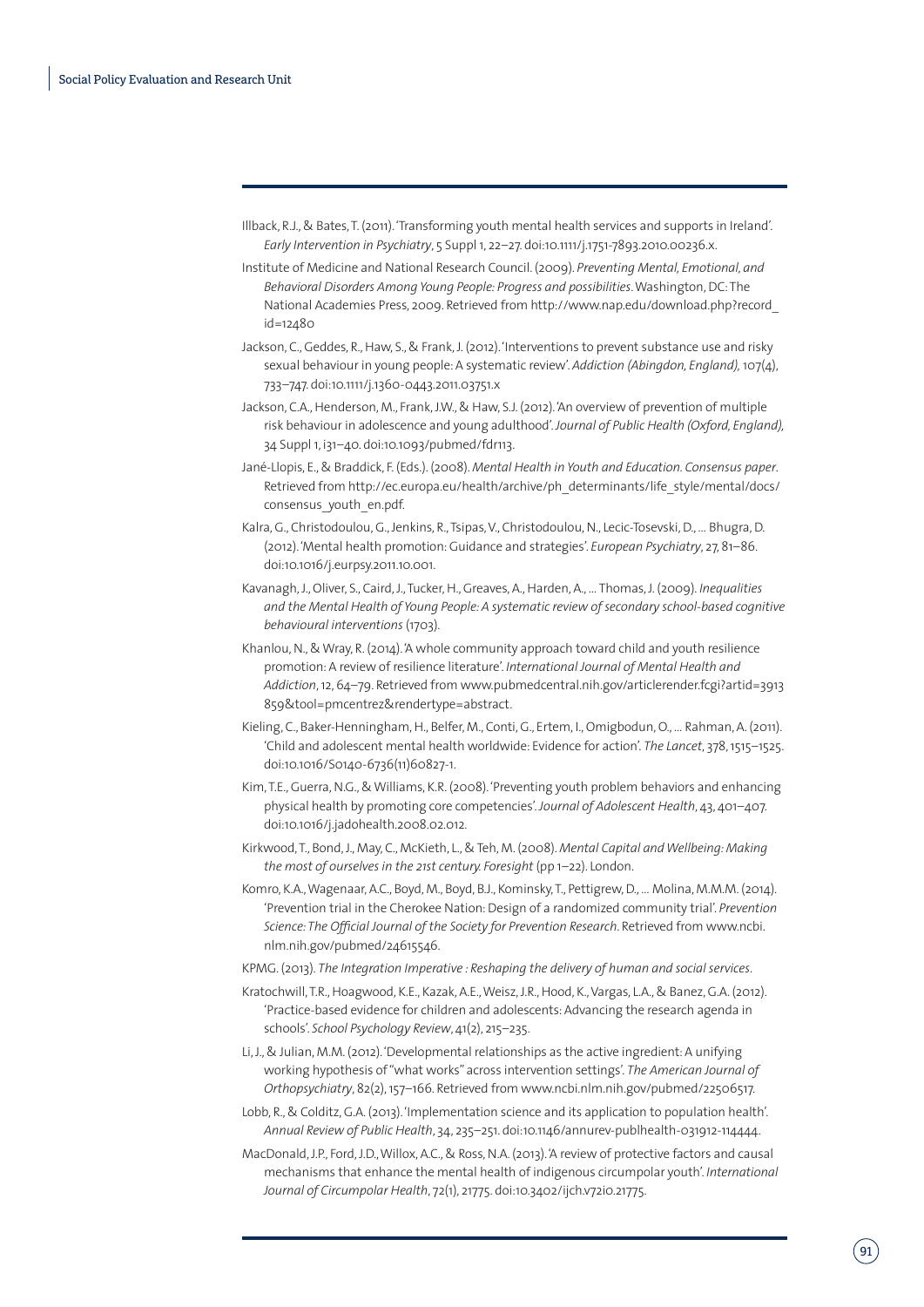Macpherson, L. (2014). *Te Kupenga 2013: Key facts* (Vol. 2013).

- Marie, D., Fergusson, D.M., & Boden, J.M. (2008). 'Ethnic identification, social disadvantage, and mental health in adolescence/young adulthood: Results of a 25 year longitudinal study'. *The Australian and New Zealand Journal of Psychiatry*, 42(4), 293–300. doi:10.1080/00048670701787644.
- McClintock, K., Tauroa, R., Mellsop, G., & Frampton, C. (2013). 'Pilot of Te Tomo Mai, a child and adolescent mental health service evaluation tool for an indigenous rangatahi (youth) population'. *International Journal of Adolescence and Youth*, (March 2014), 1–8. Retrieved from www.tandfonline.com/doi/abs/10.1080/02673843.2012.692658.
- McGorry, P. (2013). Prevention, innovation and implementation science in mental health: The next wave of reform'. *The British Journal of Psychiatry. Supplement*, 54(s54), s3-4. doi:10.1192/bjp. bp.112.119222.
- McGorry, P., Bates, T., & Birchwood, M. (2013). 'Designing youth mental health services for the 21st century: Examples from Australia, Ireland and the UK'. *The British Journal of Psychiatry. Supplement*, 54(s54), s30–5. doi:10.1192/bjp.bp.112.119214.
- Merry, S.N., Hetrick, S.E., Cox, G.R., Brudevold-Iversen, T., Bir, J.J., & McDowell, H. (2011). 'Psychological and educational interventions for preventing depression in children and adolescents'. *The Cochrane Database of Systematic Reviews*, (12), CD003380. Retrieved from www.ncbi.nlm.nih. gov/pubmed/22161377.
- Merry, S.N., & Stasiak, K. (2012). 'Preventing depression in adolescents'. *BMJ (Clinical Research Ed.)*, 345(octo8\_2), e6720. Retrieved from www.bmj.com/content/345/bmj.e6720.
- Merry, S.N., Stasiak, K., Shepherd, M., Frampton, C., Fleming, T., & Mathijs, F. (2012). *The Effectiveness of SPARX, a Computerised Self Help Intervention for Adolescents Seeking Help for Depression: Randomised controlled non-inferiority trial*, 2598(April), 1–16. doi:10.1136/ bmj.e2598.
- Miller, B.D., Blau, G.M., Christopher, O.T., & Jordan, P.E. (2012). 'Sustaining and expanding systems of care to provide mental health services for children, youth and families across America'. *American Journal of Community Psychology*, 49(3-4), 566–579. Retrieved from www.ncbi.nlm. nih.gov/pubmed/22543719.
- Miller, D.N., Gilman, R., & Martens, M.P. (2008). 'Wellness promotion in the schools: Enhancing students' mental and physical health'. *Psychology in the Schools*, 45, 5–15. doi:10.1002/pits.
- Minister of Health. (2000). The New Zealand Health Strategy. Discussion Document. Ministry of Health, Wellington, New Zealand
- Minister of Health and Minister of Pacific Island Affairs. (2010). *'Ala Mo'ui: Pathways to Pacific health and wellbeing 2010–2014*. Wellington, New Zealand.
- Ministry of Health. (2008). *Pacific Youth Health: A paper for the Pacific Health and Disability Action*  Plan Review. Retrieved from www.moh.govt.nz/notebook/nbbooks.nsf/0/49c7e853e81fec06c c257449007b3dba/\$FILE/pacific-youth-health-feb08.pdf.
- Ministry of Social Development. (2011). *DPMC Youth Mental Health Project: Research summary* (pp. 1–27).
- Ministry of Youth Development. (2009). *Structured Youth Development Programmes: A review of evidence.*
- Mitchell, P.F. (2011). 'Evidence-based practice in real-world services for young people with complex needs: New opportunities suggested by recent implementation science'. *Children and Youth Services Review*, 33(2), 207–216. doi:10.1016/j.childyouth.2010.10.003.
- Moewaka Barnes, H. (2010). Sexual Coercion, Resilience and Young Māori: A scoping review. Report *prepared for the Ministry of Women's Affairs*.
- Monshat, K., Vella-Brodrick, D., Burns, J., & Herrman, H. (2012). 'Mental health promotion in the Internet age: A consultation with Australian young people to inform the design of an online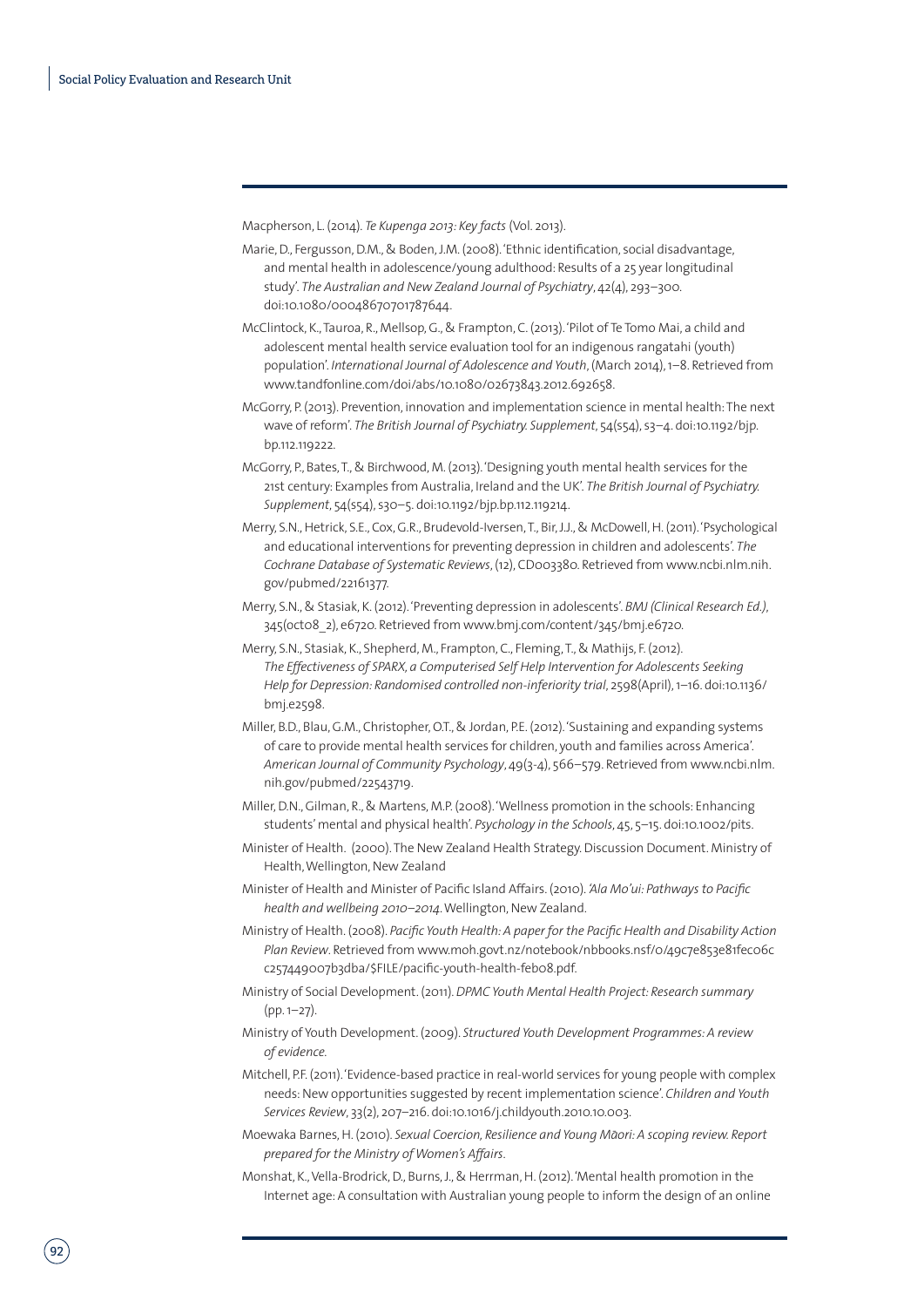mindfulness training programme'. *Health Promotion International*, 27, 177–186. doi:10.1093/ heapro/dar017.

- Muir, K., Powell, A., & McDermott, S. (2012). '"They don't treat you like a virus": Youth-friendly lessons from the Australian National Youth Mental Health Foundation'. *Health & Social Care in the Community*, 20(2), 181–189. Retrieved from www.ncbi.nlm.nih.gov/pubmed/21929697.
- Muñoz-Solomando, A., & Williams, R.J.W. (2007). 'Care pathways for young people who misuse substances: Using the evidence to design services'. *Current Opinion in Psychiatry*, 20(4), 330–336. doi:10.1097/YCO.0b013e3281c10a97.
- Murphey, D., Barry, M., & Vaughn, B. (2013). *Adolescent Healthcare Highlight: Positive mental healthresilience | child trends*. Retrieved from www.childtrends.org/?publications=positive-mentalhealth-resilience.
- Nation, M., Crusto, C., Wandersman, A., Kumpfer, K.L., Seybolt, D., Morrissey-Kane, E., & Davino, K. (2003). 'What works in prevention: Principles of effective prevention programs'. *American Psychologist*, 58(6-7), 449–456. doi:10.1037/0003-066X.58.6-7.449.
- National Advisory Council on Mental Health. (2011). *Models of Collaborative Care for Children and Youth (0-25 Years),* (May).
- Novins, D.K., Green, A.E., Legha, R.K., & Aarons, G.A. (2013). 'Dissemination and implementation of evidence-based practices for child and adolescent mental health: A systematic review'. *Journal of the American Academy of Child and Adolescent Psychiatry*, 52(10), 1009–1025.e18. doi:10.1016/j.jaac.2013.07.012.
- O'Mara, L., & Lind, C. (2013). 'What do we know about school mental health promotion programmes for children and youth?'. *Advances in School Mental Health Promotion*, 6(3), 203–224. Retrieved from http://dx.doi.org/10.1080/1754730X.2013.811952.
- Oakley Browne M.A., Wells J.E., Scott, K.M. (eds). (2006). Te Rau Hinengaro: The New Zealand Mental Health Survey. Wellington: Ministry of Health.
- Okamoto, S.K., Kulis, S., Marsiglia, F.F., Steiker, L.K.H., & Dustman, P. (2014). 'A continuum of approaches toward developing culturally focused prevention interventions: From adaptation to grounding'. *The Journal of Primary Prevention*, 35(2), 103–112. doi:10.1007/s10935-013-0334-z.
- Owen, S. (2010). 'Organisational systems and services for children of parents with mental illness and their families: Processes of change and sustainability'. *Administration and Policy in Mental Health*, 37(5), 399–407. doi:10.1007/s10488-009-0256-5.
- Power, A.K. (2010). 'Transforming the nation's health: Next steps in mental health promotion'. *American Journal of Public Health*, 100(12), 2343–2346. doi:10.2105/AJPH.2010.192138.
- Powers, J.D., Edwards, J.D., Blackman, K.F., & Wegmann, K.M. (2013). 'Key elements of a successful multi-system collaboration for school-based mental health: In-depth interviews with district and agency administrators'. *The Urban Review*, 45(5), 651–670. Retrieved from http://link. springer.com/10.1007/s11256-013-0239-4.
- Robertson, S., Boyd, S., Dingle, R., & Taupo, K. (2012). *The Travellers Programme: A way of supporting young people to manage their wellbeing*. Retrieved from www.nzcer.org.nz/nzcerpress/set/ articles/travellers-programme-way-supporting-young-people-manage-their-wellbeing.
- Robertson, N., Masters, B., Lane, C., Tapara, A., Corbett, C., Graham, R., Gosche, J., Jenkins, A., & King, T. (2013) Evaluation of the Whānau OraWellbeing Service of Te Whakaruruhau. University of Waikato, Hamilton.
- Royal Australian and New Zealand College of Psychiatrists. (2010). *The Prevention and Early Intervention of Mental Illness in Infants, Children and Adolescents*. Retrieved 28 March 2014, from https://www.ranzcp.org/Files/Resources/College\_Statements/Position\_Statements/ ps63-pdf.aspx.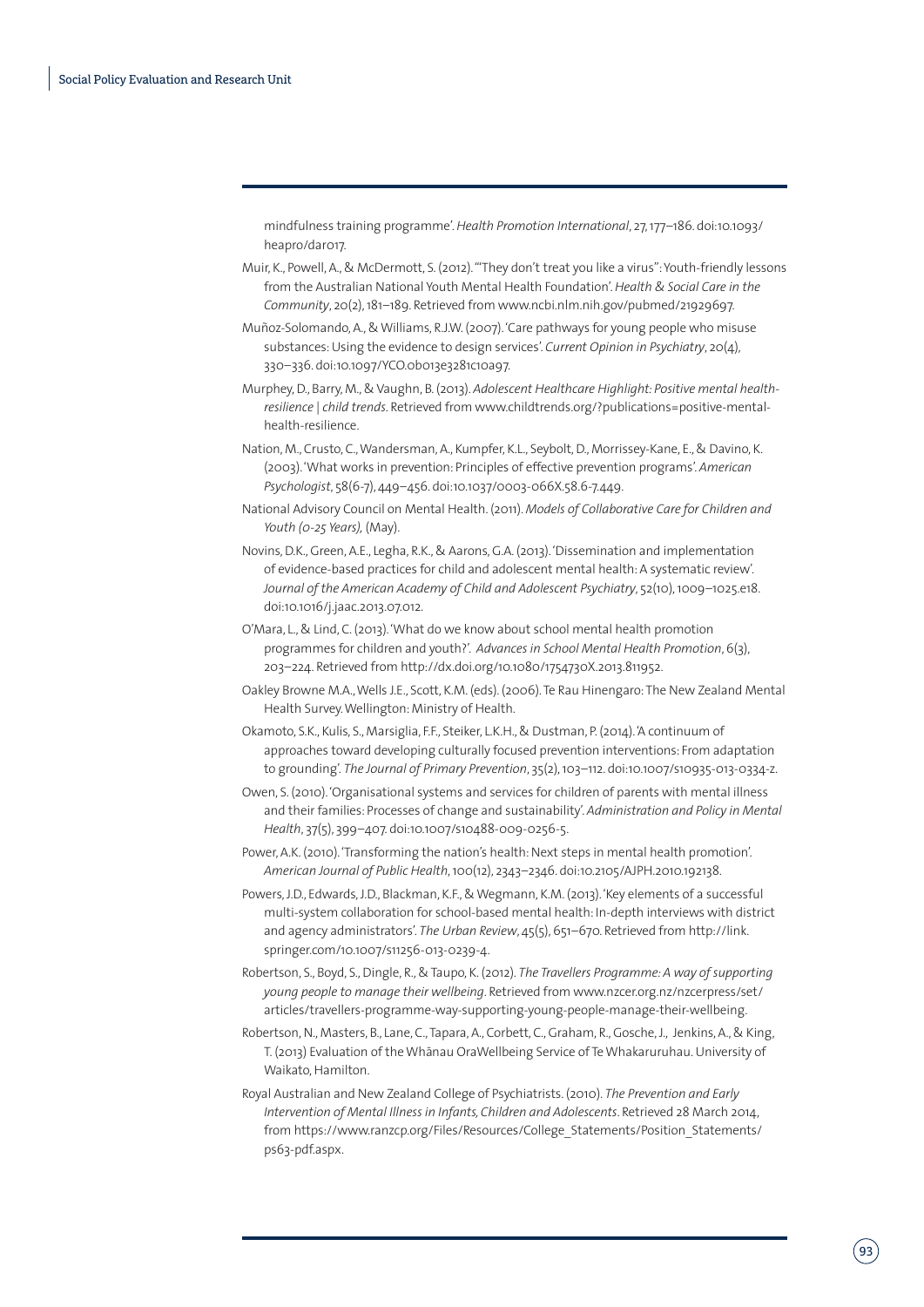- Royal Australian and New Zealand College of Psychiatrists: Report from the Faculty of Child and Adolescent Psychiatry. (2010). *Prevention and Early Intervention of Mental Illness in Infants, Children and Adolescents: Planning strategies for Australia and New Zealand.*
- Sapienza, J.K., & Masten, A.S. (2011). 'Understanding and promoting resilience in children and youth'. *Current Opinion in Psychiatry*, 24, 267–273. doi:10.1097/YCO.0b013e32834776a8.
- Shepherd, M. (2011). *An Investigation into the Design, Applicability and Evaluation of a Computerised*  Cognitive Behavioural Therapy Programme - SPARX for Māori Young People Experiencing Mild to *Moderate Depression: A thesis submitted in partial fulfilment.*
- Siataga, P. (2011). 'Pacifika child and youth wellbeing; roots and wings'. In P. Gluckman (Ed.), *Improving the Transition: Reducing social and psychological morbidity during adolescence*.
- Stephan, S., Hurwitz, L., Paternite, C., & Weist, M. (2010). 'Critical factors and strategies for advancing statewide school mental health policy and practice'. *Advances in School Mental Health Promotion*, 3(3), 48–58. Retrieved from http://dx.doi.org/10.1080/1754730X.2010.9715686.
- Stewart-Brown, S.L., & Schrader-McMillan, A. (2011). 'Parenting for mental health: what does the evidence say we need to do? Report of Workpackage 2 of the DataPrev project'. *Health Promotion International*, 26 Suppl 1, i10–28. doi:10.1093/heapro/dar056
- Storck, M., Beal, T., Bacon, J.G., & Olsen, P. (2009). 'Behavioral and mental health challenges for indigenous youth: Research and clinical perspectives for primary care'. *Pediatric Clinics of North America*, 56(6), 1461–1479. doi:10.1016/j.pcl.2009.09.015.
- Swedish National Institute of Public Health. (2009). *Framework for Action on Promotion of Mental Health and Well-being of Children and Young People*. Retrieved from http://ec.europa.eu/ health/ph\_determinants/life\_style/mental/docs/framework\_young.pdf.
- Te Pou o Te Whakaaro Nui. (2012). *Mental Health Promotion and Prevention Services to Gay, Lesbian, Bisexual, Transgender and Intersex Populations in New Zealand: Needs assessment report*. Retrieved from www.tepou.co.nz/library/tepou/mental-health-promotion-and-preventionservices-to-gay-lesbian-bisexual-transgender-and-intersex-populations-in-new-zealandneeds-assessment-report.
- Te Puni Kōkiri. (2010). *Na Ngai Māori te Rongoa i Tipu, Hei Whakakore i te Mahi Tukino; Māori* designed, developed and delivered initiatives to reduce Māori offending and re-offending (p 50). Wellington.
- Te Puni Ko-kiri. (2013). *Tracking Wha-nau Ora Outcomes: July-December 2013*.
- Tennant, R., Goens, C., & Barlow, J. (2007). 'A systematic review of reviews of interventions to promote mental health and prevent mental health problems in children and young people'. *Public Mental Health*, 6(1), 25–32. Retrieved from www.emeraldinsight.com/journals.htm?articl eid=1934751&show=abstract.
- Thapar, A., Collishaw, S., Pine, D.S., & Thapar, A.K. (2012). 'Depression in adolescence'. *The Lancet*, 379(9820), 1056–1067. doi:10.1016/S0140-6736(11)60871-4.
- Wayne Francis Charitable Trust. (2011). *Positive Youth Development in Aotearoa* (p 41). Christchurch.
- Weare, K., & Nind, M. (2011). 'Mental health promotion and problem prevention in schools: What does the evidence say?'. *Health Promotion International*, 26 Suppl 1, i29–69. doi:10.1093/ heapro/dar075.
- Wei, Y., Kutcher, S., & Szumilas, M. (2011). 'Comprehensive school mental health: An integrated "School-Based Pathway to Care" model for Canadian secondary schools'. *McGill Journal of Education / Revue Des Sciences de L'éducation de McGill*, 46(2), 213–229. Retrieved from www.synergiescanada.org/journals/erudit/mje106/mje1824433/1006436ar.
- Werry Centre for Child and Adolescent Mental Health. (2010). *Evidence-Based Age-Appropriate Interventions.*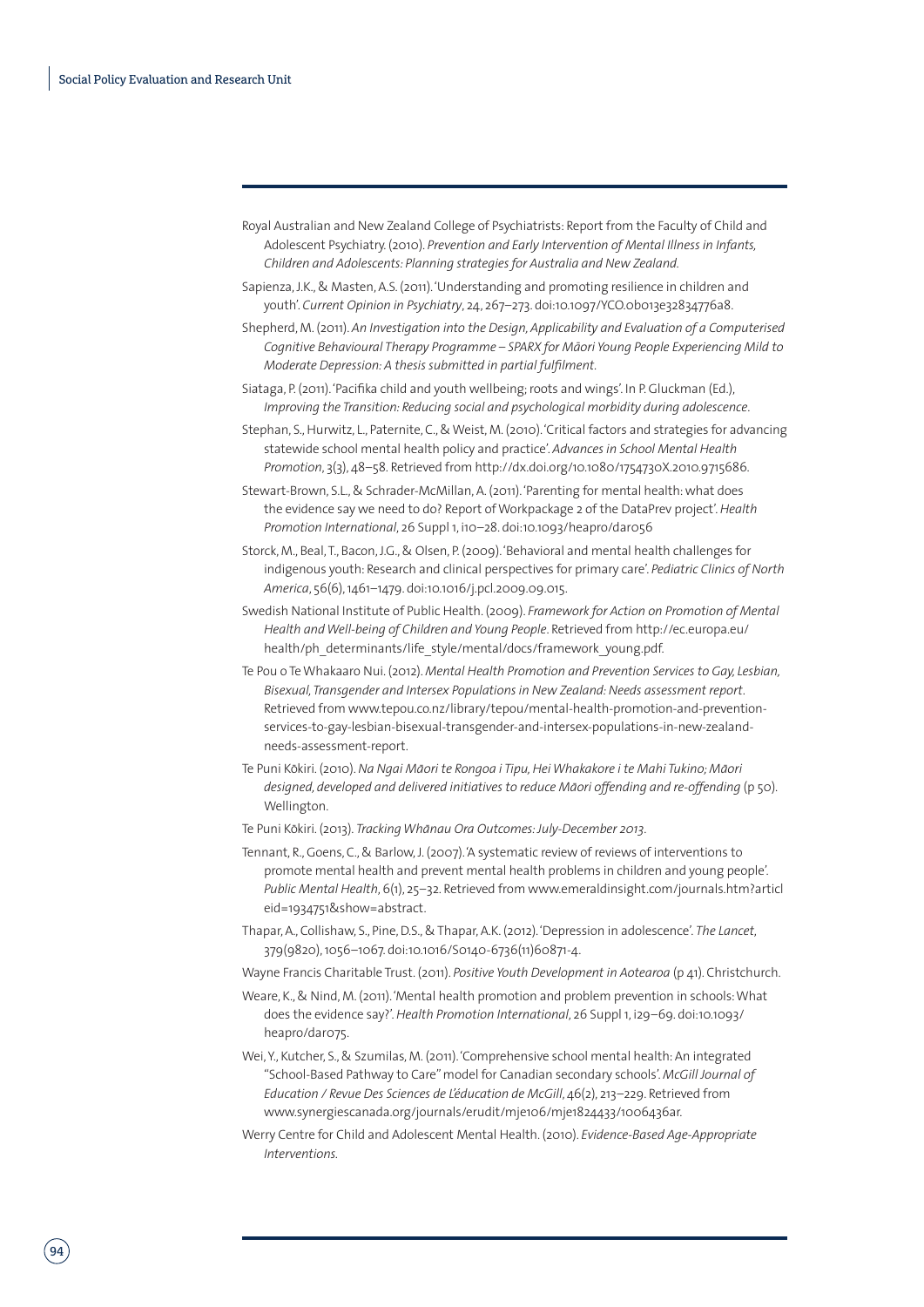- WHO Secretariat for the Development of a Comprehensive Mental Health Action plan (2012). *An Overview of Vulnerabilities and Risks to Mental Health: An overview of vulnerabilities and risk factors – Background paper* (p 14). Geneva.
- Wilkinson, R., & Marmot, M. (2003). *Social Determinants of Health: The solid facts*.
- Wilkinson, R., & Pickett, K. (2009). *The Spirit Level: Why more equal societies almost always do better*. Allen Lane, London.
- Williams, L., & Cram, F. (2012). What Works for Māori. Retrieved from www.corrections.govt.nz/ resources/what\_works\_for\_maori.html.
- Wilson, C.J., Bushnell, J.A., & Caputi, P. (2011). 'Early access and help seeking: Practice implications and new initiatives'. *Early Intervention in Psychiatry*, 5 Suppl 1(June 2010), 34–39. doi:10.1111/ j.1751-7893.2010.00238.x.
- Woods, B., & Jose, P. (2011). 'Effectiveness of a school-based indicated early intervention program for Māori and Pacific adolescents'. *Journal of Pacific Rim Psychology*, 5(1), 40–50. Retrieved from http://journals.cambridge.org/abstract\_S1834490900000556.
- World Health Organization. (2012). Depression: *Fact sheet no.369*. World Health Organization. Retrieved 12 May 2014, from www.who.int/mediacentre/factsheets/fs369/en.
- Youngblade, L.M., Theokas, C., Schulenberg, J., Curry, L., Huang, I.-C., & Novak, M. (2007). 'Risk and promotive factors in families, schools, and communities: A contextual model of positive youth development in adolescence'. *Pediatrics*, 119 Suppl, S47–S53. doi:10.1542/peds.2006-2089H.
- Zechmeister, I., Kilian, R., & McDaid, D. (2008). 'Is it worth investing in mental health promotion and prevention of mental illness? A systematic review of the evidence from economic evaluations'. *BMC Public Health*, 8, 20. doi:10.1186/1471-2458-8-20.
- Zolkoski, S.M., & Bullock, L.M. (2012). 'Resilience in children and youth: A review'. *Children and Youth Services Review*, 34, 2295–2303. doi:10.1016/j.childyouth.2012.08.009.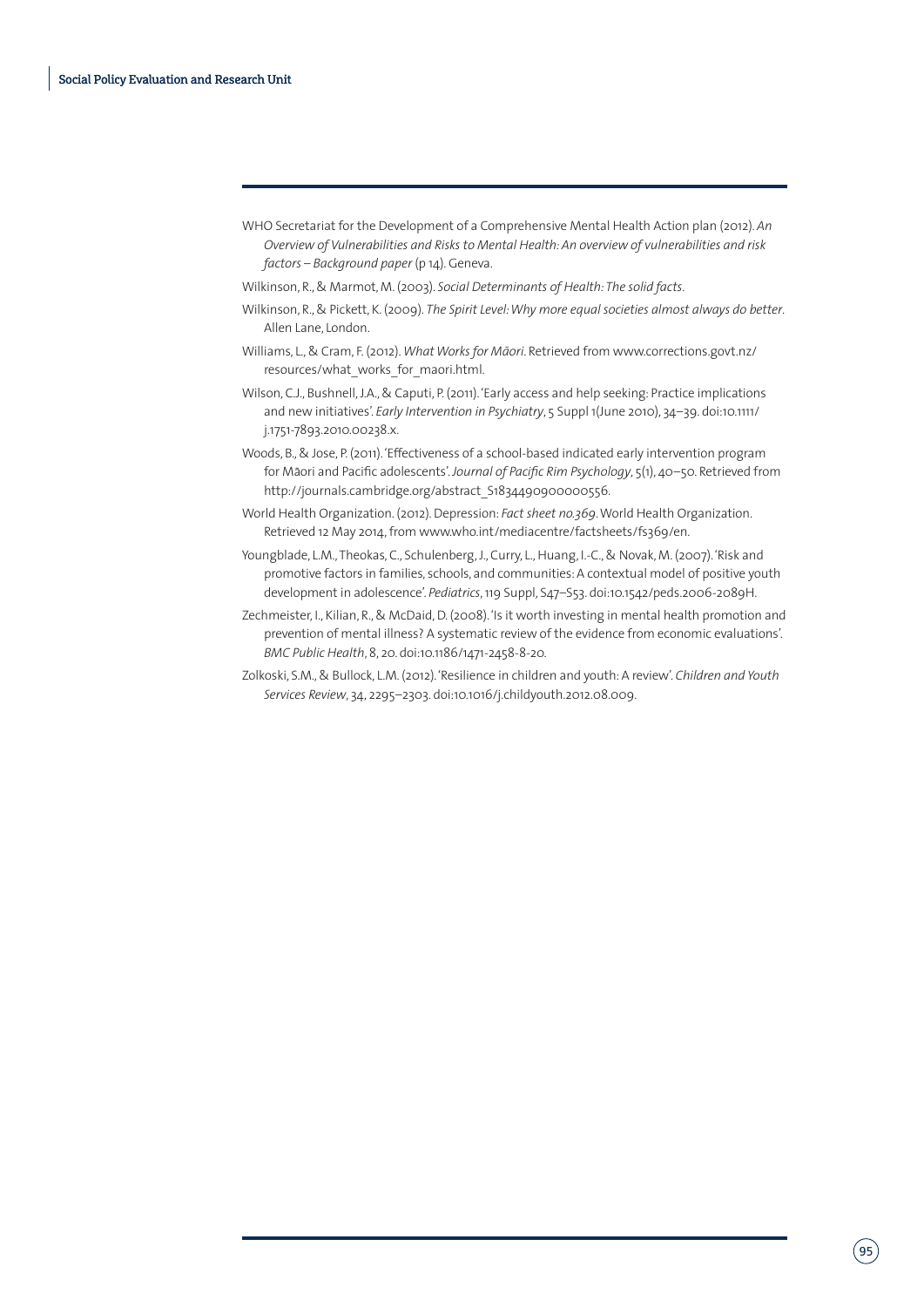Social Policy Evaluation and Research Unit



# Appendix: Methods

# Aim

The aim of this research review was to provide Superu with:

- an evidence-based overview of the key factors that contribute to mental wellbeing and resilience in young people aged 12-19, with a particular focus on rangatahi Māori and Pacific youth
- an overview of current best practice in adolescent mental health promotion, prevention and early intervention at a state or national level
- an overview of national and international research of projects that seek to integrate mental health services for youth from different disciplines and sectors.

The review is intended to inform the evaluation of the YMHP **as a whole**, rather than to review the evidence base for each of the 26 initiatives. It provides a snapshot of the current evidence base, focusing on robust and well-documented empirical findings.





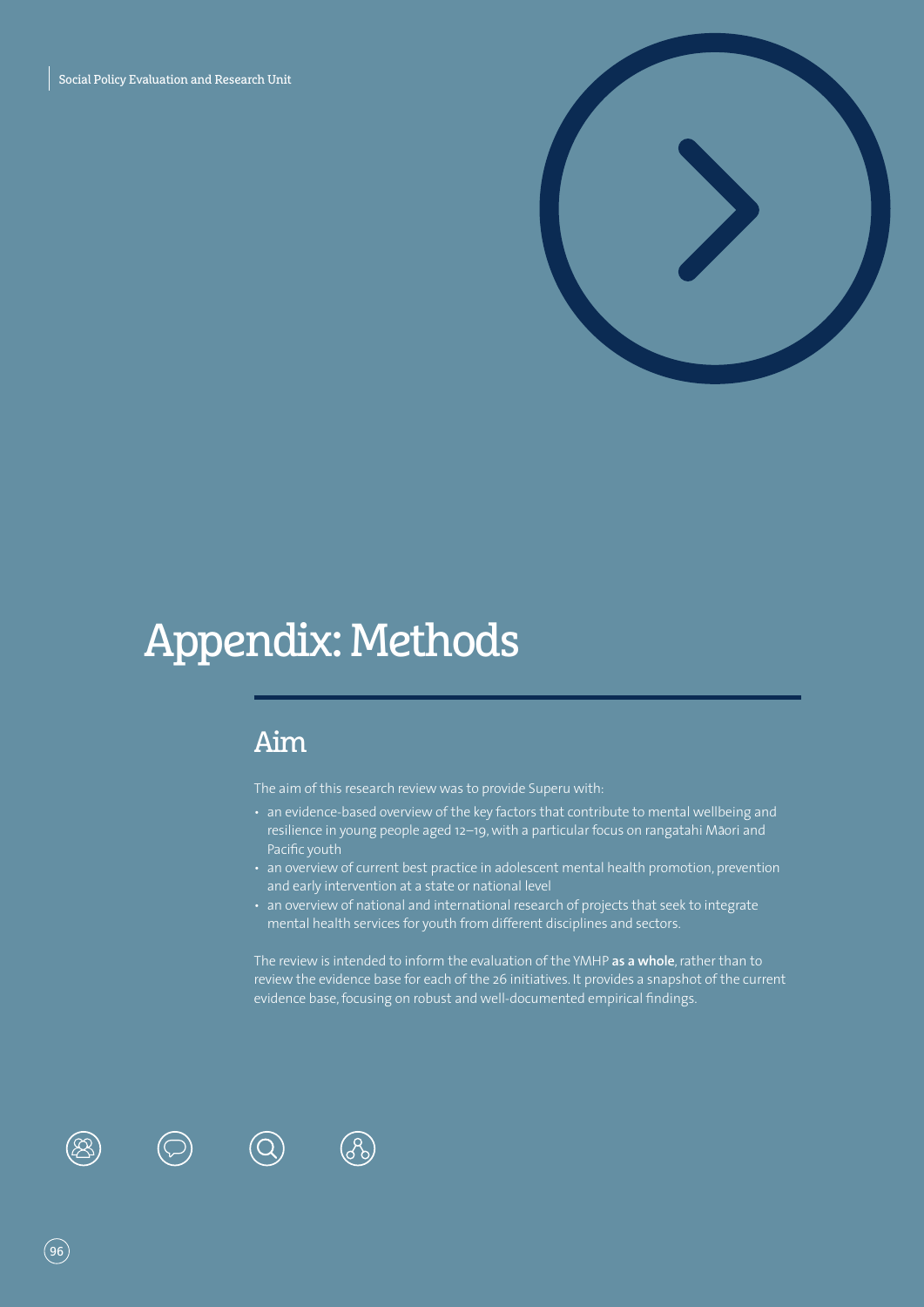## Research questions

The review focused on the following questions:

- A. What are the key risk and protective factors for mental disorder in young people aged 12-19? What are the key risk and protective factors for Māori and Pacific youth in particular?
- B. What are the key competencies, assets and environmental factors that are associated with positive outcomes (particularly mental health outcomes) for young people aged 12-19, and in particular, Māori and Pacific youth?
- C. What are the evidence-based principles of effective mental health promotion, mental disorder prevention and early intervention for young people aged 12–19? What works in terms of content and design?
- D. What is considered 'best practice' at the state or national level for the implementation of youth mental health promotion, mental disorder prevention and early intervention? (Focusing on the 'how')
- E. What does the literature say about best practice in youth mental health promotion/ prevention/early intervention programmes for Māori and Pacific youth? (Both the 'what' and the 'how')
- F. What evidence exists, if any, on: a) the most effective mix of or balance between intervention initiatives, and b) effective service integration across multiple settings and sectors?

In reviewing the literature, we were cognisant of the YMHP initiative 'clusters' and have highlighted relevant evidence (or evidence gaps) relating to these interventions in particular.

### Scope

Because of the potential breadth of the review, it was necessary to draw some limits around the scope for pragmatic reasons. The authors worked with Superu and selected members of the Evaluation Advisory Group to develop the scope, which is outlined below. Our aim was to produce the most relevant and useful review possible in the time available. This required pragmatism as well as rigour.

We agreed that the review would focus primarily on recent (published 2008–2014) and seminal material. We also agreed that it would focus on New Zealand material (where it was available) and international reviews. Secondarily, we were interested in material from Australia, the UK/Europe and North America.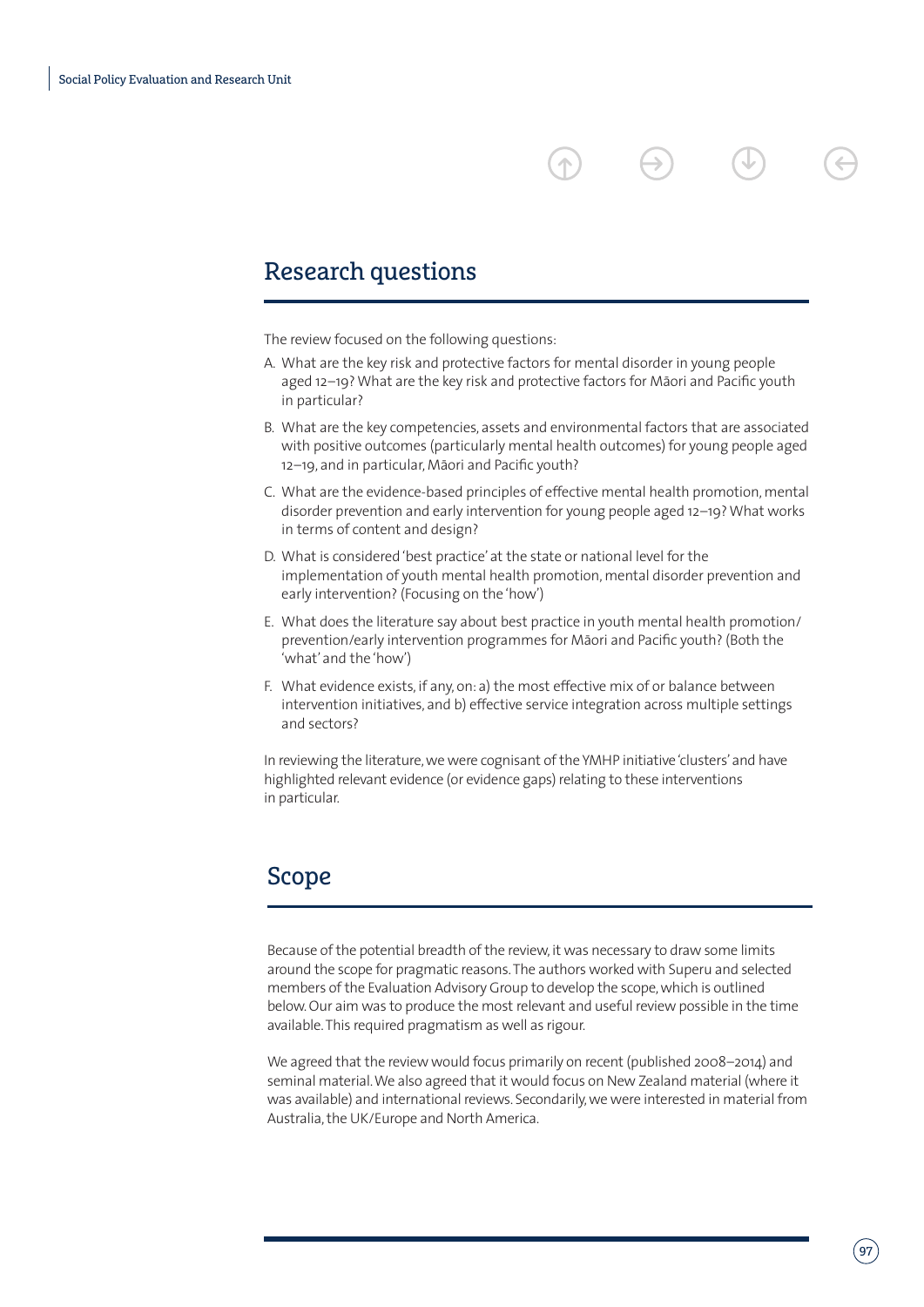$\circledcirc$ 





| In scope                                                                                                                                                                                                                                                                                                                                                                                                                                                                                                                   | Out of scope                                                                                                                                                                                                               |
|----------------------------------------------------------------------------------------------------------------------------------------------------------------------------------------------------------------------------------------------------------------------------------------------------------------------------------------------------------------------------------------------------------------------------------------------------------------------------------------------------------------------------|----------------------------------------------------------------------------------------------------------------------------------------------------------------------------------------------------------------------------|
| Focus is on risk and protective factors<br>modifiable during the adolescent years                                                                                                                                                                                                                                                                                                                                                                                                                                          | Only brief mention of factors that are not<br>modifiable at all, or factors like infant-parent<br>bonding that are too late to do anything<br>about in adolescence                                                         |
|                                                                                                                                                                                                                                                                                                                                                                                                                                                                                                                            | Literature on prevalence of mental illnesses in<br>this age group, or sub-groups (eg by ethnicity,<br>gender, sexual orientation)                                                                                          |
| Mental disorder (question A) includes<br>mild to moderate depression, anxiety<br>disorders, substance abuse and addiction,<br>behaviour/conduct problems and emotional<br>disturbance                                                                                                                                                                                                                                                                                                                                      | Suicide and self-harm, since the focus of the<br>YMHP is on 'mild to moderate' problems<br>Adolescent precursors to mental illness in<br>adulthood                                                                         |
| 'Positive outcomes' in question B was left<br>deliberately open because review papers<br>in the education and youth development<br>literature are likely to include a range of<br>different outcomes, of which many are<br>correlated with mental health outcomes. The<br>primary focus will be on improved mental<br>wellbeing; however, where factors (eg school<br>engagement) are associated with multiple<br>outcomes (eg academic achievement, teen<br>pregnancy) we envisage noting these wider<br>outcomes as well |                                                                                                                                                                                                                            |
|                                                                                                                                                                                                                                                                                                                                                                                                                                                                                                                            | The review does not detail evidence<br>in relation to specific interventions, eg<br>mentoring programmes, Group CBT. We are<br>looking for literature relevant for assessing<br>the YMHP as a whole                        |
|                                                                                                                                                                                                                                                                                                                                                                                                                                                                                                                            | The review will not include analysis of cost<br>effectiveness or value for money, as that<br>aspect of the evaluation is being covered by<br><b>KPMG</b>                                                                   |
| Where reviews on mental health promotion/<br>prevention/early intervention include<br>empirical evidence on the most effective<br>treatments for young people with mild to<br>moderate mental health problems, these<br>findings will be included in question C                                                                                                                                                                                                                                                            | The review will not search for or include<br>literature specifically on the effectiveness<br>of mental health treatment services for<br>adolescents.                                                                       |
|                                                                                                                                                                                                                                                                                                                                                                                                                                                                                                                            | This decision was due to the YMHP focus on<br>mild to moderate rather than severe mental<br>disorders, and a focus on community settings.<br>It was also necessary for pragmatic reasons,<br>to keep the scope manageable. |
|                                                                                                                                                                                                                                                                                                                                                                                                                                                                                                                            | We acknowledge that this approach<br>potentially excludes useful material, eg<br>practice-based evidence about Māori and<br>Pacific Island programmes/treatments                                                           |
| Question F will focus on literature specific<br>to youth mental health promotion, illness<br>prevention and early intervention in the<br>first instance. If little or none is available,<br>the search will be broadened to include<br>youth-focused interventions in general and<br>mental health promotion/prevention/early<br>intervention in general                                                                                                                                                                   |                                                                                                                                                                                                                            |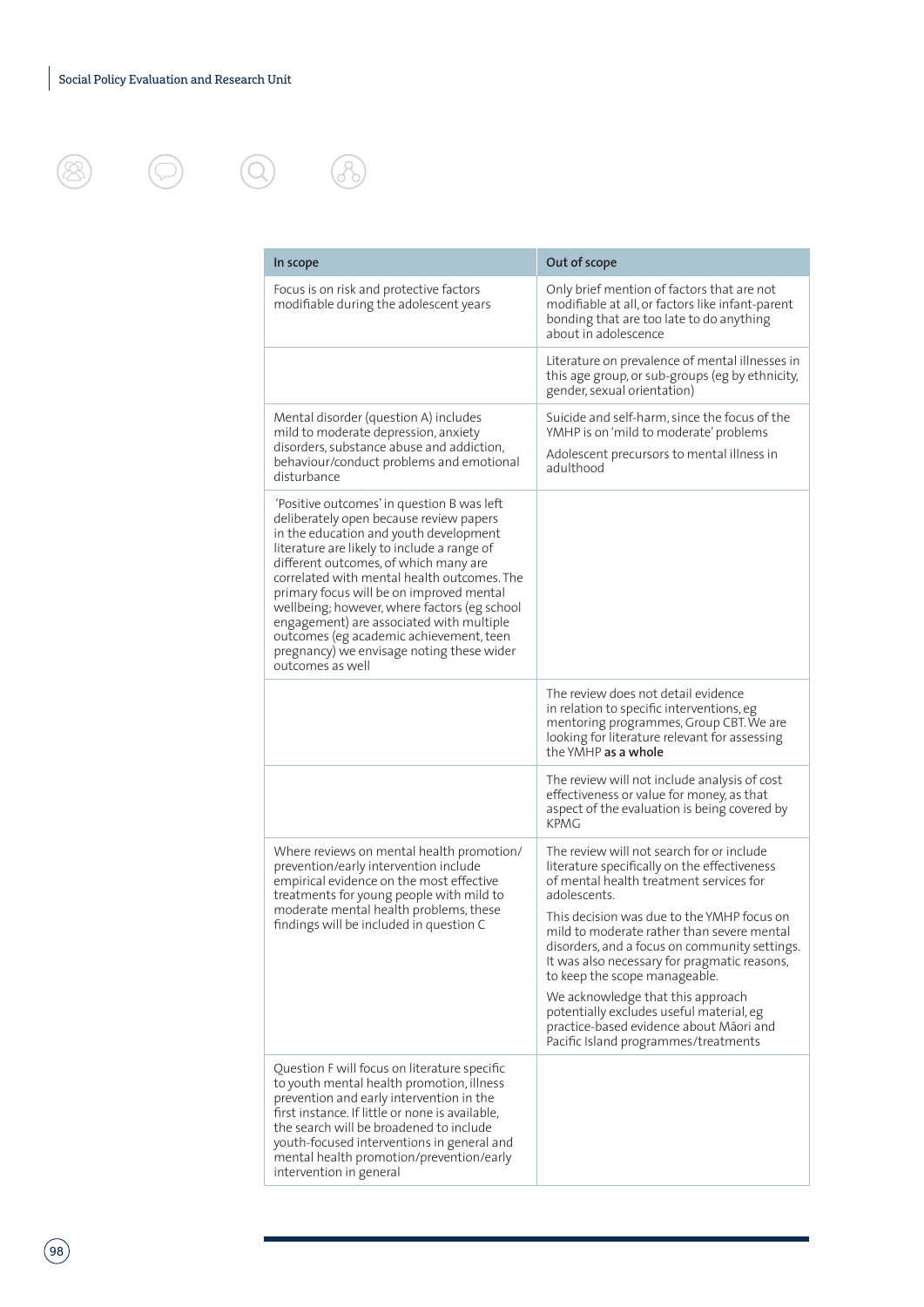

In addition, the following exclusions were agreed:

- pre-2008 papers, unless they were particularly seminal or there was a lack of more recent papers on a particular topic area
- pre-2000 material, since this would be covered in more recent reviews
- material from developing and non-Western countries
- suicide, suicidal ideation/attempt, psychosis, schizophrenia and severe mental illness
- reviews or papers with an exclusive focus on secondary/specialist mental health services/treatments (however, broader papers that included this material were in scope)
- early intervention for psychosis
- theses and dissertations.

## Evidence map

The project included the development of an evidence map as part of the scoping stage. The evidence map was developed based on the authors' knowledge of the subject area and initial searching undertaken as part of the scoping process.

# Search strategy

We took a multipronged approach to searching, using the following methods to identify potentially relevant material:

- 1. review of initial search done by Superu/Ministry of Social Development library
- 2. review of reference lists of recent on-topic reviews
- 3. Google and Google Scholar searching
- 4. searching of academic databases
- 5. searching of key websites (listed below).

We were also alerted to papers by staff of Superu and Evaluation Advisory Group members.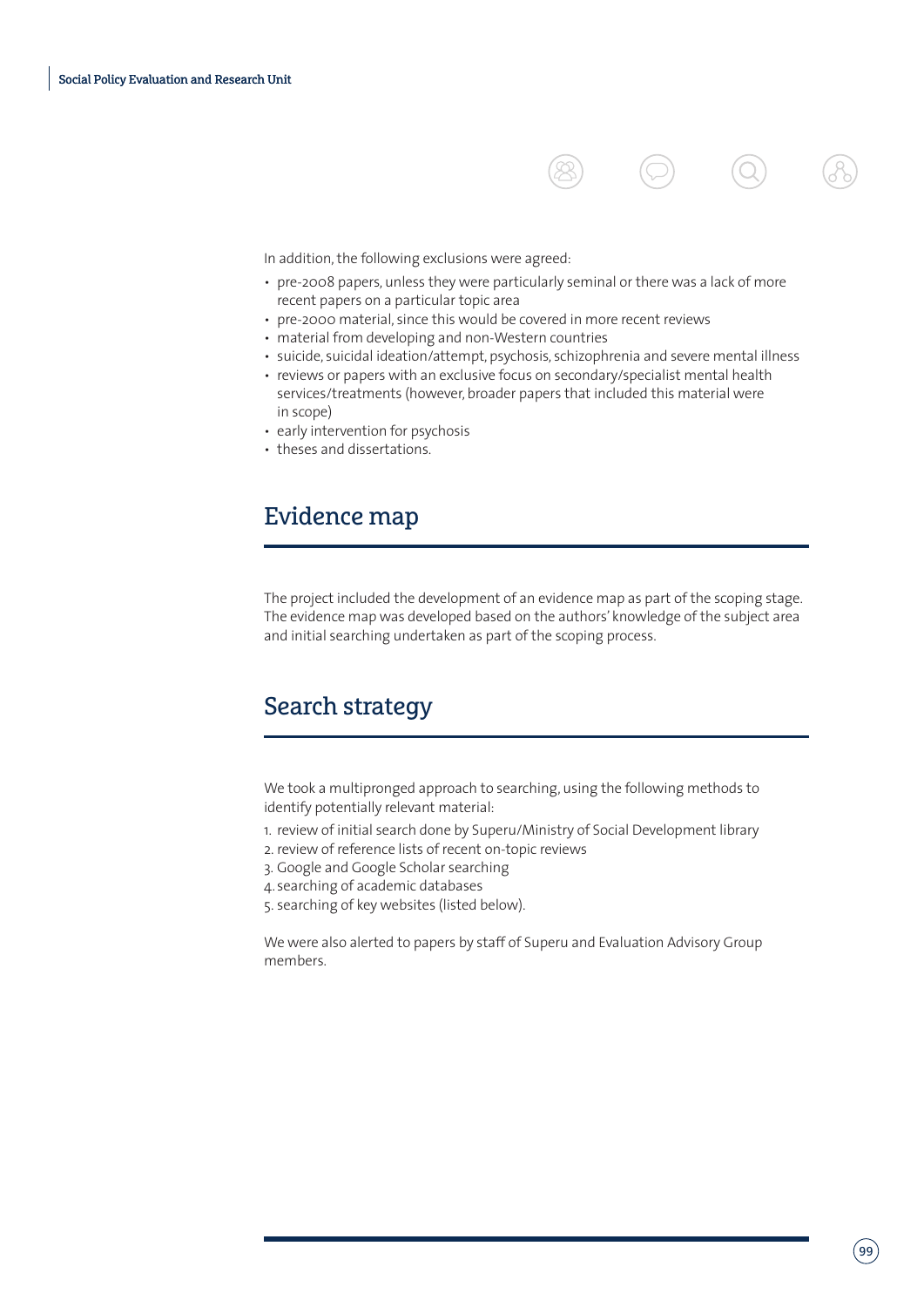

### Key international websites

- Foresight Project (UK) https://www.gov.uk/government/publications/mental-capital-andwellbeing-making-the-most-of-ourselves-in-the-21st-century
- Sainsbury Centre for Mental Health (UK) http://www.centreformentalhealth.org.uk/publications/ publications\_list.aspx?SortID=a
- International Alliance for Child and Adolescent Mental Health and Schools http://www. intercamhs.org/
- Public Health Agency of Canada: Mental Health Promotion Unit http://www.phac-aspc.gc.ca/mhsm/mhp-psm/index-eng.php
- University of Adelaide Library: Child and Adolescent Mental Health http://www.adelaide.edu.au/ library/
- UK Mental Health Foundation http://www.mentalhealth.org.uk/

VicHealth, Australia http://www.vichealth.vic.gov.au/

- headspace: National Youth Mental Health Foundation (Australia) http://www.headspace.org.au/
- What works clearinghouse: US Department of Education http://ies.ed.gov/ncee/wwc/
- CASEL (Collaborative for Academic, Social and Emotional Learning) http://www.casel.org/
- Blueprints for Healthy Youth Development (US) http://www.blueprintsprograms.com/
- World Health Organization http://www.who.int/en/
- World Federation for Mental Health http://wfmh.com/
- IMHPA (Implementing Mental Health Promotion Action) www.gencat.cat/salut/imhpa/Du32/ html/en/Du32/
- European Network for Mental Health Promotion www.mentalhealthpromotion.net/
- European Commission: Mental Health http://ec.europa.eu/health/mental\_health/portal/index\_ en.htm
- Institute of Mental Health https://www.imh.com.sg/

#### Key New Zealand websites

Royal Australian and New Zealand College of Psychiatrists https://www.ranzcp.org/Home.aspx Mental Health Foundation http://www.mentalhealth.org.nz/

- New Zealand Aotearoa Adolescent Health and Development (NZAAHD) http://www.arataiohi.org. nz/
- Youth2000 national youth health and wellbeing survey series https://www.fmhs.auckland. ac.nz/en/faculty/adolescent-health-research-group/youth2000-national-youth-healthsurvey-series.html
- Dunedin longitudinal study http://dunedinstudy.otago.ac.nz/studies/assessment-phases Christchurch Health and Development Study http://www.otago.ac.nz/christchurch/research/ healthdevelopment/

www.nzresearch.org.nz

The SHORE and Whāriki Research Centre, Massey University http://www.whariki.ac.nz/ Te Pou http://www.tepou.co.nz/

Te Rau Matatini http://www.matatini.co.nz/

- The Werry Centre for Child and Adolescent Mental Health http://www.werrycentre.org.nz/
- NZCER (New Zealand Council for Educational Research) http://www.nzcer.org.nz/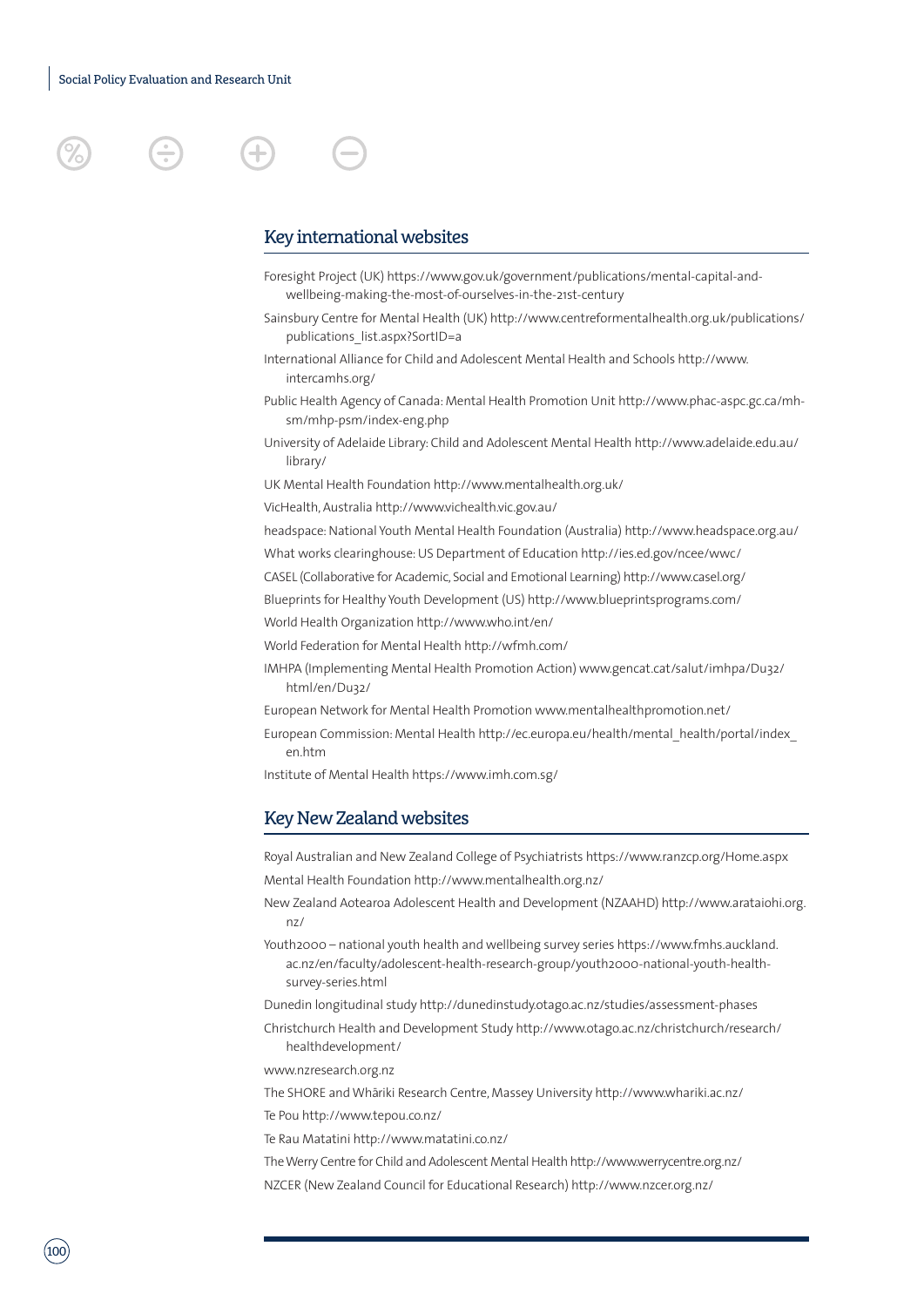# Selection of key papers

We found a great deal of potentially relevant material. The first stage of the selection process was to apply the inclusion and exclusion criteria agreed at the scoping stage to the abstracts. Included papers were then coded by research question relevance, and divided into 'high priority' and 'lower priority' based on: 1) the status of the author/s and publication; and 2) the relevance and 'fit' with the current review. Full texts of the 'high priority' papers were retrieved if we did not already have them.

Ð

Ŧ

## Analysis

The authors divided the work by addressing three research questions each. We reviewed full texts of the 'high priority' papers. The 'lower priority' papers were either reviewed in full, abstract only or not at all, depending on their relevance and usefulness.

The analysis was carried out in two stages: data extraction and data synthesis. Data extraction involved extracting and summarising relevant findings from the set of included reviews and studies. The aim of data synthesis was to draw the findings together and reach conclusions about the research questions. This stage involved analysing the findings across studies, identifying key areas of congruence, considering the strength of evidence, and examining possible reasons for any inconsistencies.

## Reporting

The key findings were written up as a draft report, and submitted to the client and selected Evaluation Advisory Group members for review. Comments and suggestions were incorporated into the final report, which was submitted on Friday 30 May 2014.